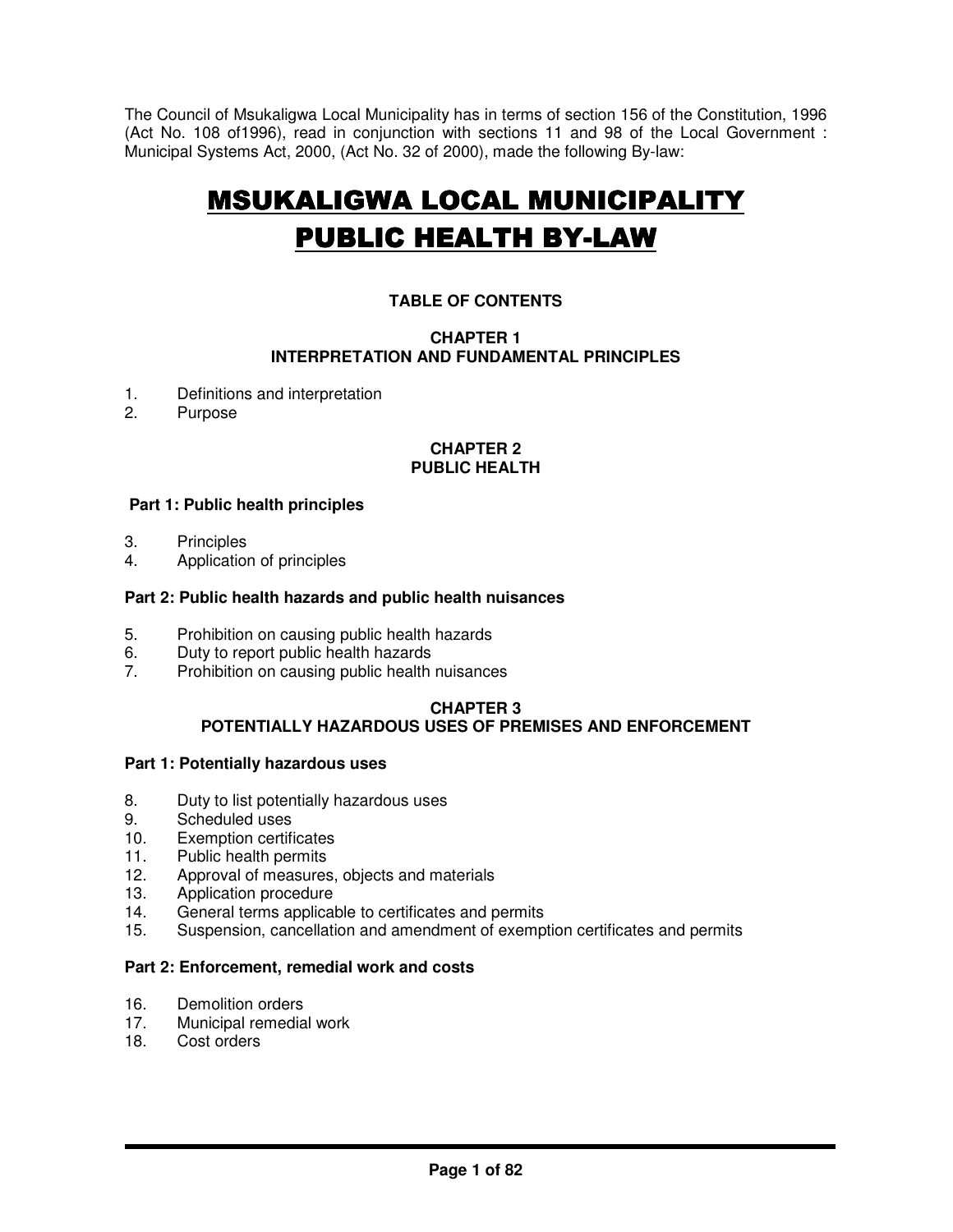# **CHAPTER 4: SANITARY SERVICES**

- 19. Compulsory connection to municipal sewage system
- 20. Prohibition against obstruction of sanitary service
- 21. Requirements in respect of toilet facilities
- 22. Toilets for workers
- 23. Prohibition against use of a bucket toilet under the same roof as a dwelling
- 24. Condition of toilets, urinals, backyards and refuse areas
- 25. Separate storage of urine
- 26. Provision of tank for waste liquids in areas without sewers
- 27. Pumping of contents of underground tank to surface tank<br>28. Blocked or defective outlet pipes
- 28. Blocked or defective outlet pipes
- 29. Prohibition against urine in slops tanks

## **CHAPTER 5 PRIVATE SEWAGE WORKS**

- 30. Permit for provision of service for the removal of human excrement or urine
- 31. Permit for installation of sewage works<br>32. Maintenance of sewage works
- 32. Maintenance of sewage works<br>33. Disposal of sewage. sewage
- Disposal of sewage, sewage effluent and wastewater without causing a public health nuisance and/or hazard
- 34. Compulsory use of Council's sewage removal service

# **CHAPTER 6 WATER**

- 35. Definitions
- Pollution of sources of water supply
- 37. Dangerous wells, boreholes and excavations
- 38. Provision of adequate water supply
- 39. Use of water from sources other than the municipal supply
- 40. Furnishing of particulars of the source of water
- 41. Notice of the sinking or digging of boreholes or wells<br>42. Storm water runoff from premises which may impact of
- Storm water runoff from premises which may impact on public health
- 43. Containment of waste water

## **CHAPTER 7 OFFENSIVE TRADES**

- 44. Definitions
- 45. Permit requirement
- 46. Requirements for premises
- 47. Duties of offensive traders<br>48. Liquid refuse from bone an
- Liquid refuse from bone and tripe boiling
- 49. Liquids, tanks and tubs in leather making<br>50. Storage of rags, bones and waste
- Storage of rags, bones and waste

#### **CHAPTER 8 HAIRDRESSING, BEAUTY AND COSMETOLOGY SERVICES**

- 51. Definitions<br>52. Permit requ
- Permit requirement
- 53. Requirements for premises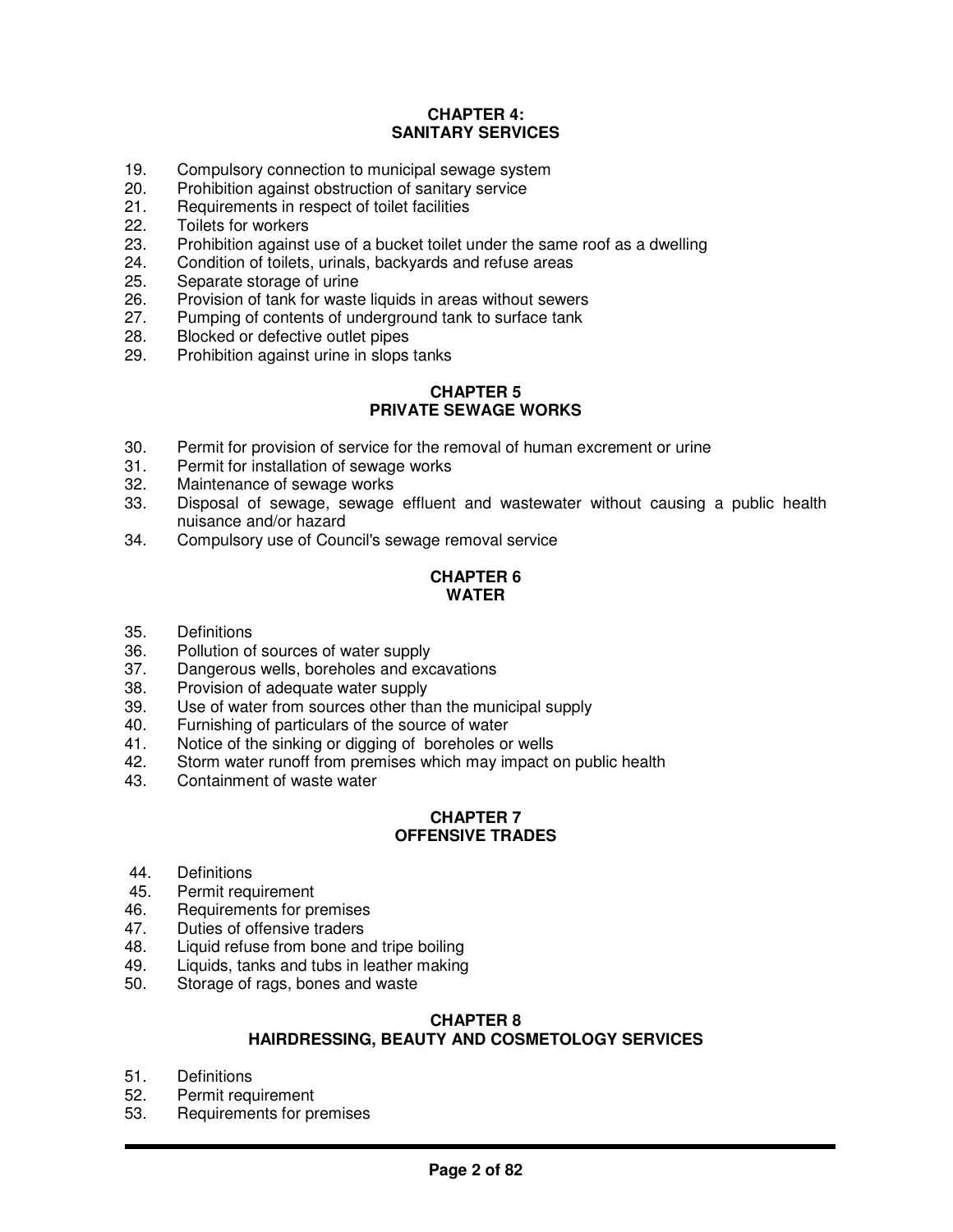- 54. Duties of salon operators
- 55. Required minimum health standards for the operation of a salon
- 56. Prohibition against the use of salon premises for other purposes

# **CHAPTER 9 SECOND-HAND GOODS**

- 57. Definitions
- 58. Requirements for premises
- 59. Duties of second-hand goods traders

## **CHAPTER 10 ACCOMMODATION ESTABLISHMENTS**

- 60. Definitions
- 61. Permit requirement
- 62. Requirements for premises of accommodation establishments
- 63. Duties of operators of accommodation establishments

## **CHAPTER 11 DRY-CLEANING AND LAUNDRY ESTABLISHMENTS**

- 64. Definitions<br>65. Premises f
- Premises for dry-cleaning or laundry businesses
- 66. Premises for dry-cleaning or laundry receiving depots
- 67. Premises for coin-operated laundries
- 68. General requirements for dry-cleaning and laundry businesses

# **CHAPTER 12 SWIMMING POOLS AND SPA-BATHS**

- 69. Definitions
- 70. Requirements for premises
- 71. Duties of spa-bath keepers<br>72. Duties of swimming pool ke
- 72. Duties of swimming pool keepers<br>73. Water supply
- 73. Water supply<br>74. Safety of wate
- Safety of water
- 75. Order and behaviour

# **CHAPTER 13 NURSING HOMES**

- 76. Definitions
- 77. Use of premises
- 78. General requirements
- 79. Floor requirements
- 80. Maintenance and construction<br>81. Ventilation
- **Ventilation**
- 82. Ward requirements
- 83. Maternity homes
- 84. Operating theatres
- 85. Ablution and sanitary requirements
- 86. Sluice-rooms<br>87. Kitchens and
- Kitchens and sculleries
- 88. Storage of foodstuffs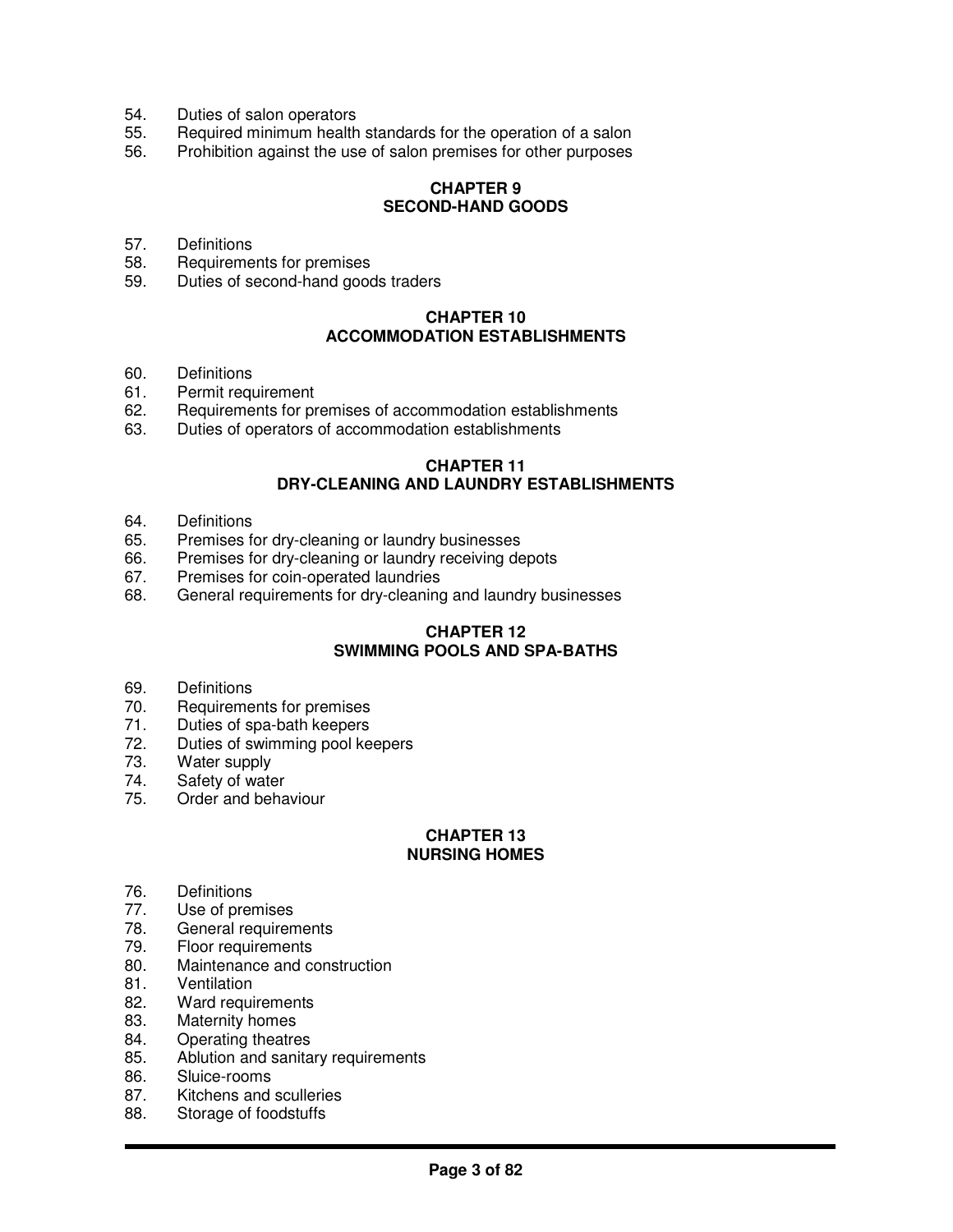- 89. Layout of rooms
- 90. Medicines and poisons
- 91. Sterilisation
- 92. Laundering
- 93. Reception rooms for soiled articles
- 94. Laundry rooms
- 95. Storage rooms
- 96. Linen
- 97. Refuse receptacles
- 98. Accommodation for nursing staff

# **CHAPTER 14 CHILD - CARE SERVICES**

- 99. Definitions
- 100. Permit requirement
- 101. General requirements for child-care premises
- 102. Indoor play areas
- 103. Outdoor play areas
- 104. Toilet and wash facilities<br>105. Toilet and wash facilities
- 105. Toilet and wash facilities for children under the age of 2 years 106. General requirements
- General requirements
- 107. Resting and play equipment
- 108. After-school facilities
- 109. Medical care for children
- 110. Safety Measures
- 111. General duties of a child-care service provider
- 112. Application for admission
- 113. Registers<br>114. Medical re
- Medical reports
- 115. General journal
- 116. Medical journal

# **CHAPTER 15 KEEPING OF ANIMALS**

## 117. Definitions

#### **Part 1: General provisions relating to the keeping of animals**

118. Application of Chapter

#### **Part 2: Keeping of cattle, horses, mules and donkeys**

- 119. Requirements for premises
- 120. Duties of keeper of cattle, horses, mules and donkeys

#### **Part 3: Keeping of goats and sheep**

- 121. Application
- 122. Requirements for premises
- 123. Duties of keeper of goats and sheep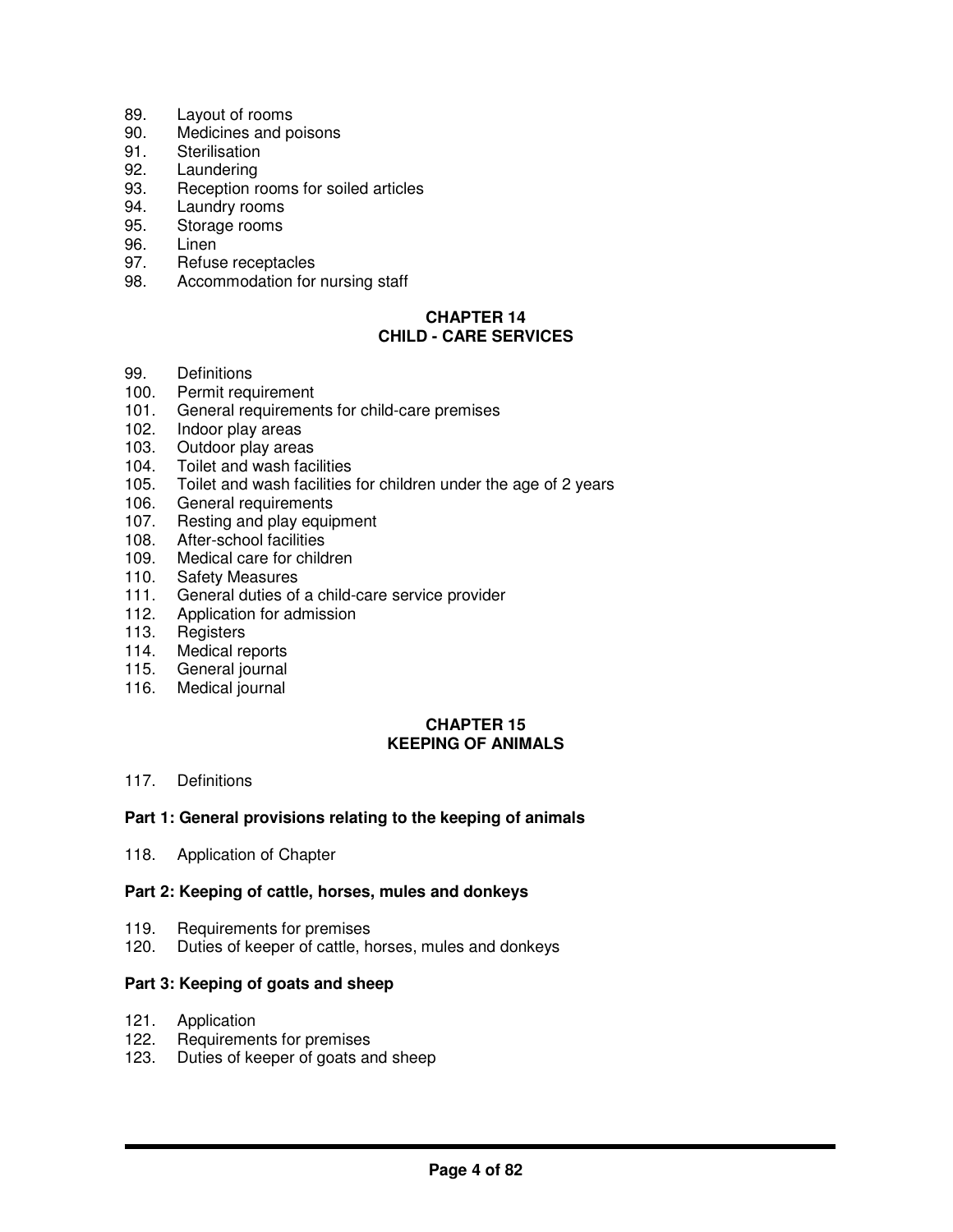# **Part 4: Keeping of poultry**

- 124. Application
- 125. Permit requirement
- 126. Requirements for premises
- 127. Duties of keepers of poultry

## **Part 5: Keeping of rabbits**

- 128. Application
- 129. Permit requirement
- 130. Requirements for the premises
- 131. Duties of keepers of rabbits

## **Part 6: Keeping of birds other than poultry**

- 132. Requirements for the premises
- 133. Duties of keepers of aviaries

## **Part 7: Kennels and catteries**

- 134. Requirements for premises
- 135. Food preparation areas<br>136. Duties of keepers of ker
- Duties of keepers of kennels or catteries

## **Part 8: Pet shops and pet parlours**

- 137. Requirements for premises
- 138. Duties of pet shop or pet parlour keepers

#### **Part 9: Keeping of wild animals**

- 139. Requirements for the premises
- 140. Duties of keepers of wild animals

# **Part 10: Keeping of pigs**

- 141. Requirements for premises
- 142. Duties of keepers of pigs

#### **Part 11: General provisions**

- 143. Drainage
- 144. Dangerous animals
- 145. Requirements for keeping of bees
- 146. Illness attributable to animals, poultry or birds
- 147. Keeping of and slaughtering animals for religious and ceremonial purposes

#### **CHAPTER 16 MISCELLANEOUS**

- 148. Offences and penalties
- 149. Serving of notices<br>150. Application to the
- Application to the State
- 151. Repeal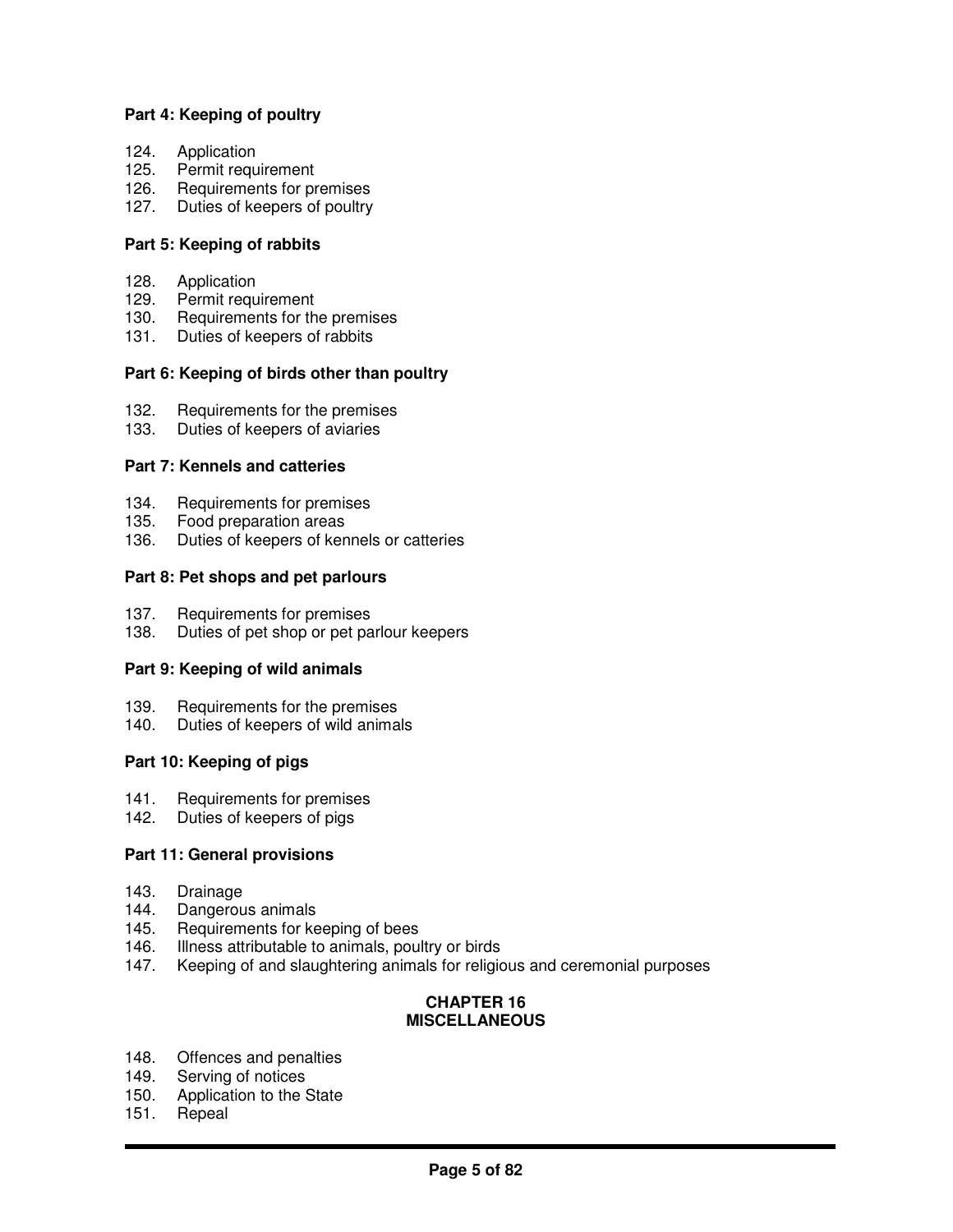## 152. Application

# **SCHEDULE 1: PUBLIC HEALTH NUISANCES**

- 1. General Nuisances
- 2. Pest control
- 3. Air pollution
- 4. Fouling and littering on public places and open spaces

#### **SCHEDULE 2: SCHEDULED USES**

Part A: Activities for which a permit is required Part B: Scheduled uses

**SCHEDULE 3: REPEALED BY-LAWS**

# **CHAPTER 1**

## **INTERPRETATION AND FUNDAMENTAL PRINCIPLES**

## **1. DEFINITIONS AND INTERPRETATION**

(1) In these By-laws, unless the context otherwise indicates -

**"adequate"** when used to describe a standard or manner in which anything required by these By-laws must be done, means the standard or manner that, in the opinion of an environmental health practitioner, is sufficient to safeguard public health, and to achieve the purpose and apply the principles of these By-laws and "adequately" has a corresponding meaning;

**"approved"** when used to describe a particular object, measure or material, means an object, measure or material which has been approved in terms of section 12 as being adequate in specified circumstances to prevent, or reduce to a level acceptable to the Council, the risk of any public health hazard or public health nuisance occurring, continuing or recurring;

**"authorised official"** means any official of the Council who has been authorised by the Council to administer, implement and enforce the provisions of these By-laws;

**"communicable diseases"** means any disease which can be communicated directly or indirectly from any animal or through any agent to any person or from any person suffering therefrom or who is a carrier thereof, to any other person;

**"Council"** means -

- (a) the Director exercising its legislative and executive authority through its municipal Council; or
- (b) its successor in title; or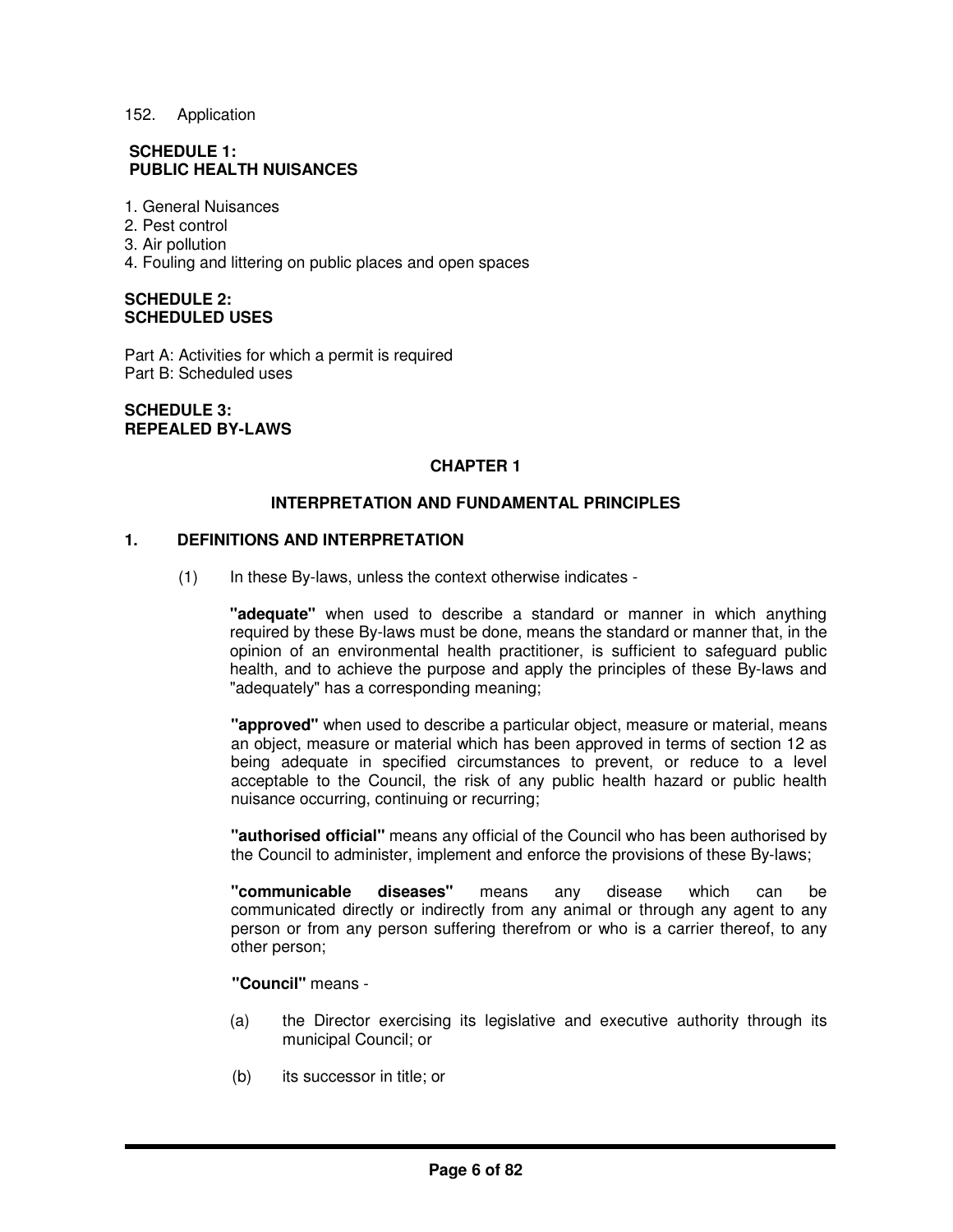- (c) a structure or person exercising a delegated power or carrying out an instruction, where any power in these By-laws has been delegated or subdelegated, or an instruction given, as contemplated in section 59 of the Local Government: Municipal Systems Act, 2000 (Act No. 32 of 2000); or
- (d) a service provider fulfilling a responsibility under these By-laws, assigned to it in terms of section 81(2) of the Local Government: Municipal Systems Act, or any other law, as the case may be;

**"dump"** means as defined in the National Health Act (No 61 of 2003);

**"dwelling"** means any house, room, shed, hut, tent, cave, container, shelter, vehicle, boat or any other structure or place whatsoever, any part of which is used or appears intended for use by any human being for sleeping or in which any human being dwells or sleeps and "room" has a corresponding meaning;

**"environmental health practitioner or officer"** means an official appointed by the Council, and who is duly registered as an environmental health practitioner or environmental health practitioner with the Health Professions Council of South Africa in terms of the Medical Dental and Supplementary Health Services Professions Act, 1974 (Act No. 56 of 1974) and National Health Act (No 61 of 2003);

**"exemption certificate"** means a certificate issued in terms of section 10;

**"hot water"** means water which has a minimum temperature of 55°C at the point of discharge;

**"municipal area"** means the area under the jurisdiction of the Council;

**"municipal manager"** means a person appointed as such by the Council in terms of section 82 of the Local Government: Municipal Structures Act, 1998 (Act No. 117 of 1998);

**"National Building Regulations and Building Standards Act"** means the National Building Regulations and Building Standards Act, 1977 (Act No. 103 of 1977);

**"occupier"**, in relation to any premises, means any person -

- (a) occupying the premises;
- (b) leasing the premises;
- (c) who is not occupying the premises but is entitled to do so; or
- (d) who manages the premises or a business on the premises on behalf of a person referred to in paragraph (a), (b) or (c);

**"organ of state"** means an organ of state as defined in section 239 of the Constitution of the Republic of South Africa Act, 1996 (Act No. 108 of 1996);

**"owner"**, in relation to any premises, means -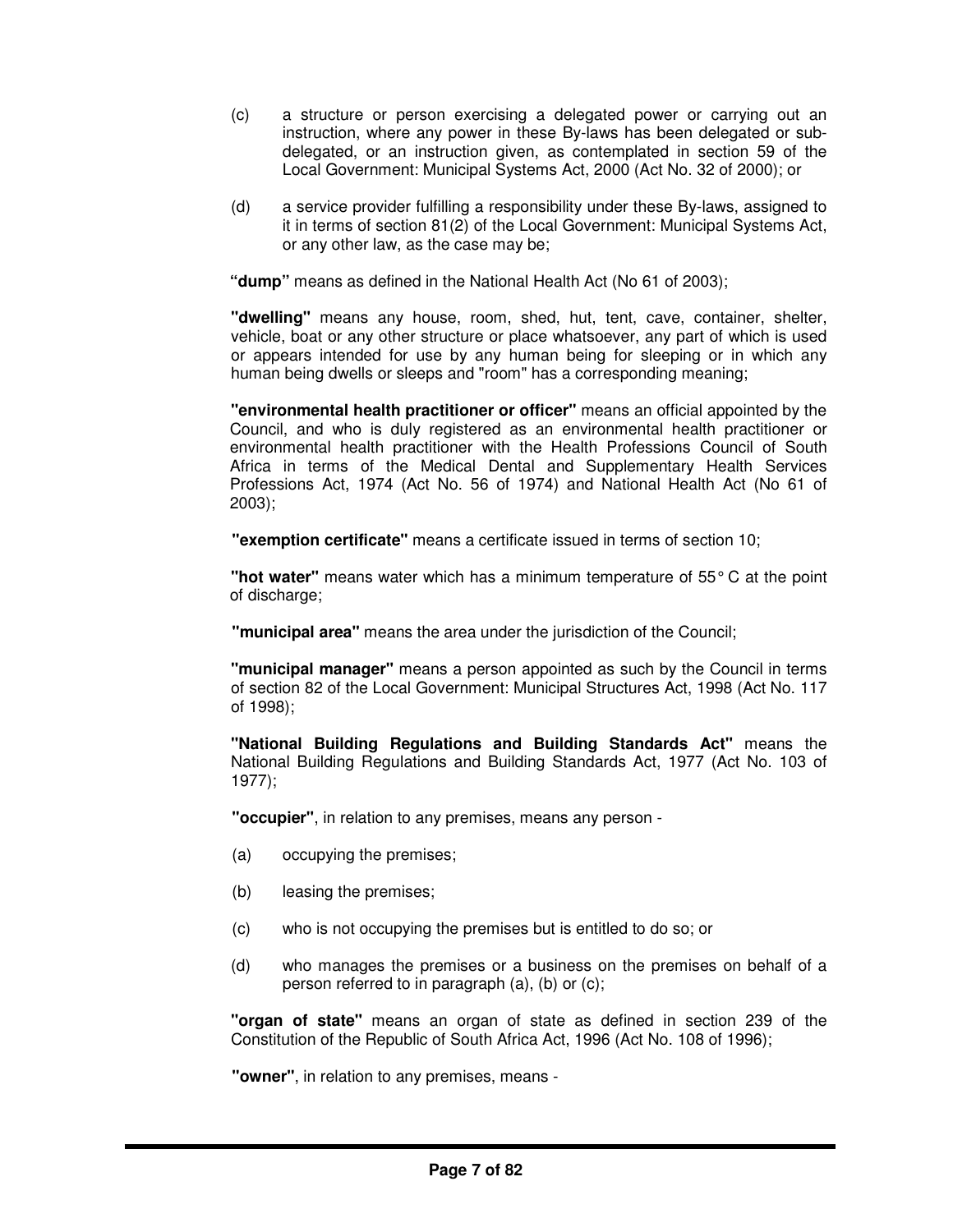- (a) the person in whose name the title to the premises is registered, and includes the holder of a stand licence; or
- (b) if the person referred to in paragraph (a) is dead, insolvent, mentally ill, a minor or under any legal disability, the executor, guardian or other person who is legally responsible for administering that person's estate;

**"permit"** means a public health permit issued by the Council in terms of the section11;

**"person"** means a natural person or a juristic person, and includes an organ of state;

**"pest"** means any animal or mammal which may create a public health hazard or public health nuisance if it is present in significant numbers and without limitation, includes rats, mice, flies, mosquitoes, bed bugs, fleas, lice, termites and cockroaches;

**"potable water"** means water that complies with the requirements set out in SABS 241: Water for Domestic Supplies;

**"premises"** means -

- (a) any land without any buildings or other structures on it;
- (b) any building or other structure and the land on which it is situated;
- (c) any land which adjoins land referred to in paragraph (a) or (b) and any building or other structure on the adjoining land, if that land, building or structure is occupied or used in connection with any activity carried out on the premises referred to in paragraph (a) or (b); or
- (d) any vessel, vehicle or movable structure which is used for a scheduled use;

**"prescribed fee"** means a fee determined by the Council by resolution in terms of section 10G(7)(a)(ii) of the Local Government Transition Act, 1993 (Act No. 209 of 1993), or any other applicable legislation;

**"public health"** means the mental and physical health and well-being of people in the municipal area;

**"public health hazard"** means any actual threat to public health, and without limitation, includes -

- (a) the circumstances referred to in section  $5(3)$ ;
- (b) unsanitary conditions;
- (c) circumstances which make it easier for a communicable disease to spread;
- (d) circumstances which make food or drink, including water for domestic consumption, unhygienic or unsafe to eat or drink; and
- (e) circumstances which allow pests to infest any place where they may affect public health;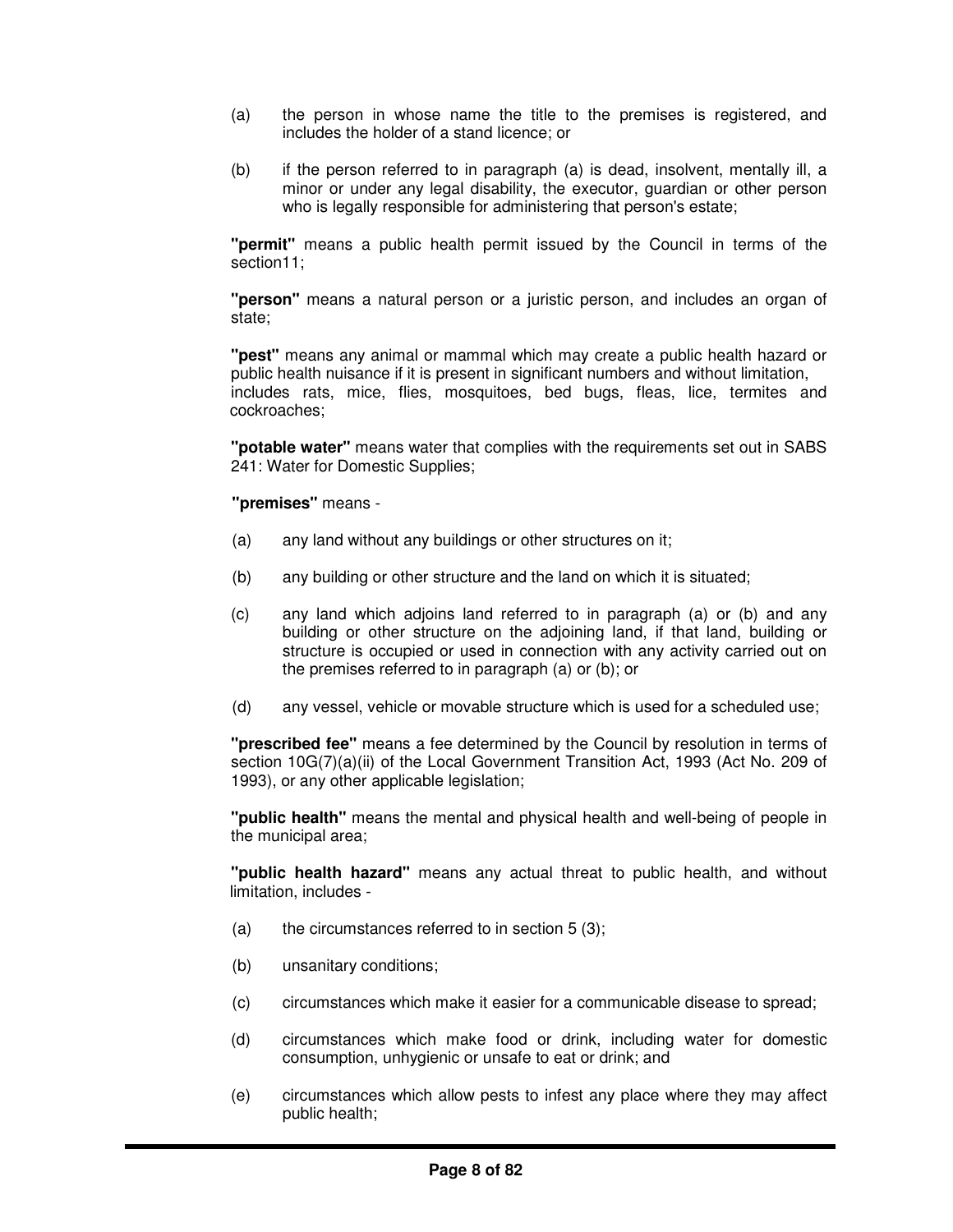**"public health nuisance"** means the use of any premises or place in a manner which creates conditions that significantly increase the risk of a public health hazard occurring or which compromises any aspect of public health to an extent that is more than trivial or insignificant, and without limitation, includes those circumstances in which a public health nuisance is considered to exist in terms of Schedule 1;

**"public place"** means any road, street, thoroughfare bridge, overhead bridge, subway, foot pavement, footpath, sidewalk, lane, square, open space, garden park, path, bus or taxi rank, servitude or enclosed space vested in the Council and includes any road, place or thoroughfare which is in the undisturbed use of the public or which the public have the right to use;

**"scheduled use"** means a use listed in Schedule 2.

- (2) Unless the context otherwise indicates, any word or expression which is defined in any Chapter, has the same meaning wherever it is used in these By-laws.
- (3) If any provision in these By-laws vests or imposes any power, function or duty of the Council in or on an employee of the Council and such power, function or duty has in terms of section 81(2) of the Local Government: Municipal Systems Act, 2000, or any other law, been assigned to a service provider, the reference to such employee must be read as a reference to the service provider or, where applicable, an employee of the service provider authorised by it.

# **2. PURPOSE**

- (1) The purpose of these By-laws is to enable the Council to protect and promote the long term health and well-being of people in the municipal area by -
	- (a) providing, in conjunction with any other applicable law, an effective legal and administrative framework within which the Council can -
		- (i) manage and regulate activities that have the potential to impact adversely on public health; and
		- (ii) require premises to be properly maintained and managed; and
	- (b) defining the rights and obligations of the Council and the public in relation to this purpose.

#### **CHAPTER 2 PUBLIC HEALTH**

# **Part 1: Public health principles**

## **3. PRINCIPLES**

- (1) Every person has a constitutional right to an environment that is not harmful to his or her health or well-being and to have access to sufficient water and the Council has a constitutional duty to strive, within its financial and administrative capacity, to promote a safe and healthy environment.
- (2) The risk of a public health hazard occurring, continuing or recurring must be eliminated wherever reasonably possible, and if it is not reasonably possible to do so, it must be reduced to a level acceptable to the Council.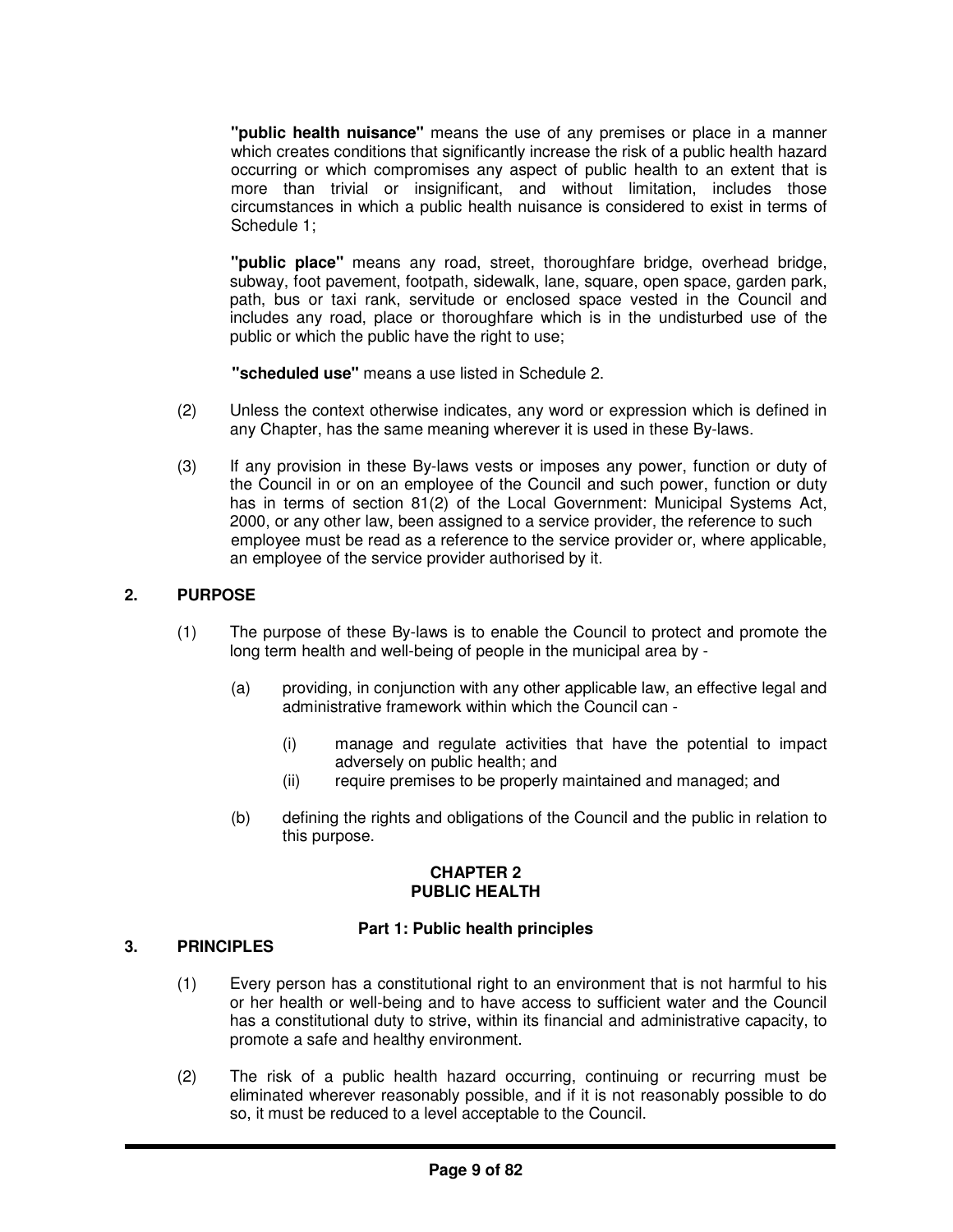- (3) Any person who owns or occupies premises in the municipal area must ensure that it is used for and maintained in a manner that ensures that no public health hazard or public health nuisance occurs on the premises.
- (4) Any person who wishes to undertake an activity which creates a risk to public health that is more than trivial or insignificant must -
	- (a) take all reasonable measures to eliminate that risk, and if that is not reasonably possible, to reduce the risk to a level acceptable to the Council; and
	- (b) bear the costs of taking those measures and of any reasonable costs incurred by the Council in ensuring that the risk is eliminated or reduced to an acceptable level.
- (5) The Council must regulate all activities and administer all matters for which it is legally responsible in a manner that -
	- (a) avoids creating a public health hazard or a public health nuisance;
	- (b) does not make it easier for any human or animal disease to spread;
	- (c) does not give rise to unsanitary or unhygienic conditions;
	- (d) prevents unsafe food or drink from being eaten or drunk;
	- (e) avoids creating conditions favourable for infestation by pests; or
	- (f) wherever reasonably possible, improves public health in the municipal area.
- (6) In dealing with matters affecting public health the Council must
	- (a) adopt a cautious and risk-averse approach;
	- (b) prioritise the collective interests of the people of the municipal area, and of South Africa;
	- (c) take account of historic inequalities in the management and regulation of activities that may have an adverse impact on public health and redress these inequalities in an equitable and non-discriminatory manner;
	- (d) adopt a long-term perspective that takes account of the interests of future generations; and
	- (e) take account of, and wherever possible without compromising public health, minimise any adverse effects on other living organisms and ecosystems.

# **4. APPLICATION OF PRINCIPLES**

The public health principles set out in section 3 must be considered and applied by any person -

(a) exercising a power or function or performing a duty under these By-laws;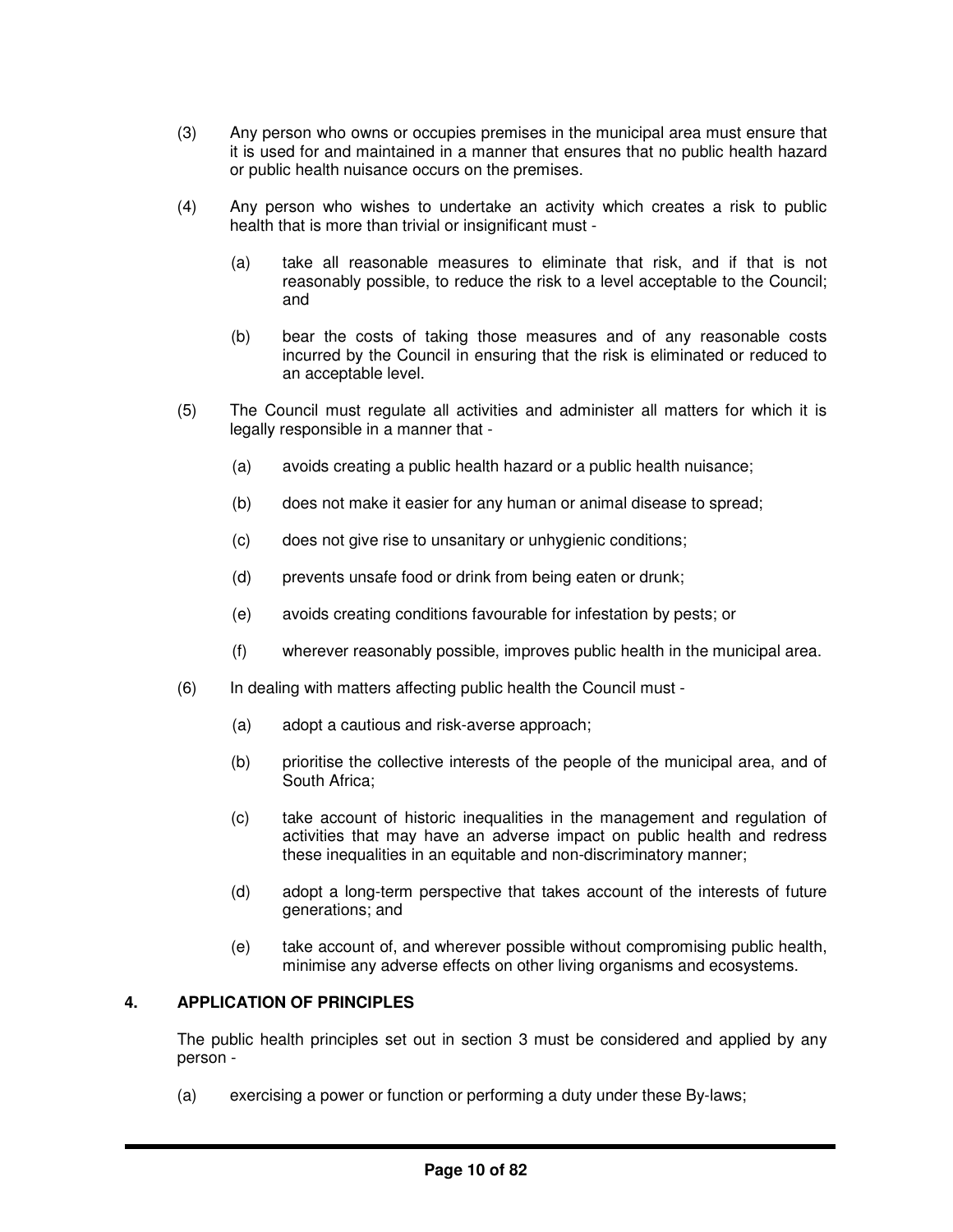- (b) formulating or implementing any policy that is likely to have a significant effect on, or which concerns the carrying on of activities likely to impact on, public health in the municipal area; or
- (c) exercising a public power or function or performing a public duty in the municipal area which is likely to have a significant effect on public health in that area.

# **Part 2: Public health hazards and public health nuisances**

## **5. PROHIBITION ON CAUSING PUBLIC HEALTH HAZARDS**

- (1) No person may create a public health hazard anywhere in the municipal area.
- (2) Every owner or occupier of premises must ensure that a public health hazard does not occur on those premises.
- (3) An owner or occupier of premises creates a public health hazard if
	- (a) the premises are infested with pests or pests are breeding in large numbers on the premises;
	- (b) there are conditions on the premises which are conducive to the spread of a communicable disease or which may cause a non-communicable disease;
	- (c) there is any unsanitary condition in any part of the premises; or
	- (d) any water supply for domestic consumption on the premises is unsafe for human consumption.

# **6. DUTY TO REPORT PUBLIC HEALTH HAZARDS**

The owner or occupier of premises who knows of a public health hazard on those premises, must within 24 hours of becoming aware of its existence -

- (a) eliminate the public health hazard; or
- (b) if the owner or occupier is unable to comply with paragraph (a), take reasonable steps to reduce the risk to public health and forthwith report the existence of the public health hazard to the Council in writing.

# **7. PROHIBITION ON CAUSING PUBLIC HEALTH NUISANCES**

- (1) No person may cause a public health nuisance anywhere in the municipal area.
- (2) Every owner or occupier of premises must ensure that a public health nuisance does not arise on those premises.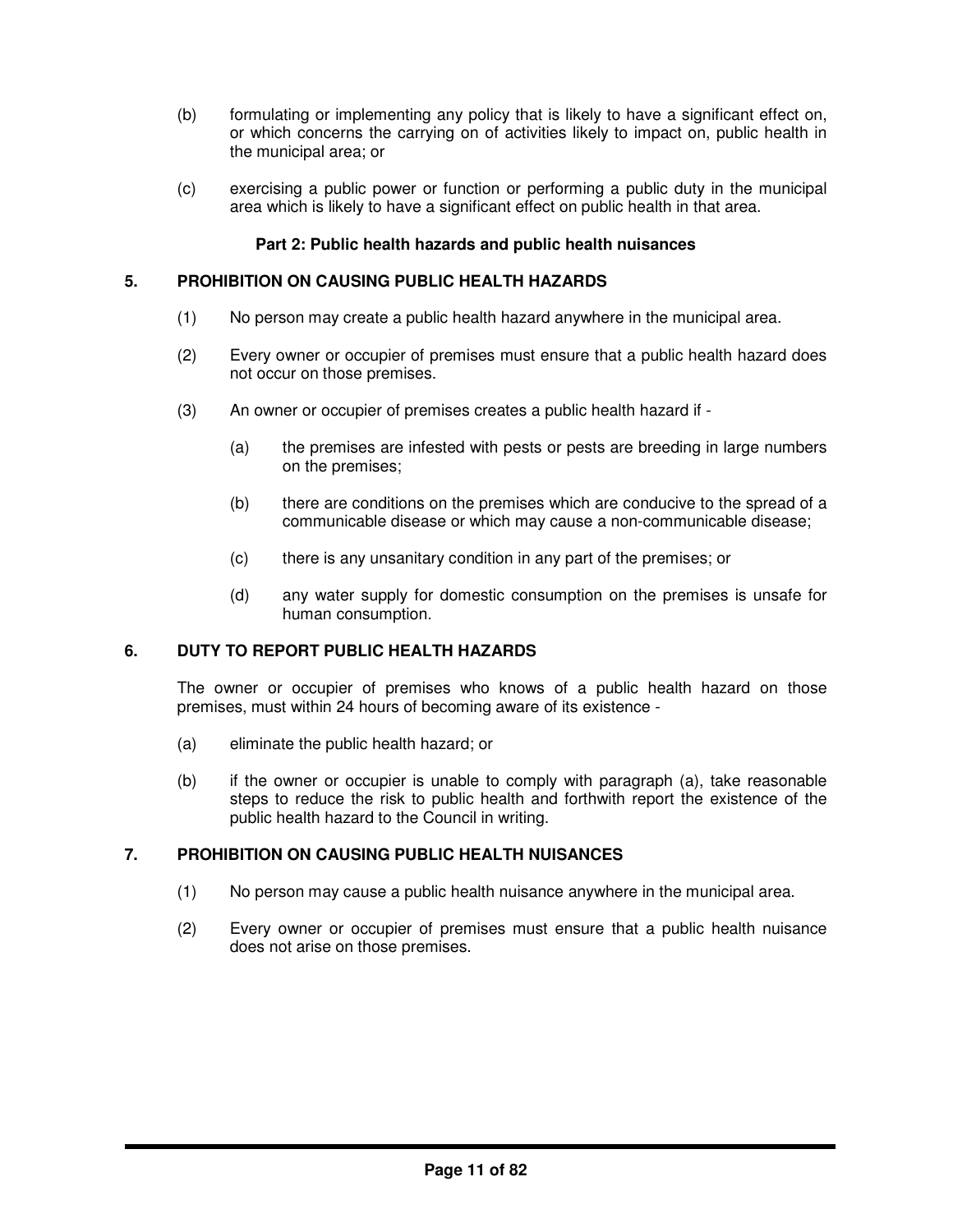# **CHAPTER 3 POTENTIALLY HAZARDOUS USES OF PREMISES AND ENFORCEMENT**

## **Part 1: Potentially hazardous uses**

## **8. DUTY TO LIST POTENTIALLY HAZARDOUS USES**

If the Council reasonably believes that any premises have been, or are likely to be, used for a purpose or in a manner that has caused, or is likely to cause, a public health hazard or to create a public health nuisance unless reasonable measures are taken to avoid the risk or to reduce it to an acceptable level, the Council must list the activity concerned in Schedule 2 and must prescribe measures that must be taken to avoid the risk or reduce it to a level acceptable to the Council.

#### **9. SCHEDULED USES**

- (1) Any person who uses premises in a manner or for a purpose listed in Schedule 2 must comply with every provision specified in the Chapter of these By-laws relating to that use, unless that person has been granted an exemption in terms of section 10 from complying with any such provision.
- (2) Any person who uses premises in a manner or for a purpose that is listed in Part A of Schedule 2, must obtain a permit in terms of section 11 before commencing that use and must comply with the terms and conditions of that permit.

# **10. EXEMPTION CERTIFICATES**

- (1) Any person who wants to undertake a scheduled use on any premises but wishes to be exempted from complying with any requirement of these Bylaws relating to the use concerned, may apply to the Council in accordance with section 13 for an exemption certificate.
- (2) The Council may grant an exemption certificate, subject to such conditions as it may impose, if an environmental health practitioner is satisfied that -
	- (a) the measures taken to avoid or reduce the risk to public health arising from the scheduled use are equivalent to or better than the measures required by the relevant requirement of these By-laws; and
	- (b) the scheduled use in respect of which the exemption is required, is not likely to cause a public health hazard or a public health nuisance.

# **11. PUBLIC HEALTH PERMITS**

- (1) Any person who wants to undertake a scheduled use that is listed in Part A of Schedule 2, must apply to the Council in accordance with section 13 for a public health permit, but may do so only if any other relevant permits in terms of any Provincial or National Government Department are obtained.
- (2) The Council may issue a public health permit to the owner or occupier of any premises, if an environmental health practitioner is satisfied that the use for which the permit is required is not likely to cause a public health hazard or a public health nuisance.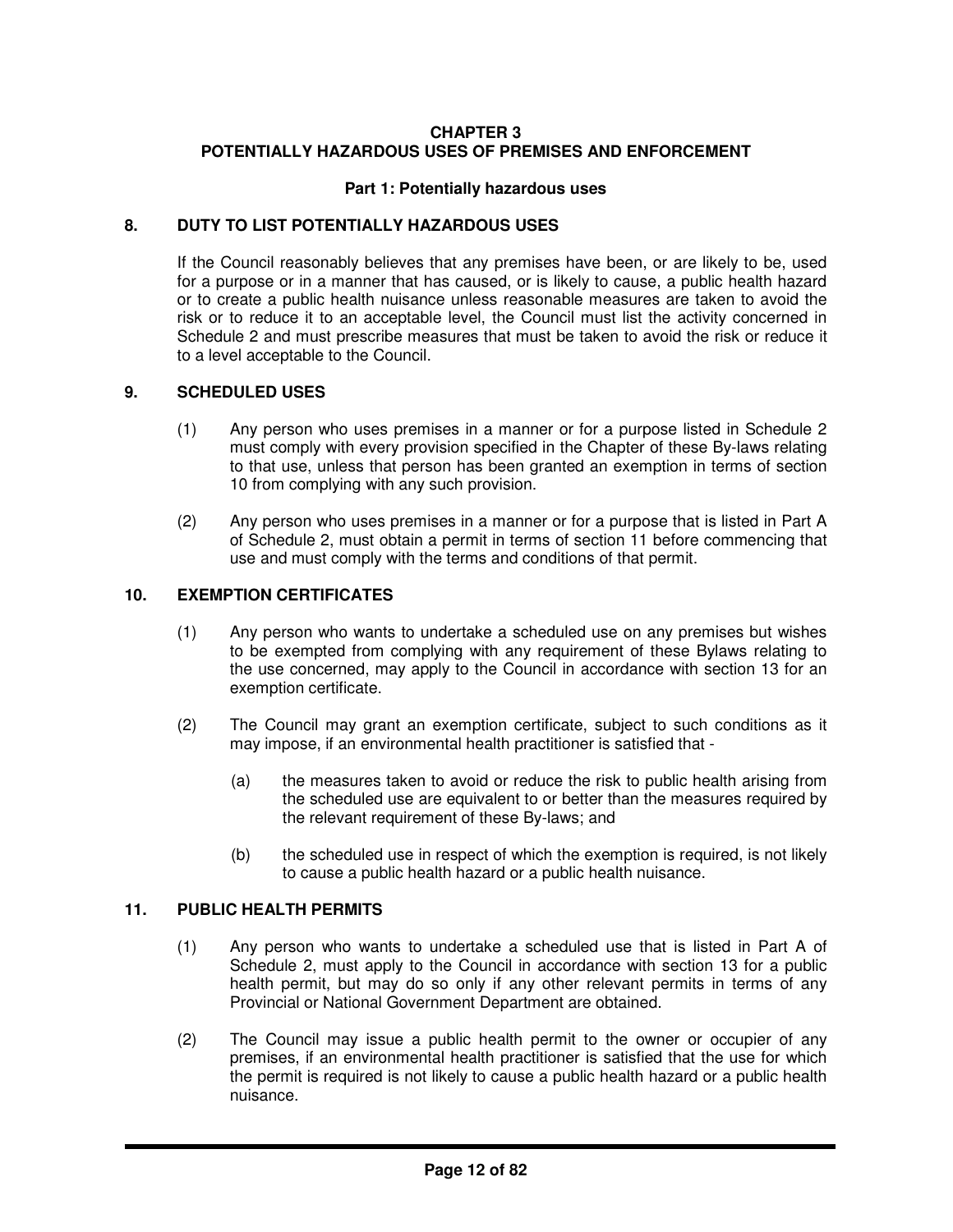- (3) A public health permit
	- (a) must be issued subject to conditions aimed at reducing the risk to public health created by the scheduled use, to a level acceptable to the Council;
	- (b) may exempt the permit holder from complying with any relevant provision of these By-laws, if the Council reasonably believes that the permit requires the permit holder to take measures to avoid or reduce the risk to public health arising from the activity that are equivalent to, or better than, the measures required by the relevant provision of these By-laws; and
	- (c) may approve any measure or material in connection with the activity authorised by the permit that must be approved in terms of these By-laws.

# **12. APPROVAL OF MEASURES, OBJECTS AND MATERIALS**

- (1) The Council may approve any object or material used, or any measure taken, in specified circumstances as being adequate to eliminate the risk of any public health hazard or public health nuisance occurring, continuing or recurring, or to reduce that risk to a level acceptable to the Council.
- (2) An object, material or measure referred to in subsection (1) may be approved by the Council in -
	- (a) a public health permit; or
	- (b) guidelines prescribed by the Council in terms of subsection (3).
- (3) The Council may publish guidelines in the *Provincial Gazette* which describe
	- (a) appropriate measures that can be taken and objects and materials that can be used, to eliminate the risk of any public health hazard or public health nuisance occurring, continuing or recurring, or to reduce that risk to a level acceptable to the Council; and
	- (b) the circumstances in which taking these measures or using these objects or materials are acceptable to the Council.

# **13. APPLICATION PROCEDURE**

- (1) Any person who wants to obtain an exemption certificate or a permit must apply to the Council in writing in a form prescribed by the Council, prior to undertaking the scheduled use concerned.
- (2) When the Council receives an application contemplated in subsection (1), it must ensure that the relevant premises concerned are inspected by an environmental health practitioner as soon as reasonably possible.
- (3) Before deciding whether or not to approve an application contemplated in subsection (1), the Council -
	- (a) must ensure that any persons in the vicinity of the premises whose health or well-being may be affected if the premises are used for the scheduled use concerned, have been consulted and had an opportunity to make representations; and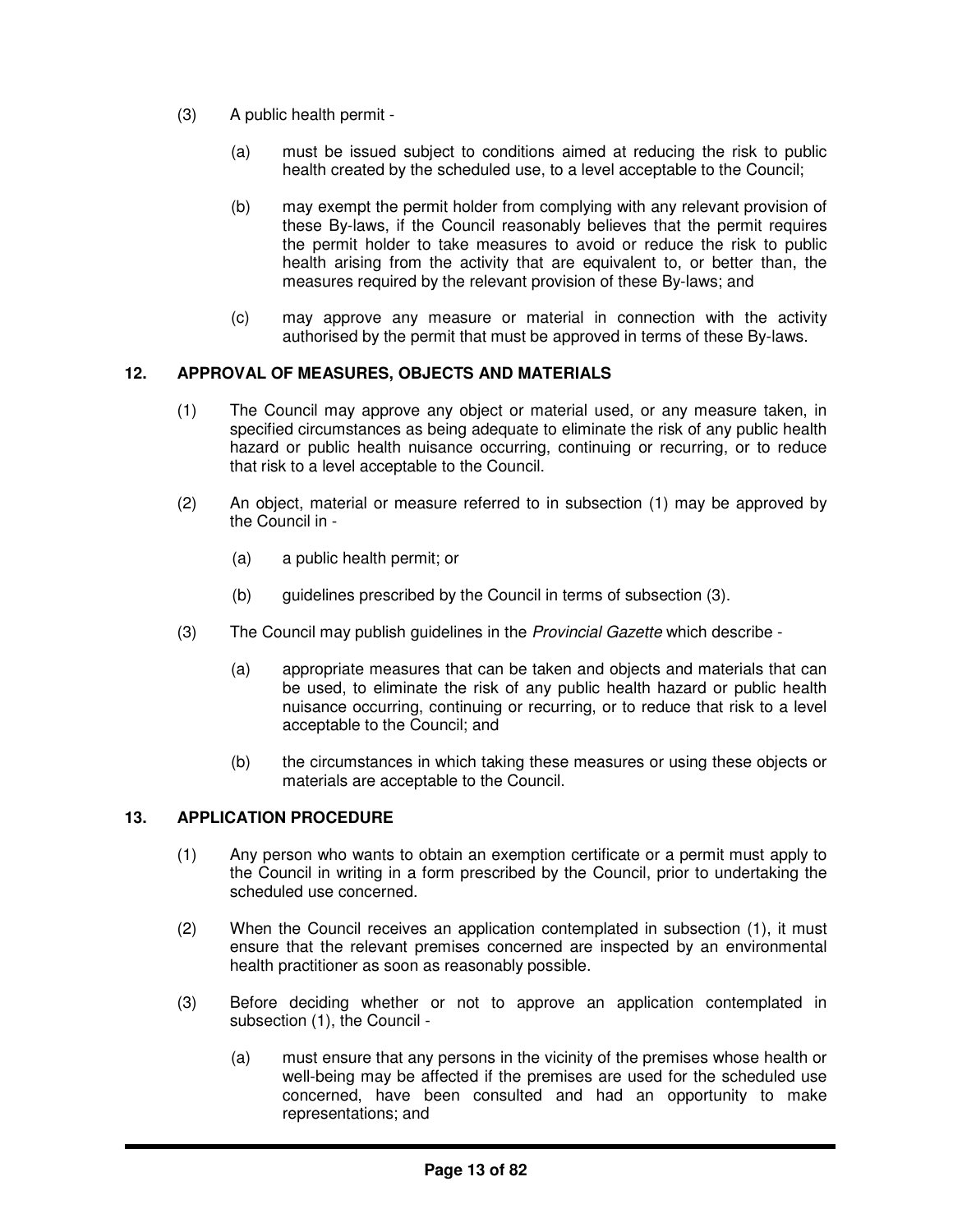- (b) may require the applicant to provide any further information which the Council considers relevant to enable it to make an informed decision.
- (4) In deciding whether or not to issue an exemption certificate or a permit, and what terms and conditions, if any, to include in it, the Council must apply the public health principles set out in section 3.

## **14. GENERAL TERMS APPLICABLE TO CERTIFICATES AND PERMITS**

- (1) An exemption certificate or a permit-
	- (a) is not transferable from one person to another; and
	- (b) applies only to the premises specified in that certificate or permit.
- (2) Every exemption certificate or permit must-
	- (a) specify the address and other relevant details regarding the location of the premises concerned;
	- (b) describe the premises concerned;
	- (c) describe the activity concerned;
	- (d) specify terms and conditions imposed, if any; and
	- (e) indicate when it expires.
- (3) An applicant must pay a prescribed fee, if determined by the Council, in respect of an application for a permit or exemption certificate and such fee must accompany the application.
- (4) The Council may refuse to consider an application until it has been provided with the information that it reasonably requires to make an informed decision and until the prescribed fee has been paid.

## **15. SUSPENSION, CANCELLATION AND AMENDMENT OF EXEMPTION CERTIFICATES AND PERMITS**

- (1) An environmental health practitioner may by written notice to the holder of an exemption certificate or permit, suspend, amend or cancel that certificate or permit, if he or she believes it is desirable to do so to eliminate or reduce risk to public health;
- (2) An environmental health practitioner may suspend or cancel an exemption certificate or permit with immediate effect if -
	- (a) the environmental health practitioner reasonably believes that it is urgently necessary to do so to eliminate or to reduce a significant risk to public health posed by a public health hazard or a public health nuisance; or
	- (b) the holder of such certificate or permit fails to comply with a compliance notice, in which is stated that such certificate or permit may be suspended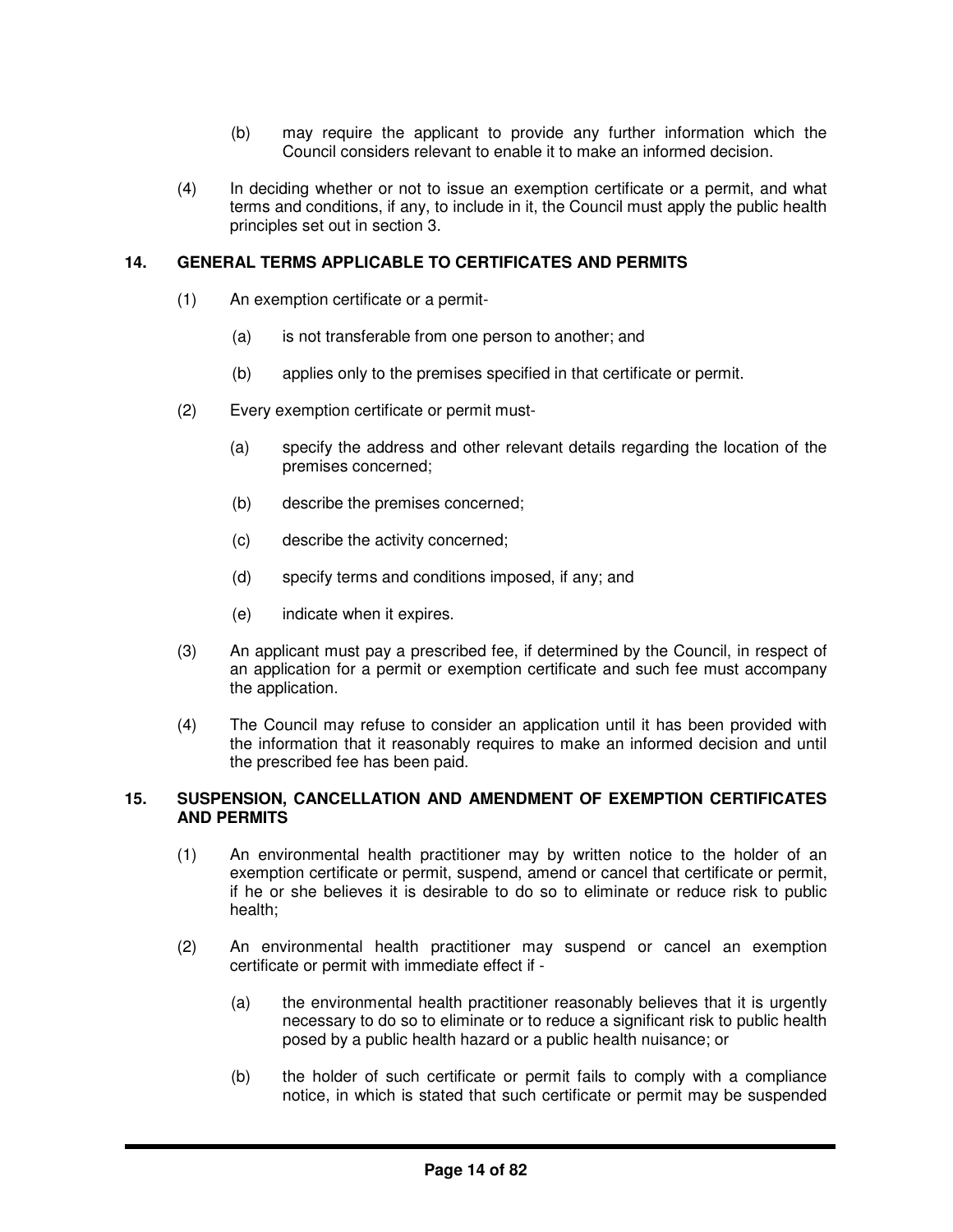or cancelled without further notice if the holder fails to comply with that notice.

- (3) An environmental health practitioner may suspend or cancel an exemption certificate or permit after having given the holder thereof a reasonable opportunity of making representations as to why the permit or exemption certificate should not be suspended or cancelled if -
	- (a) the environmental health practitioner reasonably believes that it is desirable to do so to eliminate or reduce the risk to public health posed by a public health hazard or a public health nuisance; or
	- (b) the holder of such certificate or permit contravenes or fails to comply with any relevant provision of these By-laws.
- (4) An environmental health practitioner may amend an exemption certificate or permit by endorsing such certificate or permit or by written notice to the holder thereof, if the environmental health practitioner reasonably believes that it is necessary to do so to protect public health or to take account of changed circumstances since the exemption certificate or permit concerned was issued.

# **Part 2: Enforcement, remedial work and costs**

# **16. DEMOLITION ORDERS**

- (1) If the Council believes that a public health hazard would be eliminated or a public health nuisance would be significantly reduced by demolishing a building or other structure, it may, subject to the provisions of any other law, apply to any court having jurisdiction for an order directing any person to demolish the building or structure or authorising the Council to do so and to recover the costs of doing so from the owner or the occupier of the premises concerned, or from both.
- (2) The Council may not apply to court in terms of subsection (1) unless it has given the owner and the occupier of the premises not less than 14 days' notice in writing of its intention to make the application and has considered any representations made within that period.

# **17. MUNICIPAL REMEDIAL WORK**

The Council may, subject to the provisions of any other law, enter any premises and do anything on the premises that it reasonably considers necessary -

- (a) to ensure compliance with these By-laws or with any compliance notice;
- (b) to reduce, remove or minimise any other significant public health hazard; or
- (c) to reduce, remove or minimise any public health nuisance.

# **18. COST ORDERS**

(1) The Council may recover any costs reasonably incurred by it in taking measures contemplated in section 16 from any person who was under a legal obligation to take those measures, including -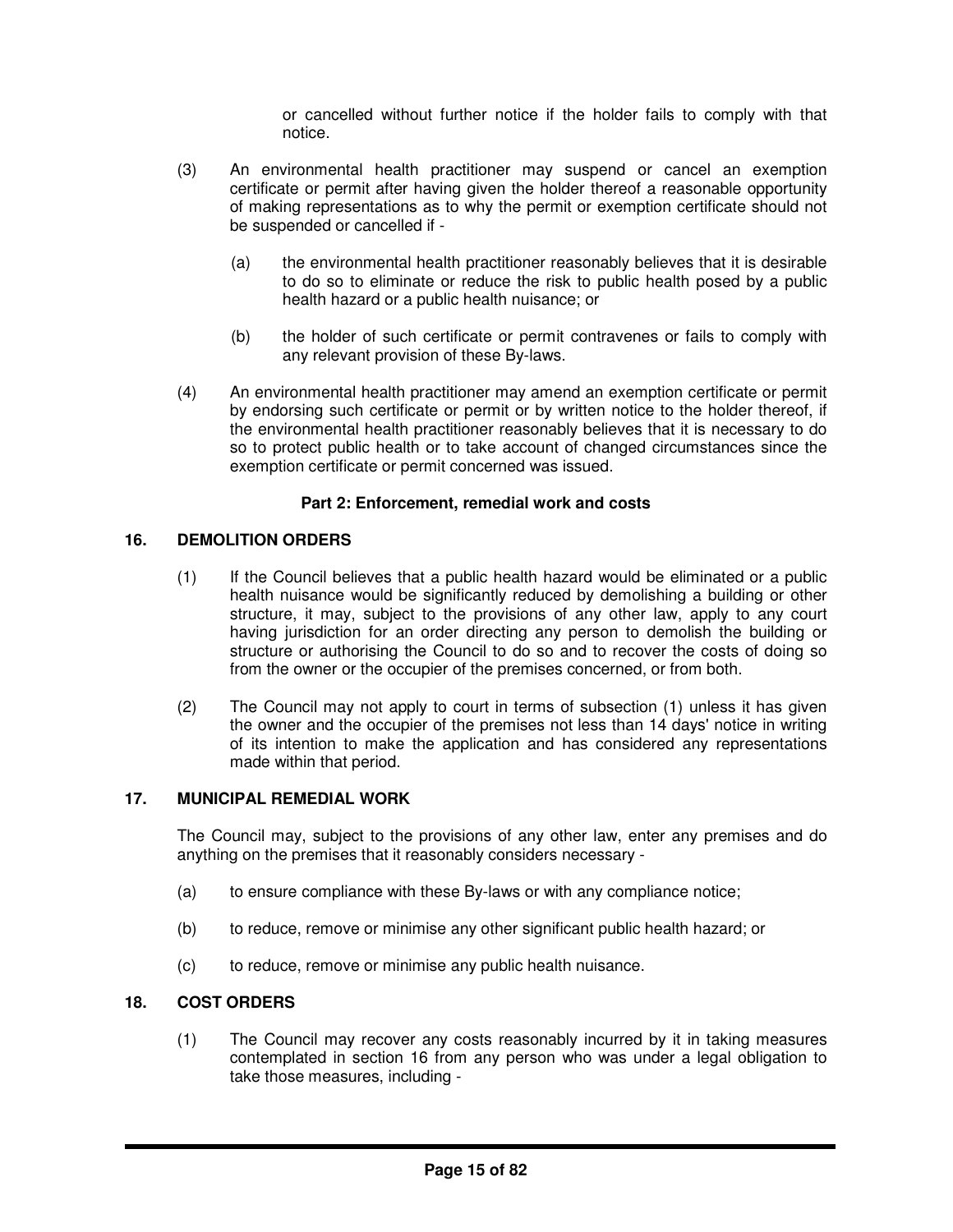- (a) a person on whom a compliance notice referred to in section  $17(a)$  that required those steps to be taken, was served;
- (b) the owner or occupier of the premises concerned; or
- (c) any person responsible for creating a public health hazard or a public health nuisance.
- (2) The municipal manager may issue a cost order requiring a person who is liable to pay costs incurred by the Council in terms of subsection (1), to pay those costs by a date specified in the order and such order constitutes prima facie evidence of the amount due.

#### **CHAPTER 4: SANITARY SERVICES**

## **19. COMPULSORY CONNECTION TO MUNICIPAL SEWAGE SYSTEM**

Every owner of premises to which a municipal sewage service is available, must ensure that all waste water drainage pipes from any bath, wash-hand basin, toilet, shower or kitchen sink is connected to the municipal sewer in an approved manner.

## **20. PROHIBITION AGAINST OBSTRUCTION OF SANITARY SERVICES**

No person may prevent, obstruct or interfere with any sanitary service provided by the Council.

## **21. REQUIREMENTS IN RESPECT OF TOILET FACILITIES**

Every owner of premises must ensure that the number of toilets provided on those premises comply with the provisions of the National Building Regulations and Building Standards Act.

## **22. TOILETS FOR WORKERS**

Every contractor must provide his or her workers with toilet facilities as prescribed by the National Building Regulations and Building Standards Act.

# **23. PROHIBITION AGAINST USE OF A BUCKET TOILET UNDER THE SAME ROOF AS A DWELLING**

No person may provide, erect, retain or use any bucket toilet inside, or under the same roof, as a dwelling.

#### **24. CONDITION OF TOILETS, URINALS, BACKYARDS AND REFUSE AREAS**

Every owner or occupier of any premises must keep every backyard, refuse area, toilet, and urinal in a sanitary condition and good state of repair.

## **25. SEPARATE STORAGE OF URINE**

(1) Any owner or occupier required by the Council to provide for the separate storage of urine, due to the size, extent of occupation or use of any premises, must comply with any notice issued by the Council calling on him or her to provide an adequate urine tank or an adequate number of urine buckets on the premises.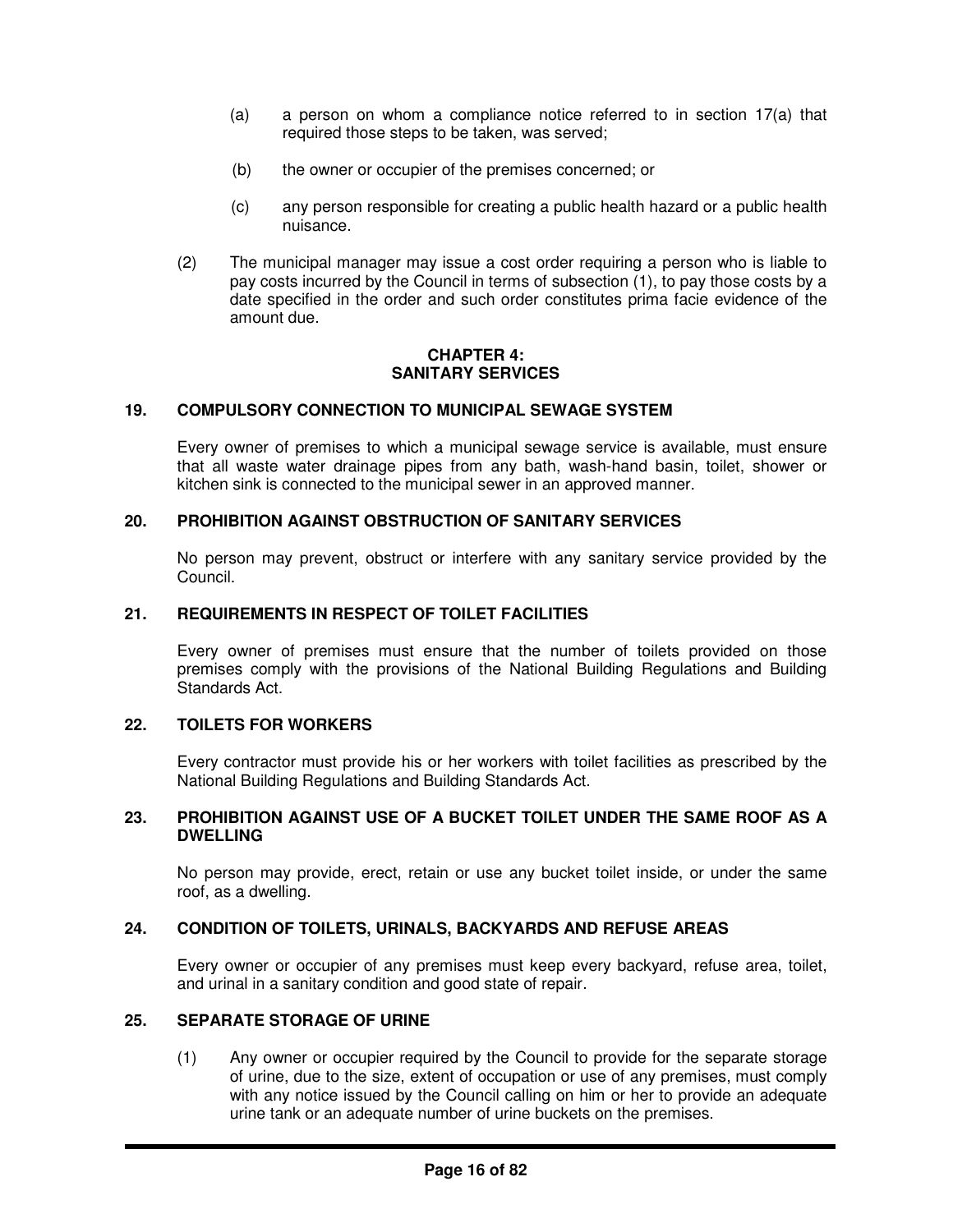(2) Every owner or occupier referred to in subsection (1) must use the urine tank or urine bucket exclusively for the reception of urine.

## **26. PROVISION OF TANK FOR WASTE LIQUIDS IN AREAS WITHOUT SEWERS**

- (1) Any owner of premises not connected to a public sewer or not provided with other adequate measures for the disposal of waste liquid, must provide the premises with a tank big enough to contain the slops, bath water or other waste water produced on the premises during a period of 48 hours.
- (2) Subject to the provisions of subsection (3), premises referred to in subsection (1), must be equipped either with -
	- (a) an overhead tank placed in a way that its contents can be gravity fed into the Council's waste removal vehicles; or
	- (b) an adequate filter, pump and indicator, with outlet pipes constructed and placed in a way that the tank may be easily emptied and cleansed.
- (3) The provisions of subsection (2) do not apply if
	- (a) adequate arrangements have been made for dispersing waste water produced on the premises, other than urine, over land associated with the premises concerned; and
	- (b) the waste water is dispersed in a way that will not create a public health nuisance.

# **27. PUMPING OF CONTENTS OF UNDERGROUND TANK TO SURFACE TANK**

Any occupier of premises on which both underground and overhead tanks are provided for the storage of waste water, must pump the contents of the underground tank to the overhead tank immediately prior to the overhead tank being emptied by the Council.

#### **28. BLOCKED OR DEFECTIVE OUTLET PIPES**

Every owner or occupier of premises must keep any drainage system free from obstruction and in a good condition.

#### **29. PROHIBITION AGAINST URINE IN SLOPS TANKS**

No person may discharge or allow any urine or excrement to be discharged into a slops tank situated on any premises.

#### **CHAPTER 5 PRIVATE SEWAGE WORKS**

## **30. PERMIT FOR PROVISION OF SERVICE FOR THE REMOVAL OF HUMAN EXCREMENT OR URINE**

No person may provide any service for the removal or disposal of human excrement and urine on any premises except in terms of a permit authorising that service.

# **31. PERMIT FOR INSTALLATION OF SEWAGE WORKS**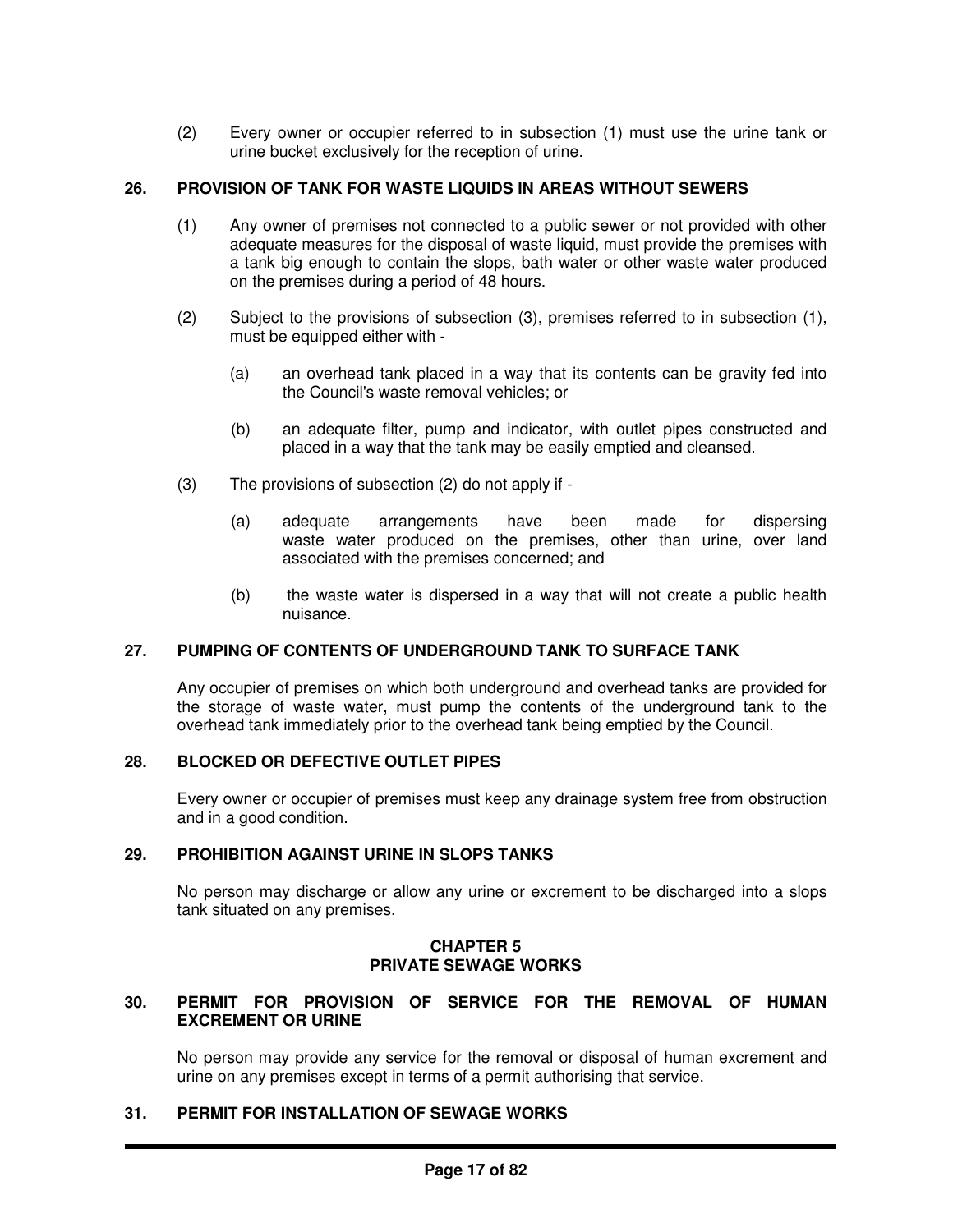No person may, on any private premises, install, alter, re-site, operate or maintain any septic tank, filter installation or other works for the disposal of sewage, except in terms of a permit authorising that activity.

## **32. MAINTENANCE OF SEWAGE WORKS**

Any person operating a sewage works must ensure that it is maintained in a sanitary condition and good state of repair at all times.

#### **33. DISPOSAL OF SEWAGE, SEWAGE EFFLUENT AND WASTE WATER WITHOUT CAUSING A PUBLIC HEALTH NUISANCE AND/OR HAZARD**

No person may dispose of sewage or waste water from any bath, wash-hand basin, toilet, shower or kitchen sink in a way or in a location that may -

- (a) cause dampness in or on any premises;
- (b) endanger the quality of any water supply, surface water, stream or river; or
- (c) create a public health nuisance and/or hazard.

# **34. COMPULSORY USE OF COUNCIL'S SEWAGE REMOVAL SERVICE**

Every occupier of premises must use the sewage removal service prescribed by the Council for those premises.

## **CHAPTER 6 WATER**

#### **35. DEFINITIONS**

In this Chapter, unless the context otherwise indicates -

**"domestic consumption"** in relation to water, means the use of water for -

- (a) human consumption;
- (b) preparing or manufacturing food or drink for human consumption;
- (c) cleaning vessels or utensils used in the preparation or manufacture of food or drink for human consumption; or
- (d) any other domestic purpose.

**"effluent"** means any waste water which may be generated as a result of undertaking any scheduled use or an activity which is likely to cause a public health nuisance.

#### **36. POLLUTION OF SOURCES OF WATER SUPPLY**

No person may pollute or contaminate any catchment area, river, canal, well, reservoir, filter bed, water purification or pumping works, tank, cistern or other source of water supply or storage in a way that creates a public health nuisance or a public health hazard.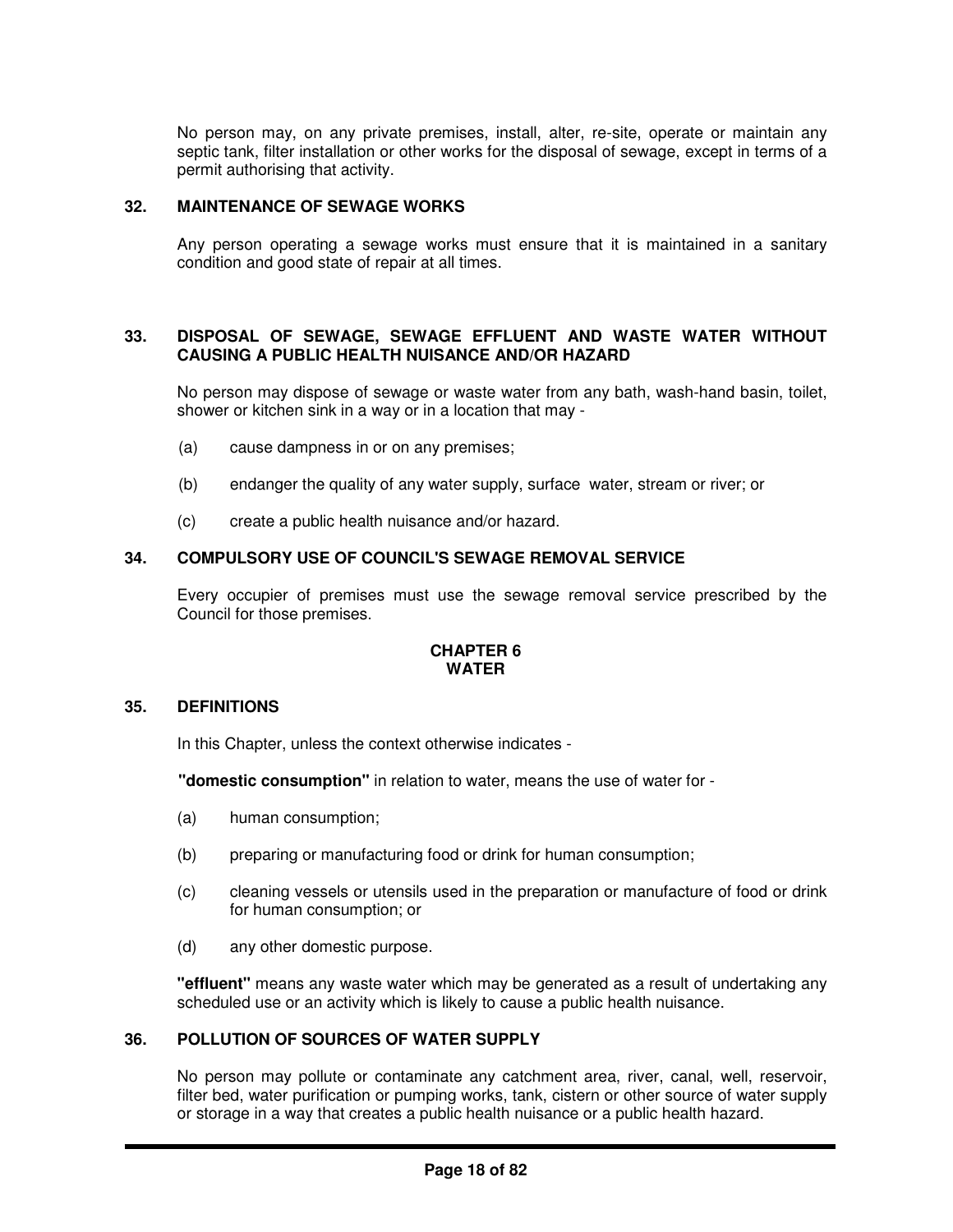# **37. DANGEROUS WELLS, BOREHOLES AND EXCAVATIONS**

Every owner or occupier of premises must ensure that any well, borehole or other excavation located on his or her premises -

- (a) is fenced, filled in or covered over in a way that adequately safeguards it from creating a public health nuisance or public health hazard; and
- (b) is not filled in a way, or with material, that may cause any adjacent well, borehole or underground water source to be polluted or contaminated to an extent that may create a public health nuisance or a public health hazard.

## **38. PROVISION OF ADEQUATE WATER SUPPLY**

Every owner of premises must provide every resident on the premises with an adequate and readily available potable water supply at all times.

## **39. USE OF WATER FROM SOURCES OTHER THAN THE MUNICIPAL SUPPLY**

No person may use, or permit to be used, any water obtained from a source other than the municipal water supply for domestic consumption, unless the water concerned has been approved for that purpose.

## **40. FURNISHING OF PARTICULARS OF THE SOURCE OF WATER**

- (1) Any owner or occupier of premises on which a well, borehole, spring, dam, river or other water source is located, the water of which is used for domestic consumption, must within 14 days of receiving a notice from the Council calling on him or her to do so, provide the Council with all particulars of the water source reasonably available to the owner or occupier.
- (2) An owner or occupier of premises contemplated in subsection (1), must, if requested to do so by the Council, and at his or her own cost, furnish to the Council a certificate of analysis and bacteriological investigation issued by an analyst, as defined in the Foodstuffs, Cosmetics and Disinfectants Act, 1972 (Act No. 54 of 1972), in respect of any water supply on that premises used for domestic consumption.
- (3) If water from a borehole is used for domestic consumption, a certificate of analysis as contemplated in subsection (2), must be submitted to Council annually or at any time on request of an environmental health practitioner.

# **41. NOTICE OF THE SINKING OR DIGGING OF BOREHOLES OR WELLS**

- (1) No person may sink or dig, or cause or permit to be sunk or dug, a well or borehole, to obtain water, unless -
	- (a) it is done so in accordance with any relevant law; and
	- (b) he or she has given the Council at least 14 days' written notice of his or her intention to do so.
- (2) The notice referred to in subsection (1)(b), must state the proposed location and the purpose for which the water is to be used.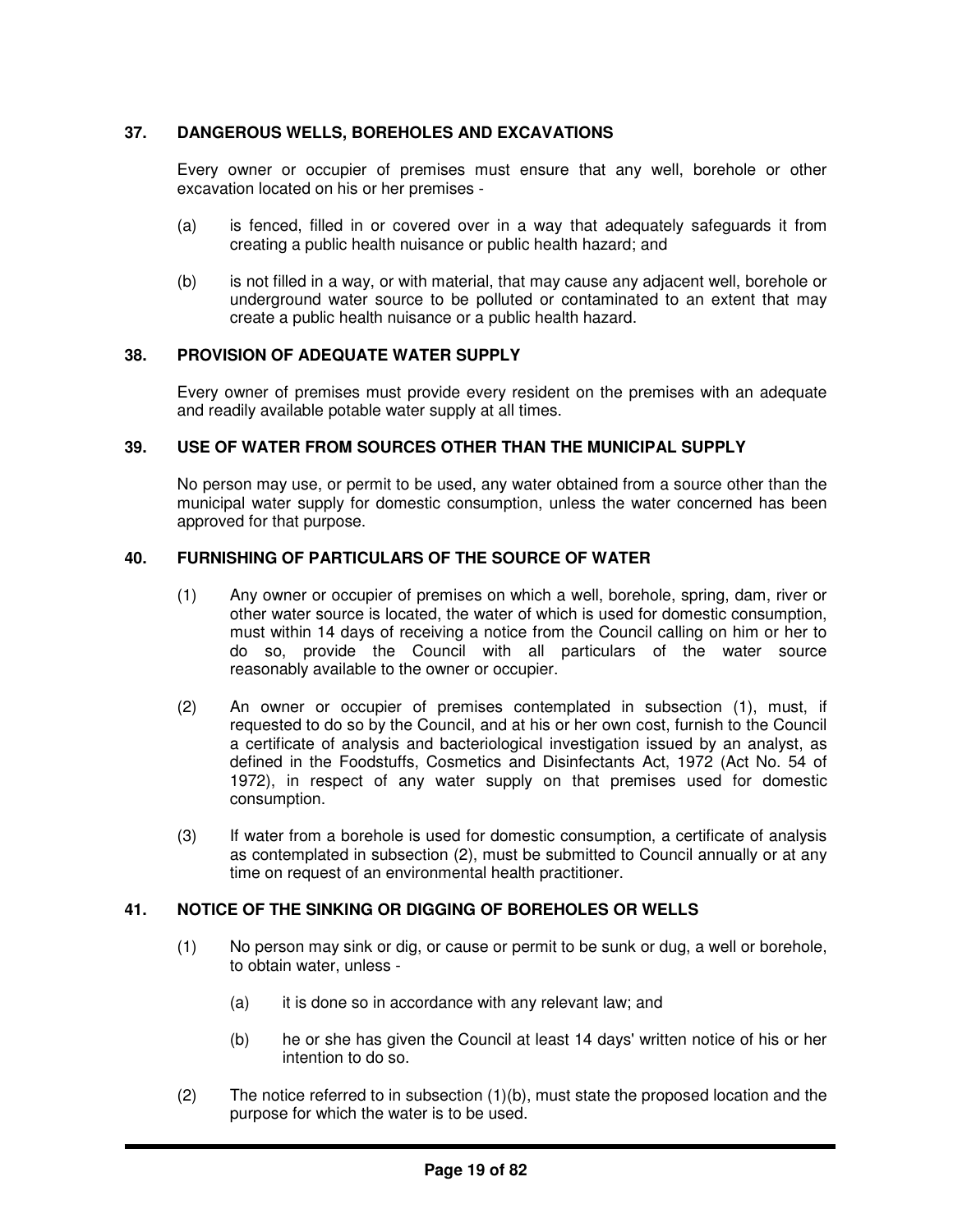# **42. STORM WATER RUNOFF FROM PREMISES WHICH MAY IMPACT ON PUBLIC HEALTH**

- (1) Every owner or occupier of premises must erect adequately designed, constructed and maintained hydraulic and hydrological structures on those premises -
	- (a) to divert the maximum storm water runoff, which could be expected within a period of 24 hours with an average frequency of recurrence of once in 100 years, from any part of the premises on which any waste, likely to create a public health nuisance, is or was handled, produced, stored, dumped or spilled;
	- (b) to collect all polluted runoff water from any part of the premises on which waste, likely to create a public health nuisance is or was handled, produced, stored, dumped or spilled, for re-use, treatment or purification;
	- (c) to separate all effluent from storm water systems;
	- (d) to prevent the erosion or leaching of material from any slimes dam, ash dam and any dump or stock-pile on the premises, and to contain any eroded or leached material in the area where it originated;
	- (e) to prevent any waste or waste water from entering any borehole, well, spring, vlei or water course; and
	- (f) to prevent any adverse impact on the quality of surface and ground water occurring, due to the location of any dump, stock-pile, dam, drain, canal, conduit, sewer or any other structure on the premises.
- (2) An owner or occupier of premises
	- (a) must keep all water passages open and free of obstruction from matter which may impede the flow of water or effluent;
	- (b) may not locate any dump within the one hundred year flood line of any water resource;
	- (c) may not use coal, coal discard, carbonaceous material or any other material for the construction of any slurry, evaporation or catchment dam, or any embankment, road or railway in a way likely to create a public health nuisance;
	- (d) must construct bund walls around any tank, or group of tanks, containing any substance that can create a public health nuisance, of a size that is capable of containing the volume of the largest tank in the event of any unlawful or accidental discharge from the tank or group of tanks; and
	- (e) must clean any industrial surface area so as to prevent the pollution of storm water which may result in an adverse impact on the quality of any surface or ground water.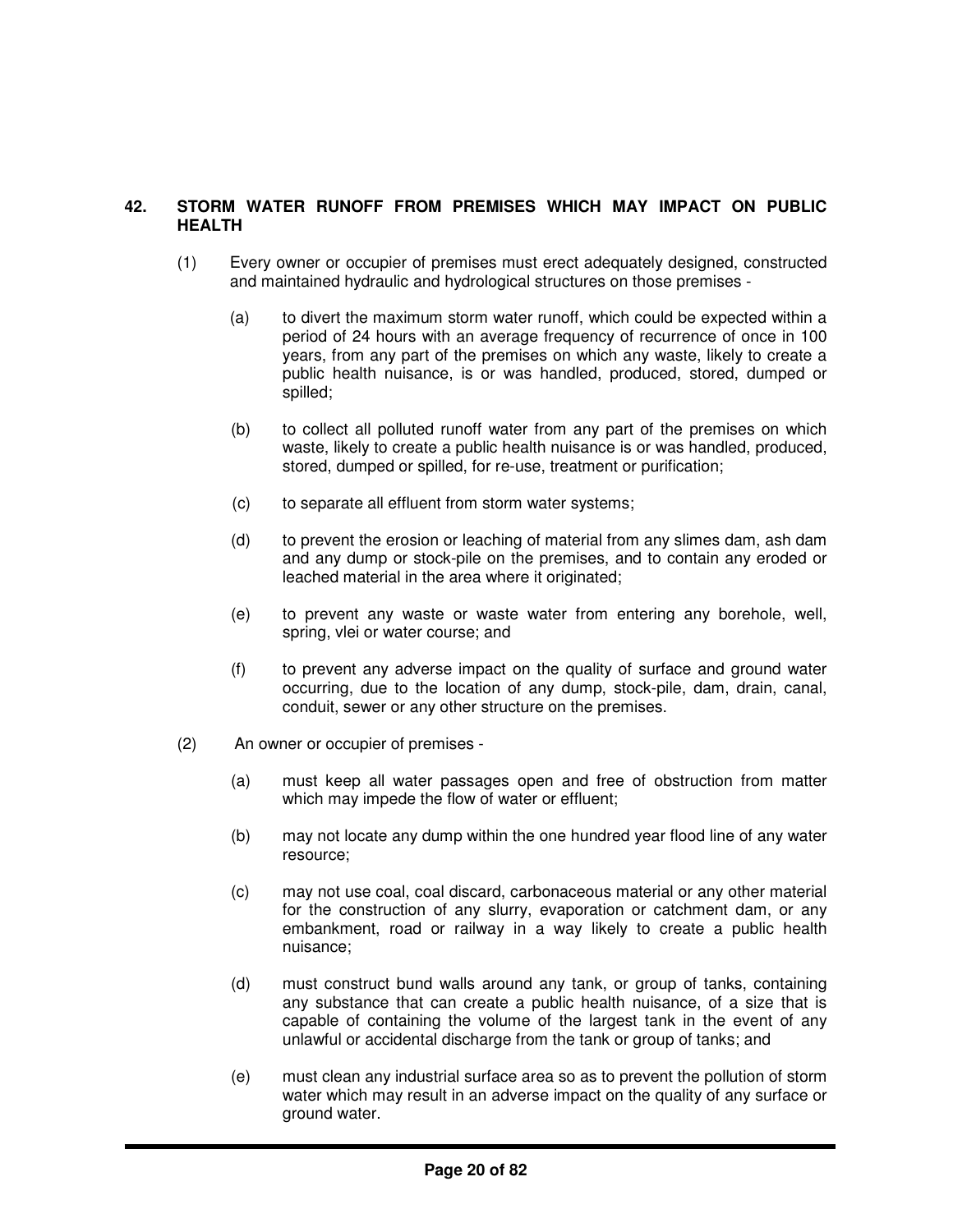# **43. CONTAINMENT OF WASTE WATER**

Any dam, conduit or channel used for the containment of waste water must have a free board of at least 0.5 metres above the highest level of precipitation which could be expected within a period of 24 hours with an average frequency of recurrence of once in 100 years.

#### **CHAPTER 7 OFFENSIVE TRADES**

## **44. DEFINITIONS**

In this Chapter, unless the context otherwise indicates -

**"effluent"** means any waste water which may be generated as a result of undertaking any scheduled use or an activity which is likely to cause a public health nuisance;

**"offensive trade"** means any business listed below or business which involves an activity listed below:

- (a) panel beating or spray painting;
- (b) operating a waste recycling plant including oil and petroleum product recycling;
- (c) scrap yard or scrap metal dealing;
- (d) blood boiling, bone boiling, tallow melting, fat melting or fat extracting, soap boiling, tripe boiling or cleaning, skin storing, bone storing, hide boiling, skin curing, blood drying, gut scraping, leather dressing, tanning or glue or size making;
- (e) charcoal burning, brick burning, lime burning;
- (f) manure making or storing or compost making;
- (g) parchment making;
- (h) manufacturing malt or yeast;
- (i) cement works, coke-ovens or salt glazing works;
- (j) sintering of sulphurous materials;
- (k) viscose works;
- (I) ore or mineral smelting, calcining, puddling or rolling of iron or other metal, conversion of pig iron into cast iron, reheating, tempering, hardening, forging, conversion or compounding of carbon with iron or other metals;
- (m) works for the production of carbon bisulphide, cellulose lacquer, cyan or its compounds, hot pitch or bitumen, pulverized fuel, peridine, liquid or gaseous sulphur dioxide or sulphur chlorides;
- (n) works for the production of amyl acetate, aromatic ethers, butyric acid, caramel, enamelled wire, glass, hexamine, lampblack, B-naphthol, resin products, salicylic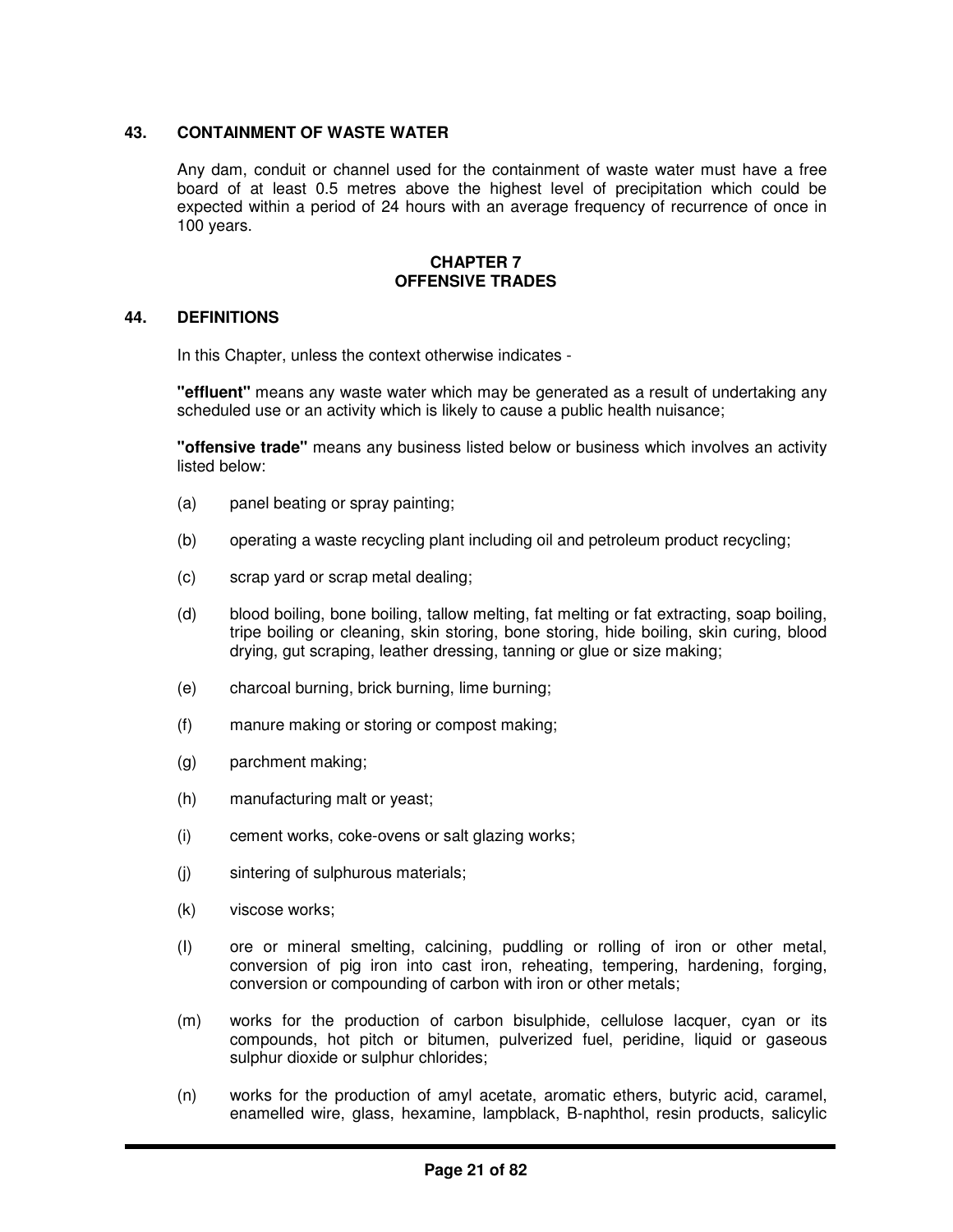acid, sulphated organic compounds, sulphurous paints, ultramarine, zinc chloride or zinc oxide; or

- (o) the refining or processing of petrol, oil or their products;
- (p) truck depots;
- (q) sand- and shot blasting;
- (r) coal yards;
- (s) stone and marble cutting processes;
- (t) bones and tallow dealers or plants

**"offensive trader"** means any person who owns, conducts or carries on an offensive trade.

#### **45. PERMIT REQUIREMENT**

No person may conduct an offensive trade in or on any premises, except in terms of a permit authorising such trade.

## **46. REQUIREMENTS FOR PREMISES**

No person may conduct an offensive trade in or on any premises unless -

- (a) the floors of the premises are constructed of cement concrete or a similar impervious material, brought to a smooth finish;
- (b) the floors of the premises are adequately graded and drained for the disposal of effluent to an approved disposal system;
- (c) the inside walls, except where glazed or glass brick or glazed tiles are used, are plastered, brought to a smooth finish and painted with a light-coloured, washable paint;
- (d) the surface of any backyard or open space is paved with concrete or similar impervious material, brought to a smooth finish;
- (e) the premises are provided with adequate light and ventilation as prescribed in the National Building Regulations and Building Standards Act;
- (f) an adequate supply of running potable water is provided;
- (g) an adequate number of portable containers constructed of iron or another nonabsorbent material, equipped with closely fitting lids, are provided for the removal of all waste and waste water from the premises;
- (h) adequate means are provided for the disposal of all effluent arising from the manufacturing or other process performed on the premises;
- (i) adequate accommodation is provided for the storage of all finished products, articles or materials which are used in the manufacturing or other process and which may -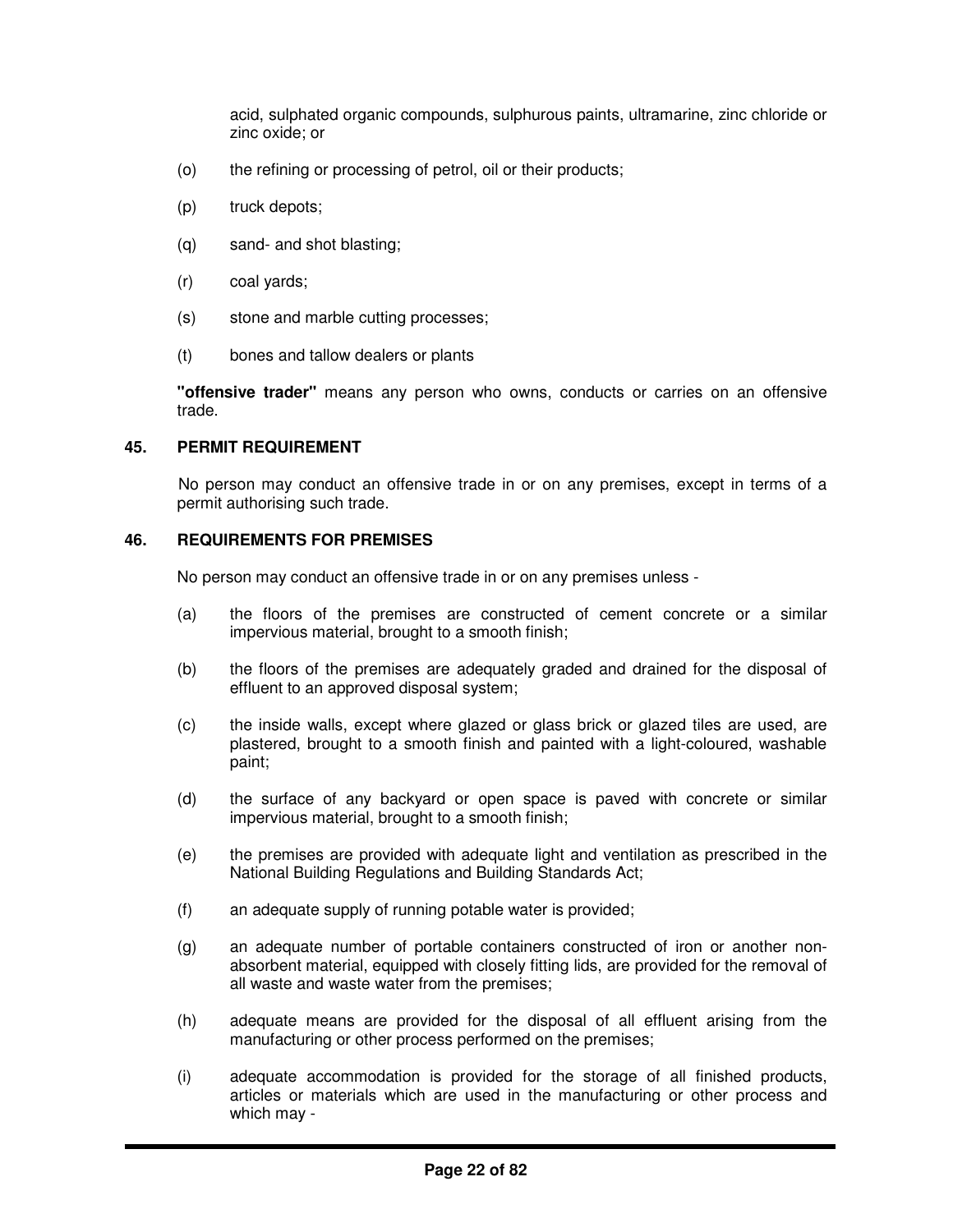- (i) discharge offensive or injurious effluent or liquid; or
- (ii) decompose in the course of the work or trade;
- (j) adequate means are provided to control the discharge in the open air of any noxious, injurious or offensive gas, fume, vapour or dust produced during any handling, preparation, drying, melting, rendering, boiling or grinding process or storage of material;
- (k) adequate sanitary fixtures are provided as prescribed in the National Building Regulations and Building Standards Act;
- (l) a perimeter wall made of brick or some other impervious material, with a minimum height of 2 metres, is constructed around the premises;
- (m) all gates to the premises are of solid construction with a minimum height of 2 metres;
- (n) all perimeter walls and gates adequately screen activities on the premises from public view; and
- (o) all materials are stacked or stored on the premises below the height of the perimeter screening;
- (p) adequate separate change-rooms for males and females, where five or more persons of the same sex are employed, must be provided containing -
	- (i) an adequate metal locker for every employee;
	- (ii) a wash-hand basin provided with a supply of running hot and cold potable water; and
	- (iii) an adequate supply of soap and disposable towels at every wash-hand basin;
- $(q)$  if no change-room has been provided in terms of paragraph  $(p)$  -
	- (i) a wash-hand basin with a supply of running hot and cold potable water, must be provided in an accessible position; and
	- (ii) an adequate metal locker must be provided for every employee in the work area.

# **47. DUTIES OF OFFENSIVE TRADERS**

Every offensive trader must -

- (a) maintain the premises in a clean, hygienic and good condition at all times;
- (b) maintain all walls and floors of the premises in a manner and condition that prevents the absorption of any waste or waste water;
- (c) maintain all machinery, plant, apparatus, furniture, fittings, tools, implements, vessels, containers, receptacles and vehicles in a clean, hygienic and good condition at all times;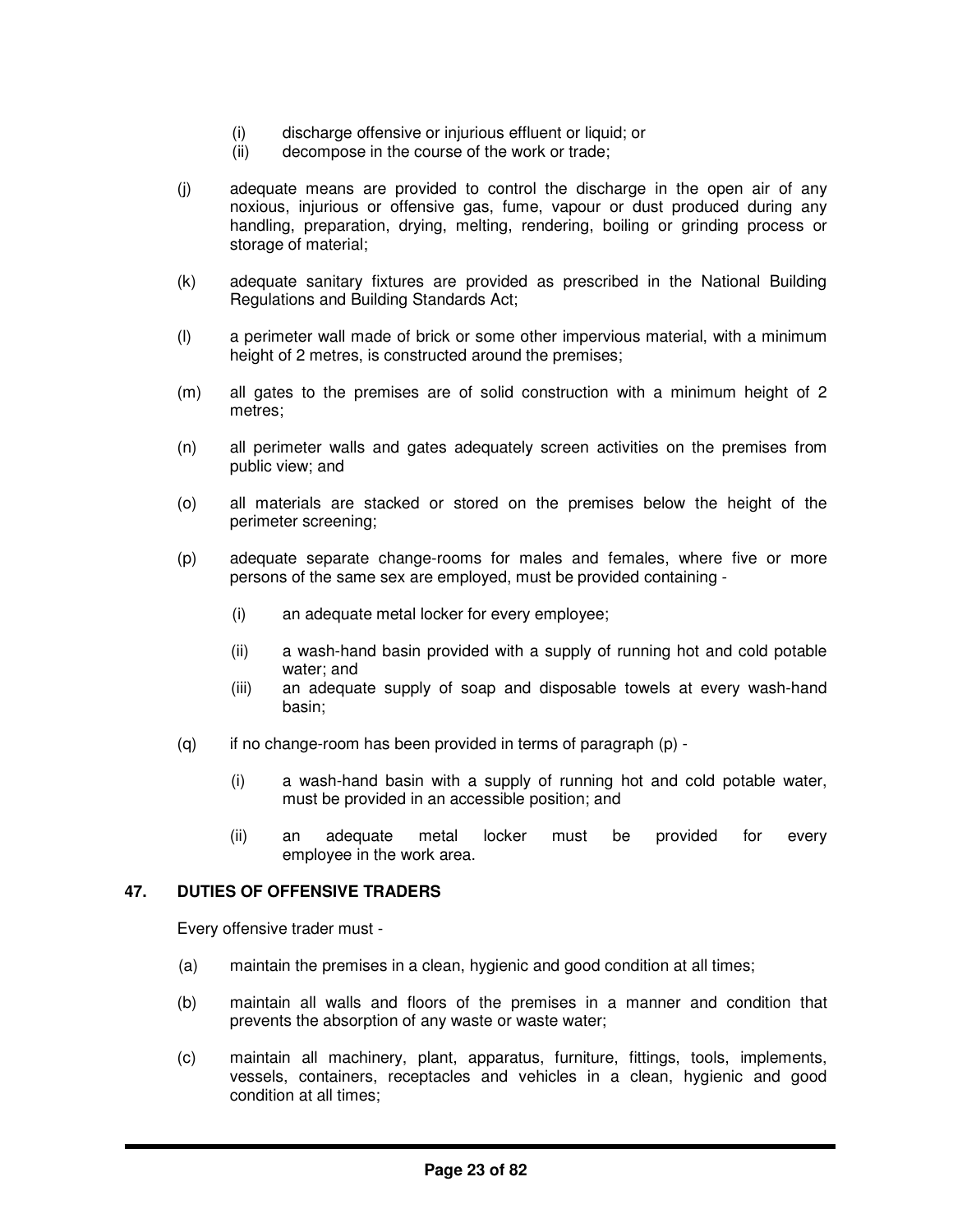- (d) prevent any waste accumulating on the premises; and
- (e) prevent the emission of noxious, injurious or offensive gases, fumes, vapours or dust generated during any handling, preparation, drying, melting, rendering, boiling or grinding process or storage of any material on the premises.

## **48. LIQUID REFUSE FROM BONE AND TRIPE BOILING**

- (1) Every bone boiler and every tripe boiler must adequately cool all waste water before it is discharged into any sewer or other receptacle.
- (2) The cooling process referred to in subsection (1), must take place in a manner that prevents the generation of any noxious and injurious effluent.

## **49. LIQUIDS, TANKS AND TUBS IN LEATHER MAKING**

Every fell-monger, leather dresser or tanner must -

- (a) renew and dispose of the liquid from every tank or other receptacle used on the premises to wash or soak any skin or hide, other than a lime pit, at adequate intervals and in an adequate manner;
- (b) clean the entire tank or other receptacle every time it is emptied;
- (c) clean every tub or other receptacle used to contain a solution of the material known as "puer".

#### **50. STORAGE OF RAGS, BONES AND WASTE**

No trader in rags, bones or waste may place or store, or cause or permit to be stored, rags, bones or waste in any part of the premises concerned which is -

- (a) inhabited by people; or
- (b) not adequately ventilated.

## **CHAPTER 8 HAIRDRESSING, BEAUTY AND COSMETOLOGY SERVICES**

#### **51. DEFINITIONS**

In this Chapter, unless the context otherwise indicates -

**"body piercing"** means the piercing of the skin for the purpose of inserting any foreign object;

**"cosmetology or beauty service"** includes, but is not limited to, any one or more of the following services:

- (a) manicure, pedicure, nail technology, or the application of artificial nails or nail extensions, whatever the substance used;
- (b) eyebrow shaping and plucking including the application of false or artificial eyebrows or eyelashes and tinting of eyelashes;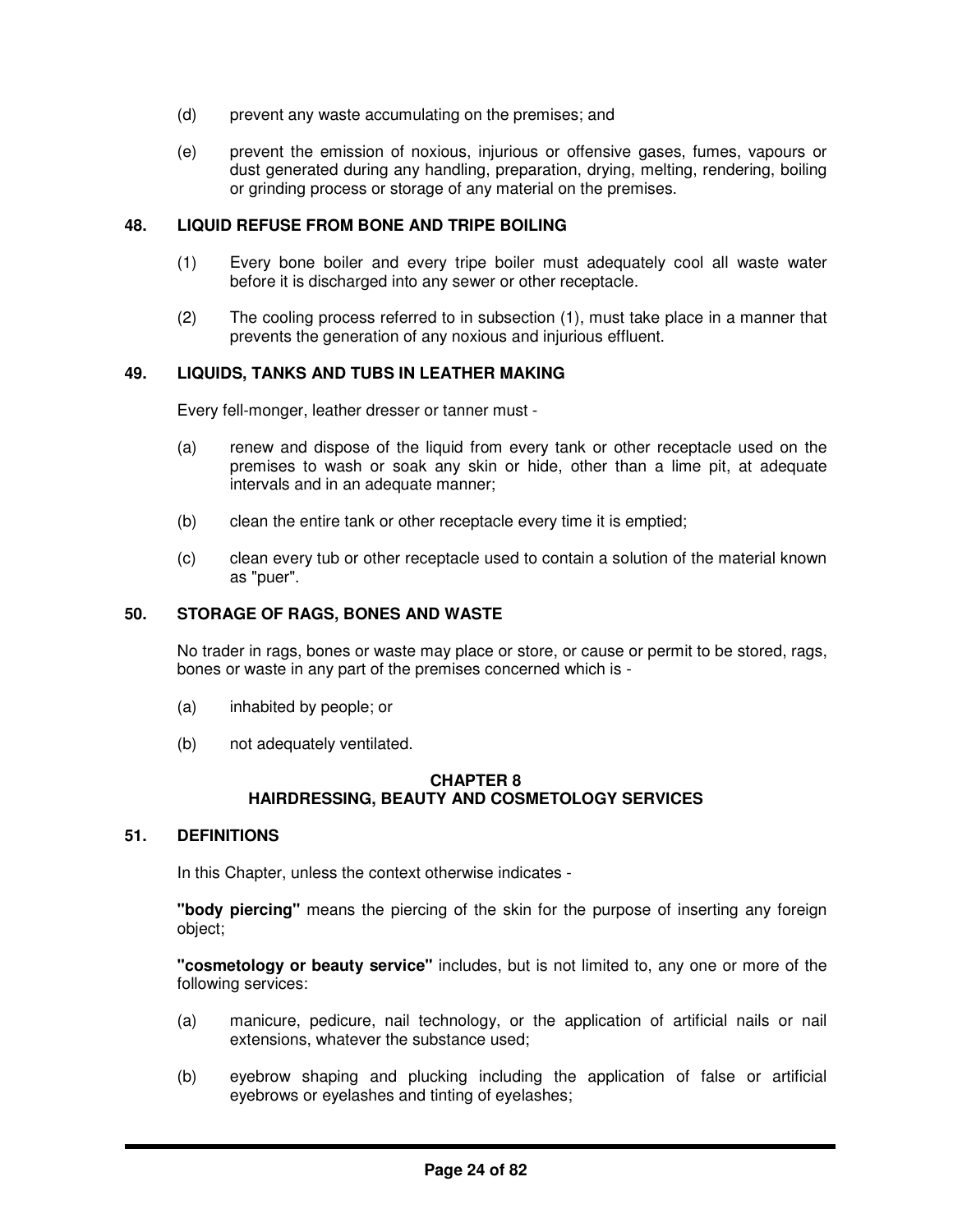- (c) cosmetic and camouflage makeup of the face and its features, whether by permanent, semi permanent or temporary means;
- (d) facial skin care;
- (e) removal of unwanted or superfluous hair from any part of the body by any means, other than shaving, including by means of waxing, chemical depilatories, electrical or mechanical means, whether or not any apparatus, appliance, heat, preparation or substance is used in any of these operations;
- (f) body piercing and tattooing for cosmetic purposes;
- (g) massaging;
- (h) body bronzing by means of ultraviolet radiation or any similar method; or (i) body contouring including all forms of slimming;

**"hairdressing"** includes, but is not limited to, any one or more of the following services:

- (a) shampooing and cleansing, conditioning and treating hair;
- (b) chemical reformation of the hair including permanent waving, relaxing and straightening of the hair;
- (c) hair colouring, including tinting, dyeing and colouring by means of permanent, semipermanent or temporary means, including the use of colour rinses, shampoos, gels or mousses and lightening by means of tints, bleaches, highlights or high lifting tints or toners;
- (d) hair cutting and shaping;
- (e) barbering services including shaving and singeing of hair; or
- (f) the adding to hair of natural and artificial hair and hair extensions, board work, pastiche, wig-making or the performing of any operation specified in paragraphs (a) to (e) on a wig or hairpiece to be worn by any person; or
- (g) trichology and trichological treatment of the hair including the treatment of abnormalities and disorders of the hair;

**"salon"** means any place where any or more of the following services are performed for gain:

- (a) hairdressing service;
- (b) cosmetology or beauty service;
- (c) body piercing and tattooing; or
- (d) massaging service;

**"salon service"** means any one or more or a combination of the practices or services generally and usually performed by a person rendering service in the hairdressing, cosmetology or beauty service industry including any massage, body piercing and tattooing service.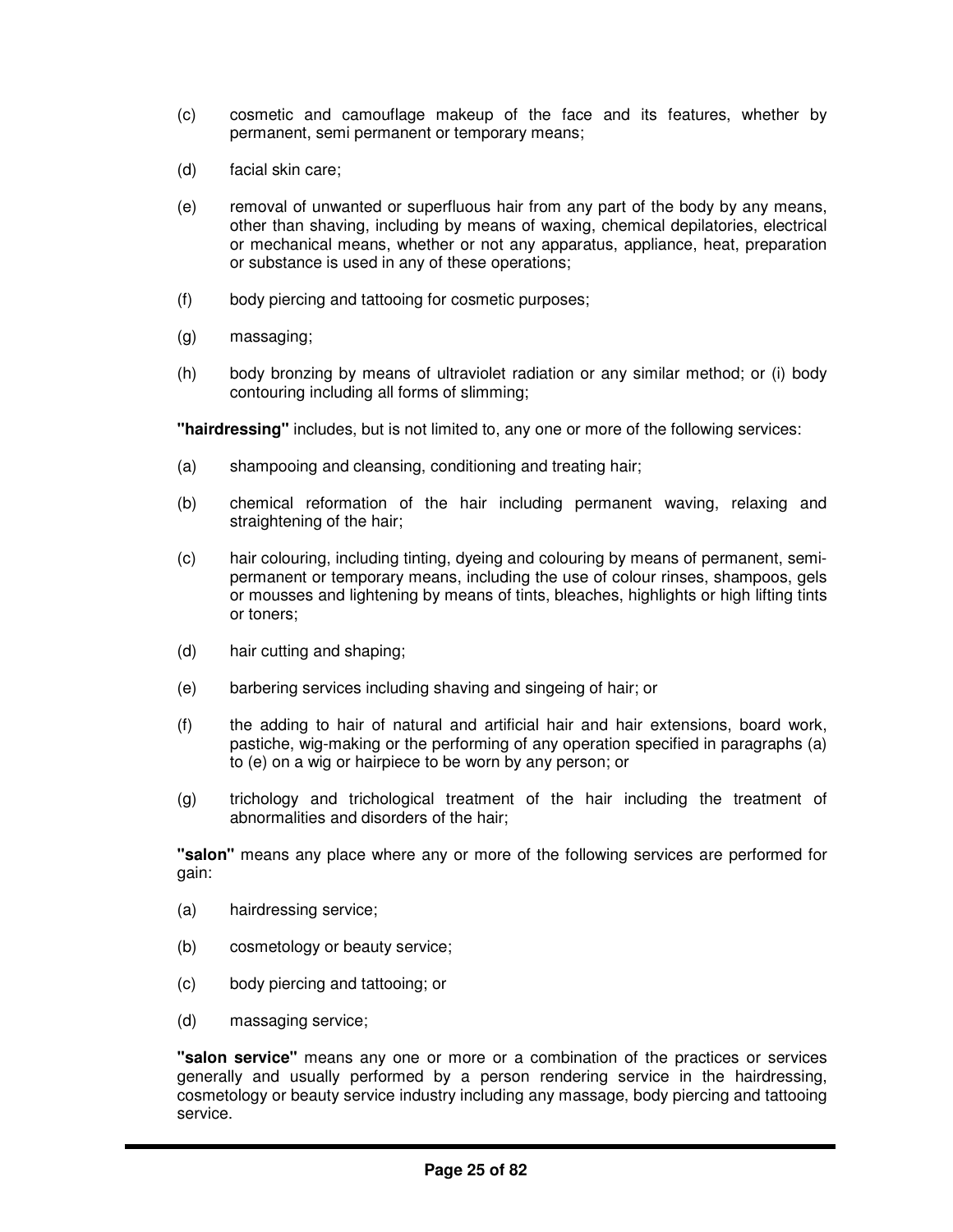## **52. PERMIT REQUIREMENT**

No person may operate a salon except in terms of a permit authorising that activity.

# **53. REQUIREMENTS FOR PREMISES**

No person may operate a salon on any premises which do not comply with the following requirements:

- (a) adequate lighting and ventilation, as prescribed in the National Building Regulations and Buildings Standards Act, must be provided;
- (b) all shelves, fixtures and table tops on which instruments are placed must be constructed of an approved material that is durable, non-absorbent, and easy to clean;
- (c) water and toilet facilities must be provided as prescribed in the National Building Regulations and Building Standards Act;
- (d) adequate facilities, with a supply of running potable water, must be available for the washing of hair and hands;
- (e) an approved system for the disposal of waste water must be provided;
- (f) adequate storage facilities must be provided;
- (g) the walls and floors must be constructed of a material that is easy to clean and which prevents cut hair from being dispersed; and
- (h) the premises may not be used for the storage and preparation of food or for sleeping unless any area for that purpose is clearly separated by an impervious wall.
- (i) adequate separate change-rooms for males and females, where five or more persons of the same sex are employed, must be provided containing -
	- (i) an adequate metal locker for every employee;
	- (ii) a wash-hand basin provided with a supply of running hot and cold potable water; and
	- (iii) an adequate supply of soap and disposable towels at every wash-hand basin;
- (j) if no change-room has been provided in terms of paragraph (i)
	- (i) a wash-hand basin with a supply of running hot and cold potable water, must be provided in an accessible position; and
	- (ii) an adequate metal locker must be provided for every employee in the work area.

#### **54. DUTIES OF SALON OPERATORS**

Any person operating a salon must -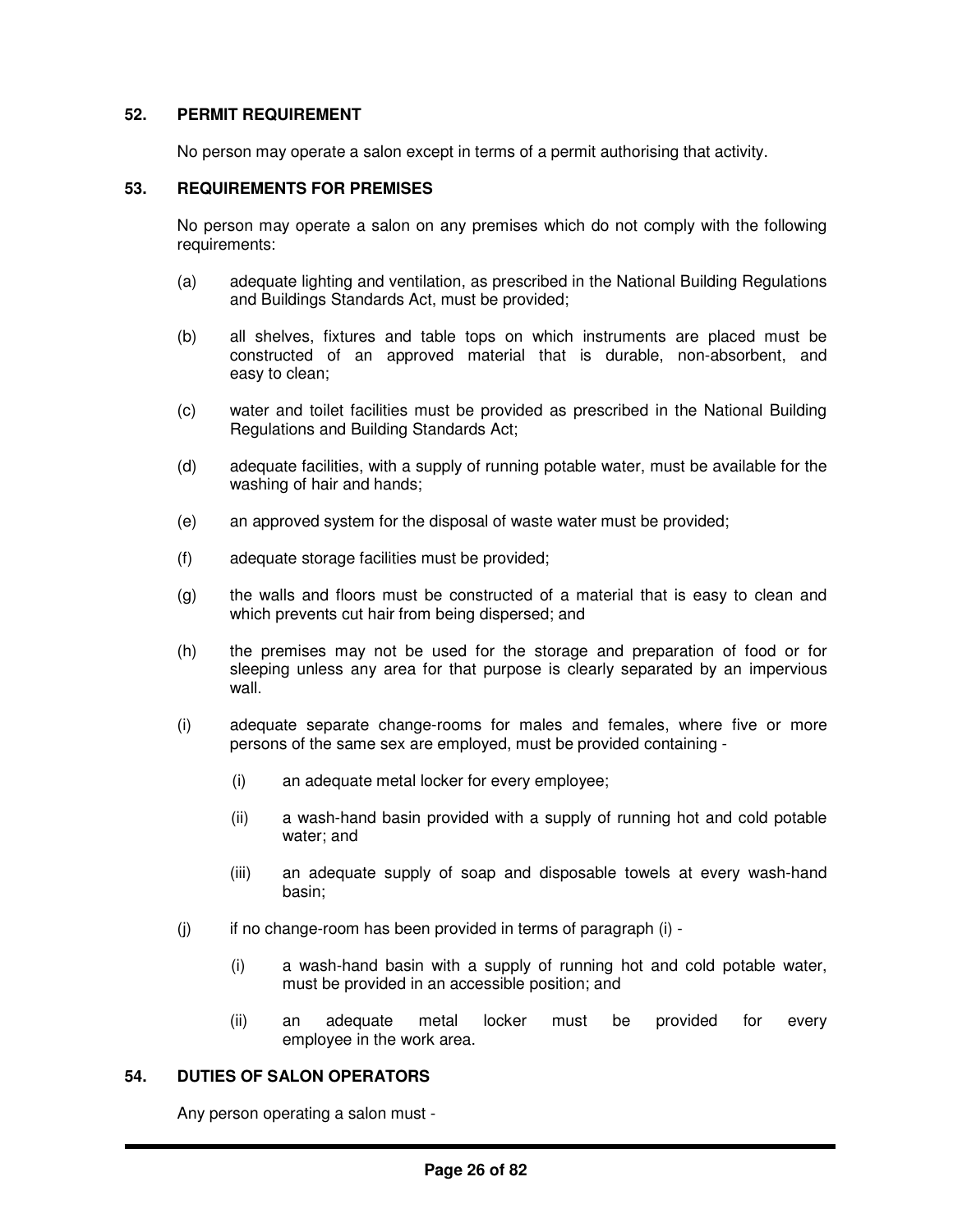- (a) maintain the premises, tools, equipment and clothing in a hygienic and good condition at all times;
- (b) equip the premises with an adequate means to disinfect and sterilise instruments and equipment that may come into direct contact with any customer's hair or skin;
- (c) provide employees on the premises with approved protective clothing and equipment;
- (d) collect all hair clippings and other waste in an approved container after every service;
- (e) store or dispose of waste in an approved manner;
- (f) adequately train any person working on the premises;
- (g) not permit any animal on the premises unless it is a guide dog accompanying a blind person; and
- (h) ensure that every person working in the salon complies with the requirements of this section and sections 55 and 56.

#### **55. REQUIRED MINIMUM HEALTH STANDARDS FOR THE OPERATION OF A SALON**

Any person operating or employed in, a salon must take the following measures:

- (a) adequately disinfect the following instruments after each use:
	- (i) razors;
	- (ii) blades;
	- (iii) nail files;
	- (iv) scissors;
	- (v) clippers;
	- (vi) hairbrushes;
	- (vii) combs;<br>(viii) bristle b
	- bristle brushes:
	- (ix) metal clips; and
	- (x) rollers;
- (b) adequately sterilise the following instruments after each use:
	- (i) any instrument used for body piercing or tattooing;
	- (ii) any instrument which has come in contact with blood or any other body fluid;
- (c) wash and clean all plastic and cloth towels after each use;
- (d) dispose of all disposable gloves or other disposable material after each use;
- (e) wash all aprons and caps daily;
- (f) wash his or her hands with soap and water or disinfectant before and after rendering each service to a client;
- (g) wear disposable gloves when providing one of the following salon services: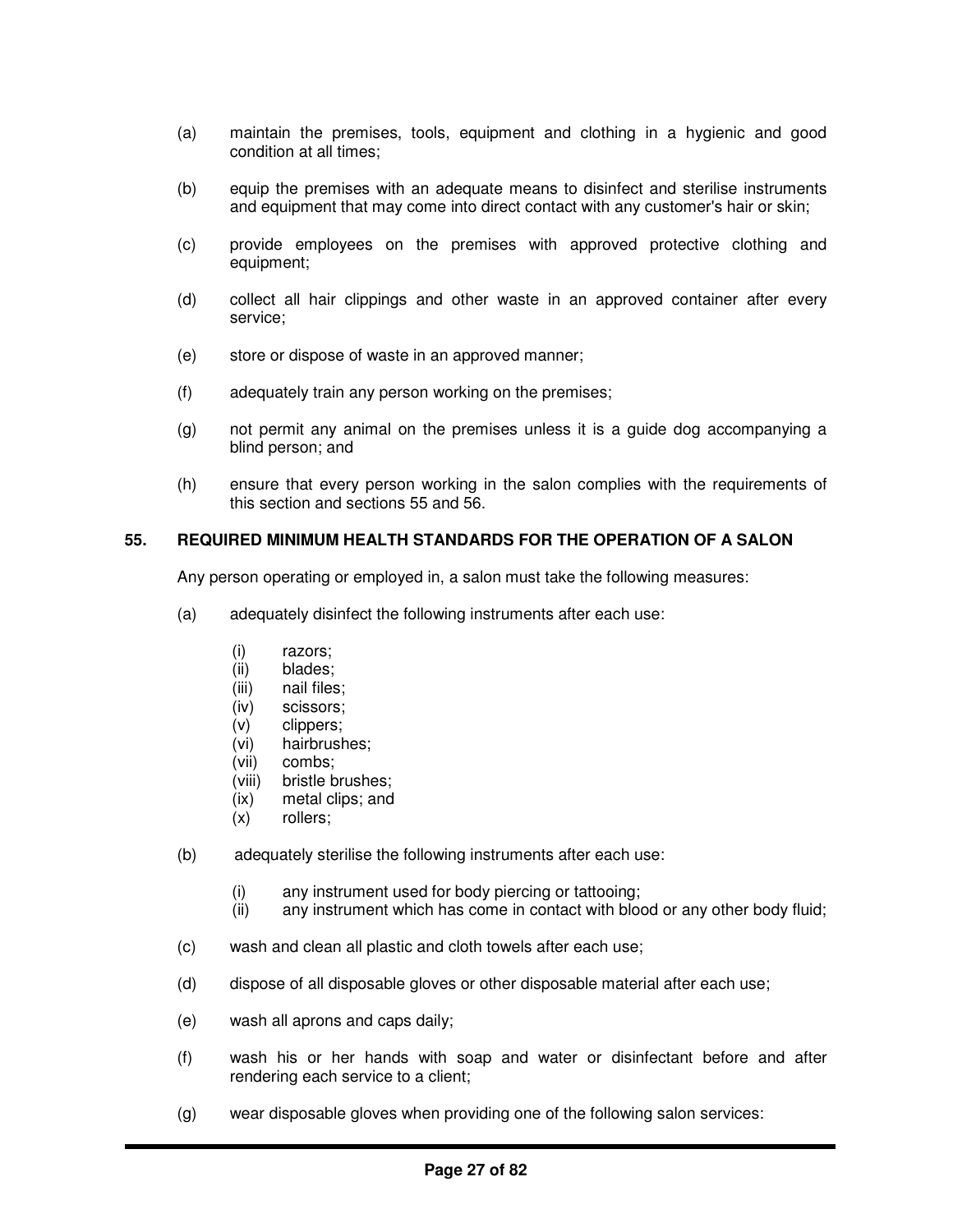- (i) any chemical service;
- (ii) any hair implant;
- (iii) body piercing; and
- (iv) tattooing;
- (h) wash all walls, floors, chairs and other surfaces in the premises at least once a day with a disinfectant or household detergent;
- (i) dispose of all waste water, sharp instruments, bloodied and otherwise contaminated towels and towelling paper in an approved manner;
- (j) store razors, blades, needles and other sharp instruments separately in a "sharp instrument" box;
- (k) adequately treat any injury or wound which may occur on the premises;
- (I) clean and disinfect all surfaces that have been contaminated by blood after each service; and
- (m) keep an approved first aid kit on the premises at all times.

# **56. PROHIBITION AGAINST THE USE OF SALON PREMISES FOR OTHER PURPOSES**

- (1) Any person operating a salon must ensure that the premises are used exclusively for that purpose.
- (2) Any person who wants to prepare any beverage for customers on the premises of a salon, must provide a separate area, equipped with a facility for cleaning crockery and utensils, for that purpose.

## **CHAPTER 9 SECOND-HAND GOODS**

# **57. DEFINITIONS**

In this Chapter, unless the context otherwise indicates -

**"second-hand goods business"** means any business in which used goods and materials are sold, including, without limitation -

- (a) clothing, furniture, scrapped motor vehicles, footwear, timber, building bricks or blocks, building material or fittings, machinery, drums, tins, bottles, packing cases, boxes, crates or other containers, metal, rags, plastic bags, paper or any other material, which has previously been used; and
- (b) bones or tallow.

#### **58. REQUIREMENTS FOR PREMISES**

No person may operate a second-hand goods business in or on any premises which do not comply with the following requirements: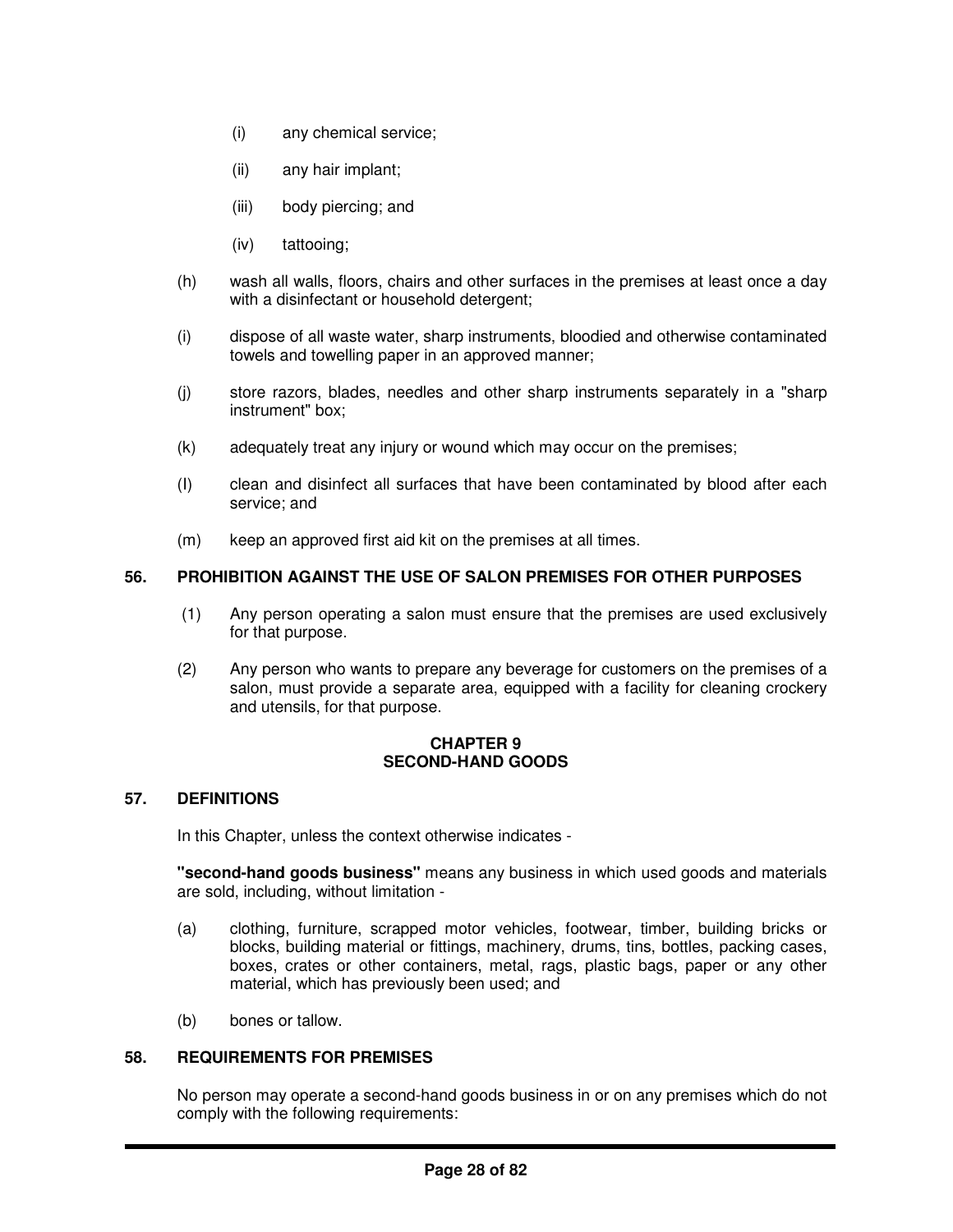- (a) any section of the premises where second-hand goods are stored and handled must be enclosed by walls constructed of brick, rock or concrete, with a minimum height of two metres;
- (b) all gates to the premises must be of solid construction with a minimum height of two metres;
- (c) all materials must be stacked or stored below the height of the perimeter screening;
- (d) adequate lighting and ventilation, as prescribed in the National Building Regulations and Building Standards Act must be provided;
- (e) all storage areas must be paved with cement, concrete or other approved impervious material;
- (f) all backyard surfaces and open spaces of the premises must be graded and drained to allow for the effective run-off of all precipitation;
- (g) adequate sanitary fixtures for both sexes employed on the premises must be provided, as prescribed in the National Building Regulations and Building Standard Act; and
- (h) an adequate number of refuse containers must be provided.
- (i) adequate separate change-rooms for males and females, where five or more persons of the same sex are employed, must be provided containing -
	- (i) an adequate metal locker for every employee;
	- (ii) a wash-hand basin provided with a supply of running hot and cold potable water; and
	- (iii) an adequate supply of soap and disposable towels at every wash-hand basin;
- $(i)$  if no change-room has been provided in terms of paragraph  $(i)$  -
	- (i) a wash-hand basin with a supply of running hot and cold potable water, must be provided in an accessible position; and
	- (ii) an adequate metal locker must be provided for every employee in the work area.

# **59. DUTIES OF SECOND-HAND GOODS TRADERS**

Any person who conducts a second-hand goods business must -

- (a) store second-hand goods in a backyard, building or open space that is constructed of an approved material in such a manner as to prevent the harbourage of rodents or other vermin and pests;
- (b) ensure that no water accumulates in any article stored on the premises;
- (c) keep the premises in a clean, neat and sanitary condition at all times;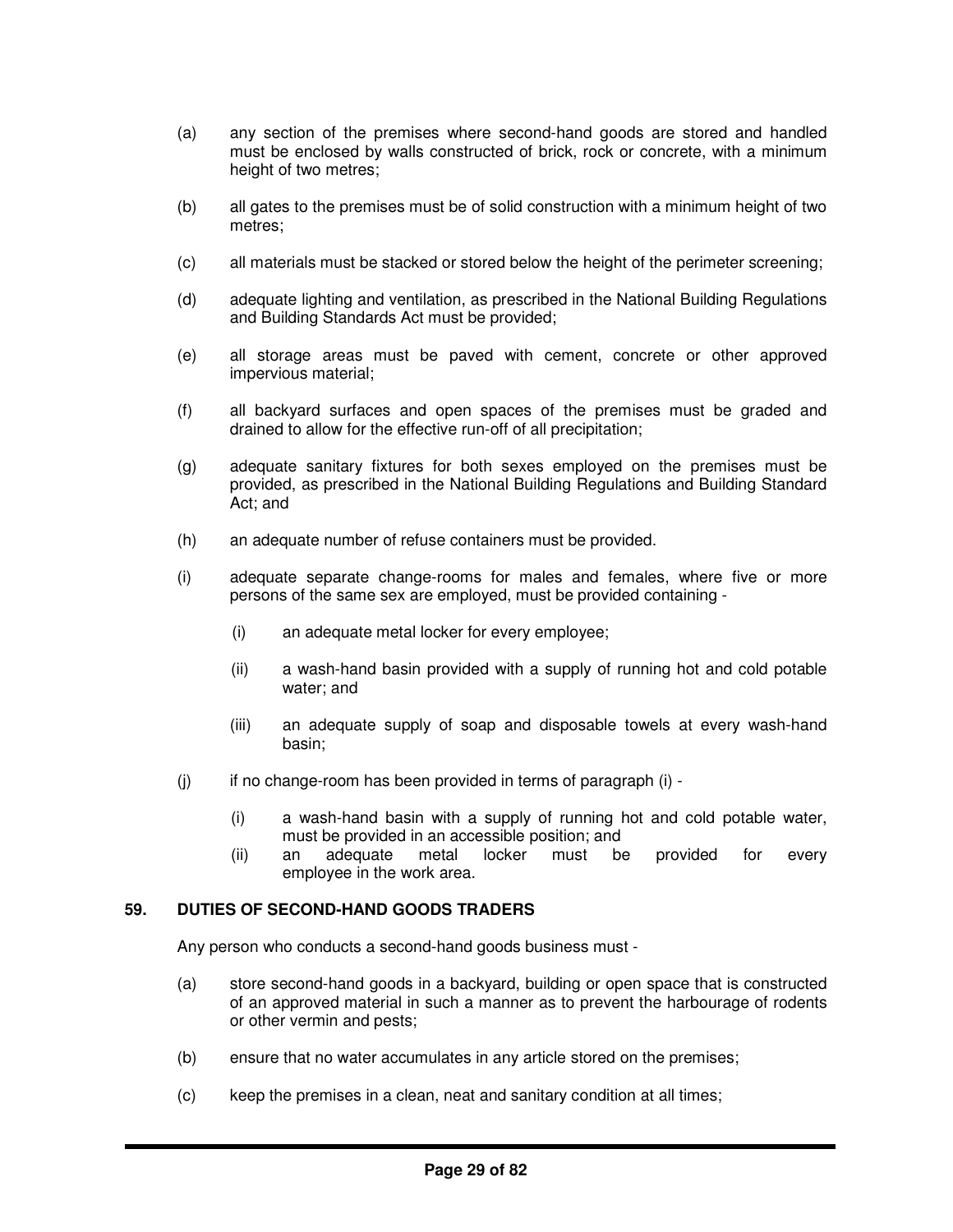- (d) immediately on receipt, disinfect all furniture, soft furnishings, clothing, bedding or other fabrics in an adequate manner;
- (e) keep any other articles separate from articles which have been disinfected; and
- (f) label all articles which have been disinfected in a conspicuous place on each article.

#### **CHAPTER 10 ACCOMMODATION ESTABLISHMENTS**

## **60. DEFINITIONS**

In this Chapter, unless the context otherwise indicates -

**"accommodation establishment"** means any place in which accommodation is provided for gain to four or more people, with or without meals;

**"dormitory"** means a sleeping room in which sleeping accommodation is provided for four or more persons.

## **61. PERMIT REQUIREMENT**

No person may operate an accommodation establishment except in terms of a permit authorising that activity.

#### **62. REQUIREMENTS FOR PREMISES OF ACCOMMODATION ESTABLISHMENTS**

No person may operate an accommodation establishment on premises which do not comply with the following requirements:

- (a) no room wholly or partly used by persons for sleeping in may be occupied by a greater number of persons than will allow-
	- (i) less than 11,3 m<sup>3</sup> of free air space and 3,7 m<sup>2</sup> of floor space for each person over the age of 10 years; and
	- (ii) less than 5.7 m<sup>3</sup> of free air space and 1.9 m<sup>2</sup> of floor space for each person under the age of 10 years;
- (b) no latrine, passage, staircase, landing, bathroom, cupboard, outbuilding, garage, stable, tent, storeroom, lean-to, shed, kitchen, diningroom, food preparation area, cellar or loft may be used as sleeping accommodation;
- (c) if a dormitory is provided on the premises
	- (i) a single bed, manufactured of metal or some other durable material and equipped with a mattress, must be provided for every person housed in the dormitory;
	- (ii) a separate locker must be provided for every person making use of the dormitory for safeguarding the person's clothing and other possessions;
	- (iii) every bed in a dormitory must be so placed that its sides are at least one metre away from any part of any other bed;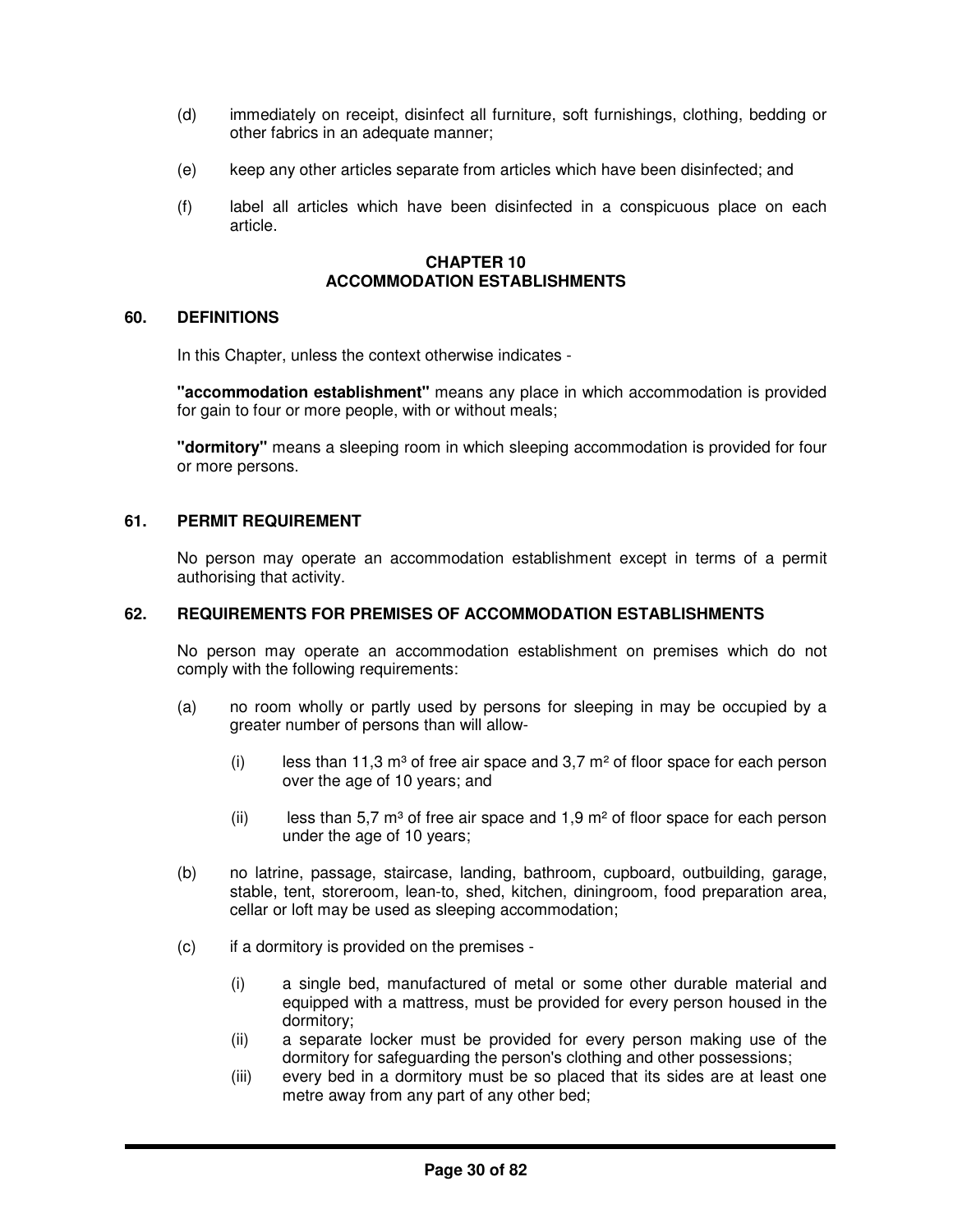- (d) an accommodation establishment must be provided with
	- (i) an area for the preparation and cooking of food, adequate for the use of and easily accessible to any occupier residing in the accommodation establishment;
	- (ii) adequate separate wash-up facilities; and
	- (iii) where meals are provided to persons housed in the accommodation establishment, a dining-room or adequate dining area with tables and chairs or benches and unobstructed floor area, including the area occupied by tables, chairs and benches, of at least 1,2 m² for every seat provided for dining purposes;
- (e) (i) an accommodation establishment must be provided with one or more showers, each suitably placed in a separate compartment, easily accessible to every occupier, and fitted with waste pipes which comply with the provisions of the National Building Regulations and Building Standards Act.
	- (ii) a bath fitted with a waste pipe may be substituted for each shower referred to in subparagraph (i);
	- (iii) the facilities referred to in subparagraphs (i) and (ii) must be designated for the different sexes;
- (f) an accommodation establishment must be provided with sanitary fixtures as prescribed in the National Building Regulations and Building Standards Act and such fixtures must be designated for the different sexes;
- (g) an accommodation establishment must be provided with an adequate supply of hot and cold running potable water;
- (h) all rooms and passages must be provided with adequate ventilation and lighting as prescribed in the National Building Regulations and Building Standards Act;
	- (i) openings such as doors, windows or fanlights may not be obstructed in a manner that interferes with the lighting or cross ventilation they provide;
- (j) (i) a separate room with metal bins or canvas laundry bags must be provided for the storage of dirty articles used in connection with an accommodation establishment, pending removal to be laundered; and
	- (ii) if articles used in connection with an accommodation establishment are laundered on the premises, a separate approved washing, drying and ironing area equipped with the necessary facilities for this purpose must be provided.
- (k) a store-room for the storage of furniture and equipment and a separate linen room with cupboards or shelves for the storage of clean bed and other linen, towels, blankets, pillows and other articles used in connection with an accommodation establishment, must be provided;
- (I) (i) all walls and ceilings must have a smooth finish and be painted with a lightcoloured washable paint, or have some other approved finish;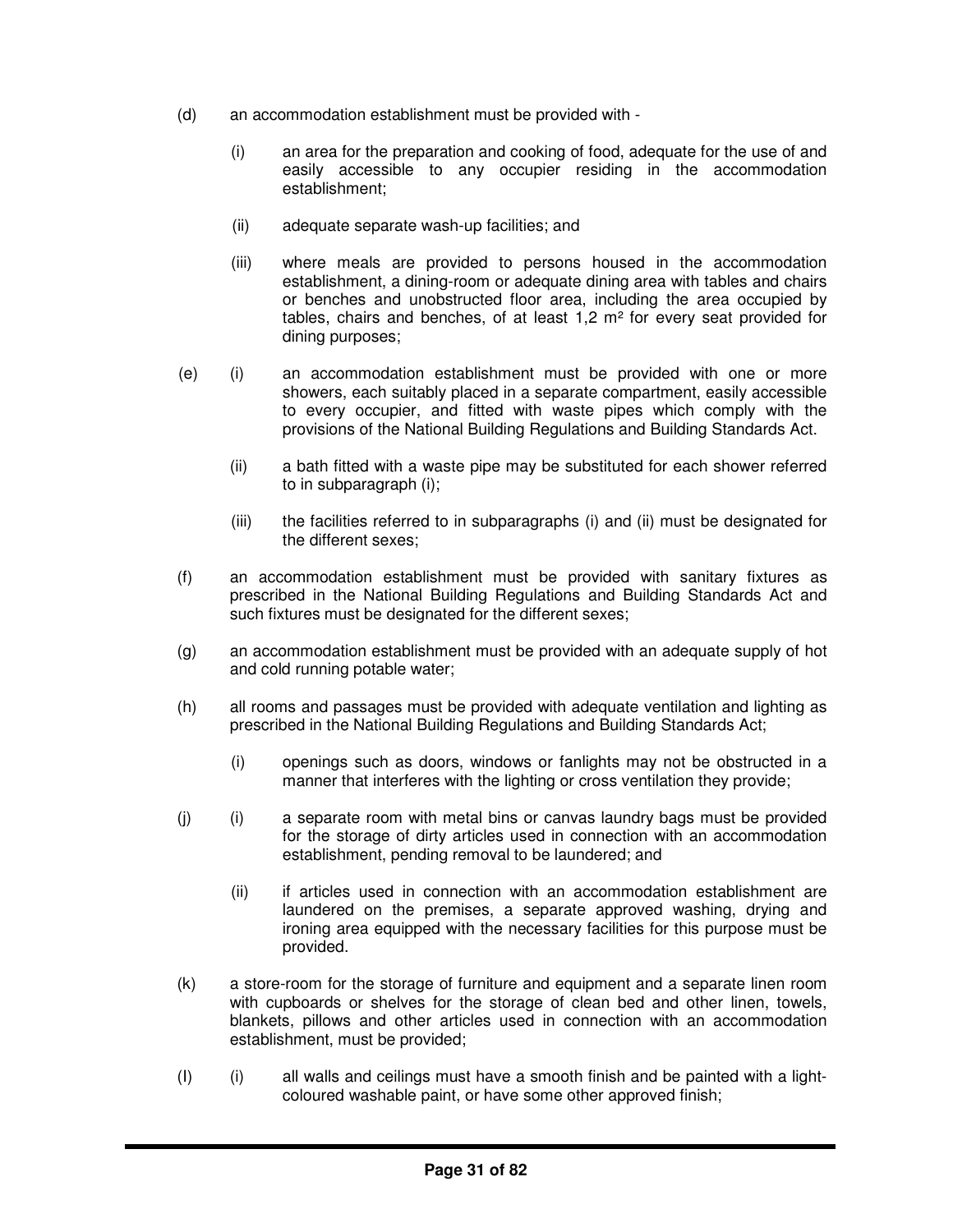- (ii) the floor surface of every kitchen, scullery, laundry, bathroom, shower, ablution room, toilet and sluice room must be constructed of concrete or some other durable, impervious material brought to a smooth finish; and
- (iii) the floor surface of every habitable room must be constructed of an approved material;
- (m) the following facilities must be provided for people who are employed and also reside on the premises:
	- (i) sleeping quarters equipped with a bed, mattress and locker which comply with the provisions of paragraphs (a), (b) and (c) for each employee; and
	- (ii) if employees are not provided with meals in the accommodation establishment, food preparation and dining facilities that comply with the provisions of paragraph (d).
- (n) adequate changing facilities must be provided for non-resident employees;
- (o) adequate ablution and sanitary facilities, which comply with the provisions of paragraphs (e) and (f), must be provided for resident and non-resident employees;
- (p) an adequate refuse holding area must be provided and an approved refuse removal system must be maintained;
- (q) all walls, floors and roofs must be constructed in a manner which prevents wind or rain entering an accommodation establishment or dampness entering the interior surfaces of any wall or floor;
- (r) all accesses to an accommodation establishment must have a door which when closed, prevents the wind or rain entering the premises; and
- (s) all windows must be constructed in a manner that prevents rain entering the accommodation establishment when the windows are closed.

# **63. DUTIES OF OPERATORS OF ACCOMMODATION ESTABLISHMENTS**

Every person who conducts an accommodation establishment must -

- (a) keep the premises and all furniture, fittings, appliances, equipment, containers, curtains, covers, hangings and other soft furnishings, table linen, bed linen, and other bedding, towels and cloths of whatever nature used in connection with the accommodation establishment, in a clean, hygienic and good condition at all times;
- (b) clean and wash any bed linen, towel, bath mat or face cloth after each use by a different person;
- (c) take adequate measures to eradicate pests on the premises;
- (d) provide a container made of a durable and impervious material, equipped with a close-fitting lid, in every toilet used by females;
- (e) provide towel rails or hooks in every bathroom and in every room in which there is a wash-hand basin or shower;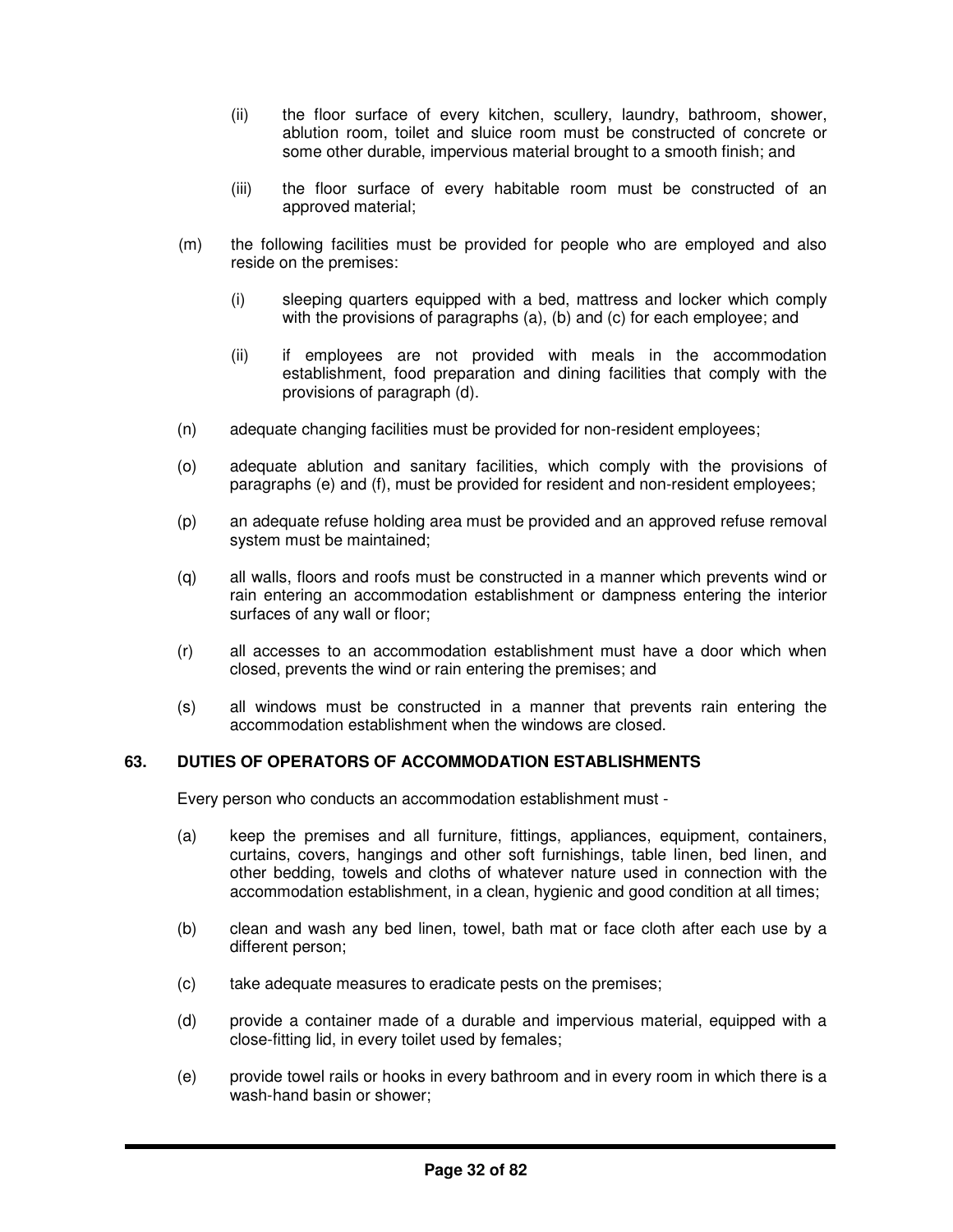- (f) store all dirty linen, blankets, clothing, curtains and other articles used in connection with an accommodation establishment in the manner provided in section 62(j);
- (g) store all clean linen, towels, blankets, pillows and other articles used in connection with the accommodation establishment in the manner provided in section 62(k);
- (h) keep all sanitary, ablution and water supply fittings in good working order;
- (i) keep every wall, surface and ceiling, unless constructed of materials not intended to be painted, painted at the intervals to ensure that the area painted, remains clean and in a good state of repair; and
- $(i)$  handle refuse in the manner provided in section 62 $(p)$ .

#### **CHAPTER 11 DRY-CLEANING AND LAUNDRY ESTABLISHMENTS**

## **64. DEFINITIONS**

In this Chapter, unless the context otherwise indicates -

**"dry-cleaning or laundry business"** means any business in which clothes or other fabrics are cleaned with water or other solvents, or clothes or fabrics are ironed;

**"dry-cleaning or laundry receiving depot"** means premises used for the receipt, storage and dispatch of clothes or other fabrics in connection with a dry cleaning or laundry business.

# **65. PREMISES FOR DRY-CLEANING OR LAUNDRY BUSINESSES**

No person may conduct a dry-cleaning or laundry business on premises which do not comply with the following requirements:

- (a) a work-room or area used for housing dry-cleaning machines, washing-machines, ironing boards, presses and other fixed or movable equipment, with a minimum unobstructed floor area of 2,5 m² per person employed on the premises, must be provided;
- (b) adequate separate areas for marking clean and dirty articles must be provided with-
	- (i) tables with an impervious surface;
	- (ii) adequate washable containers for dirty articles; and
	- (iii) hanging rails and shelves constructed of an impervious material in the area for marking clean articles;
- (c) a separate room or area with separate designated counters, with impervious surfaces, must be provided for the receipt and dispatch of articles;
- (d) a store-room or facility for the storage of packing material and other articles must be provided and equipped with adequate packing shelves of which the lowest shelf must be at least 250 mm above floor level;
- (e) adequate separate change-rooms for males and females, where five or more persons of the same sex are employed, must be provided containing -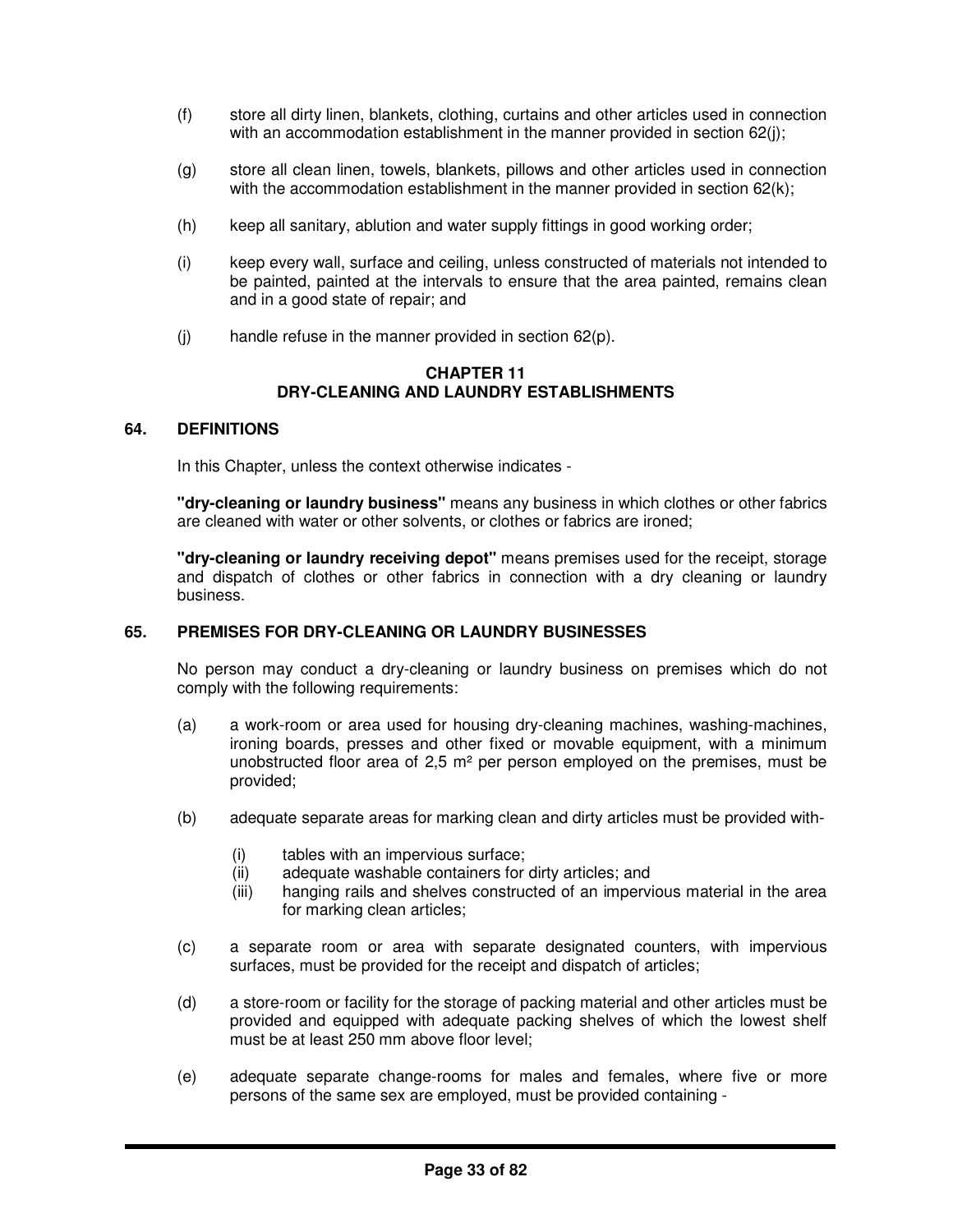- (i) an adequate metal locker for every employee;
- (ii) a wash-hand basin provided with a supply of running hot and cold potable water; and
- (iii) an adequate supply of soap and disposable towels at every wash-hand basin;
- $(f)$  if no change-room has been provided in terms of paragraph  $(e)$  -
	- (i) a wash-hand basin with a supply of running hot and cold potable water, must be provided in an accessible position; and
	- (ii) an adequate metal locker must be provided for every employee in the work area;
- (g) a tea kitchen with a single-basin stainless steel sink, with a supply of running hot and cold potable water, must be provided;
- (h) separate toilets for males and females must be provided which comply with the provisions of the National Building Regulations and Building Standards Act;
- (i) every toilet and change-room must be clearly gender designated;
- (j) all internal walls must be constructed of an impervious material, brought to a smooth finish and painted with a light-coloured washable paint;
- (k) all ceilings must be dust-proof, smoothly finished, and painted with a light-coloured washable paint;
- (I) all floor surfaces must be constructed of cement or some other adequate impervious material, brought to a smooth finish and properly drained;
- (m) the minimum height from floor to ceiling of any room or area must be 2,4 metres;
- (n) adequate lighting and ventilation, as prescribed by the National Building Regulations and Building Standards Act must be provided;
- (o) all machinery and equipment must be equipped with adequate suction fans to remove any noxious gas, steam and hot air from any room and to release it in the open air in an adequate manner;
- (p) all machinery and equipment must be placed so that there is free access to all areas around and underneath each machine or item of equipment, to enable those areas to be adequately cleansed; and
- (q) a separate pre-rinsing area must be provided on any premises where nappies are laundered.

#### **66. PREMISES FOR DRY-CLEANING OR LAUNDRY RECEIVING DEPOTS**

No person may operate a dry-cleaning or laundry receiving depot on premises which do not comply with the following requirements:

(a) a separate room or area with a minimum width of two metres must be provided for the receipt and dispatch of articles;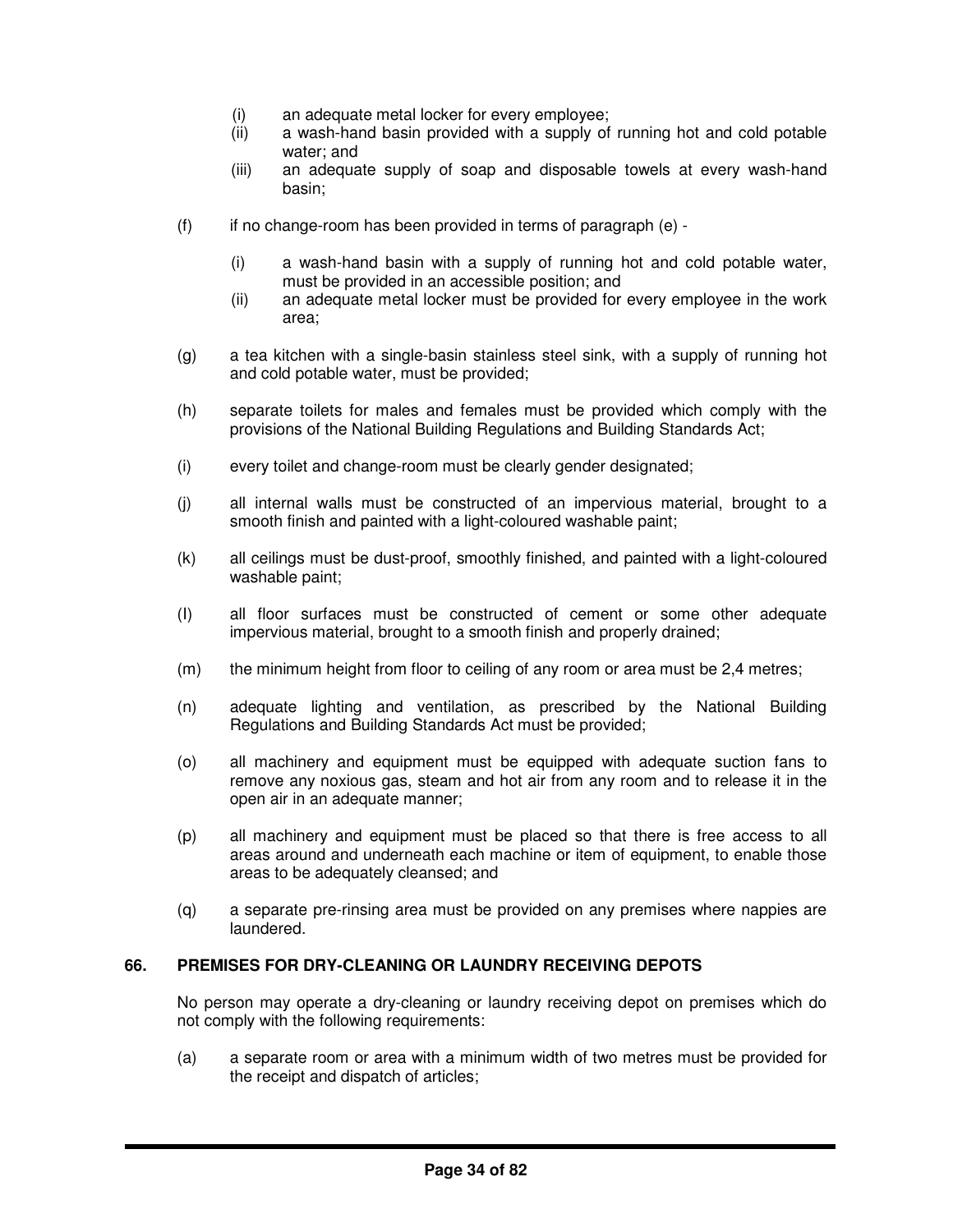- (b) fifty percent of the floor space of the room referred to in paragraph (a) must be unobstructed;
- (c) a wash-hand basin with a supply of running potable water must be provided;
- (d) an adequate supply of soap and disposable towels must be provided at every wash-hand basin;
- (e) all internal wall and ceiling surfaces must be constructed of an impervious material, brought to a smooth finish and painted with a light-coloured washable paint;
- (f) all floor surfaces must be constructed of cement or other impervious material, brought to a smooth finish;
- (g) lighting and cross-ventilation, as prescribed by the National Building Regulations and Building Standards Act, must be provided;
- (h) adequate washable containers for storing dirty articles must be provided;
- (i) adequate quantities of hanging rails or impervious shelves for the storage of clean articles must be provided;
- (j) adequate designated counters, with impervious surfaces, must be provided separately for the receipt and dispatch of dirty and clean articles; and
- (k) an adequate metal locker must be provided for every person employed in the receiving depot.

# **67. PREMISES FOR COIN-OPERATED LAUNDRIES**

No person may operate a coin-operated laundry on premises which do not comply with the following requirements:

- (a) separate toilet and hand washing facilities for the different sexes, as prescribed in the National Building Regulations and Building Standards Act, must be provided;
- (b) an adequate area must be provided where ironing is done on the premises; and
- (c) any machine on the premises must be installed in accordance with any applicable law.

## **68. GENERAL REQUIREMENTS FOR DRY-CLEANING AND LAUNDRY BUSINESSES**

Any person conducting a dry-cleaning or laundry business or in charge of premises on which a dry-cleaning, laundry or receiving depot exists, must -

- (a) keep the premises, all fittings, equipment, appliances, machinery, containers and business vehicles in a clean, hygienic and good condition at all times;
- (b) separate dirty articles from clean articles at all times, including when in transit;
- (c) use a change-room solely for changing;
- (d) ensure that every person who handles clean or dirty articles wears adequate protective clothing at all times;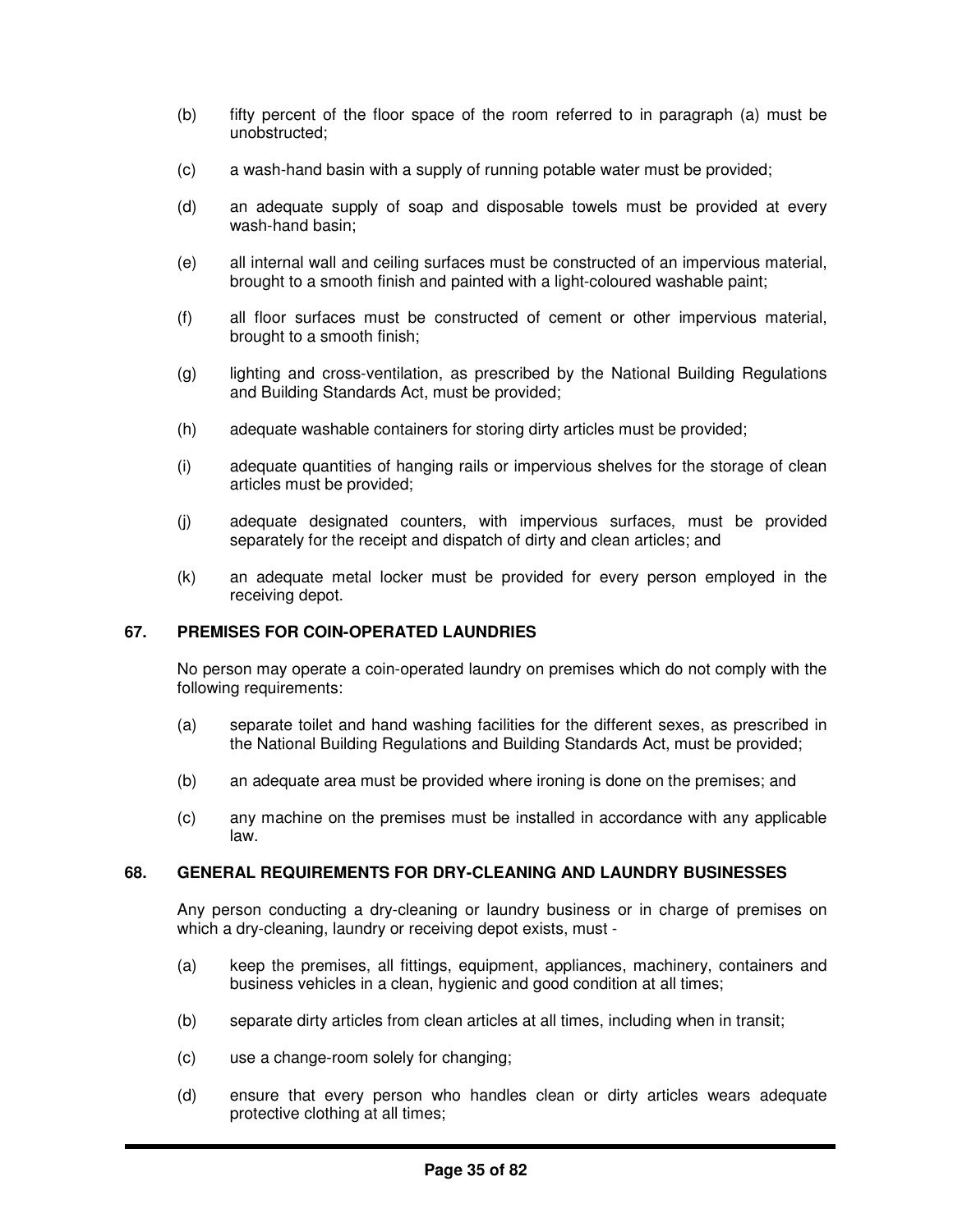- (e) keep protective clothing in a clean and sound condition at all times;
- (f) store protective clothing in a locker when it is not being worn;
- (g) affix the name and business address, in clear lettering, to the outside of any business vehicle;
- (h) ensure that the premises are not directly connected to any food premises, new clothing shop, hairdresser or any other area from which contamination might occur;
- (i) comply with the requirements of the following legislation at all times:
	- (i) the Occupational Health and Safety Act, 1993 (Act No. 85 of 1993); and
	- (ii) the Atmospheric Pollution Prevention Act, 1965 (Act No. 45 of 1965);
- (j) place all piping in the building, not chased into the walls, at least 100 mm away from all walls or floors and comply with the provisions of the National Building Regulations and Building Standards Act;
- (k) insulate all steam piping with an adequate material; and
- (I) dispose of all waste water in an approved manner.

#### **CHAPTER 12 SWIMMING POOLS AND SPA-BATHS**

#### **69. DEFINITIONS**

In this Chapter, unless the context otherwise indicates -

**"spa-bath"** means a structure constructed of an approved material, provided with a controlled circulating water supply and used for bathing, excluding a spa bath situated at a private home which is not used for commercial purposes;

**"spa-bath keeper"** means any person who owns or controls the operation of a spa-bath;

**"swimming pool"** means a structure with a controlled water supply used for swimming or bathing, including a children's swimming and paddling pool, but excluding a swimming pool at a private home which is not used for commercial purposes;

**"swimming pool keeper"** means any person who owns or controls the operation of a swimming pool.

# **70. REQUIREMENTS FOR PREMISES**

No person may operate a swimming pool or spa bath in or on any premises which do not comply with the following requirements:

- (a) readily accessible change-rooms, showers and toilet facilities must be provided separate for each sex in compliance with the National Building Regulations and Building Standards Act;
- (b) every swimming-pool must be surrounded by a wall or fence as prescribed by the National Building Regulations and Building Standards Act;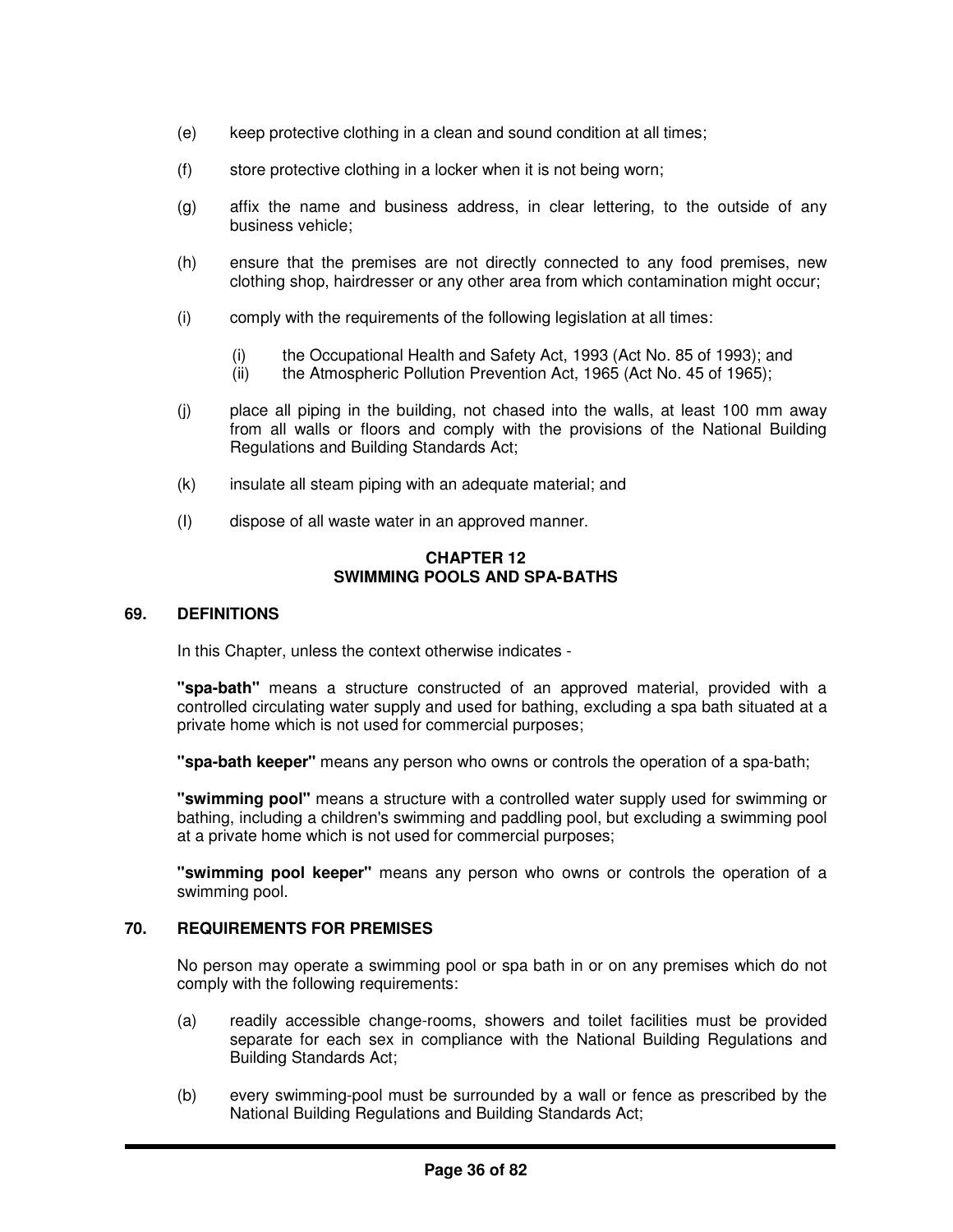- (c) the surface of the floor area surrounding any spa-bath or swimming-pool must be constructed of an impervious, non-slip material;
- (d) an approved chemical gas mask must be provided at the chlorinator installation;
- (e) if so instructed in writing by an environmental health practitioner, an oxygen or air breathing apparatus must be provided; and
- (f) an adequate number of refuse receptacles must be provided on the premises.

## **71. DUTIES OF SPA-BATH KEEPERS**

Every spa-bath keeper must -

- (a) keep the premises in a safe, clean and sanitary condition and in good repair at all times;
- (b) provide a properly maintained approved first-aid box in a prominent, easily accessible and protected position;
- (c) purify, treat and maintain the spa-bath water to an adequate quality level at all times;
- (d) provide and maintain, in good working order, equipment for testing the quality of the spa-bath water;
- (e) be capable of undertaking routine tests on the water quality in the spa-bath and interpreting the tests results; and
- (f) maintain a daily record of the spa-bath water quality.

#### **72. DUTIES OF SWIMMING POOL KEEPERS**

Every swimming pool keeper must -

- (a) keep the premises in a safe, clean and sanitary condition at all times;
- (b) provide a properly maintained approved first-aid box in a prominent, easily accessible and protected position;
- (c) be qualified and proficient in life saving, rendering first aid, use of a resuscitation appliance, the operation of the swimming pool and testing and maintaining the safety of the swimming pool water;
- (d) ensure that the swimming pool water is purified, treated and maintained to an adequate quality at all times;
- (e) provide and maintain, in proper working order, equipment for testing the quality of the swimming pool water;
- (f) be capable of undertaking routine tests on the water quality in the swimming pool and interpreting the tests results; and
- (g) maintain a daily record of the swimming pool water quality.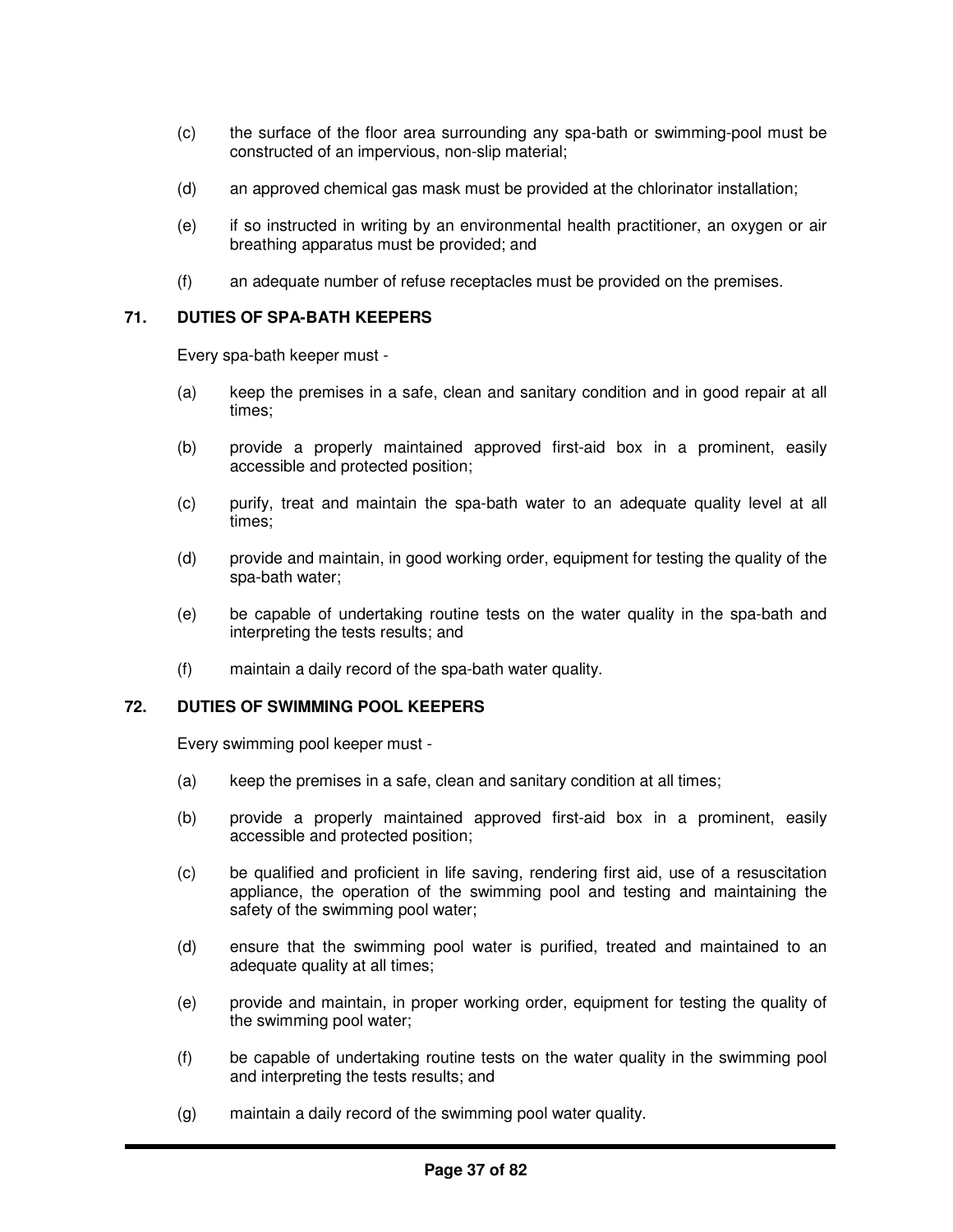# **73. WATER SUPPLY**

- (1) Unless the prior written approval of an environmental health practitioner has been obtained, no person operating a spa-bath or swimming pool may use water from a source other than a municipal supply to clean, fill or maintain the water level in a swimming pool or spa-bath.
- (2) An environmental health practitioner must
	- (a) take samples of a swimming pool or spa-bath water, at intervals which he or she considers appropriate for the purpose of a chemical analysis or bacteriological examination of that water:
	- (b) submit the samples to an analyst authorised in terms of section 12 of the Foodstuffs, Cosmetics and Disinfectants Act, 1972 to conduct an analysis.

# **74. SAFETY OF WATER**

Every spa-bath keeper and swimming pool keeper must ensure that the water in the spabath or swimming pool complies with the following requirements:

- (a) it must be free from floating, suspended or settled debris or swimming organisms and the walls, floor, access ladders or steps and gutters must be free from slime and algae;
- (b) the pH value of the water must be not less than  $7$  and not greater than  $8$ ;
- (c) where chlorine based disinfectants are used, a minimum free available chlorine residual of 0,5 mg/l, with a maximum free available chlorine residual of 3 mg/l, must be maintained;
- (d) if a disinfectant other than chlorine is used, the residual level must be equivalent in effect to the requirements of paragraph (c);
- (e) the total viable bacteriological count of any sample submitted for analysis, must not exceed 100 organisms per ml of water; and
- (f) Escherichia coli type 1 bacteria must not be present in any 100 ml of water.

# **75. ORDER AND BEHAVIOUR**

No person may -

- (a) interfere with a spa-bath keeper or swimming pool keeper in the execution of his or her duties;
- (b) allow any dog or other pet belonging to him or her or under his or her care to enter or to remain within the premises of a spa-bath or swimming pool, unless it is a guide dog accompanying a blind person;
- (c) enter or remain in any premises of a spa-bath or swimming pool if he or she knows or suspects that he or she may be suffering from any communicable or contagious disease; and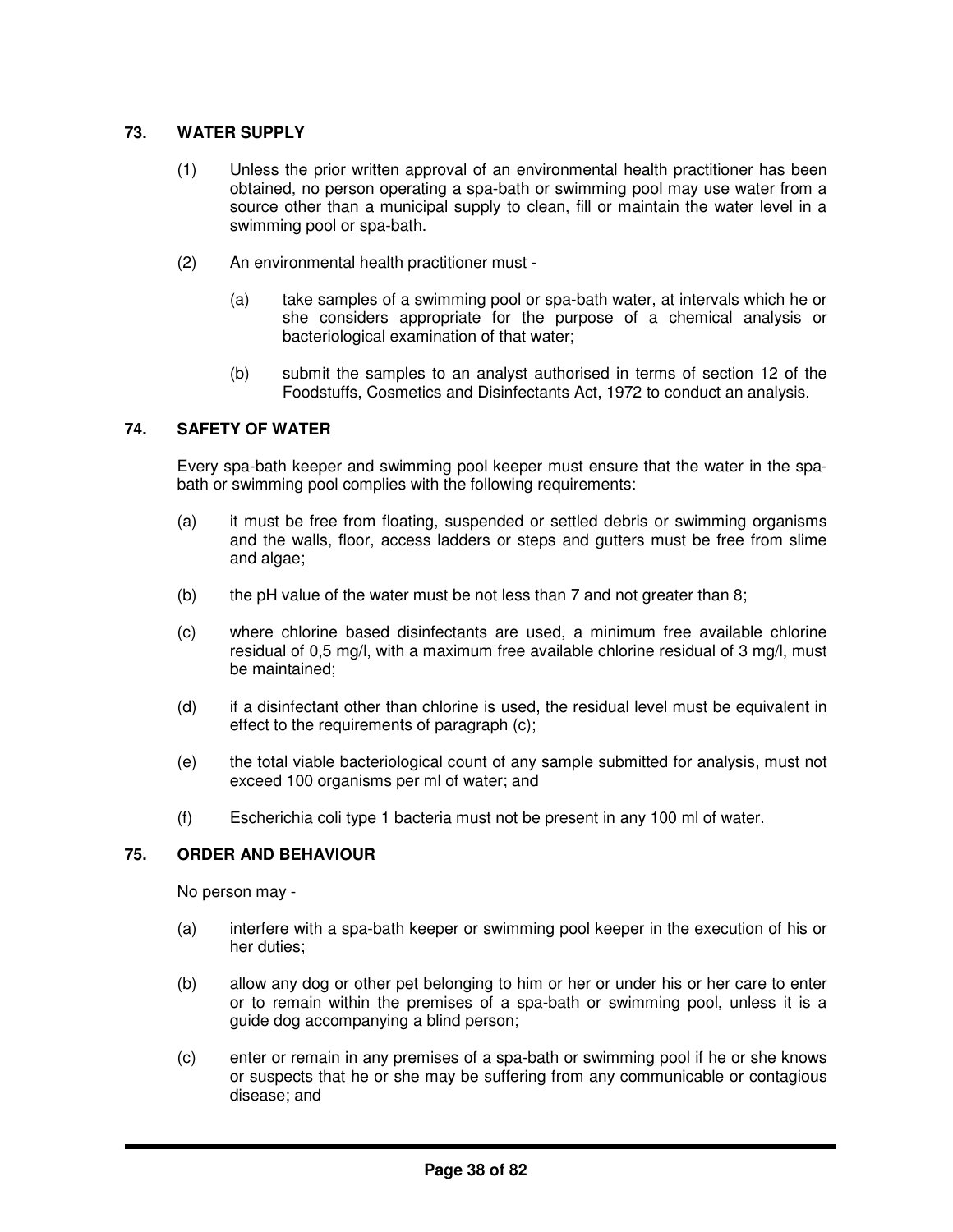(d) urinate, defecate, spit or blow his or her nose in a spa-bath or swimming pool.

# **CHAPTER 13 NURSING HOMES**

## **76. DEFINITIONS**

In this Chapter, unless the context otherwise indicates -

**"general practice"** when used to describe the purpose for which a nursing home is used, means all medical, gynaecological and surgical cases, excluding maternity cases;

**"maternity home"** means any nursing home, or part thereof, dealing exclusively with maternity cases;

**"nursing home"** means any premises where the nursing or care of patients is carried on for gain, but does not include -

## **77. USE OF PREMISES**

- (1) Any person who operates a nursing home may use it for the purpose of either a maternity home or for general practice, but not for both those functions, unless -
	- (a) the nursing home carried on business prior to the promulgation of these Bylaws; or
	- (b) the nursing home
		- (i) complies with the requirements of subsection (2);
		- (ii) is in possession of a permit authorising that activity; and
		- (iii) complies with the requirements of any relevant Town Planning Scheme.
- (2) Any person who operates a nursing home may use the premises concerned as a maternity home and for general practice, subject to compliance with the following requirements:
	- (a) One part of the premises must be set aside exclusively as a maternity area for maternity cases and another part must be set aside exclusively as a general practice area for general practice;
	- (b) no room, passage, stairway, hall, corridor, lift, external entrance or exit or other portion of the premises may be used in common for any purpose whatsoever, except those that are used for the purpose of -
		- (i) laundries;
		- (ii) central sterilising unit, including ancillary units and stores;
		- (iii) pathological laboratories;
		- (iv) kitchens, sculleries, washing-up facilities, larders and any associated storage space;
		- (v) storage space for unused or adequately sterilised stores;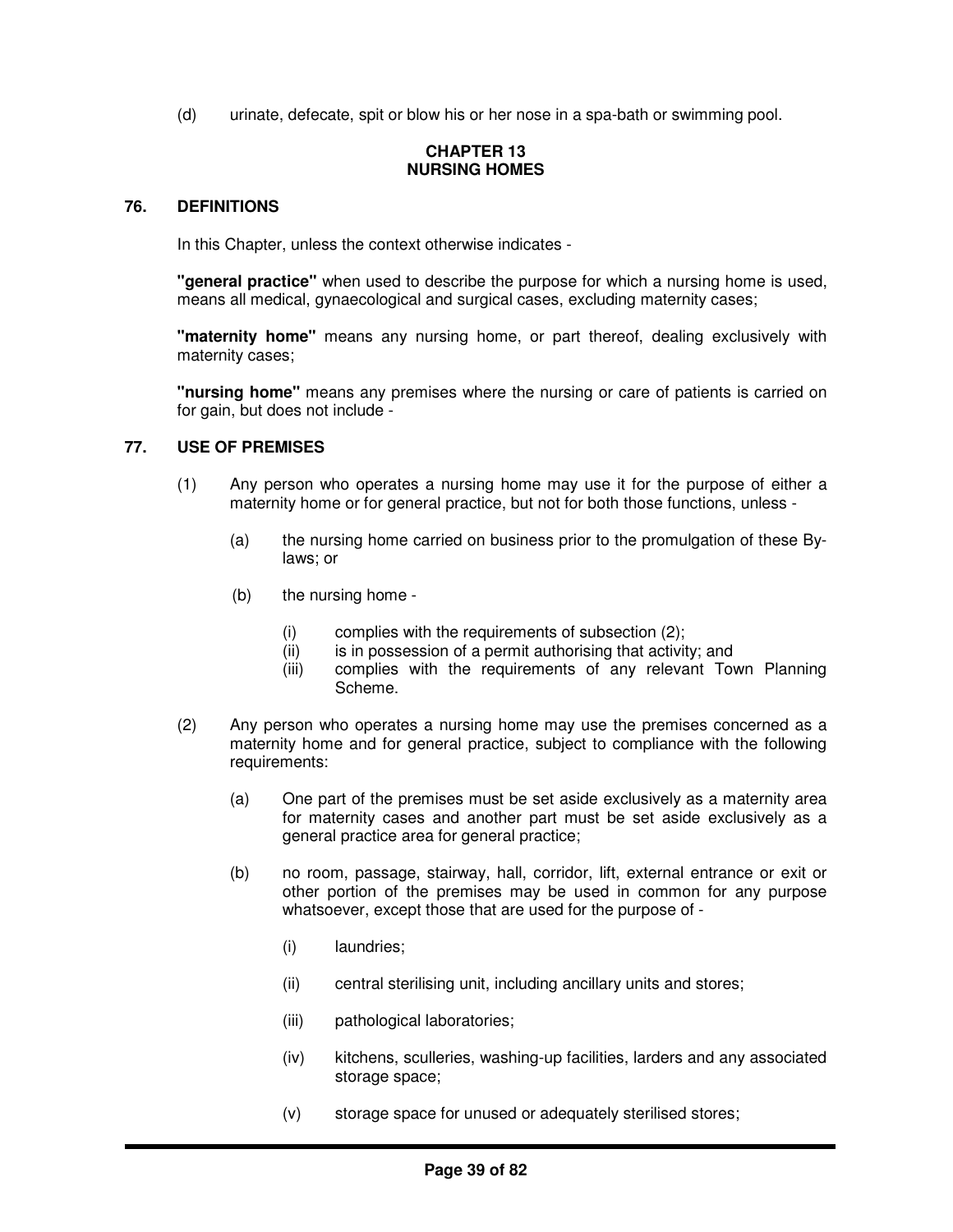- (vi) an administrative office other than an office used to admit and discharge patients;
- (vii) central pharmaceutical units;
- (viii) mortuaries; and
- (ix) workshops;
- (c) access to any common area may not be gained from the maternity area by going through the general practice area, and *vice versa*;
- (d) any common area leading from the two exclusive areas must be adequately ventilated;
- (e) there may not be any direct means of access between the two exclusive areas;
- (f) there may not be any opening, aperture or gap in any common wall dividing the two exclusive areas which could allow air to pass from one area to the other;
- (g) every floor of one exclusive area, which is located immediately above the other exclusive area, must be made of reinforced concrete or other impervious material;
- (h) no member of the nursing or ward domestic staff who has performed duties in one exclusive area may, within 24 hours thereafter, perform duties in or enter the other exclusive area in an official capacity or in uniform;
- (i) the uniforms and protective clothing worn by persons employed in the common area and the two exclusive areas, must be clearly distinguishable from one another;
- (j) no furniture, equipment, utensils, apparatus, linen, blankets or any other articles located in a common area, may be taken to any exclusive area until they have been adequately sterilised;
- (k) all furniture, equipment, utensils, apparatus and other articles, excluding linen, blankets, kitchen utensils, catering equipment, crockery, medical, surgical instruments and other incidental items, used in or intended for use in the two exclusive areas, must be clearly marked to indicate in which of the those areas they are used or originated;
- (I) no article identified for use in the one exclusive area may be taken into or kept in the other exclusive area unless a certificate is obtained from an environmental health practitioner that the article has been adequately sterilised;
- (m) all articles issued from the common area for use in the two exclusive areas, must be returned to the common area;
- (n) no article issued for use in one exclusive area may be used in the other exclusive area until it has been returned to the common area for adequate sterilisation;
- (o) no patient from the maternity area may be accommodated, nursed or cared for in the general practice area, and *vice versa*; and
- (p) no person shall bring any animal, poultry or bird onto the premises.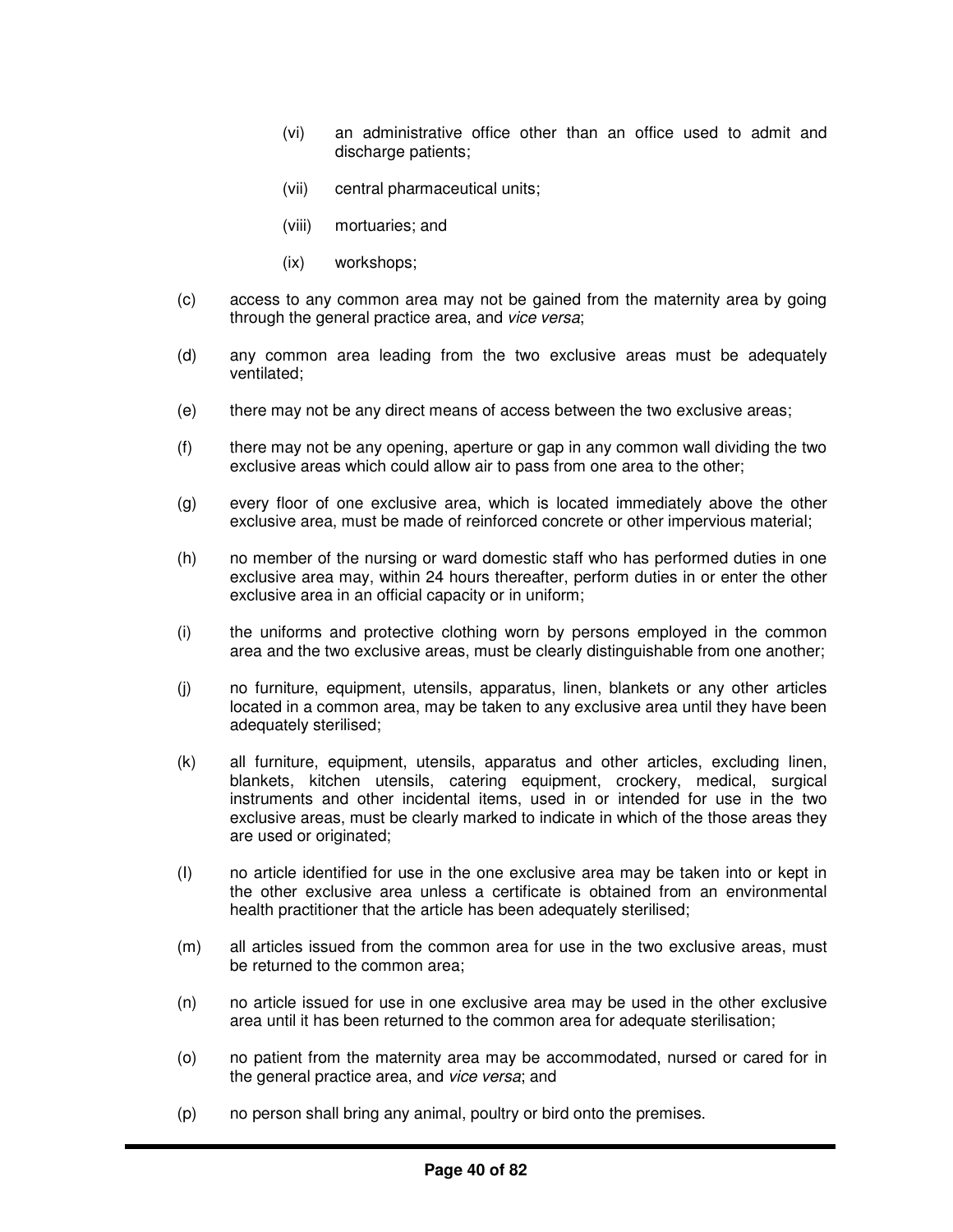# **78. GENERAL REQUIREMENTS**

No person may operate a nursing home which does not comply with the following requirements:

- (a) separate residential accommodation must be provided for staff required to reside on the premises;
- (b) separate bathrooms and toilets must be provided in accordance with section 85(b) and (c), for each of the following classes of person:
	- (1) patients;
	- (ii) nursing staff; and
	- (iii) domestic staff;
- (c) the bathrooms and toilets must be designated for each sex and must be laid out in a manner that satisfies an environmental health practitioner;
- (d) an adequate supply of running hot and cold potable water, drawn from the Council's main supply, must be provided;
- (e) a water-borne sewerage system connected to the Council's sewer, a septic tank or other disposal system approved by the technical director of the Council and an environmental health practitioner in writing, must be provided;
- (f) adequate accommodation for the administrative purposes of the nursing home, must be provided;
- (g) adequate storage accommodation for articles that are reasonably necessary to store on the premises, must be provided;
- (h) an adequate kitchen and scullery, having regard to the size and layout of the nursing home, must be provided;
- (i) adequate accommodation and facilities for the storage and refrigeration of food, must be provided;
- (j) a separate linen room, containing adequate cupboards or shelves for the storage of clean linen, must be provided;
- (k) an incinerator, adequate for the complete incineration of any combustible article placed in it, must be provided;
- (I) any laundry located on the premises, must comply with the provisions of these Bylaws;
- (m) no autopsy may be performed on the premises, other than in a room which is used solely for the reception of dead bodies and is constructed as follows:
	- (i) the room must be divided from any other room by a solid wall;
	- (ii) the floor and walls must be constructed of an impervious material brought to a smooth finish;
	- (iii) all tables in the room must have impervious tops;
	- (iv) a sink, supplied with hot and cold running potable water, must be provided; and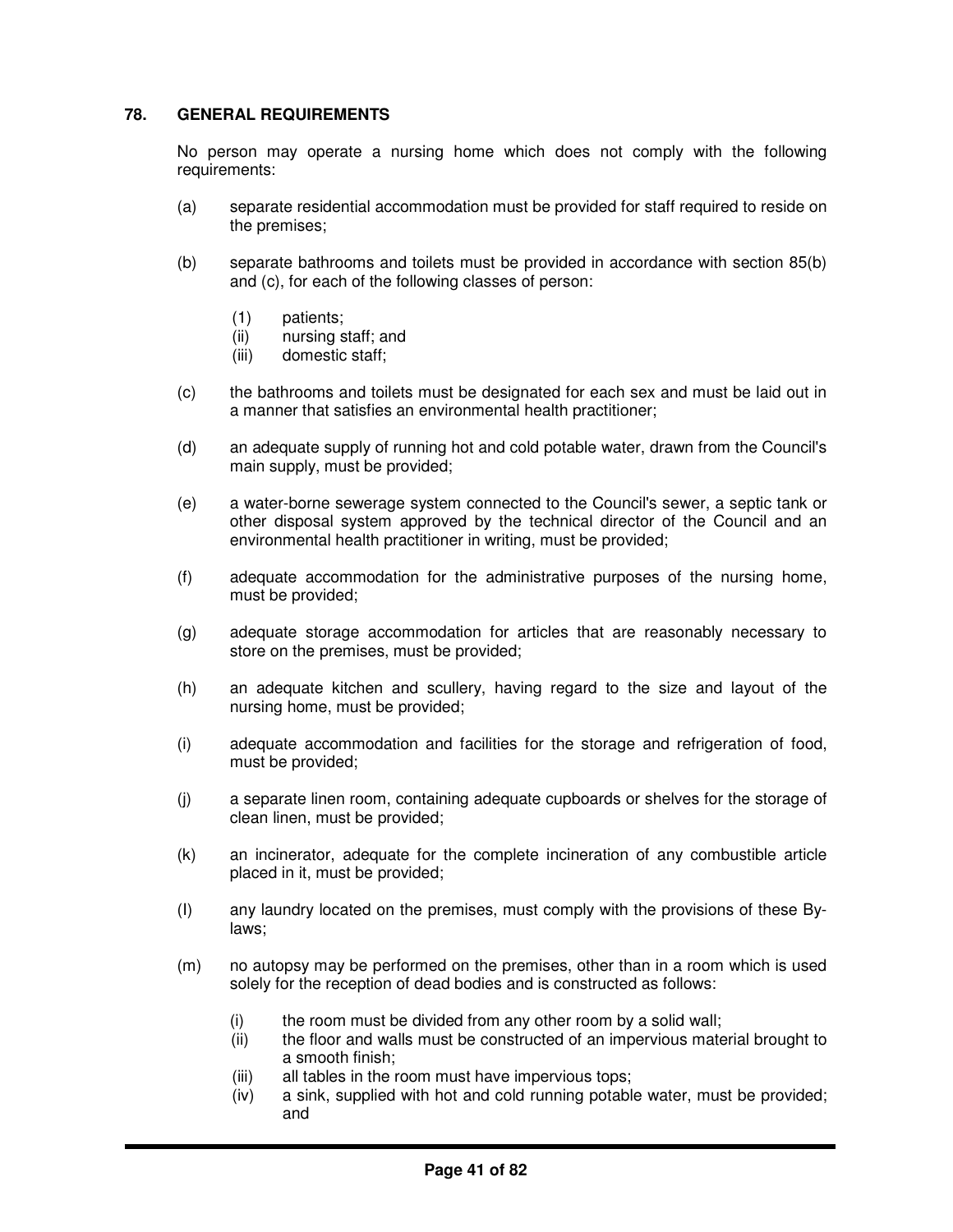- (v) an adequate drainage system must be provided;
- (n) adequate facilities must be provided for the hygienic handling and disposal of flowers, vases and other related materials;
- (o) fire prevention equipment, which in the opinion of the chief fire officer of the Council is adequate, must be provided and maintained on the premises;
- (p) a fire escape, the stairs of which are a minimum of 1 metre wide with landings at each turning point measuring a minimum of 2.2 metres by 1.7 metres, must be affixed to the premises;
- (q) the premises must provide adequate accommodation for the storage of any spare equipment, including particularly heavy equipment and gas cylinders, in a manner that will not obstruct any passages or exits to the premises; and
- (r) an emergency stand-by electrical plant must be provided which is adequate to provide an immediate alternative supply of electricity to -
	- (i) each operating theatre throughout the period of any power failure;
	- (ii) any part of the nursing home to ensure the continued operation, throughout the period of the failure, of all electrically operated appliances and equipment which, in the opinion of an environmental health practitioner, are or may be life saving.

# **79. FLOOR REQUIREMENTS**

No person may operate a nursing home, unless the following are provided on each floor:

- (a) a duty-room equipped in accordance with section 90;
- (b) adequate sluicing facilities, taking into account the number of beds on the floor;
- (c) a dressing room fitted with adequate sterilising equipment, containing impervious shelves for the storage of sterile drums and other equipment, and used exclusively for -
	- (i) the sterilisation or preparation of instruments, dressings and other equipment; and
	- (ii) the treatment of patients;
- (d) a ward kitchen equipped with a sink with hot and cold running potable water, a refrigerator, a stove and cupboards for crockery and cutlery: Provided that a floor does not require a separate ward kitchen if all the needs of that floor are adequately catered for by the premises' main kitchen;
- (e) an adequate room or cupboard for the storage of clean linen;
- (f) a portable receptacle for the collection of soiled linen;
- (g) a room reserved exclusively for sorting and handling linen: Provided that such separate linen rooms are not required, if the entire premises are adequately served by one such room;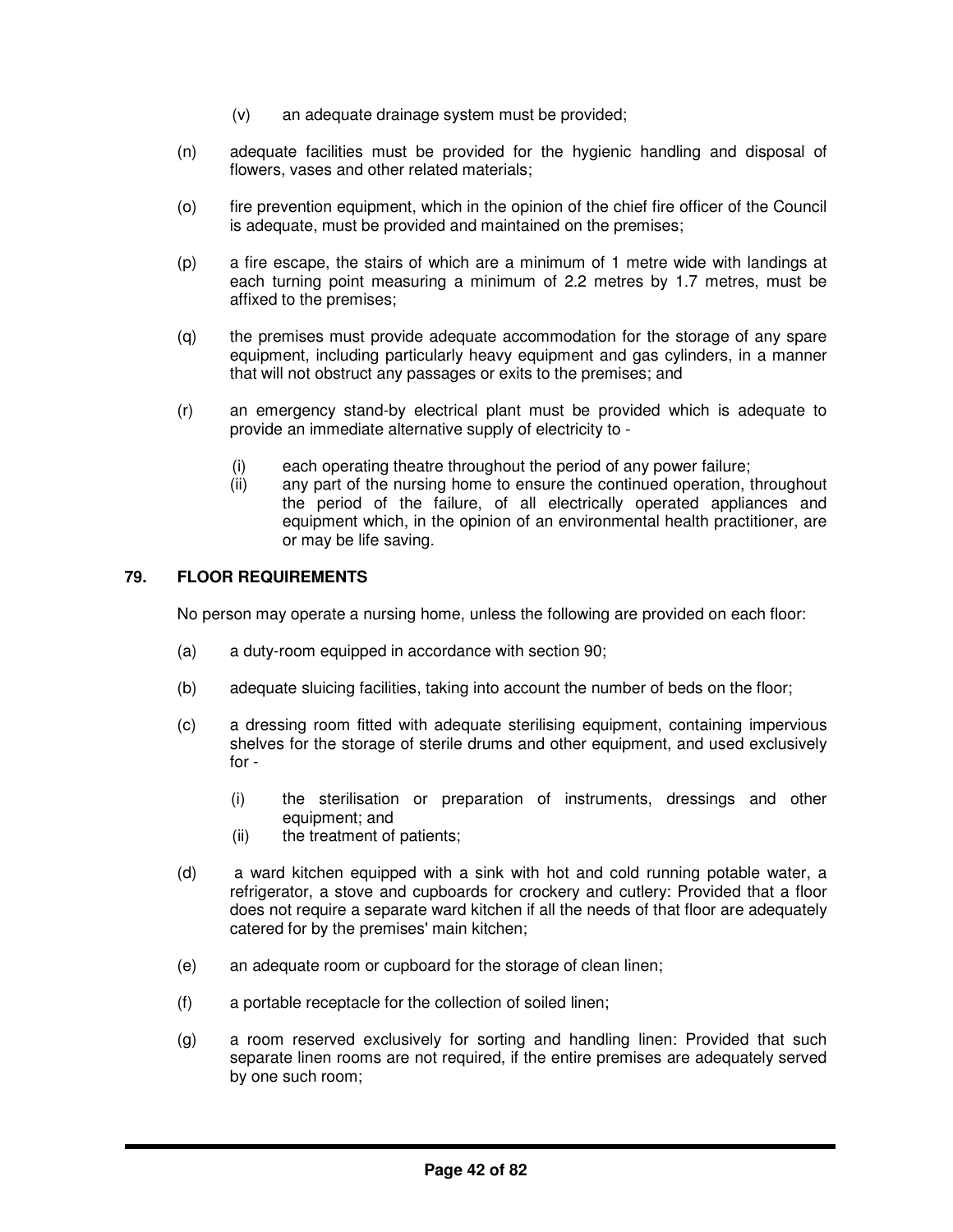- (h) a room for the storage of any spare equipment including heavy equipment and gas cylinders; and
- (i) where accommodation is provided for children under the age of six years, a separate milk room for the storage and preparation of milk and other children's foods, unless a ward kitchen adequately fulfils this purpose.

# **80. MAINTENANCE AND CONSTRUCTION**

No person may operate a nursing home in or on premises which do not comply with the following requirements:

- (a) the premises must be kept in good and hygienic condition at all times;
- (b) all walls must constructed of brick, stone, concrete or other impervious material;
- (c) except where glazed or glass bricks, glazed tiles or other similar material with a hard and smooth surface have been used, the internal walls of operating theatres, sterilizing rooms, wards, labour wards, scrubbing-up rooms, dressing-rooms, dutyrooms, kitchens, sculleries, pantries, food store-rooms, milk rooms, bathrooms, toilets, sluice-rooms, wash-houses and mortuaries must be -
	- (i) plastered and brought to a smooth finish; and
	- (ii) covered with a light-coloured washable paint, adequate plastic finish or other approved material;
- (d) the angles formed between each floor and wall, and between two walls, in operating units, wards, labour wards, sluice-rooms, milk rooms, bathrooms, toilets and kitchens, must be rounded;
- (e) the floors of wards must be constructed of concrete, hardwood or other durable material, brought to a smooth finish and maintained in this way at all times;
- (f) the floors of operating theatres, sterilizing rooms, wards, including labour wards, scrubbing-up rooms, dressing-rooms, duty-rooms, kitchens, sculleries, pantries, food store-rooms, milk rooms, bathrooms, toilets, sluice-rooms, wash-houses and mortuaries must be made of cement concrete or other impervious material brought to a smooth finish and maintained at in this way at all times;
- (g) all ceilings must be constructed so as not to attract dust; and
- (h) the ceilings of operating theatres, labour wards, sterilizing rooms and scrubbing-up rooms must have a hard, smooth and washable surface.

# **81. VENTILATION**

No person may operate a nursing home which does not comply with the provisions of the National Building Regulations and Building Standards Act with regard to adequate light and ventilation.

## **82. WARD REQUIREMENTS**

No person may operate a nursing home which does not comply with the following requirements in respect of each ward: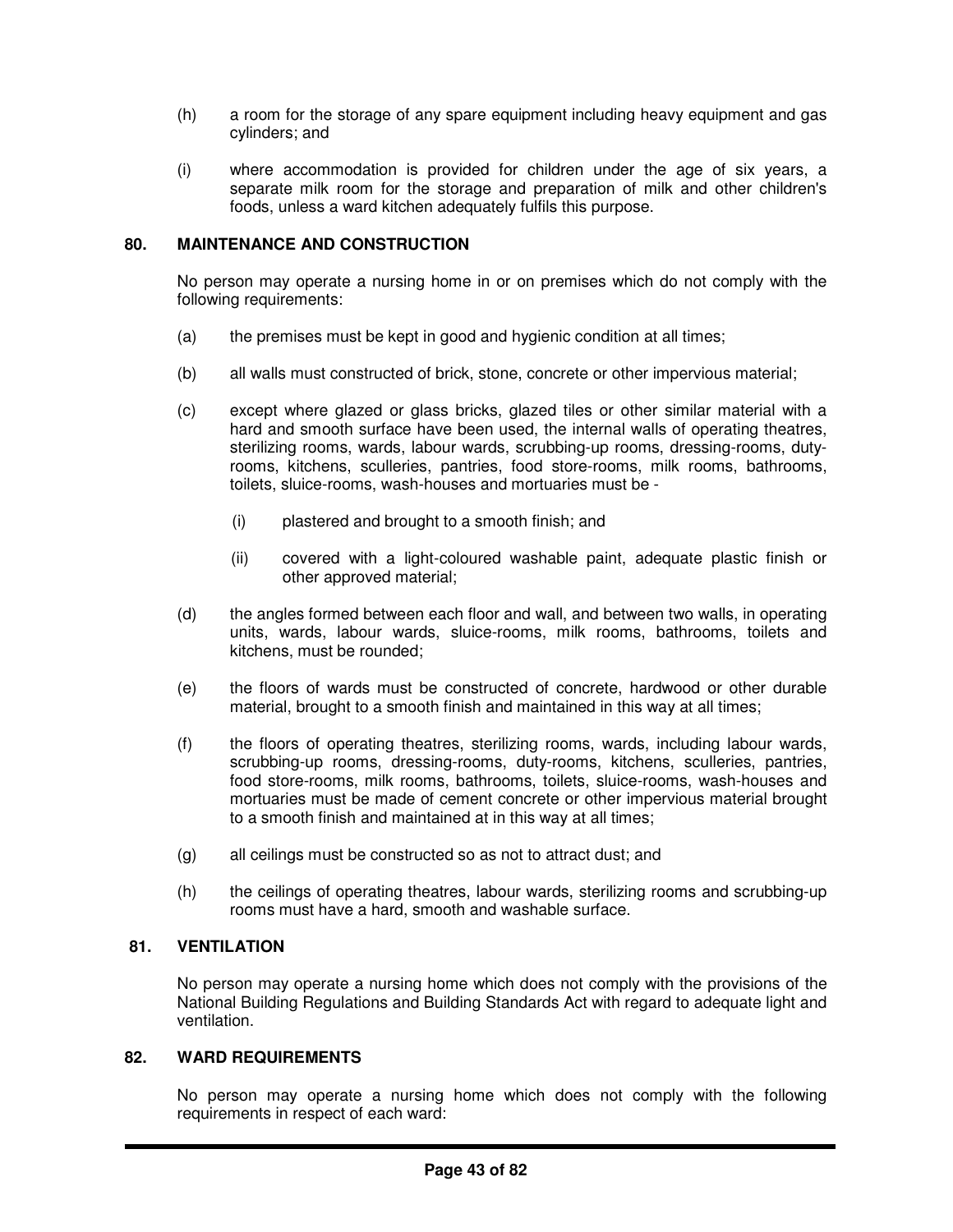- (a) all ceilings must have a minimum height of three metres, except in the case of existing nursing homes where the height may be a minimum of 2.6 metres as long as the floor area of the ward is sufficient to provide 22m3 of air space for every bed;
- (b) the size of the floor area must be such as to provide a minimum of 8, 5 m2 of floor space for every bed;
- (c) no bed may be placed
	- (i) within 750mm of any wall on the side of a bed or wall fixture, other than a wash-hand basin or central-heating radiator; or
	- (ii) within one metre of any other bed;
- (d) no space left between beds in terms of paragraph (c), may be obstructed in any manner;
- (e) the following must be displayed on the outside of each ward door:
	- (i) the number of the ward; and
	- (ii) the number of patients that may be accommodated in the ward;
- (f) an adequate number of easily accessible wash-hand basins, complying with the following requirements, must be placed inside each ward:
	- (i) the basins must be of adequate size for scrubbing up; and
	- (ii) the basins must be provided with an adequate supply of hot and cold running potable water;
- (g) no room, any of the windows of which are situated less than 1.5 metres from an object which obstructs its light, may be used as a ward; and
- (h) every ward must have a door opening directly onto a passage.

#### **83. MATERNITY HOMES**

Any person who operates a maternity home must, in addition to the requirements for nursing homes, comply with the following requirements:

- (a) one or more rooms, as an environmental health practitioner may think fit to avoid overcrowding and congestion, must be set aside for each of the following purposes:
	- (i) a nursery;
	- (ii) a labour ward;
	- (iii) a delivery ward; and
	- (iv) a milk room;
- (b) every delivery ward must have a scrubbing-up basin, with a supply of hot and cold running potable water, the taps of which are designed for operation by elbow or by foot;
- (c) newborn infants must be kept in the nursery except when brought to their mothers for feeding or for some other specific purpose, except that the infants may be kept with their mother at all times if there are no more than two maternity cases in a ward;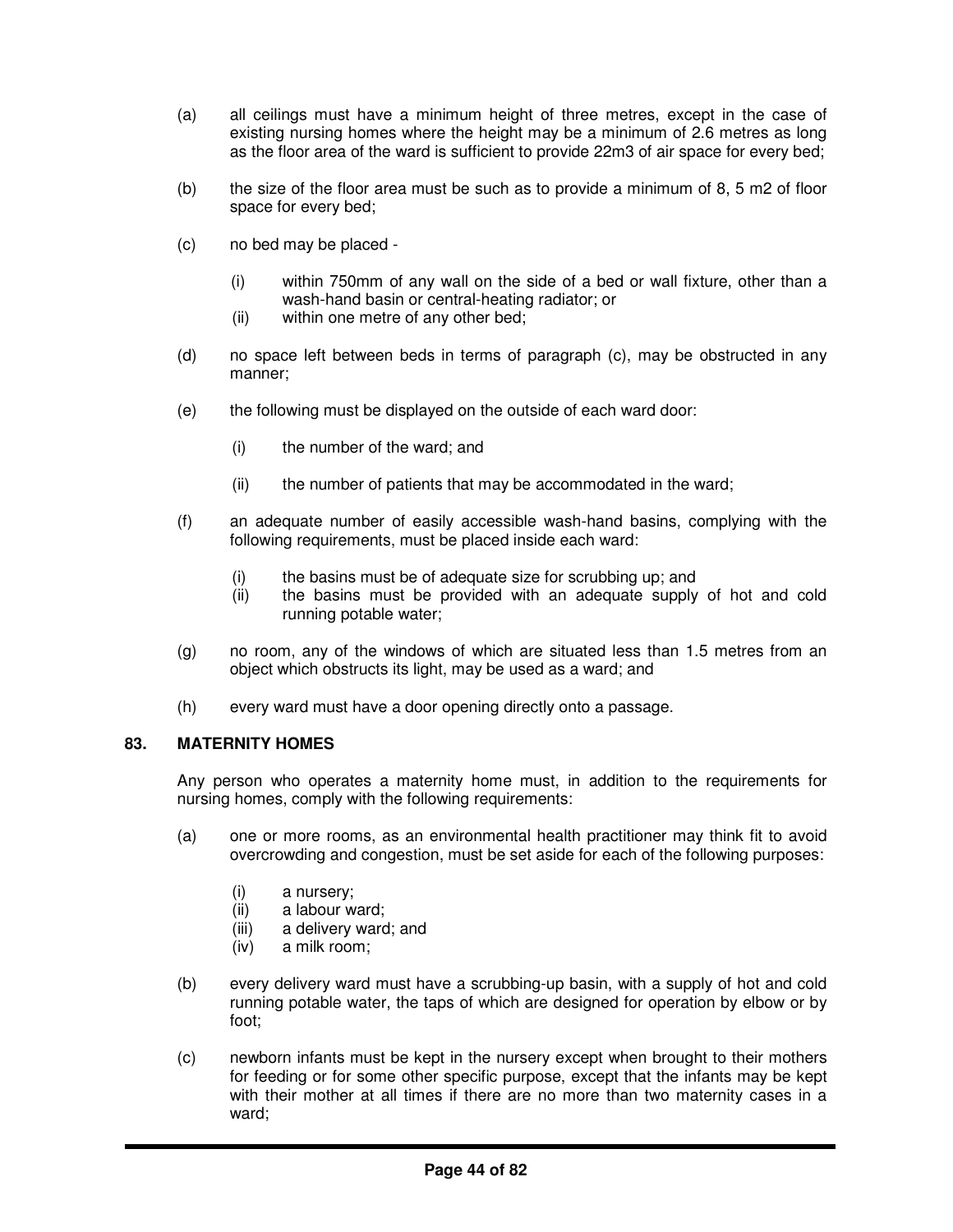- (d) the floor area of any delivery ward in which a maximum of two maternity cases are accommodated, must provide a minimum of 10 m² for each bed and crib;
- (e) one separate crib for each baby, each with a minimum of least  $2 \text{ m}^2$  of floor space, must be provided in every nursery;
- $(f)$  the cribs must be situated as follows:
	- (i) a minimum of 750 mm from any other crib; or
	- (ii) a minimum of 300 mm from any wall on the side of the crib or wall fixture, excluding a wash-hand basin or a central-heating radiator;
- (g) a baby's bathing and changing-room, fitted with adequate baby bathing equipment, must adjoin every nursery; and
- (h) every milk room must be provided with
	- (i) a sink made of porcelain, enamel or stainless steel and a wash-hand basin with hot and cold running potable water:
	- (ii) a refrigerator;
	- (iii) tables with impervious tops; and
	- (iv) adequate equipment for sterilising utensils used in the handling of milk.

# **84. OPERATING THEATRES**

Any person who operates a nursing home which receives patients in need of surgical treatment, must provide an operating theatre used exclusively for surgical operations, which complies with the following requirements:

- (a) every operating theatre must be provided with
	- (i) a scrubbing-up room or bay, which must immediately adjoin the operating theatre;
	- (ii) a sterilising room;
	- (iii) a theatre sluice-room; and
	- (iv) a recovery room;
- (b) the sterilising room, which adjoins an operating theatre, must be separated by a swing door or other approved type of door;
- (c) the sluice-room, sterilising room and recovery room must be reasonably accessible from the operating theatre; and
- (d) one sluice-room, sterilizing room and recovery room may be used to serve more than one operating theatre.

# **85. ABLUTION AND SANITARY REQUIREMENTS**

Any person who operates a nursing home must ensure that the premises complies with the following requirements:

- (a) all bathrooms must be fitted with porcelain enamel or cast-iron enamel baths with a supply of hot and cold running potable water;
- (b) the following number of baths and toilets must be provided for patients: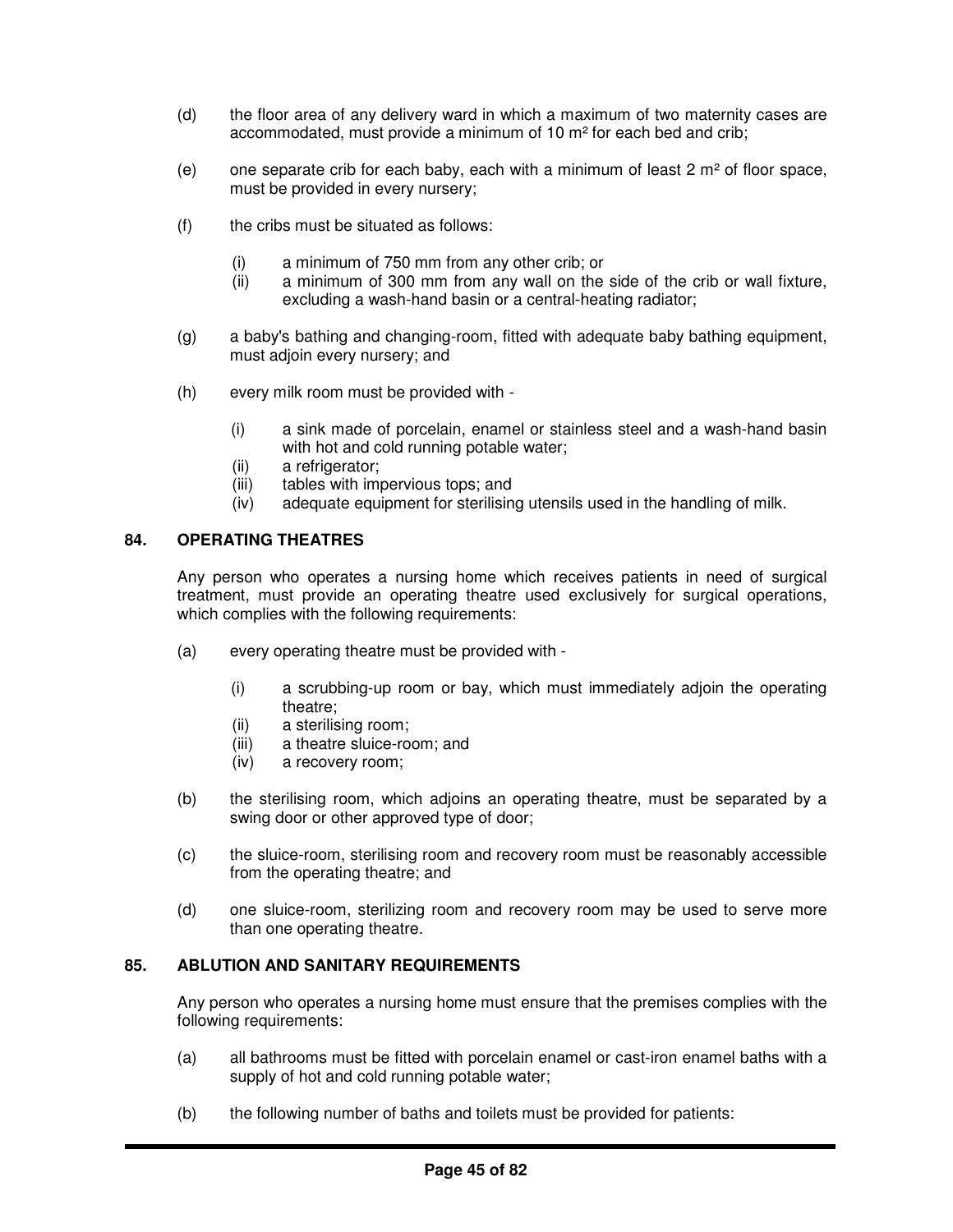- (i) in a maternity home
	- (aa) the ratio of toilets to patients must not be less than 1:8; and
	- (bb) the ratio of bathrooms to patients must not be less than 1:12;
- (ii) in any other nursing home
	- (aa) the ratio of toilets to patients must not be less than 1:12; and
	- (bb) the ratio of bathrooms to patients must not be less than 1:12;
- (c) the following number of baths and toilets must be provided for nursing staff, domestic staff and other employees:
	- (i) the ratio of each of toilets and bathrooms to nursing and domestic staff must not be less than 1:12 respectively; and
	- (ii) the ratio of each of toilets and bathrooms or shower cubicles to other employees must not be less than 1:12 respectively;
- (d) in calculating the number of toilets in terms of paragraph (b), no account must be taken of any toilet contained in a bathroom; and
- (e) every toilet must be equipped with an adequate flushing system maintained in proper working order.

# **86. SLUICE-ROOMS**

Any person who operates a nursing home must ensure that every sluice room located on the premises -

- (a) is a minimum of 7  $m<sup>2</sup>$  in area and have a minimum width of 2.2 metres;
- (b) opens into a well-ventilated passage and is accessible to every ward which it serves;
- (c) has a sluice-pan of approved design and equipped with an adequate flushing system maintained in proper working order;
- (d) has smooth and impervious shelves or other adequate apparatus for the storage of bed-pans or other sanitary utensils;
- (e) has, in the case of a maternity home, adequate apparatus for sterilizing bedpans by steam or boiling water and in the case of a nursing home carrying on a general practice, adequate apparatus for cleaning bed-pans;
- (f) has an impervious receptacle, with a tight fitting lid and of adequate size, for the reception of soiled dressings; and
- (g) is used only for
	- (i) the storage and cleansing of bed-pans and other sanitary utensils;
	- (ii) the temporary deposit of soiled dressings; and
	- (iii) the testing of urine.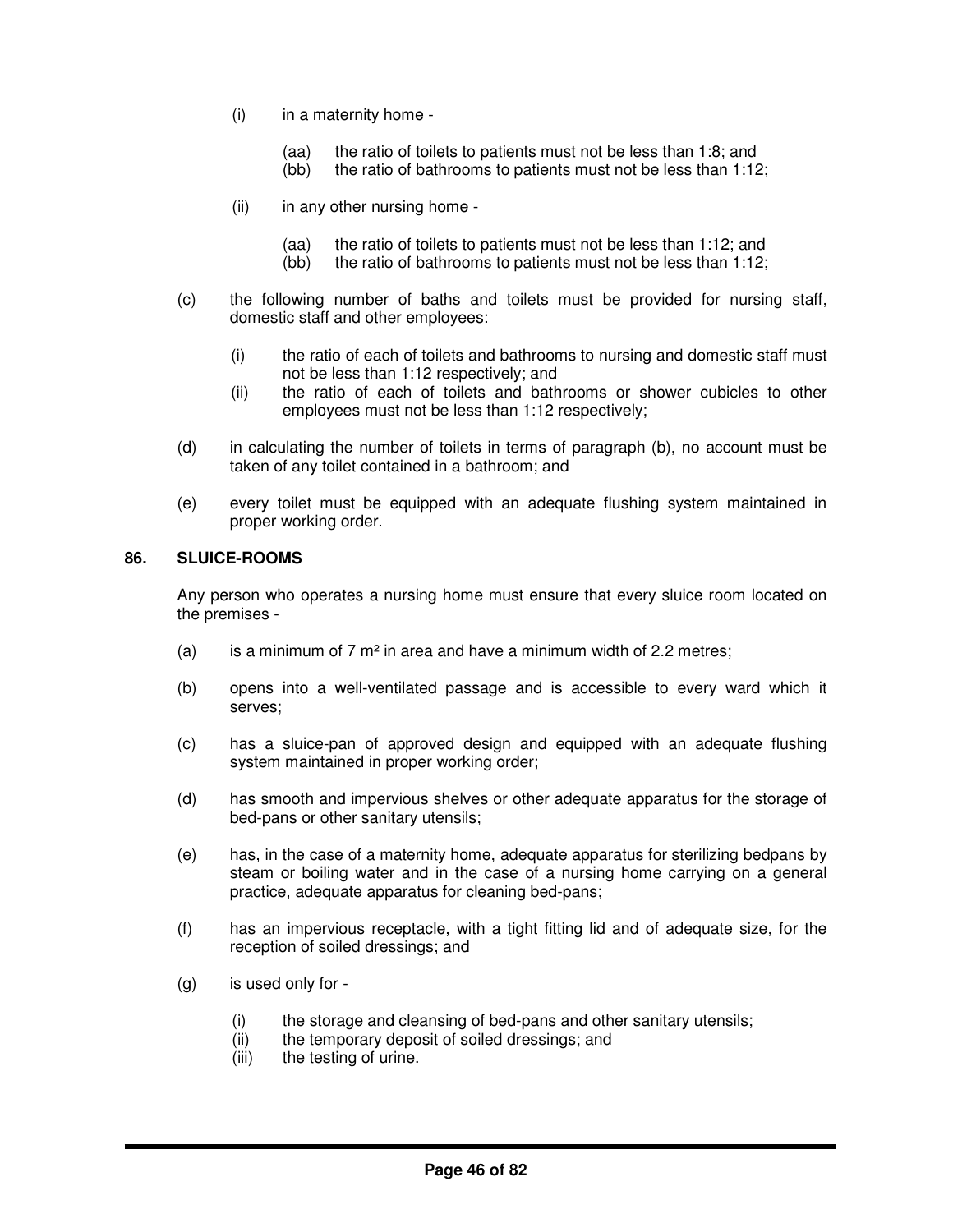# **87. KITCHENS AND SCULLERIES**

Any person who operates a nursing home must ensure that any kitchen and scullery located on the premises complies with the following requirements:

- (a) every draining board and top of every table installed, whether as a new installation or by way of replacement, must be constructed of stainless steel, enamelled metal or of another adequate smooth and impervious material;
- (b) every sink installed, whether as a new installation or by way of replacement, must
	- (i) be constructed of stainless steel;
	- (ii) have two compartments each with hot and cold running potable water; and
	- (iii) together with its draining board, be installed at least 100mm away from any wall;
- (c) any wall within 600mm of any part of a sink, draining board or of any table on which food is prepared or handled, must be tiled or treated in some other adequate manner to a minimum height of 1.35 metres above the floor;
- (d) a receptacle with a tight fitting lid suitable for the reception of kitchen refuse, must be provided;
- (e) the receptacle must be kept tightly shut and emptied at least once a day into an external refuse receptacle; and
- (f) a hood or canopy of adequate size, having a flue at least 300mm in diameter and which emits fumes and gasses in such a manner that it creates no public health nuisance, must be provided immediately over any stove where cooking is carried out on the premises.

#### **88. STORAGE OF FOODSTUFFS**

Any person who operates a nursing home must ensure that-

- (a) all crockery, cutlery and foodstuffs are stored in a hygienic place and manner;
- (b) adequate refrigeration facilities are provided for the storage of perishable foodstuffs; and
- (c) any room in which fruit and vegetables are stored, is adequately ventilated and equipped with heavy wire shelves and racks.

#### **89. LAYOUT OF ROOMS**

No person who operates a nursing home may do so unless the rooms referred to in sections 87 and 88 comply with the following additional requirements:

- (a) the rooms may not be situated in, or share an entrance with, any  $-$ 
	- (i) ward or room used for sleeping;
	- (ii) sluice-room; or
	- (iii) toilet and urinal;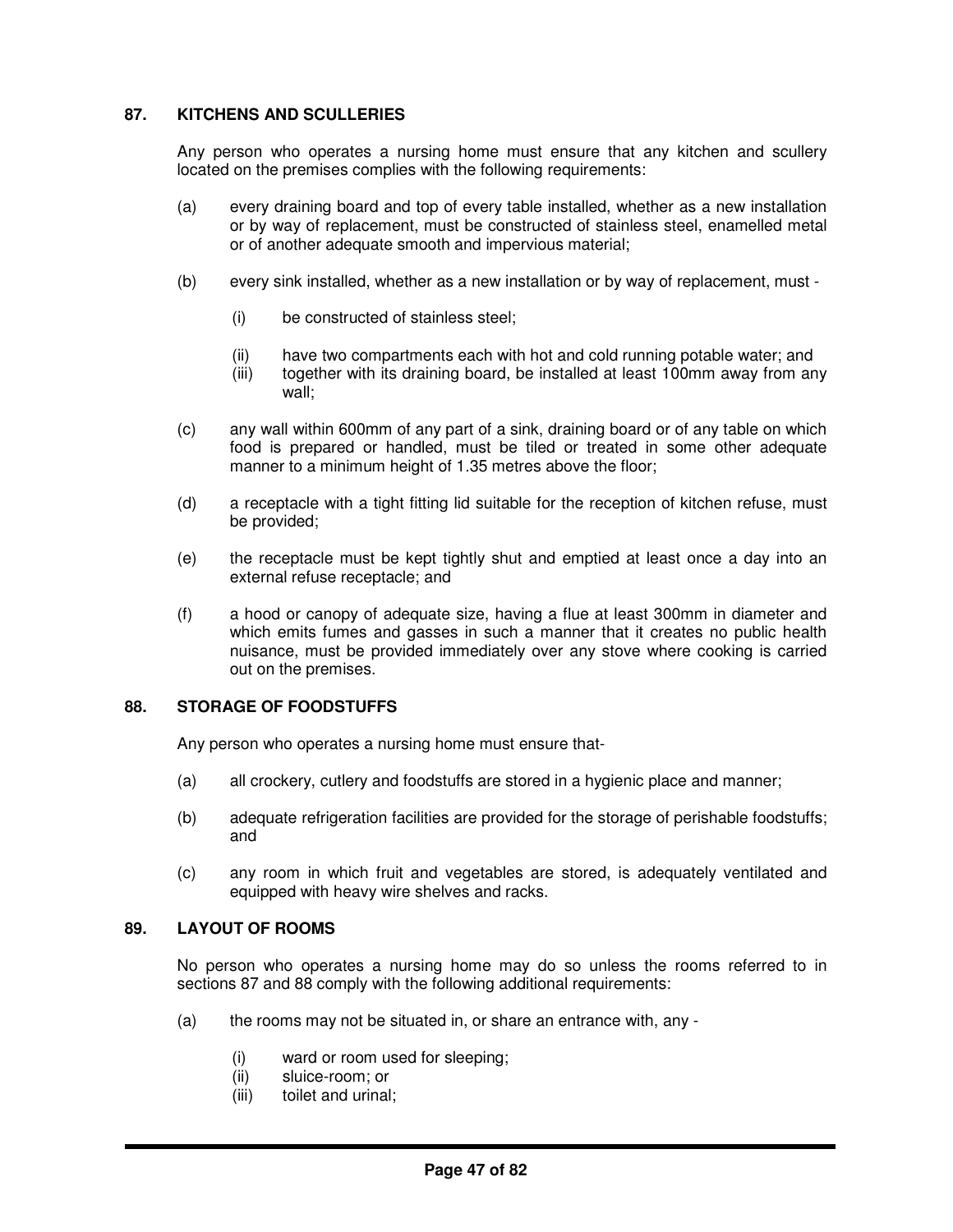- (b) the rooms must be provided with adequate racks, shelves and other means to store bulk goods at a minimum height of 225mm above the floor;
- (c) adequate lighting and ventilation, as prescribed by the National Building Regulations and Building Standards Act, must be provided.

## **90. MEDICINES AND POISONS**

Any person who operates a nursing home must ensure that-

- (a) a room or cupboard, of adequate size is set aside, to be used solely for the storage of medicines and drugs;
- (b) every room or cupboard set aside in terms of paragraph (a), is kept locked at all times except when medicines or drugs are being removed from it or returned to it; and
- (c) within that room or cupboard, a separate lockable cupboard or locker is reserved for the storage of poisons, habit-forming drugs and potentially dangerous drugs.

## **91. STERILISATION**

Any person who operates a nursing home must provide adequate apparatus for the sterilisation of instruments.

## **92. LAUNDERING**

If laundering is carried out on the premises of a nursing home, this must take place in accordance with the provisions of Chapter 11.

#### **93. RECEPTION ROOMS FOR SOILED ARTICLES**

Any person who operates a nursing home must ensure that-

- (a) the reception room for soiled articles is used exclusively for receiving and sorting soiled articles;
- (b) a wash-hand basin, supplied with running hot and cold potable water is provided, in each reception room;
- (c) each reception room is mechanically ventilated in a manner that ensures that any air generated in the room is discharged into the atmosphere; and
- (d) a separate reception room is provided in any maternity home and used exclusively for receiving and sluicing of baby napkins.

#### **94. LAUNDRY ROOMS**

If laundering is carried out on the premises of a nursing home, the premises that are used for such laundering must comply with the requirements for premises on which a laundry business is conducted as contemplated in section 65 of these By-laws.

## **95. STORAGE ROOMS**

Any person who operates a nursing home must ensure that -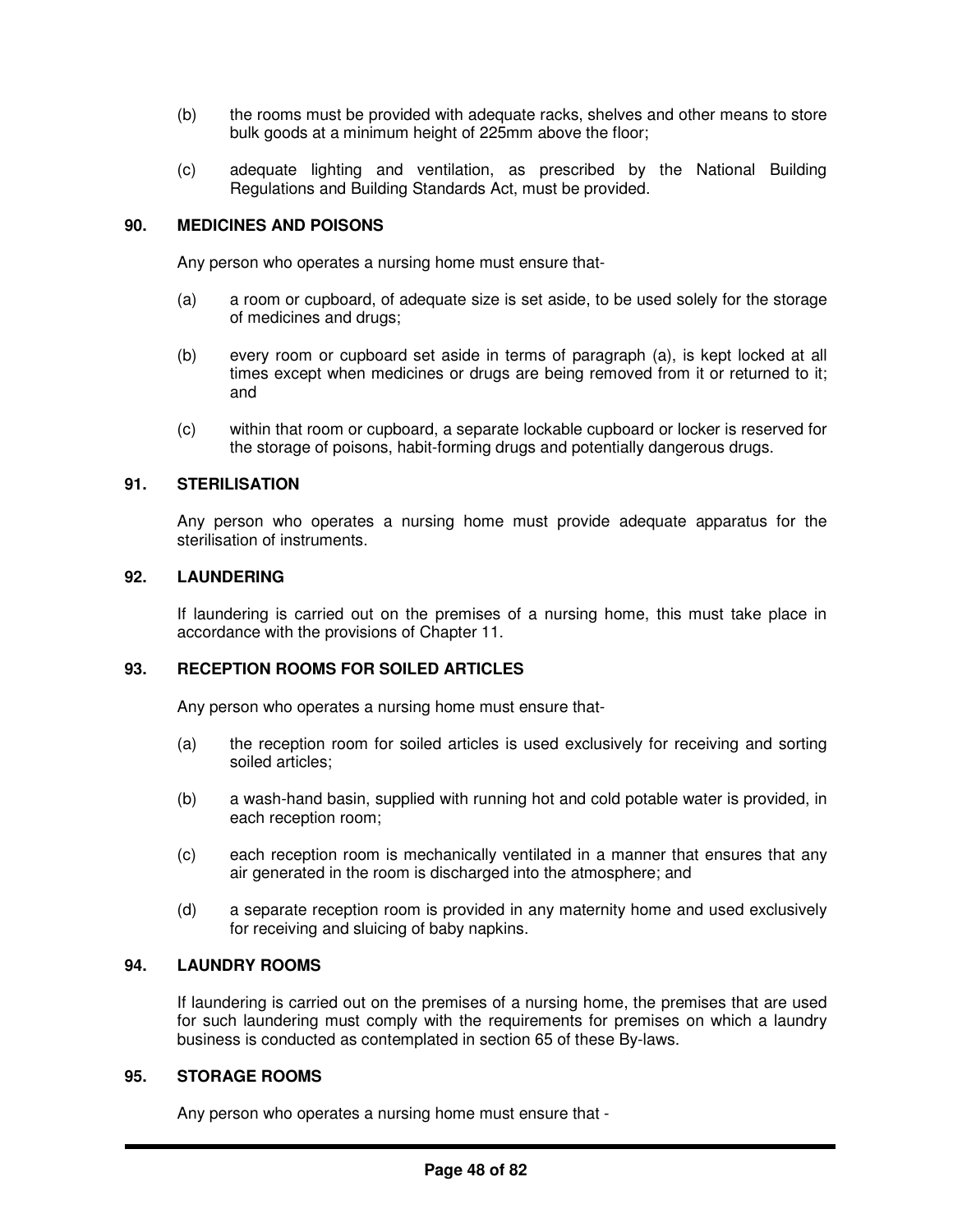- (a) any storage room is used exclusively for the storage and distribution of those articles intended to be stored in such storeroom;
- (b) any storage room contains adequate moveable shelving made of impervious material;
- (c) every shelf is a minimum height of 225 mm above the floor;
- (d) containers used for the reception or conveyance of soiled or laundered articles are adequately marked so that they can be easily distinguishable from one another; and
- (e) all persons employed in any part of the laundry are provided with, and wear, caps covering their hair and clean overalls made of light-coloured material, of a design approved by an environmental health practitioner.

## **96. LINEN**

Any person who operates a nursing home must ensure that at all times, all linen provided in the premises is -

- (a) of good quality;
- (b) maintained in good repair; and
- (c) available in a quantity adequate to ensure the prompt replacement of soiled articles.

#### **97. REFUSE RECEPTACLES**

Any person who operates a nursing home must provide an adequate number of refuse receptacles on the premises.

## **98. ACCOMMODATION FOR NURSING STAFF**

No person may operate a nursing home unless -

- (a) adequate sleeping accommodation is provided for the resident nursing staff employed on the premises;
- (b) adequate arrangements are made for the separation of the sleeping accommodation of members of the staff on day duty and those on night duty, so as to avoid the undue disturbance of staff sleeping; and
- (c) a dining-room and separate recreation room is provided for the nursing staff: Provided that one room may be used as a dining and recreation room if the room is adequate for both purposes.

## **CHAPTER 14 CHILD - CARE SERVICES**

#### **99. DEFINITIONS**

In this Chapter, unless the context otherwise indicates -

**"child-care premises"** mean premises on which child-care services are offered;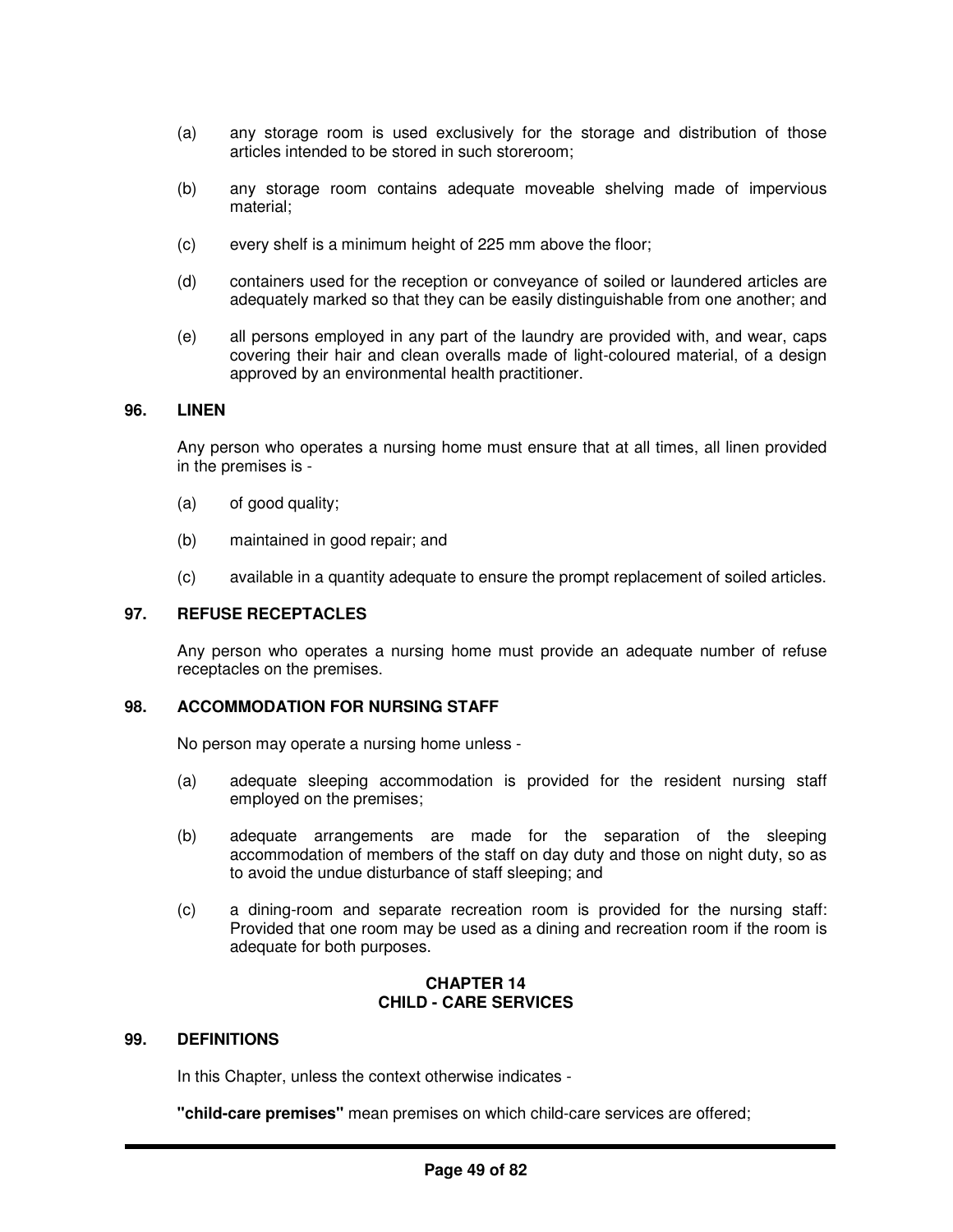**"child-care service"** means any service, whether for gain or otherwise, for the reception, protection, care and bringing-up of more than six children apart from their parents, but does not include any reform school, boarding school, school hostel as contemplated in the Child Care Act, 1983 (Act No. 74 of 1983).

# **100. PERMIT REQUIREMENT**

No person may provide a child-care service except on child-care premises which comply with the requirements of sections 101 to 116 and in terms of a permit authorising that activity.

## **101. GENERAL REQUIREMENTS FOR CHILD-CARE PREMISES**

A child-care service may only be provided in or on premises which are located, designed, constructed, finished, equipped and in such a condition that children -

- (a) can be cared for hygienically; and
- (b) can be adequately protected against any possible public health hazard and public health nuisance.

## **102. INDOOR PLAY AREAS**

Child-care premises on which children under compulsory school-going age are cared for, must be provided with an indoor play area which must -

- (a) be enclosed by buildings and structures constructed of materials and in a manner that ensures the health and safety of children using that area;
- (b) have a floor which is smooth, easily washable and which prevents the permeation of dampness;
- (c) have a play area with a minimum of  $1.5 \text{ m}^2$  free unobstructed floor space per child, or  $3 \text{ m}^2$  if no outdoor play area is provided, and which is divided by walls or removable partitions into separate indoor play areas in which children of the following age groups are cared for separately at all times:
	- $(i)$  0-3 years;
	- (ii) 3 years and one day to 6 years;

## **103. OUTDOOR PLAY AREAS**

If child-care premises have an outdoor play area it must -

- (a) be free of any excavations, steps, projections, levels or any surface which may adversely impact on the health and safety of children using that area;
- (b) provide a minimum outdoor play area of  $2 \text{ m}^2$  per child;
- (c) have an adequate means of enclosure and a lockable gate to prevent a child leaving the premises on his or her own and to prevent the entrance of any animal and unauthorised person; and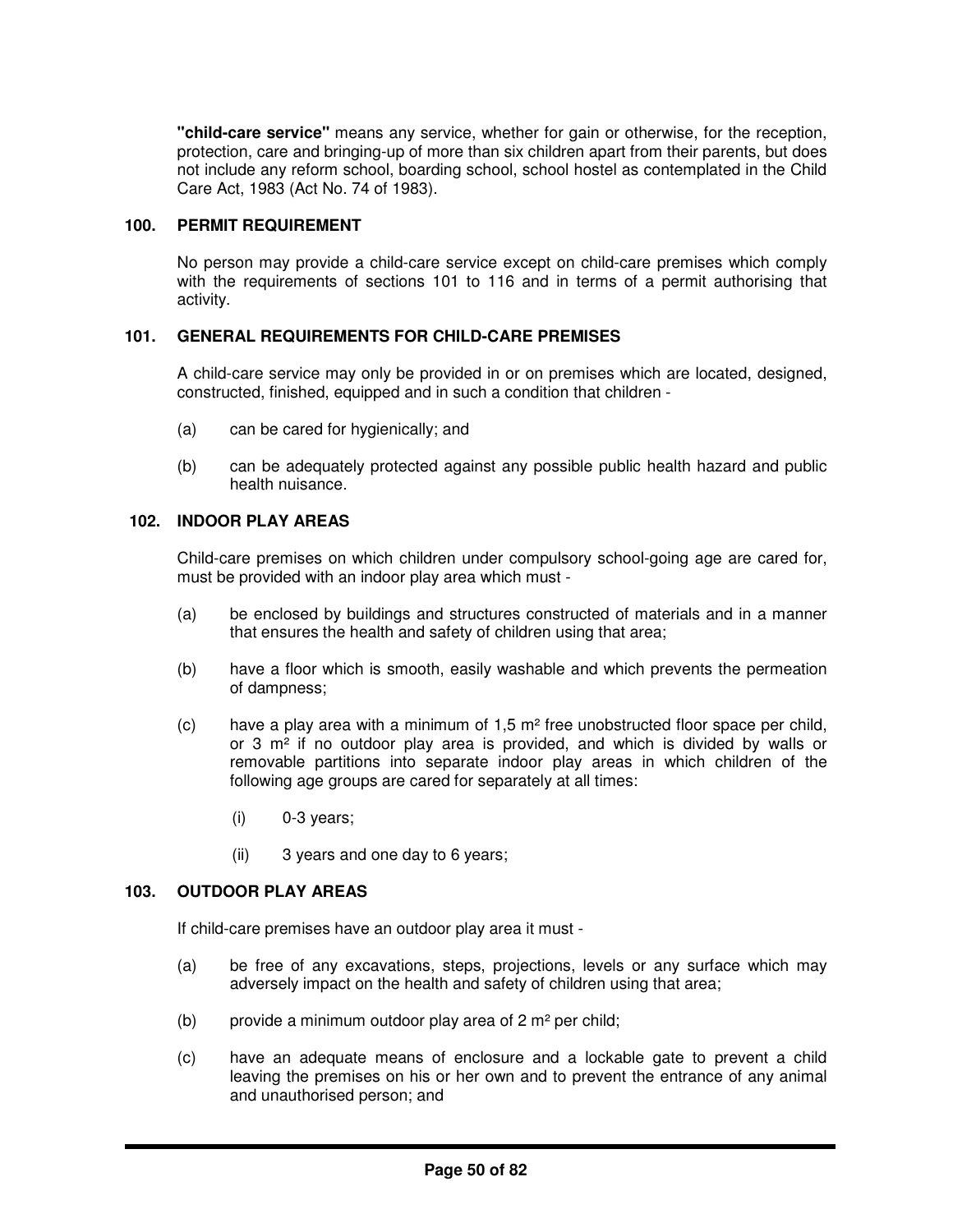(d) have separate outdoor play areas for the following different age groups:

## **104. TOILET AND WASH FACILITIES**

Child-care premises must have adequate toilet and wash facilities for all children with -

- (a) a ratio of not more than 15 children for each toilet or chemical toilet:
- (b) a ratio of not more than 20 children for each hand wash facility; and
- (c) a supply of hot and cold running potable water must be available at every washhand basin, or if no running water is available, a minimum of 25 litres of potable water, stored in a hygienically clean container, must be available on the premises at all times.

## **105. TOILET AND WASH FACILITIES FOR CHILDREN UNDER THE AGE OF 2 YEARS**

Child-care premises must provide the following additional toilet and wash facilities for children under the age of 2 years:

- (a) a separate napkin changing unit for changing the napkins of children under the age of 2 years;
- (b) adequate wash facilities to clean children wearing napkins;
- (c) adequate containers for the storage of clean and soiled napkins.

#### **106. GENERAL REQUIREMENTS**

No person may provide a child-care service unless the child-care premises comply with the following additional requirements:

- (a) separate toilet and hand wash facilities must be provided for staff members;
- (b) no child may, at any time, have access to living quarters of staff and adequate measures must be taken to keep the living quarters separate;
- (c) an adequate sick-bay area for the treatment and care of any child who falls ill or who is injured during day care, must be provided;
- (d) an adequate method for hand washing must be provided in the sick-bay area;
- (e) an approved lockable and adequately equipped first aid unit must be provided and maintained in the sick-bay area;
- (f) an adequate office area must be provided;
- (g) an adequate kitchen area, where food is to be handled, prepared, stored and provided to children, must be provided;
- (h) the kitchen area referred to in paragraph (g) must comply with any relevant law;
- (i) a separate storage area of adequate size must be provided for the storage of indoor and outdoor play materials, equipment, stretchers, sleeping mats, bedding and linen; and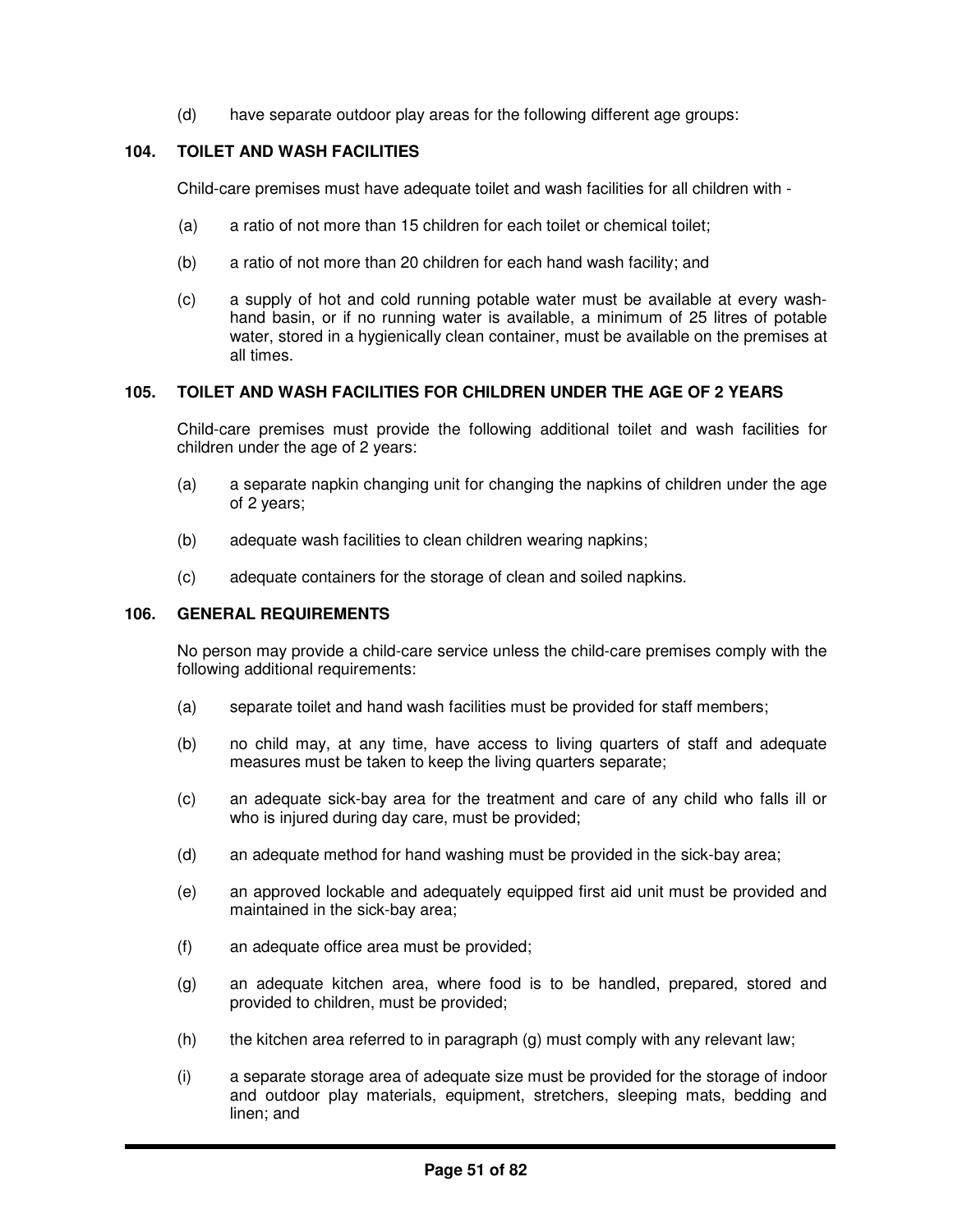(j) a separate designated storage facility of adequate size for the storage of the personal belongings of each child and staff member must be provided.

# **107. RESTING AND PLAY EQUIPMENT**

Any person who provides a child-care service must provide -

- (a) adequate child-sized seating and tables for each child;
- (b) adequate individual resting or sleeping places for each child;
- (c) an approved blanket for the individual use of each child; and
- (d) adequate indoor and outdoor play equipment for the children's use.

## **108. AFTER-SCHOOL FACILITIES**

Any person who provides a child-care service for children of school-going age must provide the following after-school care facilities:

- (a) if an after-school care is provided on the same premises as for the care of children under school going age, the facilities for the two groups of children must be kept totally separate, except for the kitchen and office area;
- (b) an indoor care area of at least  $1.5 \text{ m}^2$  free floor space for each child must be provided;
- (c) an outdoor play area of at least 2 m² for each child must be provided;
- (d) one toilet and one hand-wash facility must be provided for every 20 children, or part of that number, and the facilities must be separately designated for the use of each sex; and
- (e) adequate seating and tables must be provided for each child.

#### **109. MEDICAL CARE FOR CHILDREN**

Any person who provides a child-care service or is in charge of child-care premises must -

- (a) in respect of any child who becomes ill or has suffered an injury requiring medical attention -
	- $(i)$  immediately notify the parent or guardian of the child;
	- (ii) immediately call for medical assistance; and
	- (iii) provide necessary care and treatment in the sick-bay area required in terms of section 106(c);
- (b) immediately notify the Council in the event of the illness being a communicable disease;
- (c) ensure that every child has completed basic immunization schedules as considered necessary by the Council;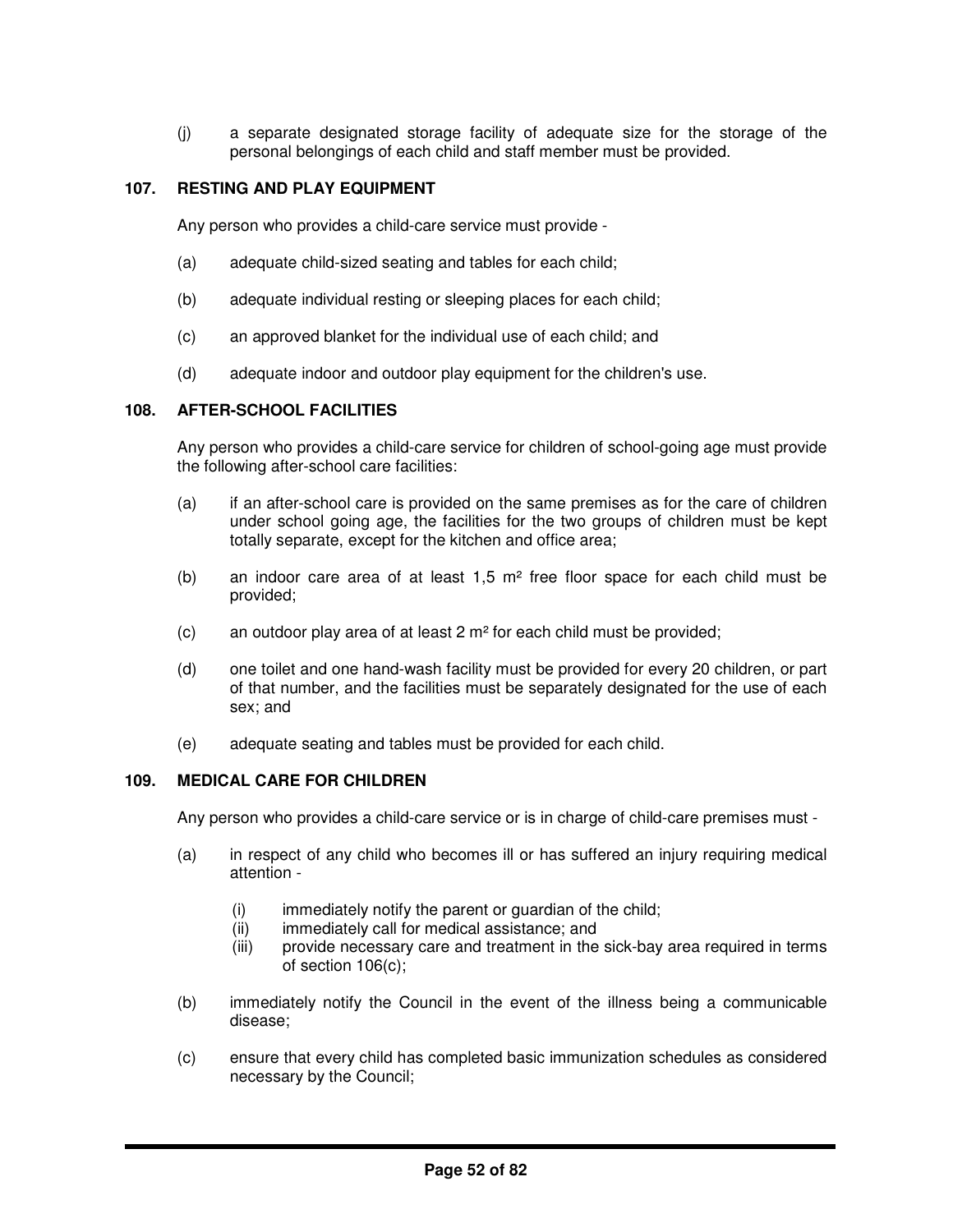- (d) comply with the provisions of any relevant legislation and regulations published under the Health Act, 1977 (Act No. 63 of 1977), regarding the exclusion of children from day-care services on account of infectious diseases;
- (e) be trained in basic first aid; and
- (f) only administer medicine to a child with the written consent of that child's parent or guardian.

## **110. SAFETY MEASURES**

No person may provide a child-care service unless the following safety measures are complied with:

- (a) children must be adequately protected against fires, hot water installations, electrical fittings and appliances, heating appliances and any other article, thing or substance that may be dangerous or cause injury to any child;
- (b) any slats or rails forming part of an enclosure, security gate, play pen, bed, cot or any other object or structure whatsoever, must be a minimum of 75 mm apart, must be installed and maintained in a good state of repair, and if painted, only non-toxic paint must be used;
- (c) all medicines, pesticides, detergents and other harmful substances must be stored in a locked place inaccessible to any child at all times;
- (d) no noxious or poisonous or dangerous plant or shrub may be permitted on the premises;
- (e) no animals or birds may be kept on the premises;
- (f) no person known or suspected to be suffering from an infectious or contagious disease, and no person so suffering, may be allowed on the premises while, in the opinion of an environmental health practitioner, the person is capable of communicating the infectious or contagious disease to the children;
- (g) no paddling pool, swimming pool or other structure may be permitted in any childcare service without adequate fencing and a safety net;
- (h) any sandpit must be adequately covered when not in use and must be treated with a treatment agent on a regular basis; and
- (i) any other reasonable measures which may, in the opinion of an environmental health practitioner, be necessary to protect the children from any physical danger, must be taken by the child-care service provider on the instruction of an environmental health practitioner.

## **111. GENERAL DUTIES OF A CHILD-CARE SERVICE PROVIDER**

Any person who provides a child-care service must -

- (a) ensure that the children are properly cared for and supervised at all times;
- (b) maintain every part of the premises, including any equipment, in good repair and in a clean and hygienic condition at all times;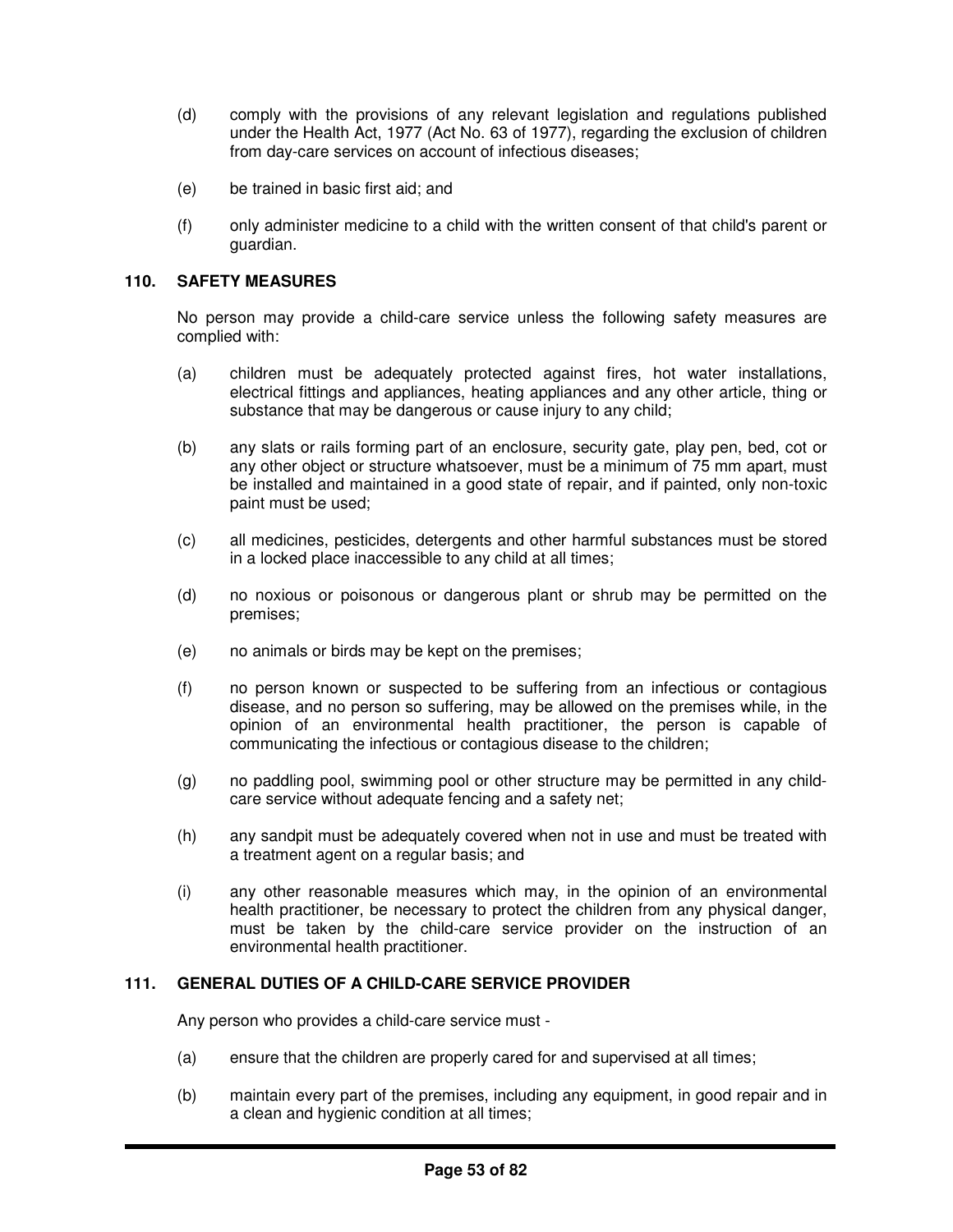- (c) ensure that all persons on or in the premises are clean in person and clothing and are in good state of health;
- (d) ensure that no person smokes or uses any tobacco product in the presence of children;
- (e) ensure that the toys, books and other indoor play materials intended for day-to-day use are available in any indoor play area and suitably stored so that they are within easy reach of the children;
- (f) ensure that the children are at all times under the direct supervision of an adult in the following ratio:
	- (i) one adult supervisor for every 6 babies between 0-18 months;
	- (ii) one adult supervisor for every 12 children between 18 months and 3 years;
	- (iii) one adult supervisor for every 20 children between 3 and 5 years;
	- (iv) one adult supervisor for every 30 children between 5 and 6 years; and
	- (v) one adult supervisor for every 35 children of school going age;
- $(q)$  if transport to or from a child care service is provided, ensure that -
	- (i) the children are supervised by at least one adult apart from the driver during transport;
	- (ii) the doors of the vehicle are lockable so that they cannot be opened from inside the vehicle;
	- (iii) no children are transported in the front seat or the boot of the vehicle;
	- (iv) no babies are placed under the seat of a vehicle;
	- $(v)$  the vehicle is not overloaded in terms of any applicable law;
	- (vi) the driver of the vehicle holds a valid licence to transport the passengers; and
	- (vii) the vehicle is licensed and is in a road worthy condition;
- (h) when children are transported in the back of an enclosed light commercial vehicle, ensure that no exhaust fumes enter the enclosed area and that it is adequately ventilated
- (i) if meals are provided, display a two-weekly menu that must be visible to the parents;
- (j) provide nutritionally balanced meals of adequate volume to satisfy the energy needs of the children in each age group;
- (k) provide a laundry area an adequate distance from any area used to care for children or the kitchen, if laundry is done on the premises;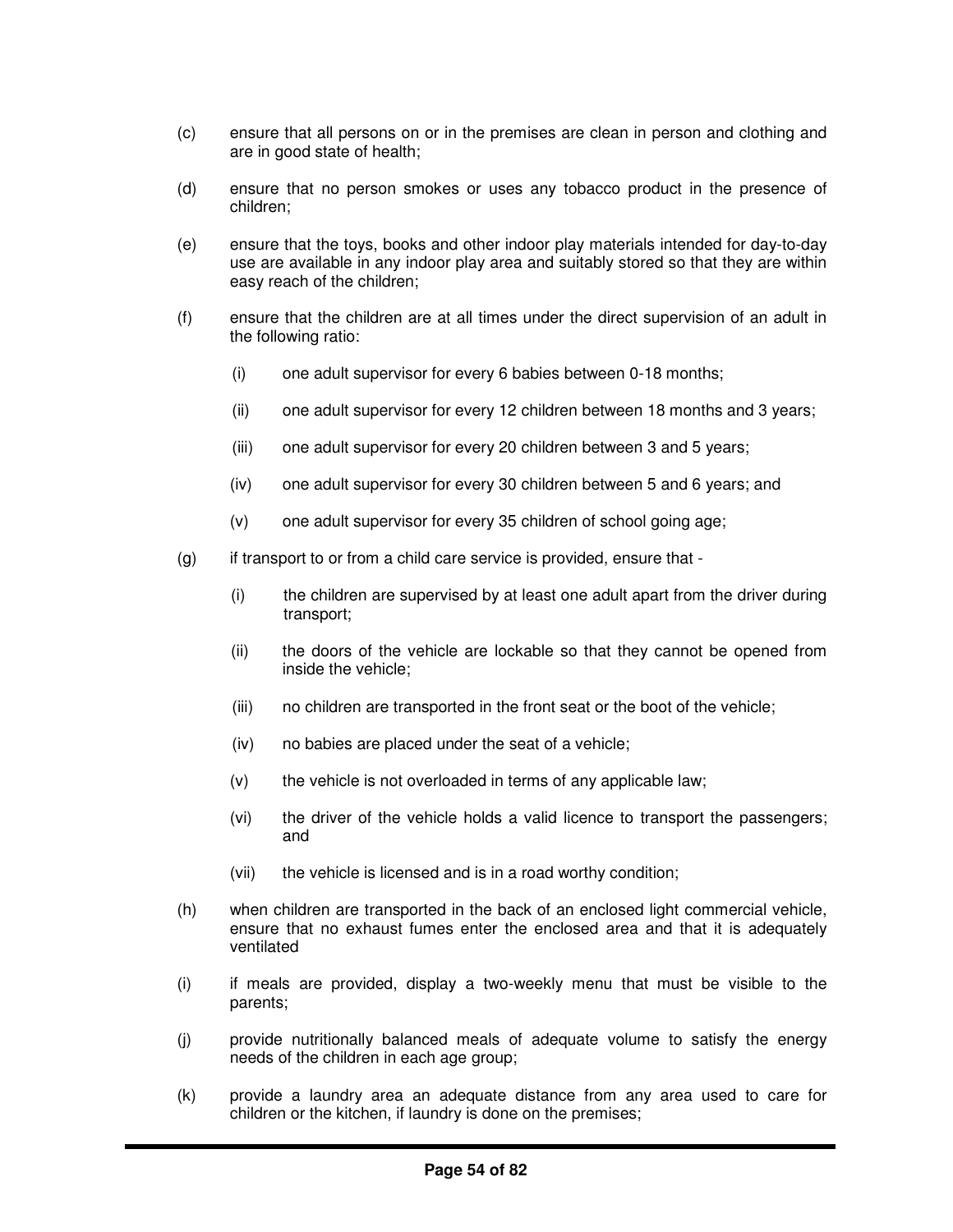- (I) provide an adequate number of bins with self-closing lids for the disposal of paper, paper towels, tissues and other waste materials, inside the premises;
- (m) provide an approved refuse area, with adequate refuse bins, for the storage of refuse pending removal;
- (n) provide each child with a towel, preferably disposable, for his or her individual use on the premises;
- (o) provide adequate individually marked pegs or hooks for each child to hang his or her towel on; and
- (p) provide an adequate and easily available supply of toilet paper, soap and tissues for the children's use.

Application for admission

#### **112. ANY PERSON WHO PROVIDES A CHILD-CARE SERVICE MUST ENSURE THAT -**

- (a) an application form containing the following information is completed by the parent or guardian of every child when he or she is admitted to the child-care service:
	- (i) the child's name and date of birth;
	- (ii) the name, address and telephone number of the parent or guardian;
	- (iii) the place of employment and telephone number of the parent or guardian;
	- (iv) the name, address and telephone number of a responsible person other than the parent or guardian who may be consulted in emergencies; and
	- (v) the name, address and telephone number of the child's doctor together with permission to consult him;
- (b) all application forms are kept for a minimum period of three years from the date a child is discharged; and
- (c) the date of admission and discharge of each child is written on the relevant application form.

## **113. REGISTERS**

Any person who provides a child-care service must keep an admission and discharge register of all children admitted to and discharged from the child-care service, in which -

- (a) the presence or absence of each child is recorded daily; and
- (b) each child's date of birth is recorded.

#### **114. MEDICAL REPORTS**

Any person who provides a child-care service must obtain a report from the parent or guardian of each child containing the following health data: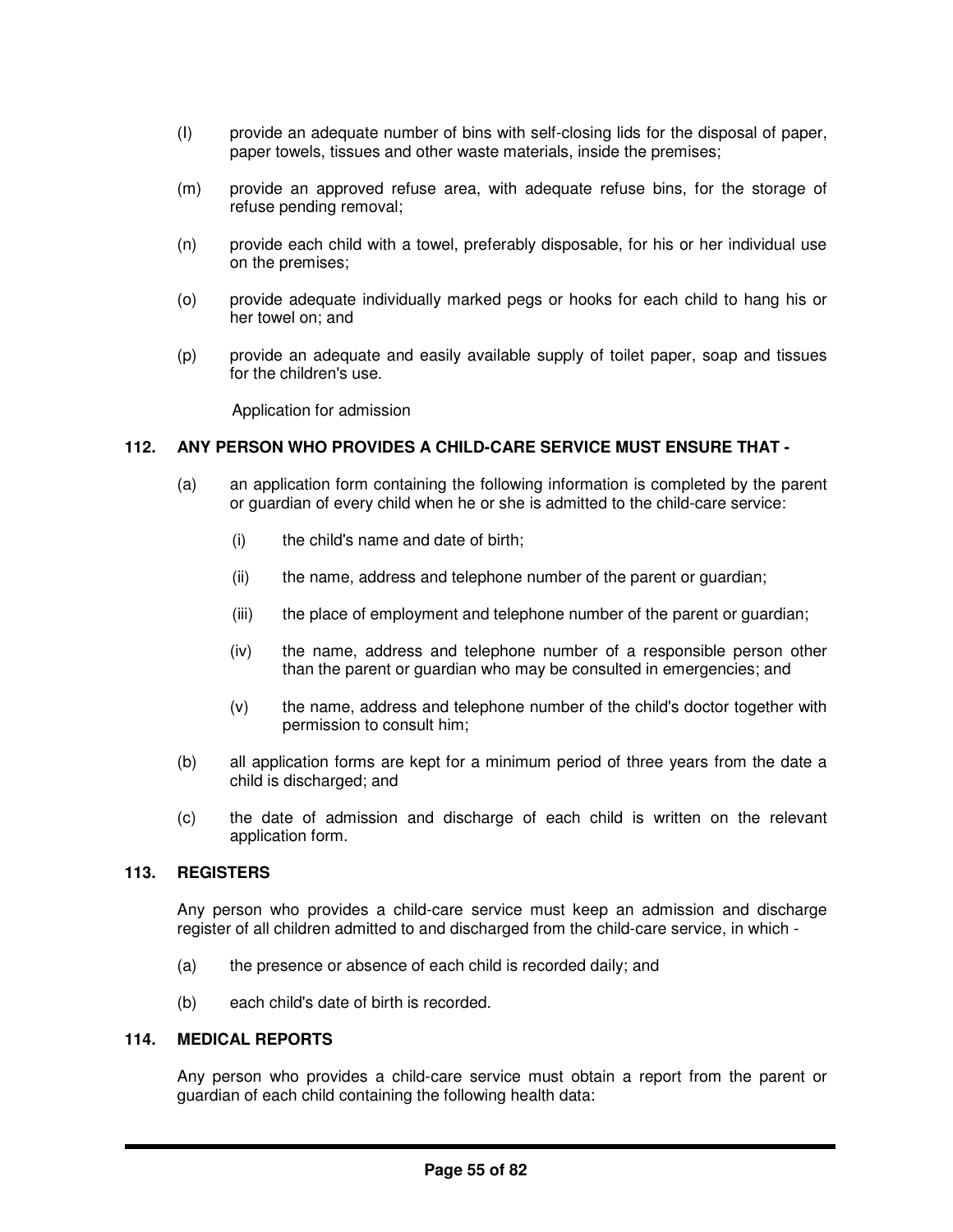- (a) information concerning the child's general state of health and physical condition;
- (b) operations, illnesses and any communicable diseases which the child has suffered and the relevant dates;
- (c) details of required immunizations; and
- (d) details of allergies and any medical treatment the child may be undergoing.

### **115. GENERAL JOURNAL**

Any person who provides a child-care service must keep a journal, in which any important or outstanding event, including any accident on the premises or during transportation of children, and any explanation is recorded.

#### **116. MEDICAL JOURNAL**

Any person who provides a child-care service must keep a medical journal in which the details and quantity of any medicine given to a child is recorded, and the child-care provider must ensure that the journal is signed daily by the parent or guardian of any child to whom medicine was given.

#### **CHAPTER 15 KEEPING OF ANIMALS**

## **117. DEFINITIONS**

In this Chapter, unless the context otherwise indicates -

**"agricultural holding"** means the same as defined in the applicable Town Planning Scheme;

**"animal"** means any cattle, sheep, goat, horse, mule, donkey, pig, rabbit and wild animal;

**"aviary"** means an enclosure used for the keeping of birds, other than poultry but does not include a portable cage;

**"battery system"** means the method of keeping poultry or rabbits in cages in either single rows or tier formation within a building or structure;

**"cattery"** means premises in or upon which -

- (a) boarding facilities for cats are provided; or
- (b) cats are bred for commercial purposes;

**"enclosure"** in relation to an animal, means any kraal, pen, paddock, cage or other fenced or enclosed area erected to confine an animal from escaping or roaming freely on the remainder of the premises;

**"keeper"** means -

(a) in relation to any animal, the owner of the animal or any other person responsible for feeding and caring for the animal;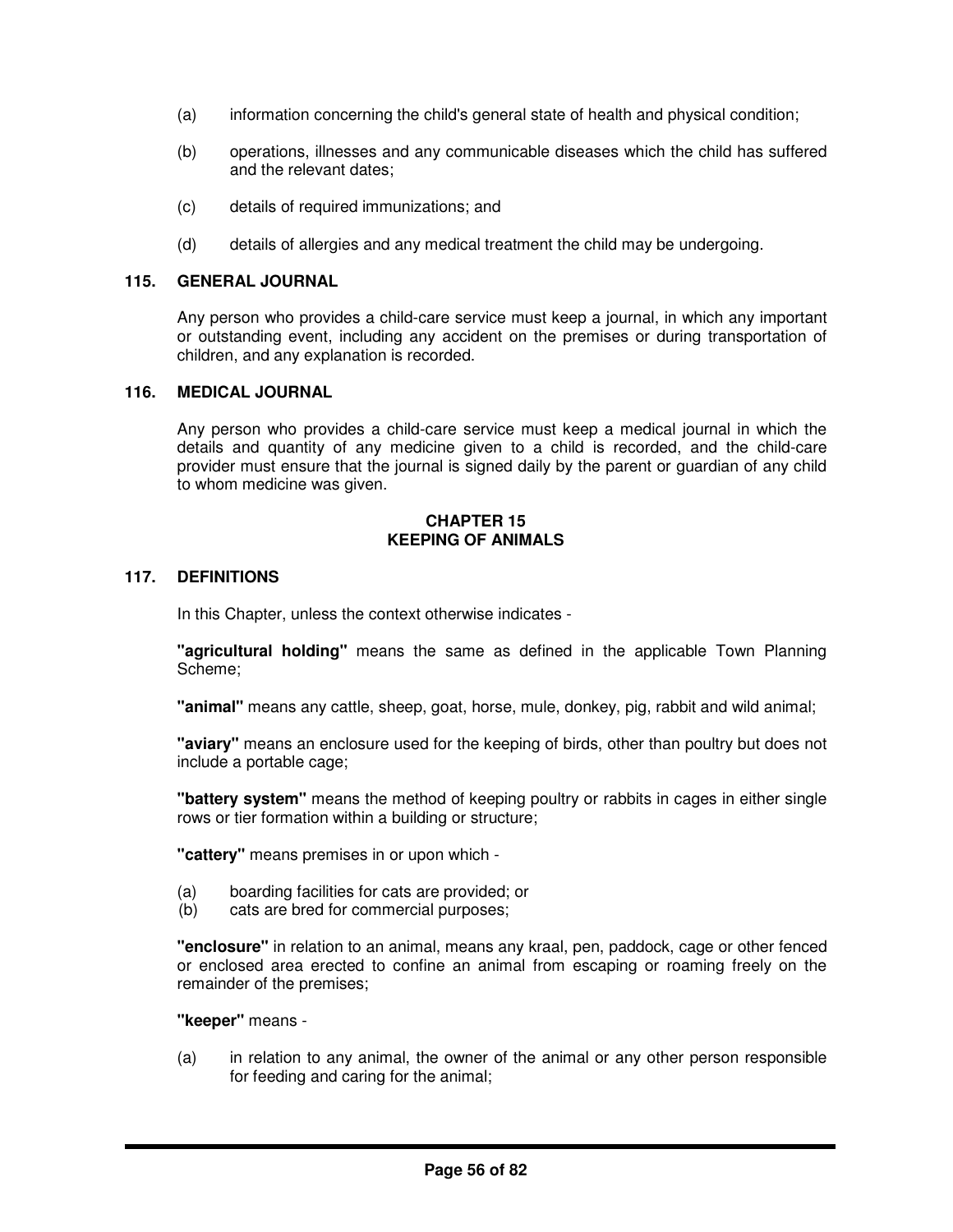(b) in relation to a battery system, cattery, kennels, pet parlour or pet shop means the person who owns the business of which it forms part of and the person in charge of the premises in which the animals are kept;

**"kennels"** means premises in or upon which -

- (a) boarding facilities for dogs are provided;
- (b) dogs are bred for commercial purposes;
- (c) dogs are kept for the purposes of being trained or hired out with or without handlers; or
- (d) dogs are kept for commercial security purposes;

**"livestock"** means horses, cattle, sheep, goats, pigs, mules, donkeys and poultry;

**"pet"** means a domestic animal, bird or poultry kept in a household for companionship or amusement;

**"pet parlour"** means any premises where beauty treatment is given to pets by washing, drying, brushing, clipping, trimming or by attending to their nails or teeth;

**"pet shop"** means the premises on which the business of keeping and selling of pets is carried out;

**"poultry"** means fowls, ducks, muscovy ducks, geese, turkeys, pigeons, peacocks and domestic guinea-fowls;

**"poultry house"** means any roofed-over building or structure in which poultry is kept, other than one in which a battery system is operated;

**"poultry run"** means any unroofed wire mesh or other enclosure in which poultry is kept, whether or not it is attached to a poultry house;

**"proclaimed township"** means an approved township as contemplated in sections 79, 103, 111 and 141(4) of the Town Planning and Townships Ordinance, 1986, (Ordinance No. 15 of 1986), or a township approved in terms of any prior law relating to townships;

**"rabbit hutch"** means any roofed-over building or structure in which rabbits are kept, other than one in which a battery system is operated;

**"rabbit run"** means any unroofed wire mesh or other enclosure in which rabbits are kept, whether or not it is attached to a rabbit hutch:

**"stable"** means any building or structure used to accommodate livestock other than poultry;

**"wild animal"** means an animal of a species that is not generally domesticated and without limitation includes all animals indigenous to South Africa other than domesticated guinea-fowls.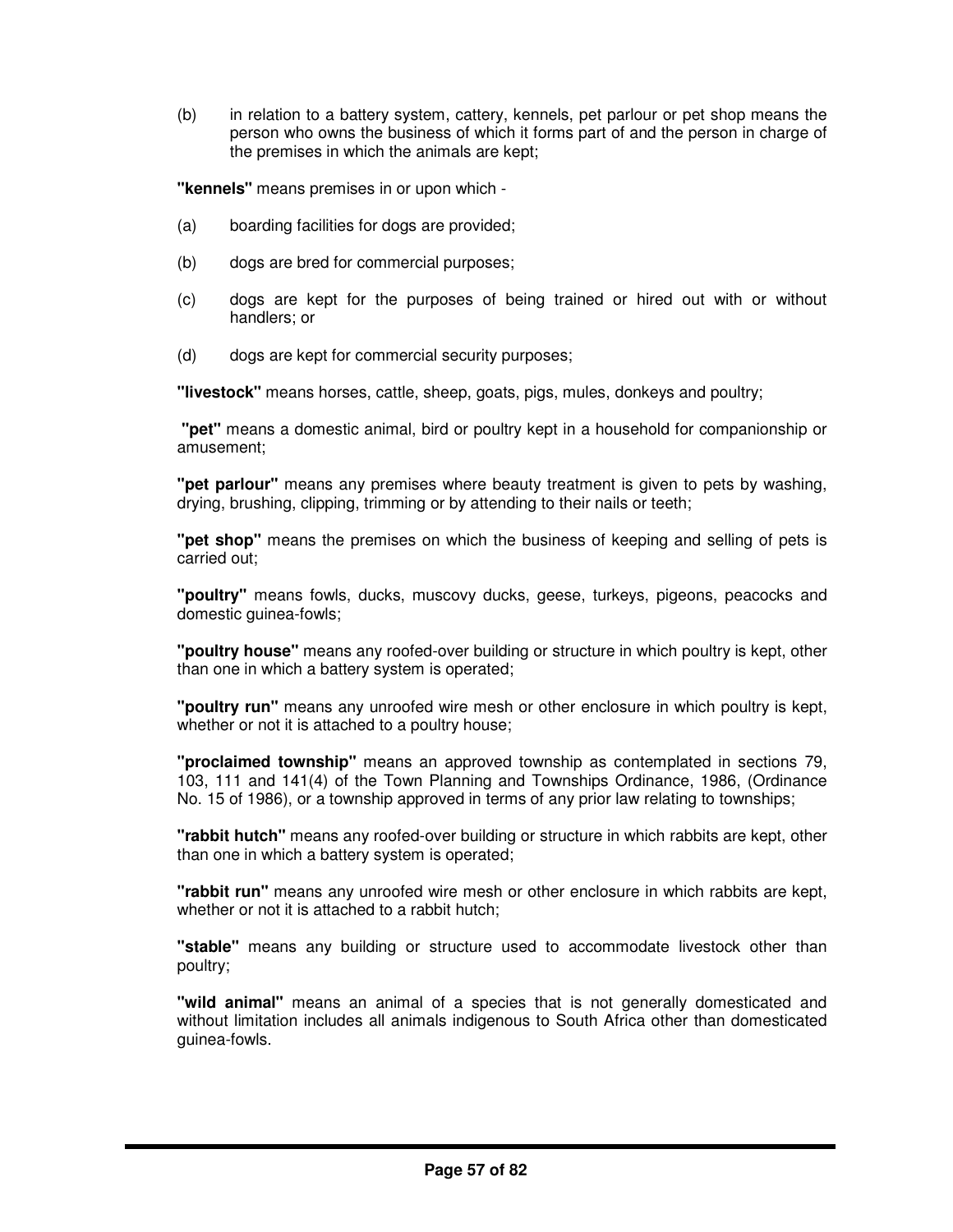# **Part 1: General provisions relating to the keeping of animals**

# **118. APPLICATION OF CHAPTER**

- (1) Subject to the provisions of subsection (2), the provisions of this Chapter do not apply to -
	- (a) any agricultural show where animals are kept on a temporary basis; and
	- (b) any laboratory where animals are kept for research purposes.
- (2) The provisions of section 144 apply to the keeping of animals at any agricultural show and at research laboratory.
- (3) No person may, subject to the provisions of section 121, keep or allow to be kept, any animal other than an approved pet on an erf in a proclaimed township, provided the keeping of such pet does not create or constitute a nuisance.
- (4) If at any time it appears to an authorised official that the keeping of poultry or rabbits on an erf or agricultural holding, in respect of which a permit has been granted, is likely to constitute a nuisance or danger to the public health, that official may -
	- (a) cancel the permit; or
	- (b) prohibit the keeping of such poultry or rabbits.
- (5) An authorised official must serve a notice on the permit holder or the owner of the erf or agricultural holding concerned, informing him or her of a decision in terms of subsection (1) and instruct the owner to comply with the requirements within the period stated in such notice, which must be at least 48 hours.
- (6) An authorised official must as soon as a permit has been cancelled, notify the permit holder of that fact in writing.
- (7) An authorised official may, subject to the foregoing provisions of this section, issue a new permit if he is satisfied that the reason for the cancellation no longer exists or that there is no reason why a new permit should not be issued.
- (8)(1) An authorised official must give to an owner of an animal a notice to comply; if such animal is creating a nuisance or health risk.
	- (2) The notice must provide the owner of the requirements to comply; in order to rectify the problem.
	- (3) The owner will have 48 hours to comply.
	- (4) None compliance to such a notice will provide the official the right to send such an animal to a pound if the official is of the opinion that such an animal is a health risk or is creating a nuisance.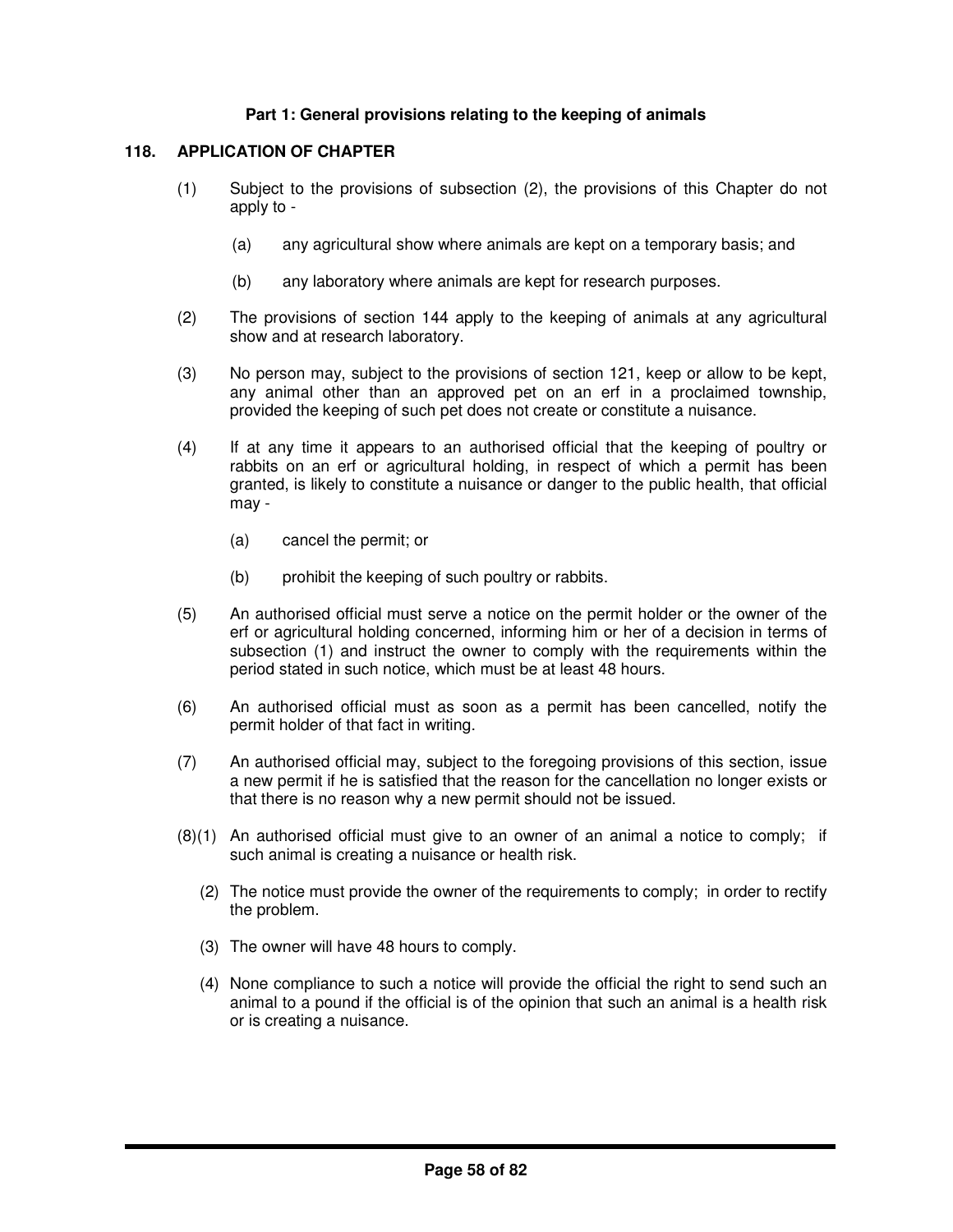## **Part 2: Keeping of cattle, horses, mules and donkeys**

#### **119. REQUIREMENTS FOR PREMISES**

- (1) No person may keep any cattle, horse, mule or donkey in a stable or enclosure that does not comply with the following requirements:
	- (a) every wall and partition of the stable must be constructed of brick, stone, concrete or other durable material;
	- (b) the internal wall surfaces of the stable must be constructed of smooth brick or other durable surface brought to a smooth finish;
	- (c) the height of the walls to the wall plates of the stable must
		- $(i)$  if the roof is a pitched roof be 2,4 metres;
		- $(ii)$  if the roof is a flat roof be 2,7 metres;
		- (iii) if the roof is a lean to roof be a mean height of 3 metres with a minimum of 2,4 metres on the lowest side;
		- (iv) in the case of a stable which has an opening along the entire length of one of it's long sides be not less than 2 metres;
	- (d) the stable must have a floor area of at least  $9 \text{ m}^2$  for each head of cattle, horse, mule or donkey accommodated in it;
	- (e) lighting and ventilation must be provided by openings or glazed opening windows or louvers totalling at least 0,3 m<sup>2</sup> for each animal to be accommodated in it except in the case of a stable open along the entire length of one of its long sides;
	- (f) the lowest point of every opening, window or louvers must be at least 1,8 metres above floor level;
	- (g) the floor of the stable must be constructed of concrete or other durable and impervious material brought to a smooth finish graded to a channel and drained in terms of section 143;
	- (h) any enclosure must have an area of at least 10  $m<sup>2</sup>$  for each head of cattle, horse, mule or donkey accommodated in it and the fencing must be strong enough to prevent the animals from breaking out;
	- (i) no enclosure or stable may be situated within
		- (i) 15 metres of the boundary of any land, property, dwelling or other structure used for human habitation; or
		- (ii) 50 metres of any water resource or water supply intended or used for human consumption; and
	- (j) there must be a water supply adequate for drinking and cleaning purposes next to every stable or enclosure.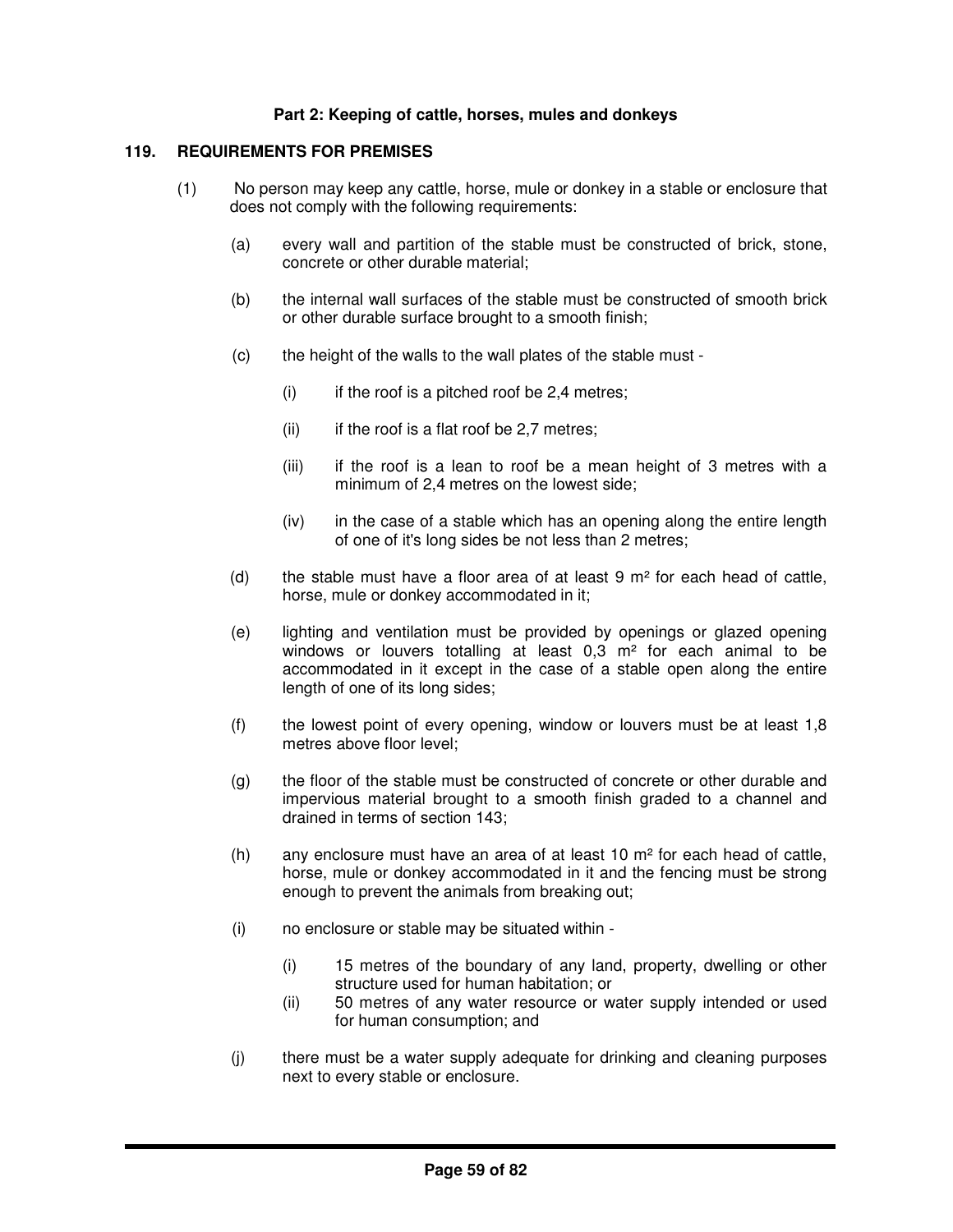# **120. DUTIES OF KEEPER OF CATTLE, HORSES, MULES AND DONKEYS**

Any person who keeps any cattle, horse, mule or donkey must -

- (a) maintain the premises, and any equipment, apparatus, container or receptacle used in connection with keeping the animal, in a clean and sanitary condition and in good repair;
- (b) provide portable manure storage receptacles of an impervious material and with close fitting lids;
- (c) keep every manure storage receptacle on a platform constructed of concrete or other durable and impervious material near the stable or enclosure;
- (d) if there is so much manure and bedding that storage receptacles are impractical, provide a manure container or area complying with the following requirements:
	- (i) the manure container or area must be roofed and enclosed by three walls constructed of brick, concrete or other durable material plastered to a smooth finish; and
	- (ii) the floor must be of smoothly finished concrete that is inclined so that it drains to a water channel along the full length of the open side, which is at least 150mm in diameter and is kept filled with water;
- (e) remove all the manure from the stable and enclosure at least once every 24 hours and place it in the manure storage receptacles or manure container or area until it is removed from the premises;
- (f) remove the contents of the manure storage receptacles or manure container or area from the premises at least once every second day and dispose of the manure in a way which will not create a public health nuisance;
- (g) remove all bedding from the stable at least once a week and store it in the manure receptacles or manure container or area until it is removed from the premises;
- (h) store all saddles, bridles, harnesses and other equipment or articles used in connection with the keeping of the animals, in a storeroom or other adequate storage facility; and
- (1) store all feed in a rodent-proof storeroom and all loose feed in rodent-proof receptacles with close fitting lids.

# **Part 3: Keeping of goats and sheep**

## **121. APPLICATION**

The provisions of sections 122 and 123 also apply to the temporary keeping of a goat on any premises for the provision of milk for medical reasons.

#### **122. REQUIREMENTS FOR PREMISES**

- (1) No person may keep goats or sheep in
	- (a) an enclosure which does not comply with the following requirements: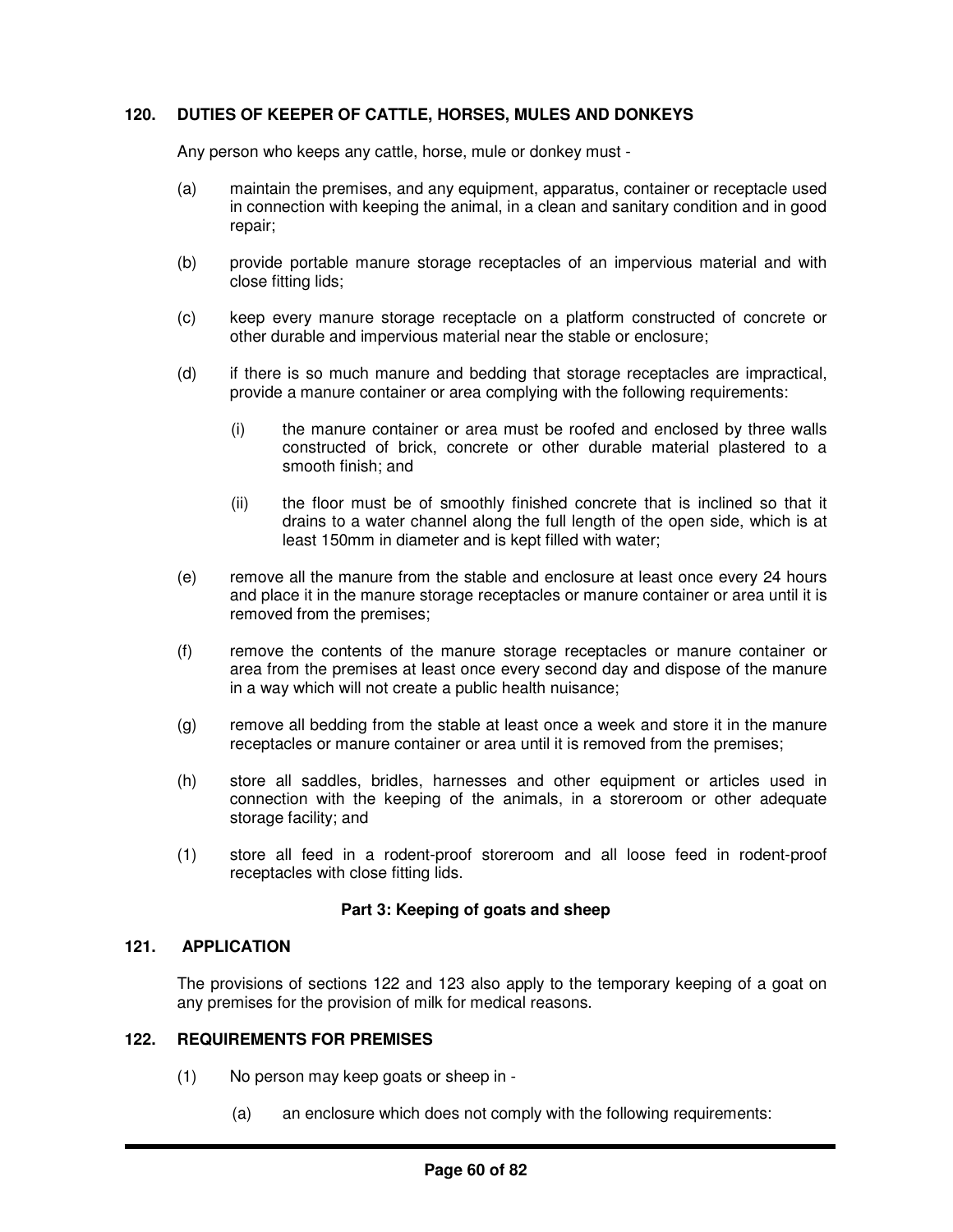- (i) the minimum overall floor area must be 30  $m^2$ ; and
- (ii) at least  $1.5$  m<sup>2</sup> of floor space must be provided for every goat or sheep accommodated in it; or
- (b) a stable which does not comply with the following requirements:
	- (i) every wall must be constructed of brick, stone, concrete or other durable material;
	- (ii) every wall must be at least 2 metres in height and have a smooth internal finish;
	- (iii) the floor must be constructed of concrete or other durable and impervious material brought to a smooth finish and graded to a channel drained in terms of section 143;
	- (iv) at least  $1.5$  m<sup>2</sup> of floor space must be provided for every goat or sheep accommodated in it with an overall minimum floor area of 6  $m<sup>2</sup>$ ; and (v) lighting and ventilation openings totalling at least 0,15 m<sup>2</sup> per goat or sheep must be provided.
- (2) No person may keep goats or sheep in an enclosure or stable within
	- (a) 15 metres of any boundary of any land, dwelling, building or other structure used for human habitation; or
	- (b) 50 metres of any water resource or water supply intended or used for human consumption.
- (3) Every person must provide a water supply adequate for drinking and cleaning purposes situated next to or in every enclosure or stable used to accommodate goats or sheep.

# **123. DUTIES OF KEEPER OF GOATS AND SHEEP**

Any person who keeps goats or sheep must -

- (a) maintain the premises and any equipment, apparatus, container or receptacle used in connection with keeping the animal in a clean and sanitary condition and in good repair;
- (b) provide portable manure storage receptacles of an impervious material and with close fitting lids;
- (c) keep every manure storage receptacle on a platform that enables the surface underneath the receptacle to be cleaned;
- (d) remove all manure from the enclosure or stable at least once every seven days and place it in the manure storage receptacles;
- (e) remove the contents of the manure storage receptacles from the premises at least once every seven days and dispose of the manure in a way that will not create a public health nuisance; and
- (f) store all feed in a rodent-proof storeroom and all loose feed in rodent-proof receptacles with close fitting lids in the storeroom.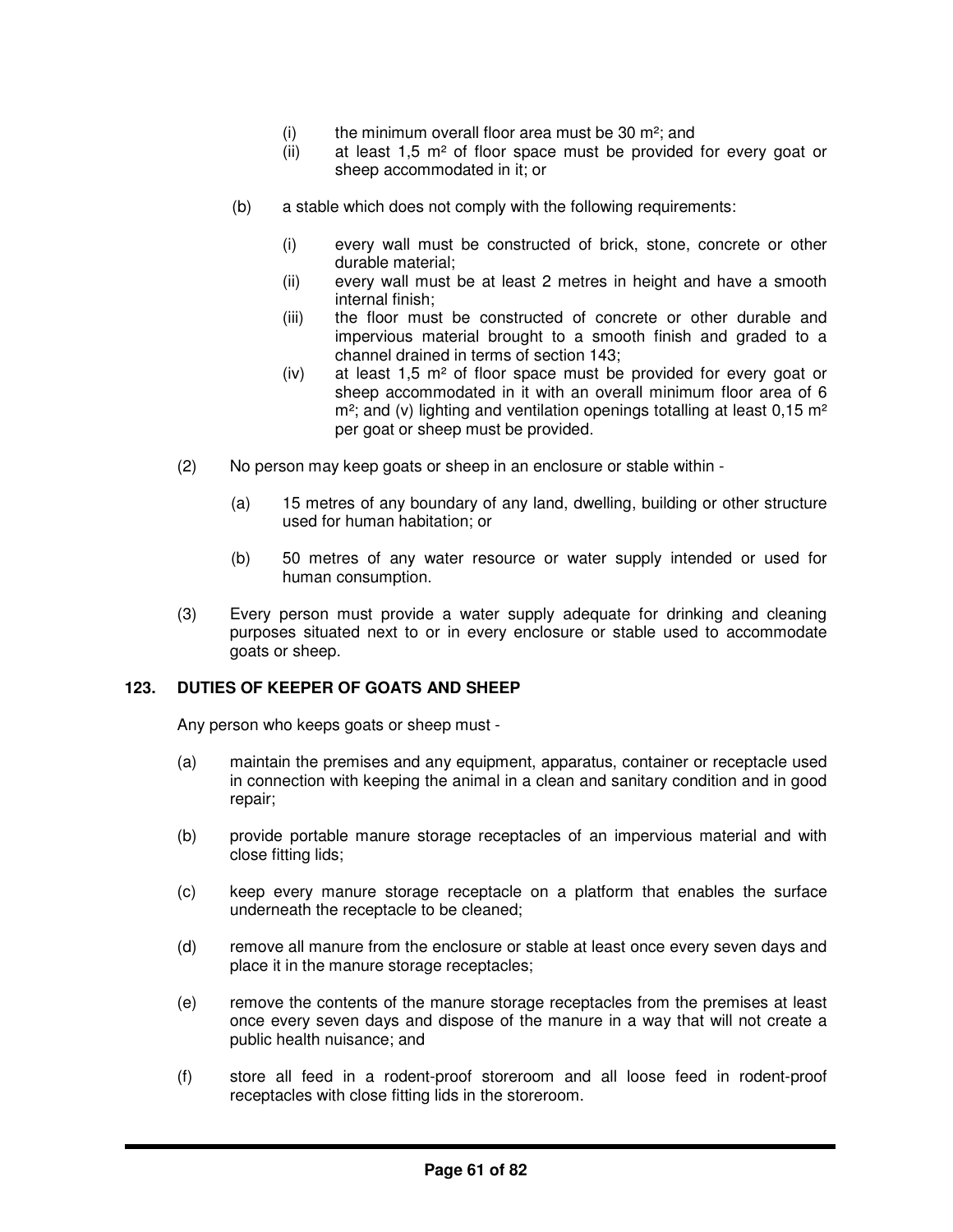# **Part 4: Keeping of poultry**

#### **124. APPLICATION**

The provisions of sections 126(d), (f), (g) and 127(e), do not apply to any person keeping ten or less poultry.

## **125. PERMIT REQUIREMENT**

No person may keep more than 10 poultry on an erf in a proclaimed township or 100 poultry on premises zoned for agricultural purposes except in terms of a permit authorising that activity.

## **126. REQUIREMENTS FOR PREMISES**

No person may keep poultry in premises which do not comply with the following requirements:

- (a) in relation to a poultry house
	- (i) every wall must be constructed of brick, stone, concrete or other impervious material and must have a smooth internal surface;
	- (ii) the floor must be constructed of concrete or other impervious material brought to a smooth finish;
	- (iii) the upper floor of a two or more story structure must be constructed of an impervious and easily cleanable material;
	- (iv) the minimum floor area must be
		- (aa) 0,20m² for each grown fowl, duck, muscovy duck or guinea fowl;
		- (bb)  $0.5$  m<sup>2</sup> for each grown goose, turkey or peacock; and
		- (cc) 0,14m² for each grown pigeon; and
	- (v) the minimum aggregate floor area must be 4 m<sup>2</sup>;
- (b) a poultry run, if provided, must be enclosed with wire mesh or other durable material;
- (c) in relation to a building or structure housing a battery system
	- (i) every wall, if provided, must be at least 2,4 m high, must be constructed of concrete, stone, brick or other impervious material and must have a smooth internal surface;
	- (ii) if walls are provided, the building must be ventilated and lighted by means of mechanical ventilation and artificial lighting or by obtaining natural ventilation and light through openings or opening windows of an area not less than 15% of the floor area of the building or structure;
	- (iii) the floor must be constructed of concrete or other impervious material brought to a smooth finish and if required by an environmental health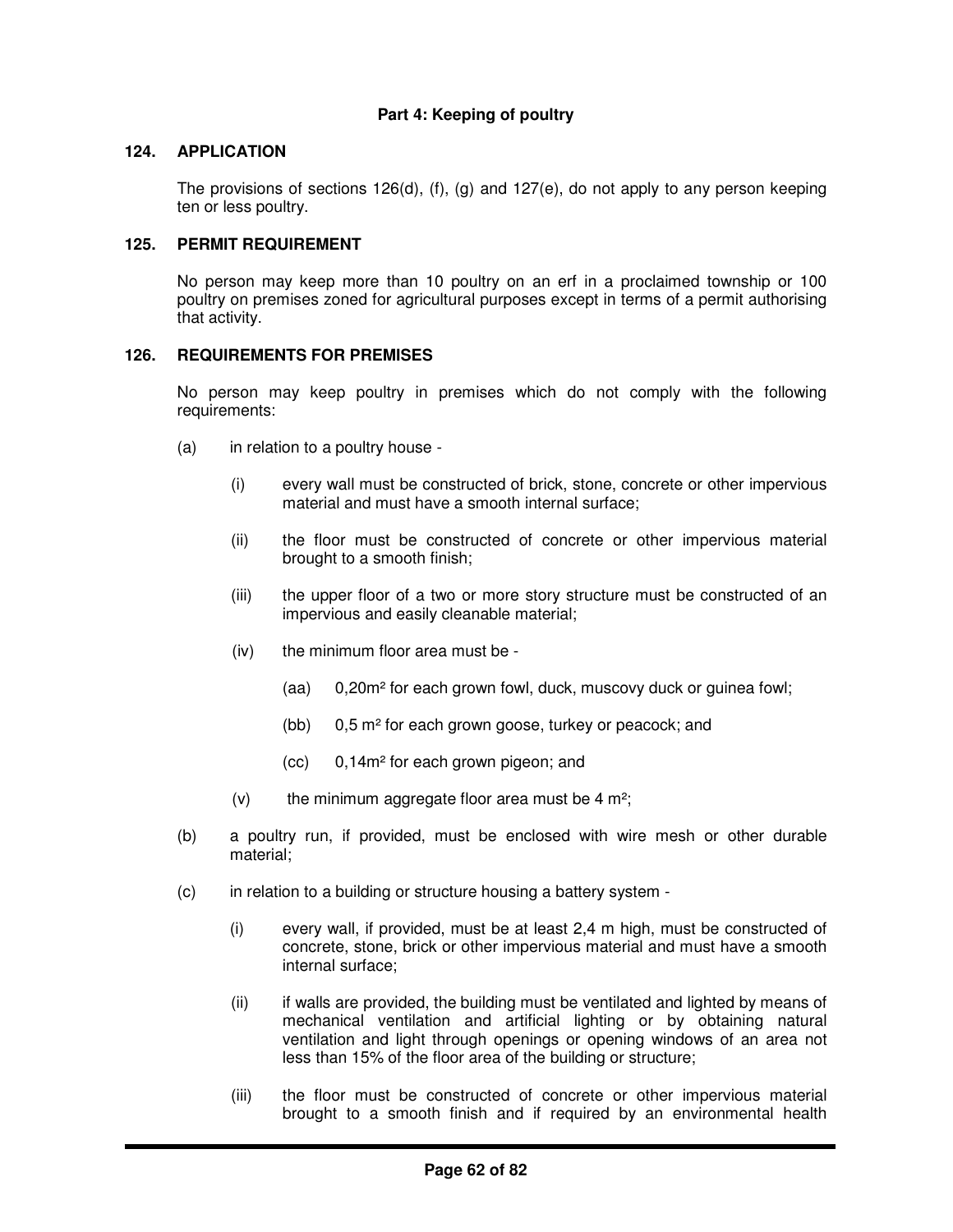practitioner, the floor surface must be graded and drained by means of a channel drained in terms of section 143;

- (iv) if no walls are provided, or the walls are made of metal, the floor must be provided with a curb at least 150 mm high around its edges;
- (v) the cages of the battery system must be made of an impervious material; and
- (vi) if required by an environmental health practitioner, a tray of an impervious material must be fitted under every cage for the collection of manure;
- (d) a water supply adequate for drinking and cleaning must be provided in or next to every poultry house and poultry run and in or next to a building or structure housing a battery system;
- (e) no poultry house, poultry run, or building or structure housing a battery system, may be constructed within 3 metres of -
	- (i) any dwelling or other building or structure used for human habitation; and
	- (ii) any place where foodstuffs are stored or prepared for human consumption; or
	- (iii) the nearest boundary of any land;
- (f) feed must be stored in an adequate rodent-proof storeroom;
- (g) adequate washing facilities must be provided for the cleaning of the cages;
- (h) if required by an environmental health practitioner, due to the amount of manure stored on the premises awaiting removal, a storage area complying with the following requirements must be provided:
	- (i) a roofed platform constructed of concrete or other impervious material;
	- (ii) the platform's outside edges must have a minimum curb of 100 mm high;
	- (iii) the platform must be graded and drained in terms of section 143; and
	- (iv) the roof of the platform must extend a minimum of 1 metre beyond the edges of the base of the platform.

# **127. DUTIES OF KEEPER OF POULTRY**

Any person who keeps poultry must -

- (a) ensure that all poultry is kept within a poultry house, poultry run or building or structure housing a battery system;
- (b) maintain the premises and any equipment, apparatus, container or receptacle used in connection with keeping the poultry, in a clean, sanitary condition and in good repair;
- (c) maintain the premises and every poultry house, poultry run or building or structure housing a battery system and all cages clean and free from pests;
- (d) ensure that the poultry do not disturb or hinder the comfort, convenience, peace or quiet of the public;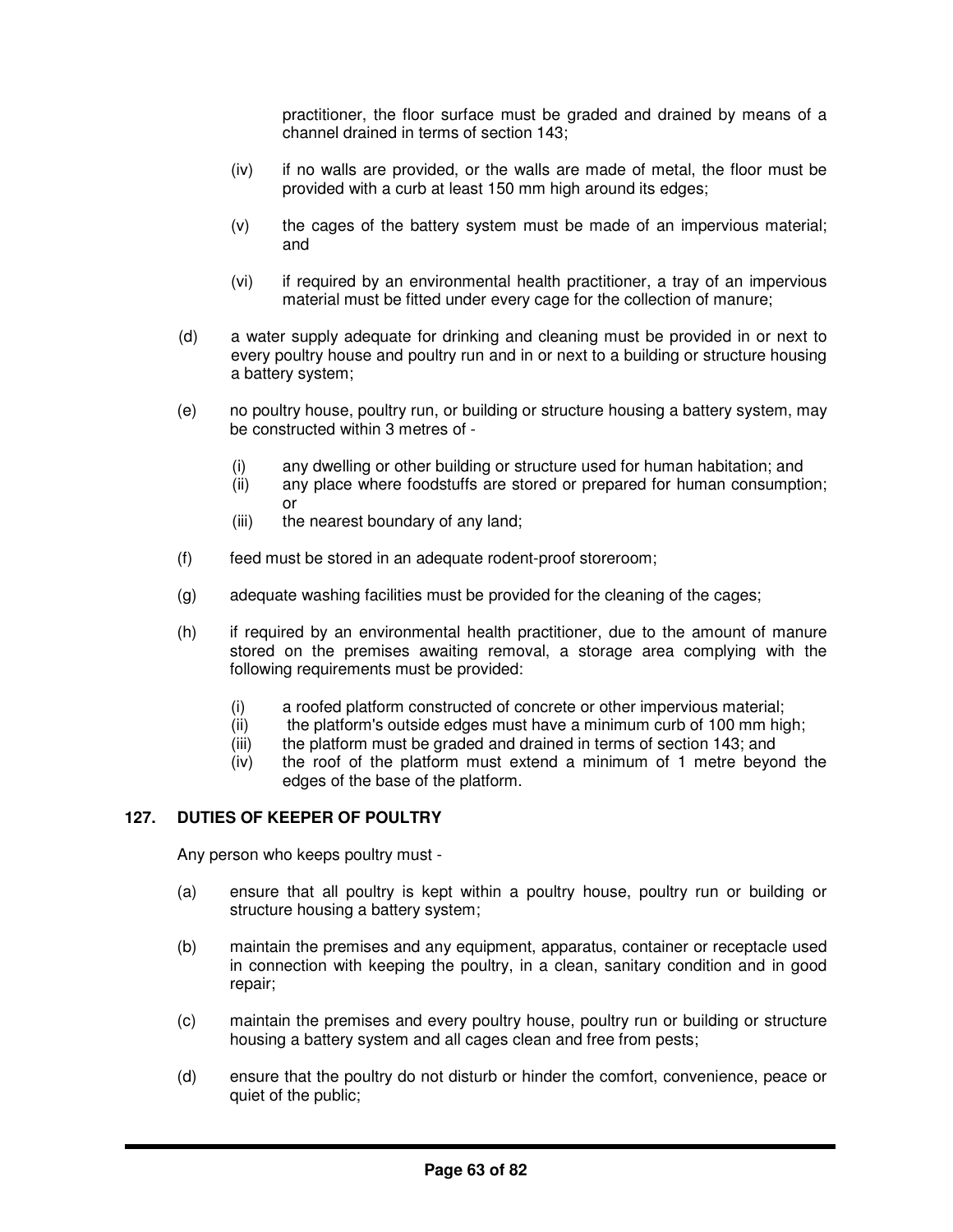- (e) provide portable manure storage receptacles of an impervious material and with close fitting lids and keep the manure storage receptacles on a platform;
- (f) remove all manure and other waste from a poultry house and poultry run at least once every 48 hours and once every four days from a building or structure housing a battery system;
- (g) place the manure and other waste matter in manure storage receptacles;
- (h) remove the contents of the manure storage receptacles from the premises at least once every seven days and dispose of the manure in a way which will not create a public health nuisance; and
- (i) take adequate measures to keep the premises free of flies, cockroaches and rodents and to prevent offensive odours arising from the keeping of poultry on the premises.

# **Part 5: Keeping of rabbits**

# **128. APPLICATION**

The provisions of sections 130(b), (c), (d), (f) and (g), and 131(d), (f) and (g), do not apply to any person keeping ten or less rabbits.

## **129. PERMIT REQUIREMENTS**

No person may keep more than 5 adult rabbits on an erf in a proclaimed township or more than 20 adult rabbits on premises zoned for agricultural purposes, except in terms of a permit authorising that activity.

#### **130. REQUIREMENTS FOR THE PREMISES**

No person may keep rabbits in premises which do not comply with the following requirements:

- (a) in relation to a rabbit hutch
	- (i) every wall must be constructed of brick, stone, concrete or other impervious material and must have a smooth internal surface;
	- (ii) the floor surface must be
		- (aa) constructed of concrete or other impervious material brought to a smooth finish;
		- (bb) situated at least 150 mm above ground level; and
		- (cc) graded to a channel drained in terms of section 143, if required by an environmental health practitioner;
	- (iii) adequate ventilation must be provided; and
	- (iv) the rabbit hutch must be adequate in size to allow free unobstructed movement of animals kept therein.
- (b) any rabbit run must be enclosed with wire mesh or other durable material and constructed in a way that prevents the escape of rabbits from the run;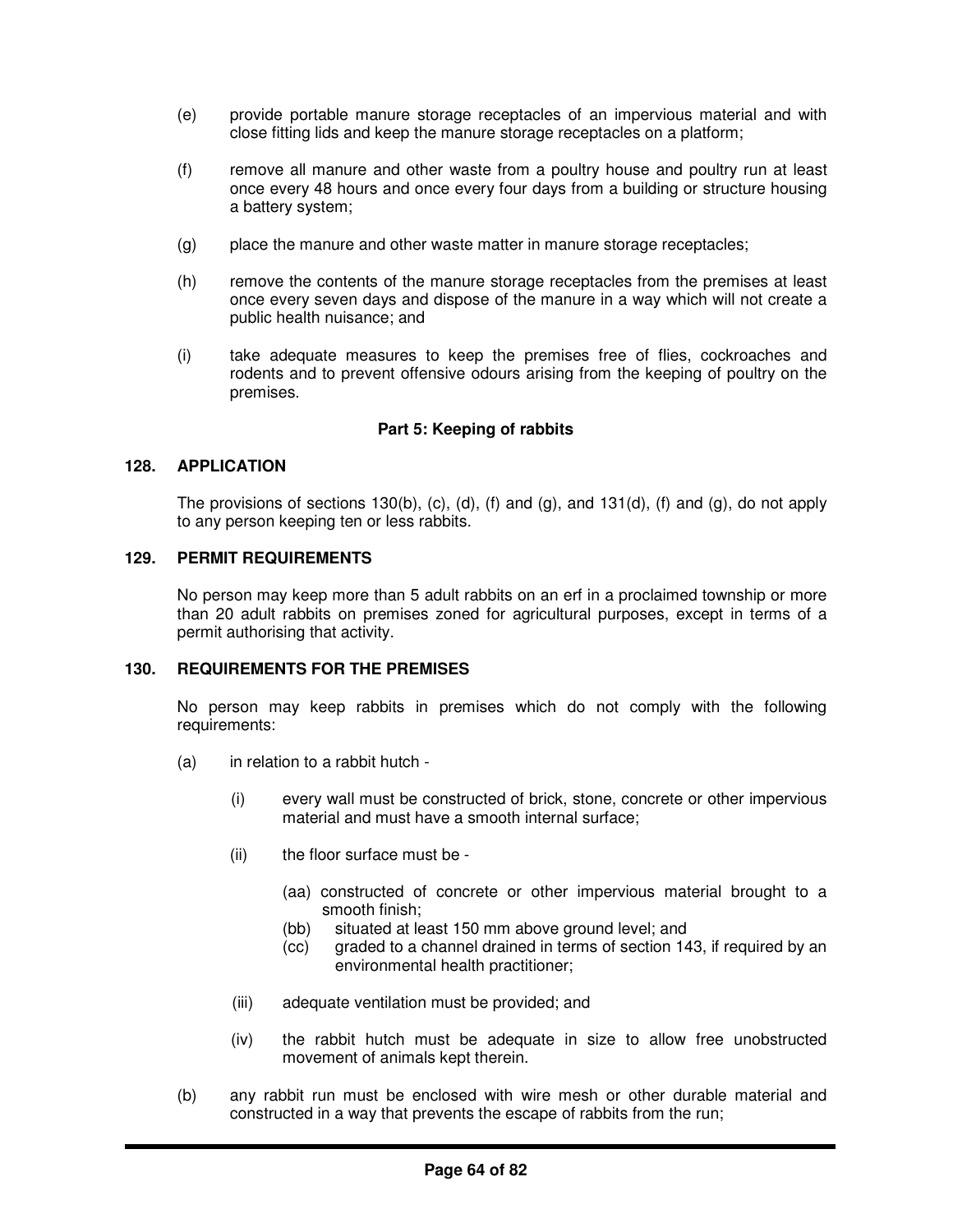- (c) in relation to a building or structure housing a battery system
	- (i) every wall must
		- (aa) be at least 2,4 metres high;
		- (bb) be constructed of concrete, stone, brick or other durable material; and
		- (cc) must have a smooth internal surface;
	- (ii) if walls are provided, the building or structure must be ventilated and lighted by means of natural openings or windows of an area not less than 15% of the floor area of the building or structure;
	- (iii) the floor must be constructed of concrete or other impervious material brought to a smooth finish, and if required by an environmental health practitioner, the floor surface must be graded to a channel drained in terms of section 143;
	- (iv) if no walls are provided, or the walls are made of metal, the floor must be provided with a curb at least 150 mm high around its outside edges; and
	- (v) every cage must be constructed of an impervious material and fitted with trays of an impervious material for the reception of manure;
- (d) a water supply adequate for drinking and cleaning purposes must be provided in or next to every rabbit hutch or building or structure housing a battery;
- (e) no person may erect a rabbit hutch, rabbit run or building or structure housing a battery system within five metres of -
	- (i) any dwelling, building or other structure used for human habitation;
	- (ii) any place where foodstuffs are stored or prepared for human consumption; or
	- (iii) the nearest boundary of any land;
- (f) an adequate rodent-proof storeroom must be provided for the storage of feed; and
- (g) adequate washing facilities must be provided for the cleaning of cages.

# **131. DUTIES OF KEEPERS OF RABBITS**

Any person who keeps rabbits must -

- (a) keep all rabbits within the rabbit hutch, rabbit run or building or structure housing a battery system;
- (b) maintain the premises and any equipment, apparatus, containers or receptacles used in connection with keeping rabbits, in a clean, sanitary condition and in good repair;
- (c) maintain the premises free from offensive odours and every rabbit hutch, rabbit run or building or structure housing a battery system and all cages clean and free from pests;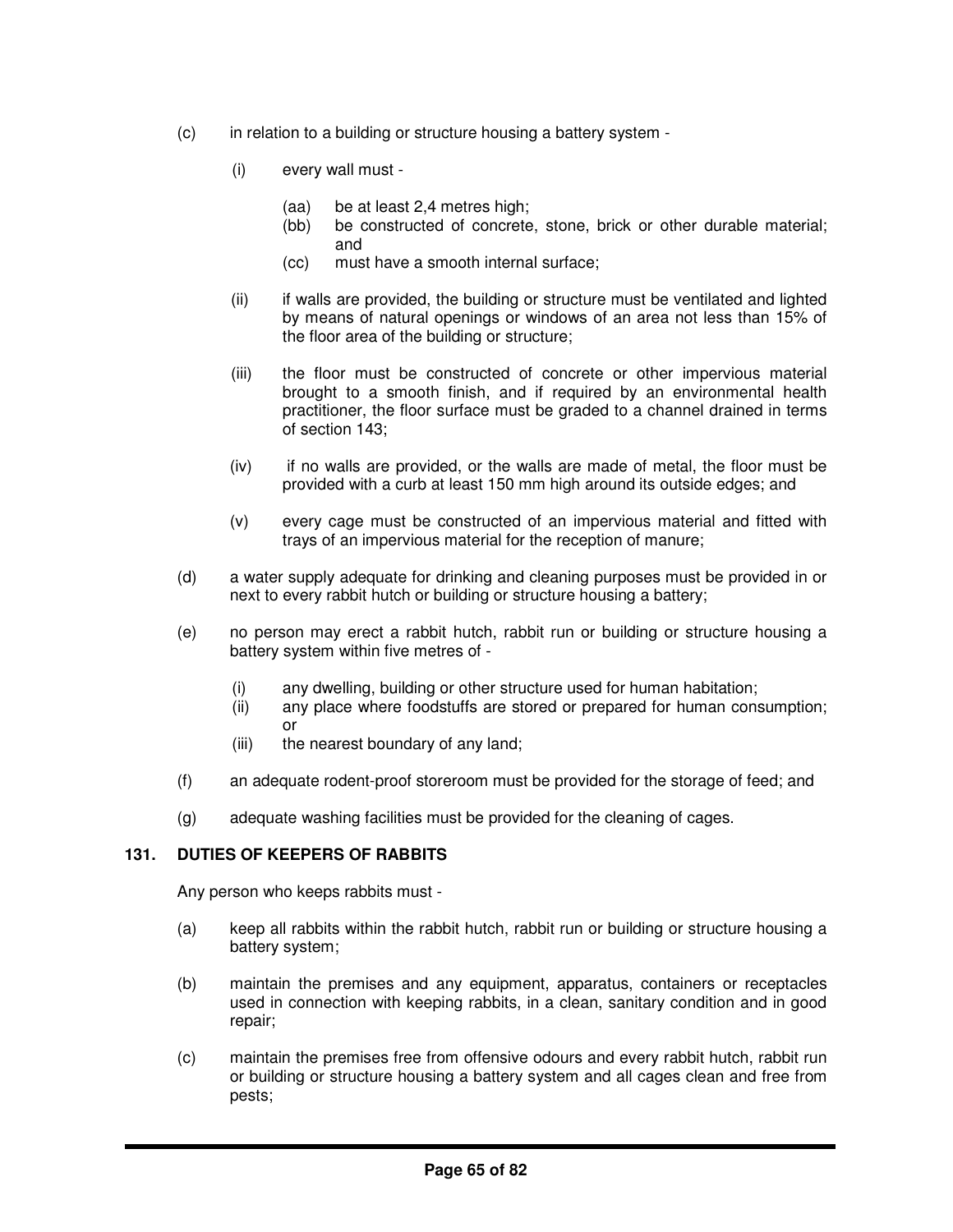- (d) provide portable manure storage receptacles of an impervious material with closefitting lids which receptacles must be kept on a platform;
- (e) remove all manure and any other waste matter from the rabbit hutch, rabbit run or building or structure housing a battery system, at least once every 48 hours;
- (f) keep the manure and waste in manure storage receptacles until it is removed from the premises; and
- (g) remove the contents of the manure storage receptacles from the premises at least once every seven days and dispose of the contents in a way which will not create a public health nuisance.

# **Part 6: Keeping of birds other than poultry**

## **132. REQUIREMENTS FOR THE PREMISES**

No person may keep any bird, other than poultry, in an aviary which does not comply with the following requirements:

- (a) the aviary must be constructed of durable rodent-proof material;
- (b) adequate access must be provided for cleaning purposes;
- (c) if the aviary is constructed above ground level, its base must be constructed of an impervious and durable material and must be situated a minimum of 300 mm above ground level;
- (d) the aviary may not be situated within three metres of any building or structure, boundary fence or boundary wall; and
- (e) a water supply adequate for drinking and cleaning purposes must be situated in or next to every aviary.

## **133. DUTIES OF KEEPERS OF AVIARIES**

Any person who keeps birds in an aviary must -

- (a) ensure that the aviary and the premises are kept in a clean condition and free from pests;
- (b) provide and use rodent-proof facilities for the storage of bird food; and
- (c) ensure that the birds do not disturb the comfort, convenience, peace or quiet of the public.

#### **Part 7: Kennels and catteries**

### **134. REQUIREMENTS FOR PREMISES**

No person may use premises as kennels or a cattery except in terms of a permit authorising that activity and unless the premises comply with the following requirements:

(a) every dog or cat must be kept in an enclosure which complies with the following requirements: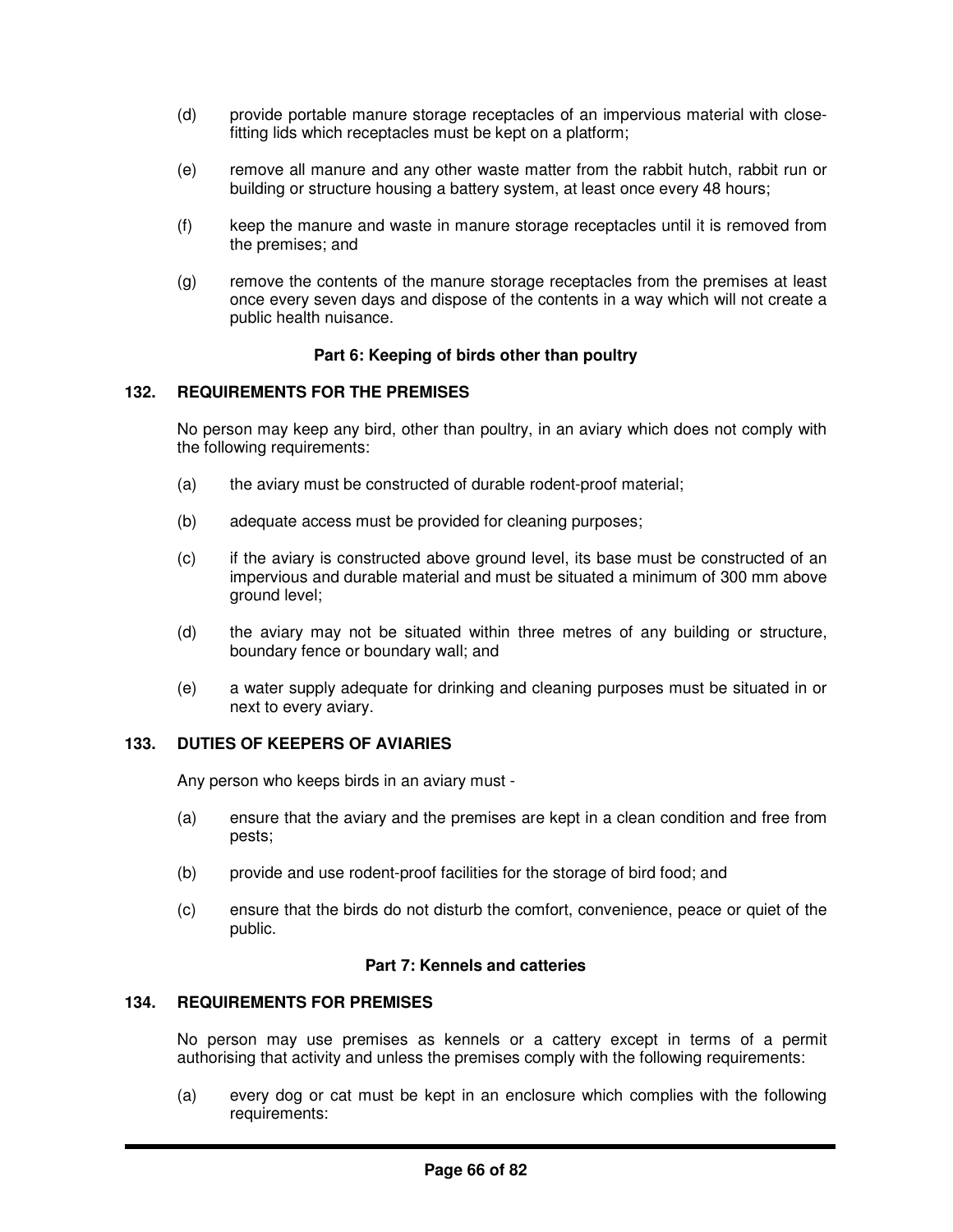- (i) the enclosure must be constructed of impervious materials and must provide adequate access for cleaning purposes;
- (ii) the floor must be constructed of concrete or other impervious material brought to a smooth finish and graded to a channel 100 mm wide, extending the full width of the floor, which channel must be graded and drained into a gully connected to the Council's sewer by means of a pipe 100 mm in diameter; and
- (iii) a curb 150 mm high must be provided along the edge of the channel, referred to in subparagraph (ii), to prevent any storm water runoff entering the channel; and
- (iv) the enclosure must be adequate in size to allow free unobstructed movement of animals kept therein.
- (b) subject to the provisions of paragraph (c), every enclosure referred to in paragraph (a), must be provided with an adequate roofed shelter that complies with the following requirements:
	- (i) every wall must be made of brick, stone, concrete or other impervious material;
	- (ii) every wall must have a smooth internal surface;
	- (iii) the floor must be made of concrete or other impervious material brought to a smooth finish; and
	- (iv) every shelter must have adequate access for cleaning and eliminating pests;
- (c) a dog kennel which complies with the following requirements may be provided instead of the shelter contemplated in paragraph (b):
	- (i) the kennel must be constructed of an approved weatherproof and insulating material or other similar material;
	- (ii) the kennel must be movable;
	- (iii) the kennel must be placed on a base constructed of concrete or other impervious material with an easily cleanable finish; and
	- (iv) a sleeping board, which will enable the dog to keep dry, must be provided in any kennel that does not have a waterproof base;
- (d) a concrete apron extending at least one metre wide around the edges of the enclosure must be provided;
- (e) the apron must be graded and drained in a way that drains storm water away from the enclosure;
- (f) a water supply, adequate for drinking and cleaning purposes, must be provided in or adjacent to the enclosure;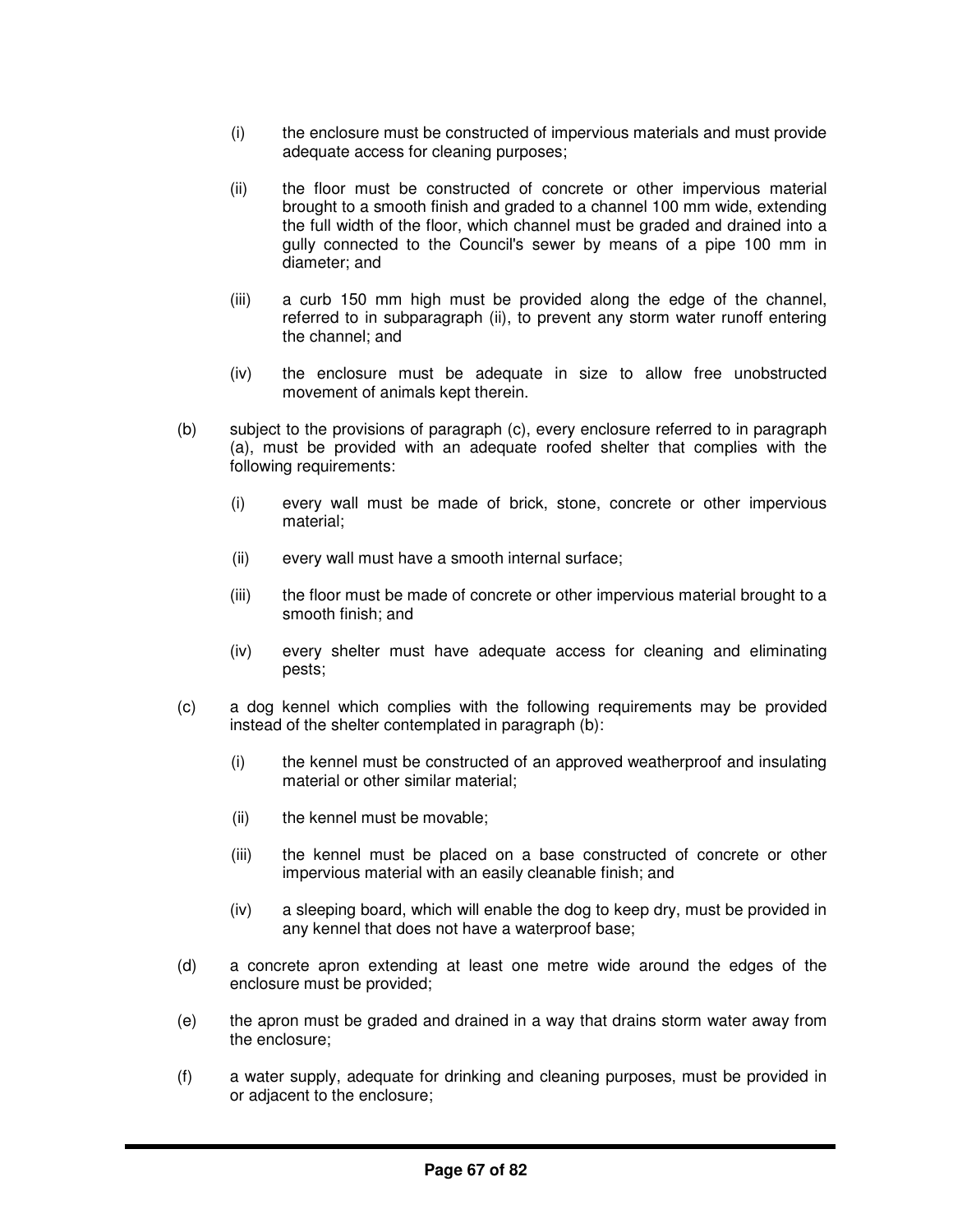- (g) any cage in which cats are kept must be constructed of durable impervious material and in a manner that it may be easily cleaned; and
- (h) no shelter, enclosure or kennel may be situated within five metres of any
	- (i) dwelling or other building or structure used for human habitation;
	- (ii) place where food is stored and prepared for human consumption; or
	- (iii) the boundary of the premises.

# **135. FOOD PREPARATION AREAS**

Any keeper of kennels or a cattery who is so instructed by an environmental health practitioner, must provide a separate room or roofed area for the preparation of food which complies with the following requirements:

- (a) the floor of the room or roofed area must be constructed of concrete or other impervious material brought to a smooth finish;
- (b) the internal wall surfaces of the room or roofed area must be smooth and easily cleanable;
- (c) adequate washing facilities for food bowls and utensils must be provided; and
- (d) a rodent-proof storeroom must be provided for the storage of food.

# **136. DUTIES OF A KEEPER OF KENNELS OR CATTERIES**

Any person operating kennels or a cattery must -

- (a) maintain the premises, equipment and every vessel, receptacle or container and sleeping board used in connection with the kennels or cattery in a clean, sanitary condition and in good repair;
- (b) provide portable storage receptacles, of an impervious material with close fitting lids, for the storage of dog and cat faeces;
- (c) remove all faeces and other waste matter from the enclosure and shelter at least once every 24 hours and place it in the receptacles referred to in paragraph (b);
- (d) remove the contents of the storage receptacles from the premises at least twice every seven days and dispose of it in a manner that will not create a public health nuisance;
- (e) store all loose food in receptacles, with close fitting lids, in the food store;
- (f) provide adequate refrigeration facilities to store perishable foods on the premises;
- (g) provide adequate separate refuse receptacles, with close fitting lids, on the premises for refuse other than faeces;
- (h) keep any sick dog or cat isolated from any other animals; and
- (i) maintain the premises free from offensive odours and every enclosure, shelter, kennel, cage or food store clean and free from pests,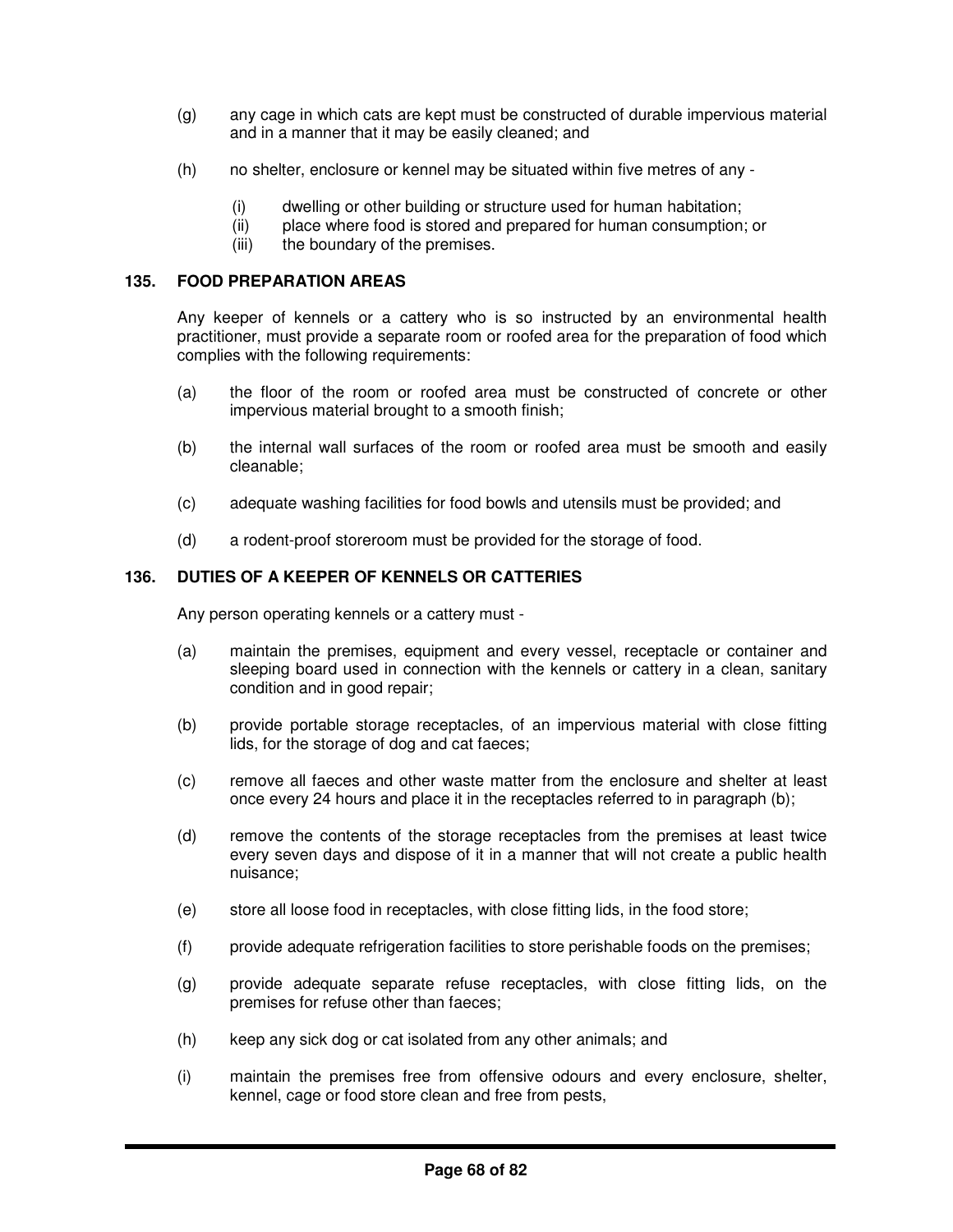(j) ensure that no dog or cat disturbs the comfort, convenience, peace and quiet of the public.

# **Part 8: Pet shops and pet parlours**

# **137. REQUIREMENTS FOR PREMISES**

No person may operate a pet shop or pet parlour in or on any premises which do not comply with the following requirements:

- (a) any wall and partition must
	- (i) be constructed of brick, concrete or other impervious material;
	- (ii) have a smooth and easily cleanable internal surface; and
	- (iii) be painted with a washable paint or other adequate finish;
- (b) all floor surfaces must be constructed of concrete or other impervious material brought to a smooth finish;
- (c) all ceilings must be dust proof and easily cleanable;
- (d) at least one wash-hand basin, with a supply of running hot and cold potable water, must be provided for employees and the ratio of wash-hand basins to persons employed on the premises must not be less than 1:15;
- (e) the wash-hand basins, referred to in subparagraph (d), must be drained in terms of section 143;
- (f) adequate storage facilities must be provided;
- (g) facilities for the washing of cages, trays and other equipment must be provided in the form of either -
	- (i) a curbed and roofed over platform with a minimum surface area of  $1.5 \text{ m}^2$ , raised at least 100 mm above the floor and constructed of concrete or other impervious material brought to a smooth finish, which platform must be provided with a supply of running potable water; or
	- (ii) a stainless steel sink or trough of adequate size with a drainage board and provided with a supply of running potable water;
- (h) the platform, sink or trough referred to in paragraph (g) must be drained in terms of section 143;
- (i) any wall surface within 0,5 metres of the platform, sink or trough referred to in paragraph (g), must be permanently covered with waterproof material to a minimum height of 1,4 metres above the floor;
- (j) a clearly designated change room must be provided if more than six persons are employed on the premises and every change room must -
	- (i) have a floor area providing at least  $0.5$  m<sup>2</sup> for each employee;
	- (ii) have a minimum overall floor area of 6  $m<sup>2</sup>$  and width of two metres; and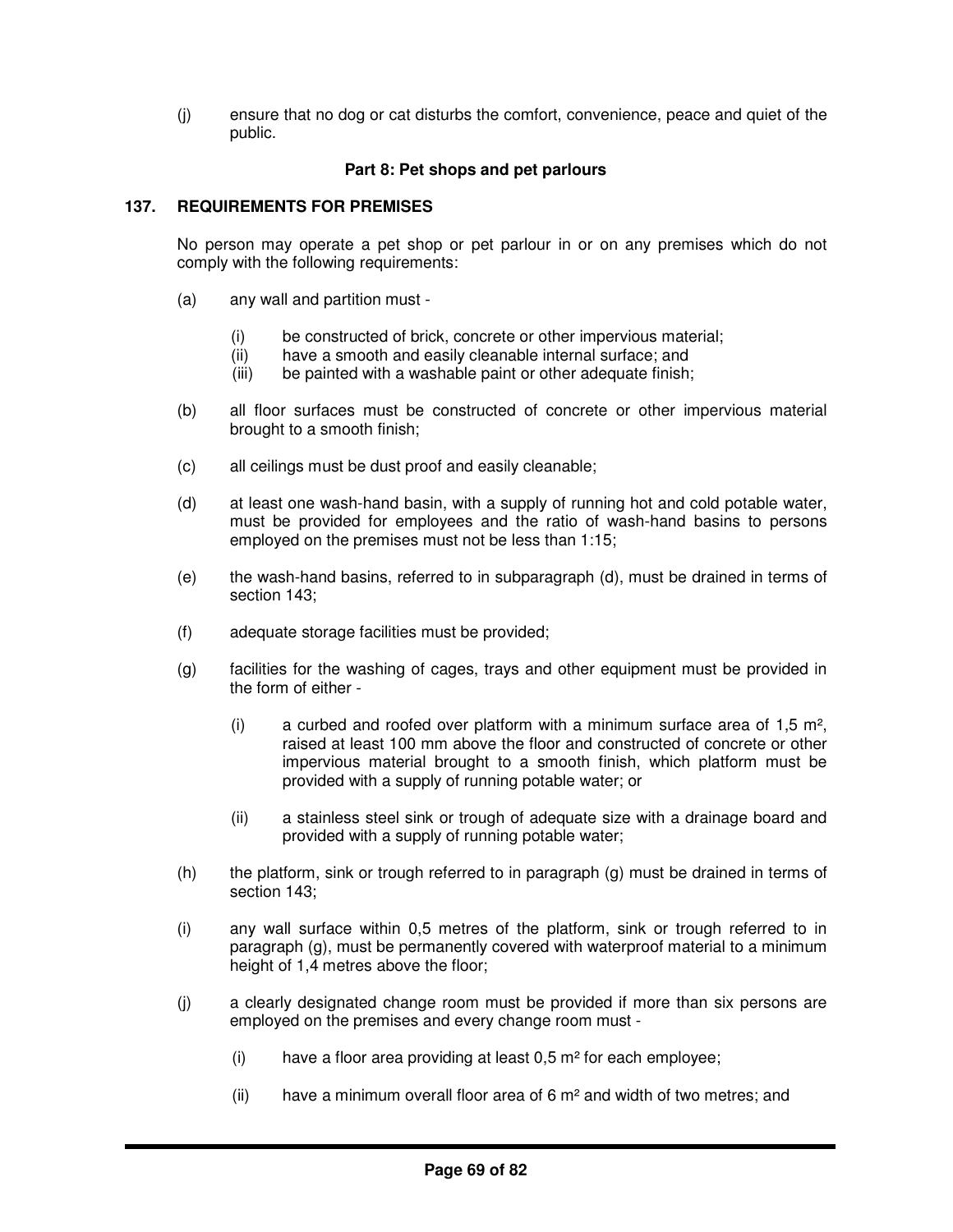- (iii) be equipped with an adequate metal locker for each employee;
- (k) if no change room is required in terms of paragraph (j), each employee must be provided with an adequate metal locker;
- (l) for the purposes of washing, clipping or grooming of pets
	- (i) a bathroom fitted with a bath, or similar fitting, and a wash-hand basin supplied with running potable water must be provided;
	- (ii) a clipping and grooming room fitted with impervious topped tables and an adequate number of portable storage receptacles of an impervious durable material with close fitting lids, for the storage of cut hair pending removal, must be provided;
	- (iii) at least 50 % of the floor area of the rooms referred to in subparagraphs (i) and (ii), must be unobstructed; and
	- (iv) the floors of the rooms referred to in subparagraphs (i) and (ii), must be graded to a channel drained in terms of section 143;
- (m) all buildings, including storage areas, must be rodent-proof; and
- (n) the premises may not have direct internal access with any room or place -

(i) used for human habitation;

(ii) where clothing is stored or sold; or

(iii) where food is prepared, stored or sold for human consumption.

# **138. DUTIES OF PET SHOP OR PET PARLOUR KEEPERS**

Any keeper of a pet shop or pet parlour must -

- (a) provide cages for housing the pets which comply with the following requirements:
	- (i) the cages must be constructed of metal or other impervious material and fitted with a removable metal floor-tray to facilitate cleaning;
	- (ii) the exterior cavity of any tubular or hollow material used to construct a cage must be sealed;
	- (iii) the cages must be able to be moved easily;
	- (iv) where rabbits are kept in a cage, the metal floor-tray referred to in subparagraph (i), must be drained to a removable receptacle;
	- (v) the cages must be fitted with a drinking vessel filled with water;
	- (vi) the distance from any cage to the nearest wall must be a minimum of 150 mm;
	- (vii) the cages must be kept a minimum of 450 mm above floor level; and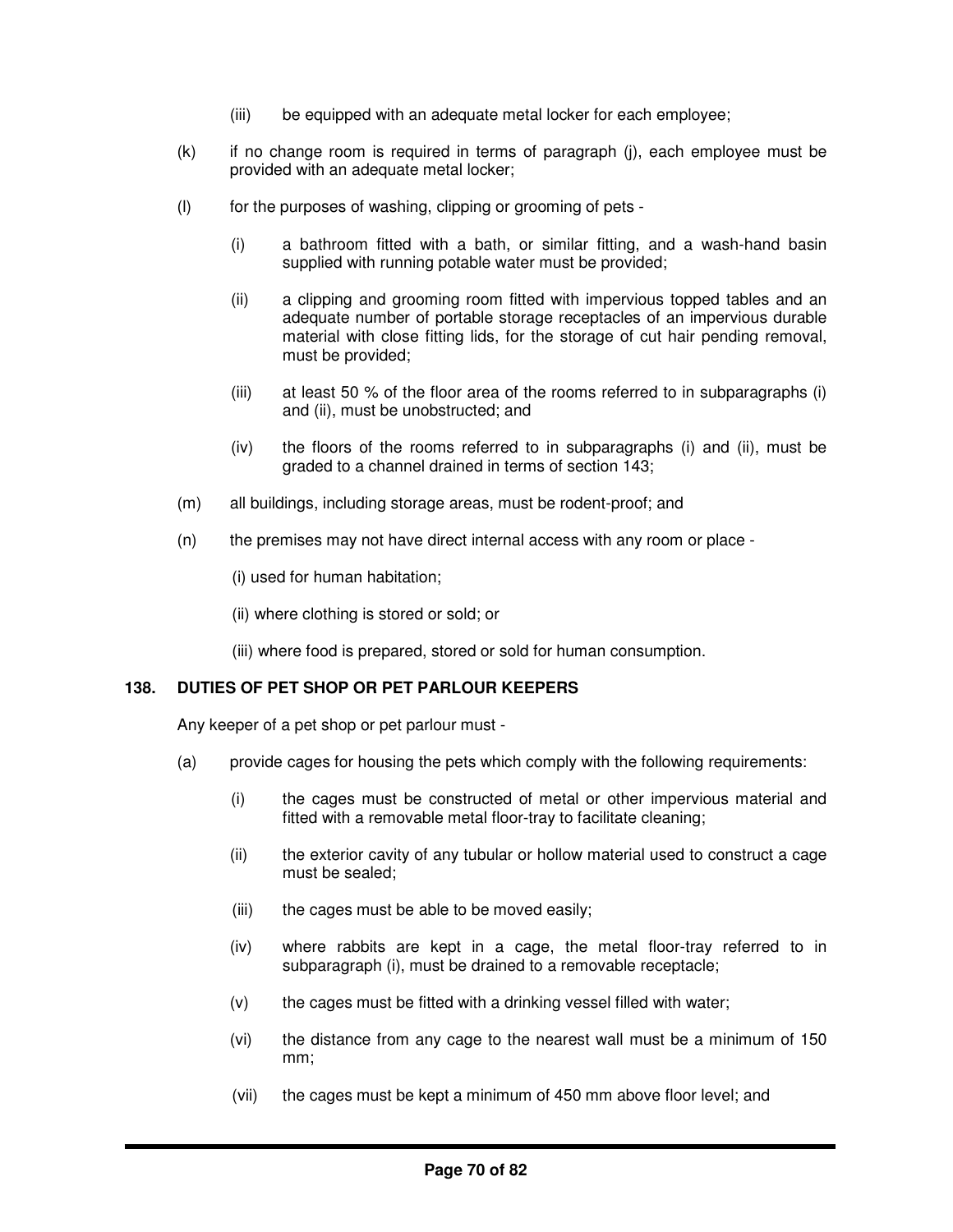- (viii) the space below every cage must be unobstructed;
- (b) provide rodent-proof receptacles, of an impervious material and with close fitting lids, for the storage of all loose pet food in the storage facilities required in terms of section 137 (f);
- (c) provide adequate refrigeration facilities to store all perishable pet food on the premises;
- (d) ensure that in any room in which the pets are kept
	- (i) 50 % of the floor space is unobstructed; and
	- (ii) the cages are placed a minimum of 800 mm from one another;
- (e) maintain the premises and every cage, tray, container, receptacle, basket and all apparatus, equipment or appliances used in connection with the pet shop or pet parlour, in a clean and sanitary condition, free from pests and in good repair;
- (f) provide overalls or other protective clothing for employees and ensure that the employees wear them when on duty;
- (g) provide isolation facilities in which every pet which is, or appears to be, sick must be kept while on the premises;
- (h) provide an adequate supply of potable water for drinking and cleaning purposes;
- (i) provide adequate ventilation to ensure the comfort and survival of the pets; and
- (j) ensure that the number of pets contained in each cage does not impede their free movement.

# **Part 9: Keeping of wild animals**

#### **139. REQUIREMENTS FOR THE PREMISES**

No person may, without the approval of the relevant nature conservation authorities, keep wild animals on premises which do not comply with the following requirements:

- (a) every wild animal must be kept in an enclosure and/or housing constructed and equipped as follows:
	- (i) the enclosure and/or housing must satisfy the needs of the specific animal as specified by the relevant nature conservation authorities;
	- (ii) the enclosure and/or housing may not be situated within 50 metres of
		- (aa) any boundary of the premises;
		- (bb) any dwelling, building or structure used for human habitation;
		- (cc) any dwelling, building or structure where food is stored, handled or prepared for human consumption; or
		- (dd) any water resource intended for domestic consumption;
	- (iii) an adequate supply of potable water for drinking and cleaning purposes must be provided; and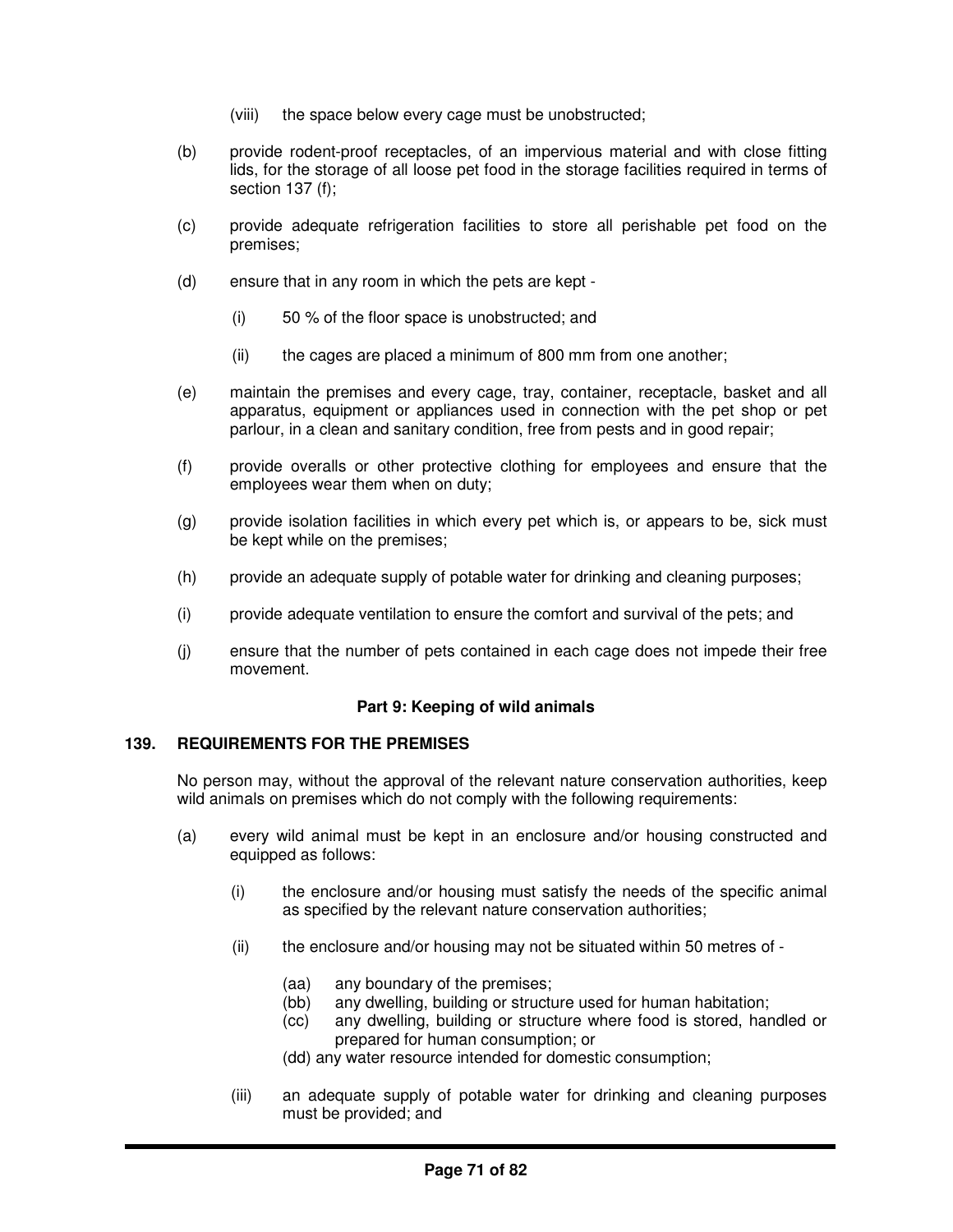- (iv) the enclosure and/or housing must be graded and drained in a way that does not pollute any water resource or create a public health nuisance;
- (b) a separate room, equipped with a preparation table and wash-up sink, supplied with running potable water and drained in accordance with section 143, must be provided for the preparation of food;
- (c) adequate facilities must be provided for washing any cages, trays, crates, refuse receptacles and food containers in the form of either -
	- (i) a curbed platform constructed of concrete or other impervious material brought to a smooth finish; or
	- (ii) a stainless steel sink or trough adequate in size to accommodate the equipment to be washed;
- (d) both facilities referred to in paragraph (c) must be provided with a supply of running water adequate for drinking and cleaning and be drained in accordance with section 143;
- (e) any area and room in which fodder and food are stored must be rodent-proof; and
- (f) the enclosure and/or housing must be adequate in size to allow free unobstructed movement of animals kept therein.

## **140. DUTIES OF KEEPERS OF WILD ANIMALS**

Any person who keeps wild animals must -

- (a) maintain the premises in a clean and sanitary condition at all times;
- (b) clean all manure and food scraps from any enclosure and/or housing at adequate intervals;
- (c) prevent the soil beneath or around any enclosure and/or housing from becoming saturated with urine or polluted by any other matter or liquid; and
- (d) remove all bedding from any housing at least once every seven days and store it in a manure receptacle or manure container or area, until it is removed from the premises.

#### **Part 10: Keeping of pigs**

#### **141. REQUIREMENTS FOR PREMISES**

No person may keep pigs on premises which do not comply with the following requirements:

- (a) every wall must
	- (i) be constructed of brick, stone, concrete or other durable material;
	- (ii) have a minimum height of 1,5 metres; and
	- (iii) have a smooth, impervious internal surface;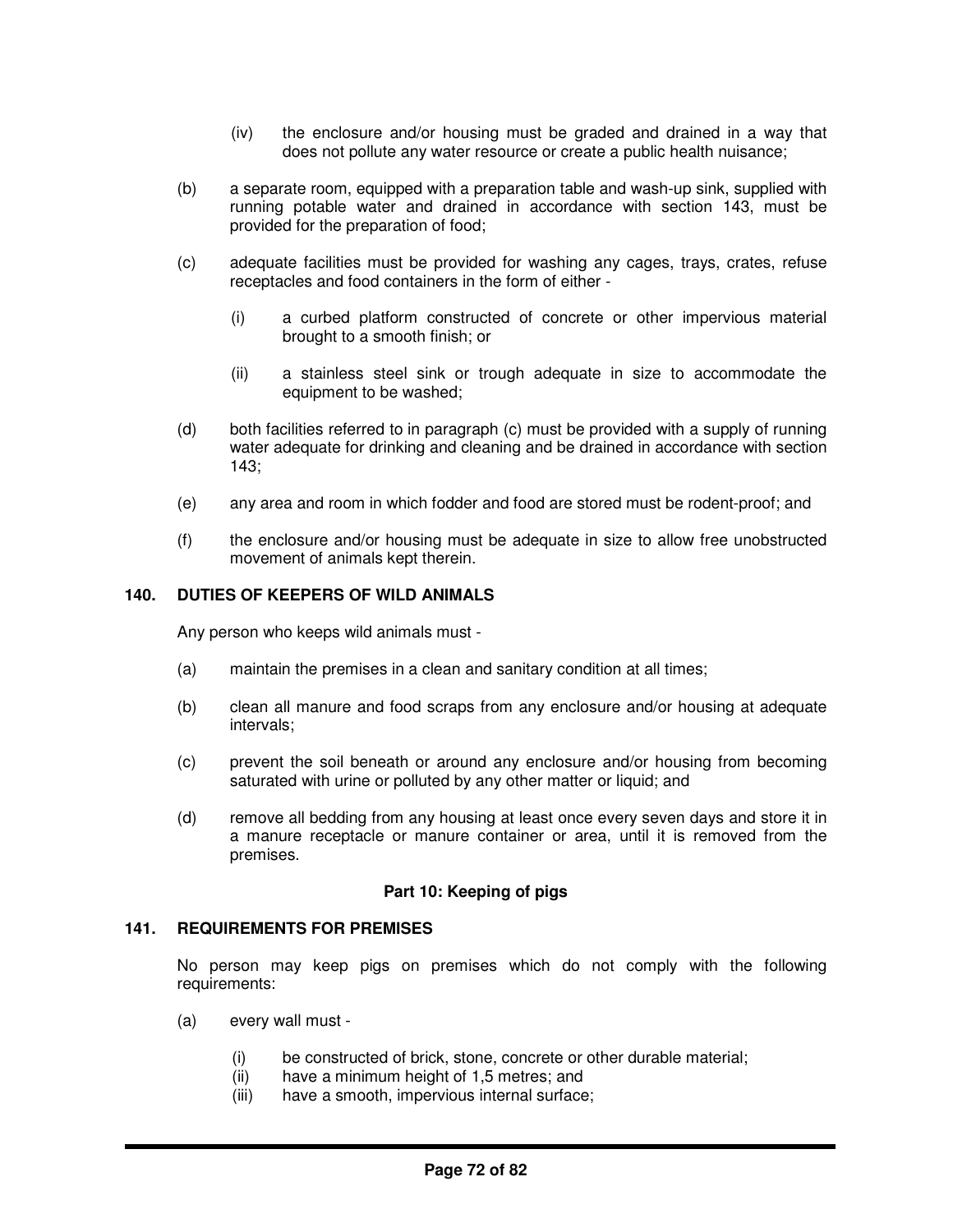- (b) the floor area must provide at least  $3 \text{ m}^2$  for each pig accommodated in the pigsty, with an overall minimum floor area of 6 m<sup>2</sup>:
- (c) the roof over any portion of a pigsty must have a minimum height of 1,5 metres;
- (d) except in the case of a roofed structure having one of its long sides completely open, the lighting and ventilation openings must -
	- (i) be situated opposite one another in the external walls; and
	- (ii) provide a minimum of  $0,15$  m<sup>2</sup> for each pig;
- (e) the floor must be
	- (i) at least 150 mm above the surrounding ground level;
	- (ii) constructed of concrete or other durable and impervious material brought to a smooth finish; and
	- (iii) graded for the run-off of liquids into an open channel outside the pigsty;
- $(f)$  the open channel referred to in paragraph  $(e)(iii)$  must -
	- (i) be constructed of concrete or other durable and impervious material;
	- (ii) be a minimum of 100 mm in diameter; and
	- (iii) be drained in terms of section 143;
- (g) the pigsty must be strong enough to prevent the pigs breaking out;
- (h) the pigsty may not be situated within 100 metres of
	- (i) the boundary of the premises;
	- (ii) any dwelling, building or structure used for human habitation;
	- (iii) any place where foodstuffs are stored or prepared for human consumption; or
	- (iv) any water resource intended for domestic consumption;
- (i) a roofed over concrete platform must be provided for
	- (i) the storage of all swill in containers; and
	- (ii) the preparation of pig feed;
- (j) the platform referred to in paragraph (i) must comply with the provisions of paragraph (e) and in addition, must have a curbing of a minimum height of 100 mm on each edge; and
- (k) a water supply, adequate for drinking and cleaning purposes, must be provided in or adjacent to the pigsty.

# **142. DUTIES OF KEEPERS OF PIGS**

Every person keeping pigs must –

(a) ensure that every pig is kept within a pigsty;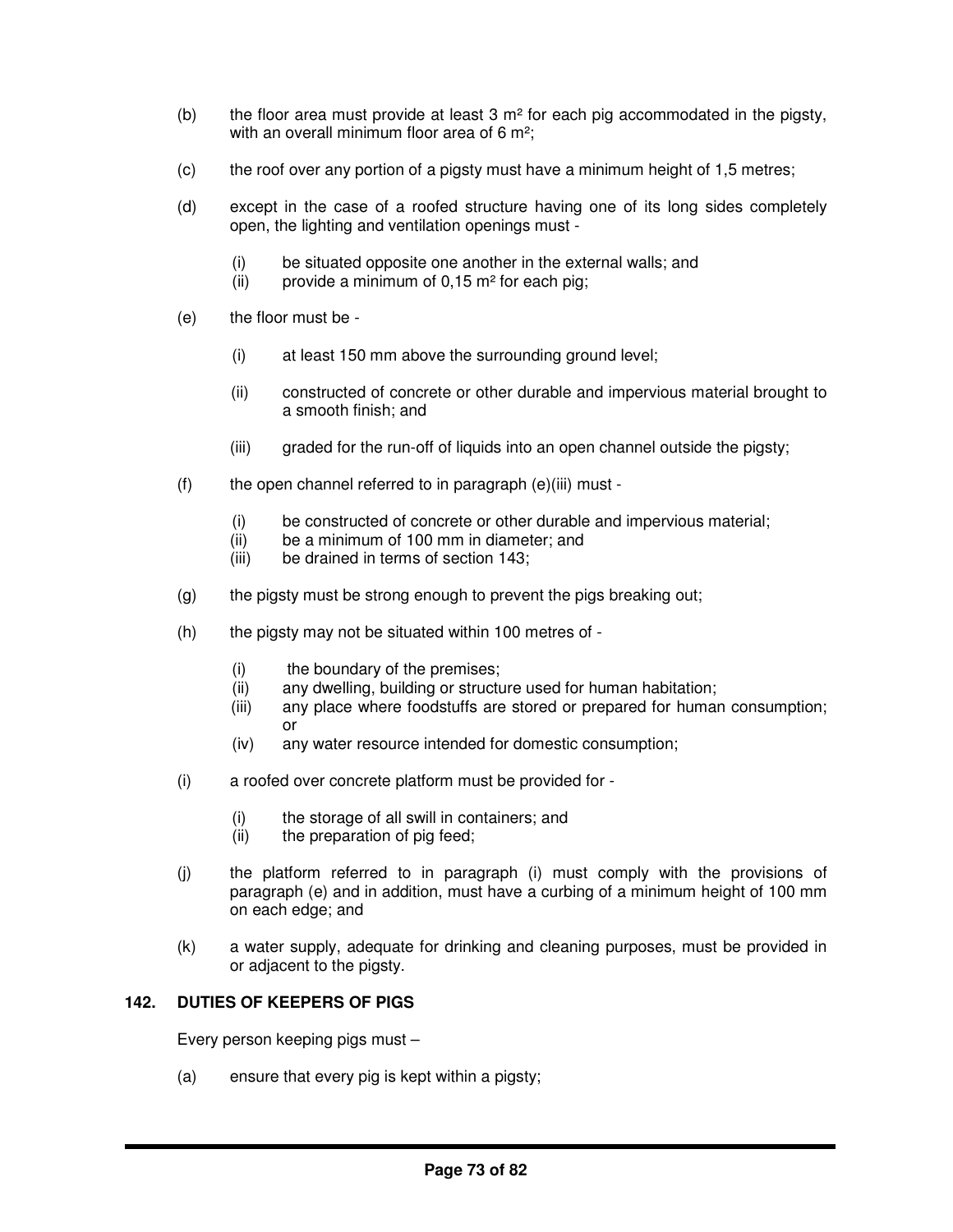- (b) maintain the premises and any equipment, apparatus, containers and receptacles concerned in a clean and sanitary condition and in good repair;
- (c) provide portable storage receptacles, of impervious material and with close fitting lids, to store manure;
- (d) keep all manure storage receptacles on a platform that complies with the provisions of section 141 (j);
- (e) remove all manure from the pigsty at least once every 24 hours and place it in the manure storage receptacles;
- (f) remove the contents of the manure storage receptacles from the premises at least once every second day and dispose of the manure in a manner that will not create a public health nuisance;
- (g) provide a rodent-proof store-room of adequate size in which all feed, other than swill, must be stored; and
- (h) provide rodent-proof receptacles, with close fitting lids, in which to store all loose feed.

### **Part 11: General provisions**

#### **143. DRAINAGE**

Any person keeping animals must ensure that all sinks, wash-hand basins, baths, showerbaths, troughs, floor surfaces, channels and washing platforms required to be drained in terms of this Chapter, are drained in accordance with the provisions of the National Building Regulations and Building Standards Act.

#### **144. DANGEROUS ANIMALS**

- (1) No person may without a permit issued by Department of Nature Conservation and an environmental health practitioner, keep any wild animal of a species that is dangerous to humans, including without limitation, large carnivores, venomous snakes, spiders or scorpions.
- (2) Any person who keeps any animal which is known to behave in a manner that is dangerous to humans must keep it in an adequate enclosure and take adequate measures to ensure that it does not escape from the enclosure or pose a danger to the residents of, or visitors to, the premises or any other person.

### **145. REQUIREMENTS FOR KEEPING OF BEES**

- (1) No person may keep bees on any premises in an urban area unless
	- (a) that person is the holder of a permit authorising that activity; and
	- (b) every bee hive is situated
		- (i) a minimum of five metres from any boundary of the premises; and
		- (ii) a minimum of twenty metres from any public place or building used for human habitation or from any place used for the keeping of animals, poultry and birds;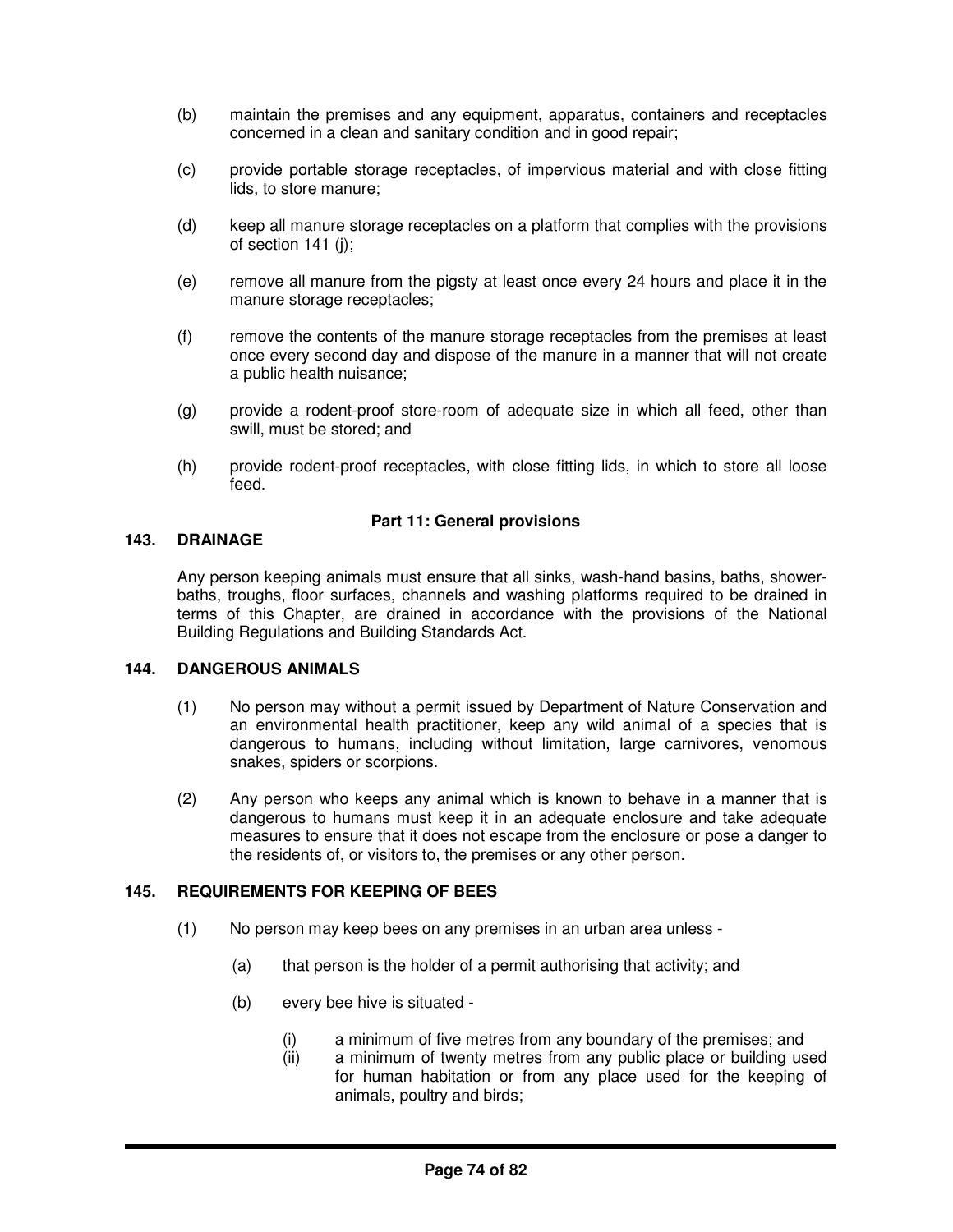- (c) the bees are kept in an approved bee hive; and
- (d) the bee hive is
	- (i) kept in an area inaccessible to children and animals;
	- (ii) kept in the shade at all times; and
	- (iii) supplied with a source of drinking water within five metres of the hive.
- (2) No person may dump or deposit any garbage, compost, grass cuttings or manure within five metres of any bee hive.

### **146. ILLNESS ATTRIBUTABLE TO ANIMALS, POULTRY OR BIRDS**

- (1) The illness of any person, which may be attributed to any animal, poultry or bird kept or handled by that person, must be reported to an environmental health practitioner within 24 hours of diagnosis, by the person making the diagnosis.
- (2) An environmental health practitioner may order the removal of an animal, poultry or bird from premises if he or she reasonably believes that the animal poses a public health nuisance or public health hazard.

#### **147. KEEPING OF AND SLAUGHTERING ANIMALS FOR RELIGIOUS AND CEREMONIAL PURPOSES**

- (1) No person may (subject to section 147(2) hereof)
	- (a) slaughter any animal at any place other than an abattoir;
	- (b) permit the slaughter of any animal at any premises of which he is the owner or occupier unless it is an abattoir;
	- (c) sell or provide meat of any animal for human consumption unless it has been slaughtered at an abattoir.
- (2) The provisions of section 147(1) of these By-laws shall not apply to any person who slaughters any animal for cultural or religious purposes provided that -
	- (a) any meat from any animal slaughtered in terms of the provisions of section 147(2) of these By-laws may not be sold to any person;
	- (b) the animal slaughtered in terms of section  $147(2)(a)$  supra may only be brought in to the municipal area and onto the premises concerned on the day of the intended slaughter;
	- (c) any animal kept on premises within the municipal area for the purpose contemplated by section  $147(2)(a)$  supra shall not be kept in conflict with any other municipal By-law;
	- (d) any animal kept on any premises for the purposes contemplated in this section shall be securely held to prevent it from escaping and shall be slaughtered in a humane way as is reasonable within the particular religious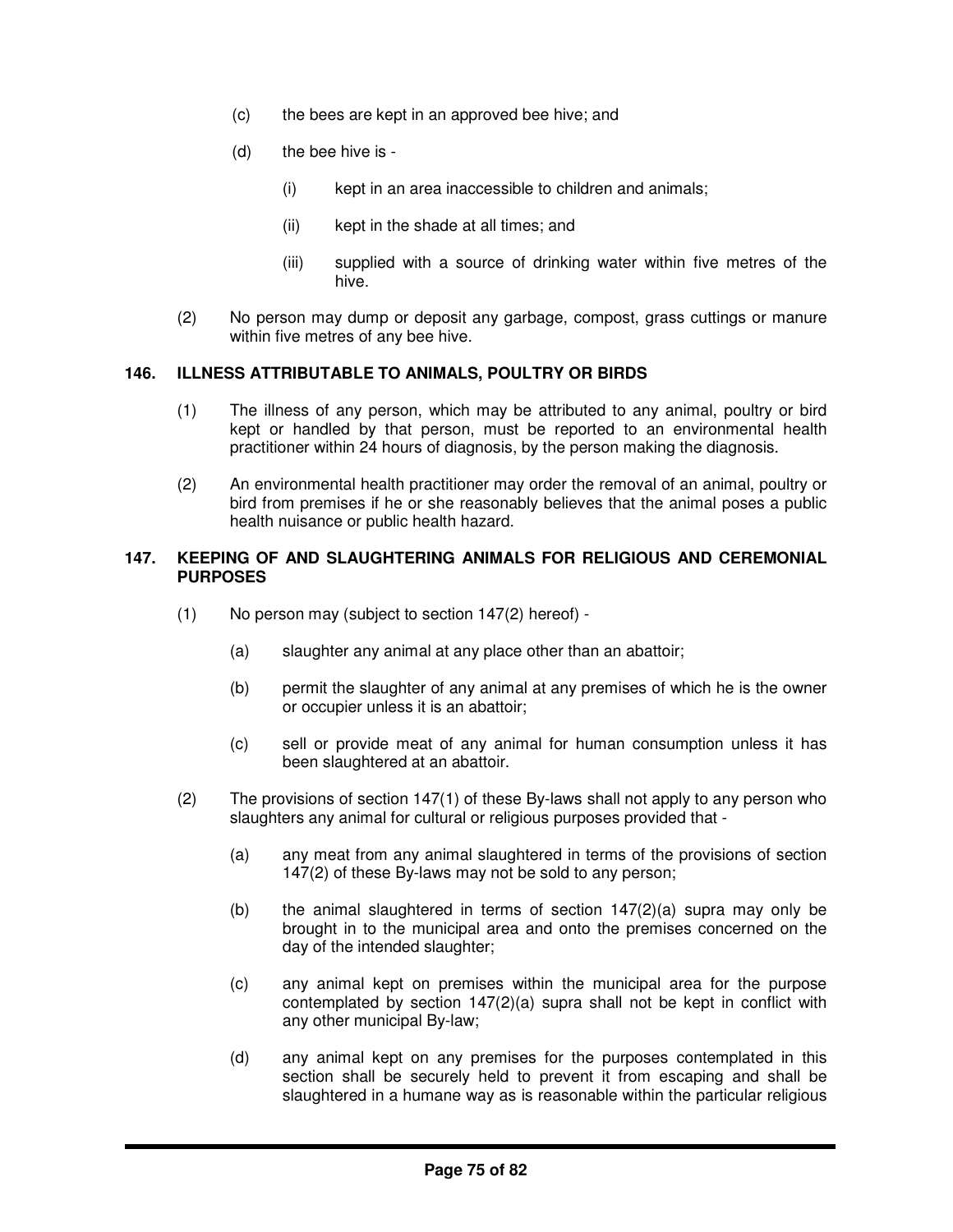or cultural values of the person effecting the slaughter and subject to the requirements of the SPCA;

- (e) all reasonable measures are taken by the owner or occupier of the premises on which the slaughter is to take place to screen such slaughter from public view;
- (f) all reasonable steps are taken by the owner or occupier of such premises to prevent any and all health nuisance resultant from such slaughter;
- (g) all blood, stomach contents and manure from such animal is disposed of by the owner or occupier on whose premises the slaughter takes place in the manner prescribed by the Municipal Manager or other authorised official so as to ensure that no fly development occurs as a consequence thereof;
- (h) the prior written approval had been obtained for such slaughter from the Municipal Manager or duly authorised officer.
- (3) As animals slaughtered in terms of section 147(2) of these By-laws have not been subjected to the normal routine inspections at abattoirs, the municipality and its officials accepts no responsibility whatsoever for the consequences of the consumption of any meat of any animal slaughtered in terms of the authority given in terms of section 147(2)(h) of these By-laws.
- (4) Should any animal introduced into any premises in terms of authority granted in accordance with these By-laws, escape from the premises on which such slaughter was to take place and the municipality is required to recapture such animal, or should such animal cause damage to any municipal or private property during such escape all costs in recapturing such animal or repairing any damage so done by such animal shall be for the account of the owner or occupier of the premises on which the animal concerned was to have been slaughtered.
- (5) Any authorised officer may at any time, subject to compliance with the provisions of any other applicable law, enter onto and inspect any premises on which any animal is to be slaughtered in terms of these By-laws, to ensure compliance with these Bylaws.
- (6) Any owner or occupier of premises where the slaughtering of an animal is to take place in terms of authority granted in accordance with these By-laws, shall at least 72 hours prior to the date of the intended slaughtering advise all owners and or occupiers of premises contiguous to the premises where the animal is to be slaughtered, of the intended slaughtering.
- (7) If any person who applies for authority to slaughter an animal, as contemplated in section 147(2)(h) of these By-laws, resides on premises which consists of multi residential units, the application for authority to slaughter shall be accompanied by a written permission of the body corporate or legal personae who owns the premises concerned as the case may be.

## **CHAPTER 16 MISCELLANEOUS**

# **148. OFFENCES AND PENALTIES**

(1) Any person who -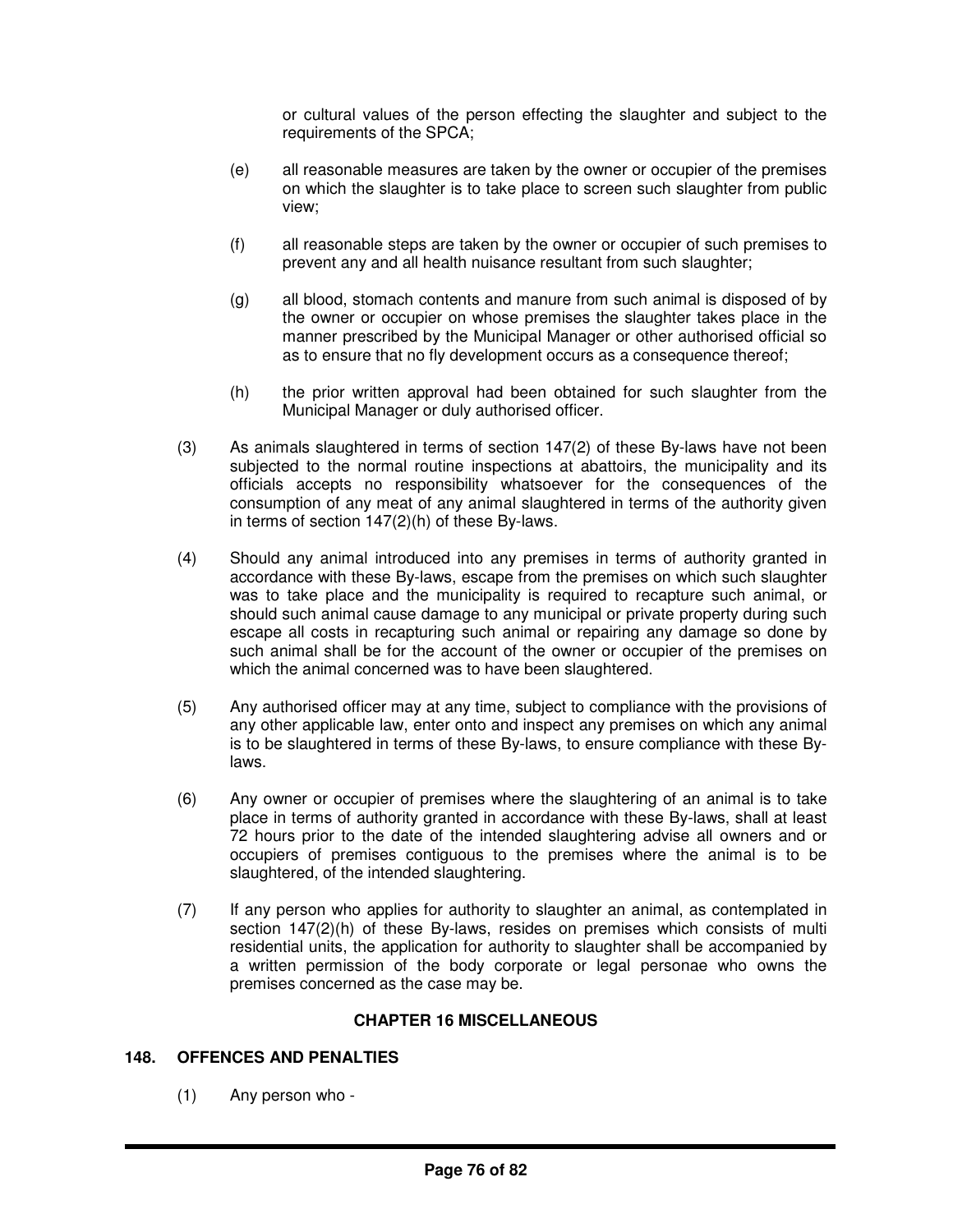- (a) contravenes or fails to comply with any provisions of these By-laws; or
- (b) fails to comply with any notice issued in terms of or for the purposes of these By-laws; or
- (c) fails to comply with any lawful instruction given in terms of or for the purposes of these By-laws; or
- (d) obstructs or hinders any authorised representative or employee of the Council in the execution of his or her duties under these By-laws, is guilty of an offence and liable on conviction to a fine or in default of payment to imprisonment for a period not exceeding six months and in the case of a continuing offence, to a further fine not exceeding R50, or in default of payment to imprisonment not exceeding one day, for every day during the continuance of such offence after a written notice has been issued by the Council and served on the person concerned requiring the discontinuance of such offence.

### **149. SERVING OF NOTICES**

- (1) A notice, order or other document is regarded as having been properly served if-
	- (a) it has been delivered to the person concerned personally;
	- (b) it has been sent by registered post or speed post to the person to whom it is addressed at his or her last known address;
	- (c) it is served on a person apparently not less than 16 years of age and apparently in charge of the premises at the addressee's last known address;
	- (d) if the address of the person concerned in the Republic of South Africa is unknown, if it has been served on that person's agent or representative in the Republic of South Africa in the manner provided for in paragraph (a),(b) or (c); or
	- (e) if the address of the person concerned and of his or her agent or representative in the Republic of South Africa is unknown, if it has been posted in a conspicuous place on the premises to which it relates.
- (2) A notice, order or other document which may in terms of these By-laws be served on the owner or occupier of premises may be addressed to the owner or occupier of the specified premises and need not bear the name of the owner or occupier.

# **150. APPLICATION TO THE STATE**

These By-laws bind the State, including the Council.

# **151. REPEAL**

The By-laws relating to Public Health for the Msukaligwa Local Municipality, are hereby repealed and replaced by these By-laws, which are to become effective on promulgation hereof.

### **152. APPLICATION**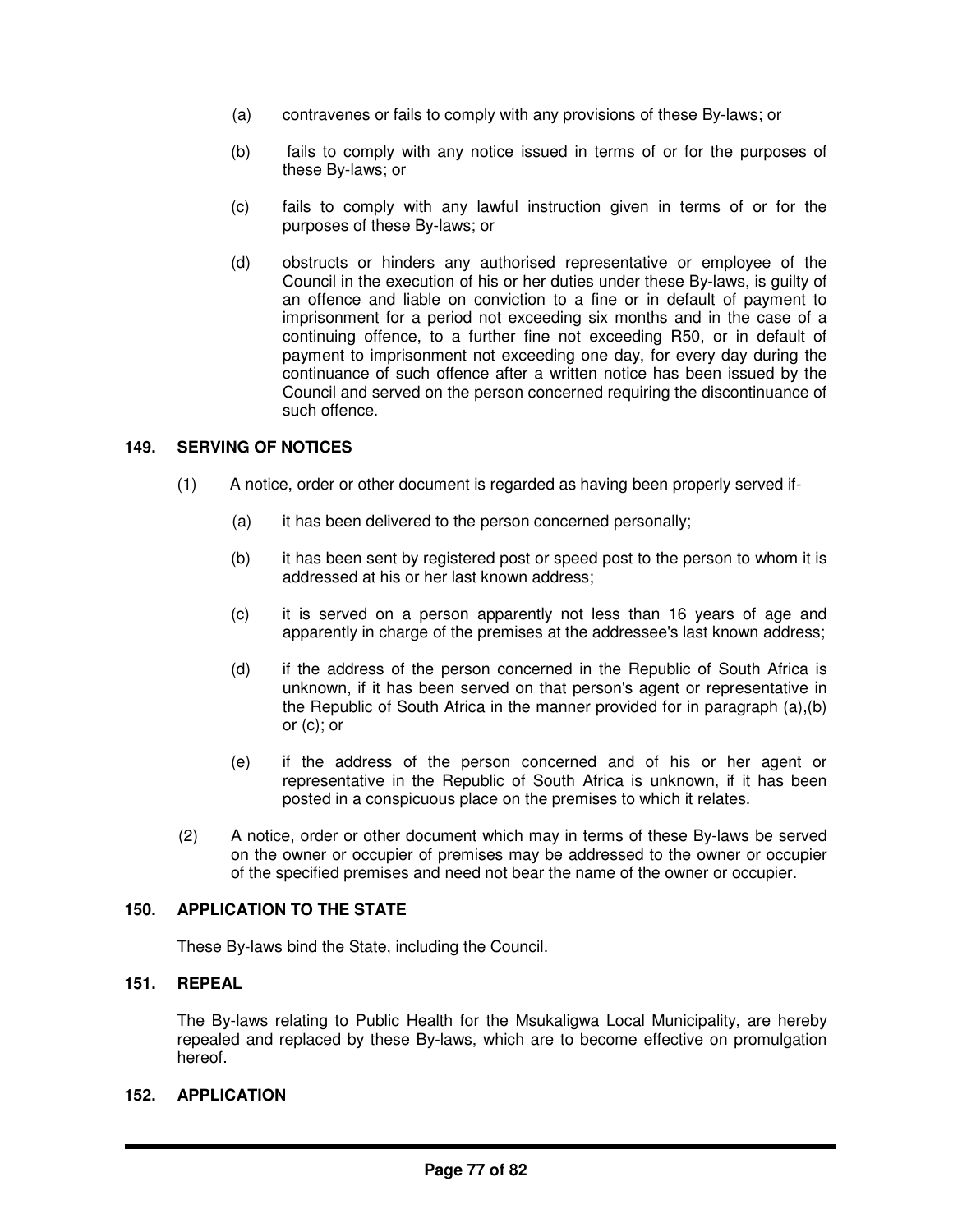The Council may by notice in the *Provincial Gazette*, determine that the provision of these By-laws do not apply in certain areas within its area of jurisdiction from a date specified in the notice.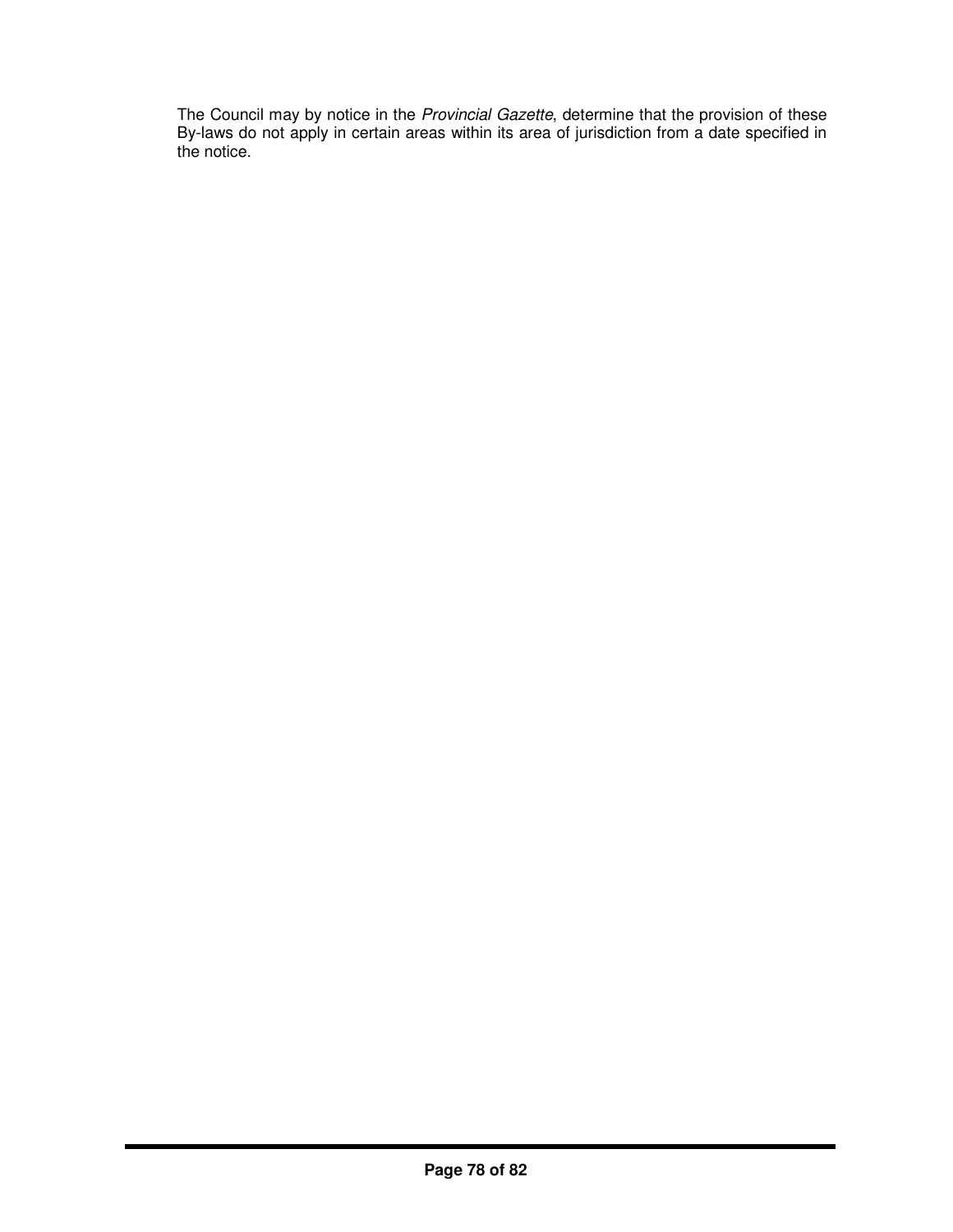# **SCHEDULE 1**

# **PUBLIC HEALTH NUISANCES**

## **1. General Nuisances**

An owner or occupier of premises creates a public health nuisance if he or she causes or allows –

- (a) any premises or part thereof to be of such a construction or in such a state as to be offensive, injurious or dangerous to health;
- (b) any street, stream, pool, lagoon, ditch, gutter, watercourse, sink, cistern, watercloset, earth closet, pail closet, urinal, cesspool, cesspit, drain, sewer, dung pit, slop tank, ash heap or dung heap to be so foul or in such a state or so situated or constructed as to be offensive or to be injurious or dangerous to health;
- (c) any stable, kraal, shed, run or premises used for the keeping of animals or birds and which is so constructed, situated, used or kept as to be offensive or to be injurious or dangerous to health;
- (d) any accumulation of refuse, offal, manure or other matter which is offensive or is injurious or dangerous to health;
- (e) any public building to be so situated, constructed, used or kept as to be unsafe or to be injurious or dangerous to health;
- (f) any dwelling to be occupied without proper and sufficient supply of potable water within a reasonable distance;
- (g) any factory or industrial or business premises not to be kept in a clean state and free from offensive smells arising from any drain, water closet, earth-closet, urinal or any other source, or not ventilated so as to destroy or render harmless and inoffensive as far as practicable any gas, vapour, dust or other impurity generated, or so overcrowded or so badly lighted or ventilated, as to be injurious or dangerous to the health of those employed therein or thereon;
- (h) any factory or industrial or business premises to cause or give rise to any smell or effluvium which is offensive or injurious or dangerous to health;
- (i) any building, room or structure to be used wholly or partly by a greater number of persons than will allow less than 11,3  $\text{m}^3$  of free air space and 3,7  $\text{m}^2$  of floor space for each person aged 10 years or more and 5,7  $m<sup>3</sup>$  of free air space and 1,9  $m<sup>2</sup>$  of floor space for each person less than 10 years of age; or
- (j) any other activity, condition or thing declared to be a nuisance by the Minister in terms of the Health Act, 1977.

#### **2. Pest control**

- (1) An owner or occupier of premises creates a public health nuisance if
	- (a) the premises are maintained in a manner that attracts or harbours rodents or other pests, or is conducive to the breeding thereof;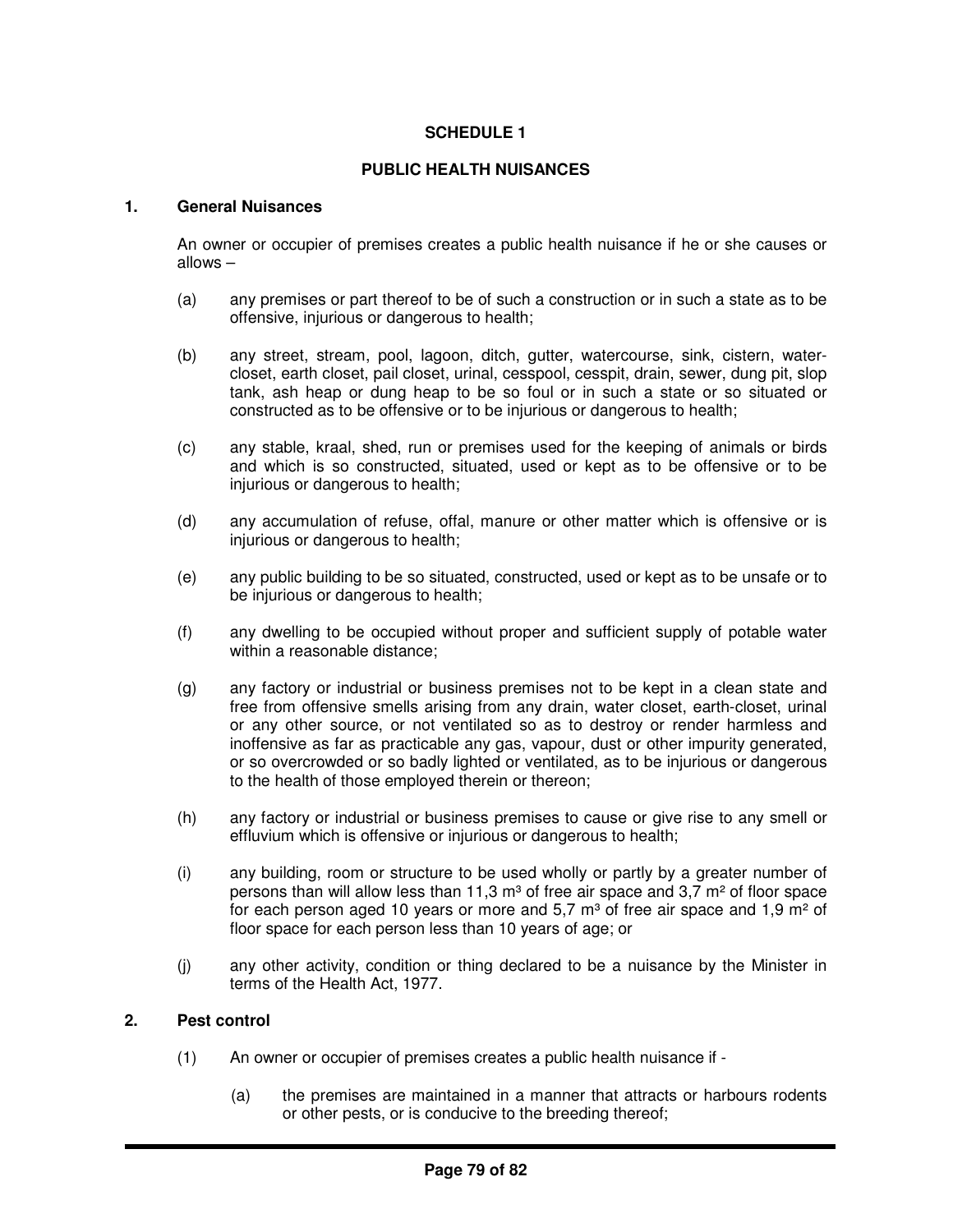- (b) flies are being attracted to, or can breed on, the premises, in significant numbers because -
	- (i) insufficiently rotted manure or any other organic material is being kept or used; or
	- (ii) any other substance that attracts flies is used or kept other than for the purposes of trapping or killing flies;
- (c) mosquitoes can breed in significant numbers on the premises because
	- (i) containers in which mosquitoes can breed, such as tyres, bottles, crockery, and tins, have been left or are kept on the premises;
	- (ii) tanks, barrels and similar containers in which mosquitoes can breed are not fitted with mosquito-proof covers or mosquito wire gauze screens in a manner that prevents mosquitoes gaining access to water contained in them;
	- (iii) gutters and down pipes are sagging or clogged so that stagnant water can accumulate in them; or
	- (iv) approved measures have not been taken to prevent mosquitoes breeding in ponds, excavations, wells, swimming pools or any other stagnant water source on the premises.
- (2) The following measures are approved measures for the purposes of subsection  $(1){c}$  $(iv)$  -
	- (a) draining accumulated water at least once every seven days;
	- (b) covering accumulated water with oil at least once every seven days; and
	- c) in the case of wells, providing a mosquito-proof cover and a pump.

### **3. Air pollution**

An owner or occupier of premises creates a public health nuisance if-

- (a) any waste on the premises is burned outside except in an approved appliance;
- (b) ash, grit, soot or smoke is emitted from any chimney or appliance or from any other means on the premises in a manner or quantity that is sufficient to have an adverse impact on public health;
- (c) the erection or destruction of a building or structure causes dust to be discharged into the surrounding atmosphere in a manner or quantity that is sufficient to have an adverse impact on public health; or
- (d) Any dust is generated on, and emitted from the premises due to any activity or process and discharged into the surrounding atmosphere in a manner or quantity that is sufficient to have an adverse impact on public health.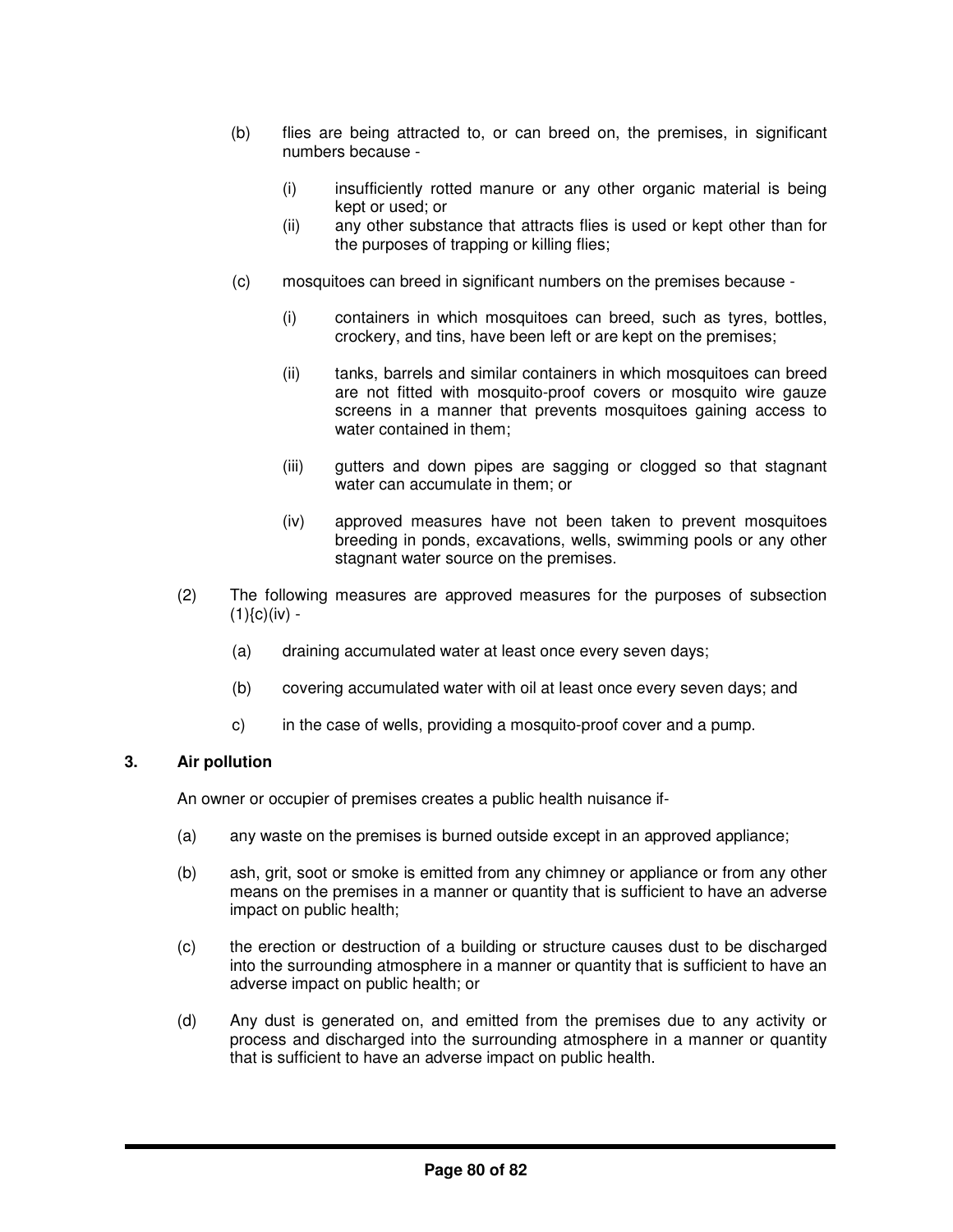## **4. Fouling and littering of public places and open spaces.**

- (1) A person creates a public health nuisance if he or she throws, dumps, stores, keeps or drops refuse, rubbish, glass, tins, paper, car wrecks or parts of motor vehicles, dead animals, waste water or flushing water or other litter or waste, whether liquid or solid, on or in a street, road, bridge, thoroughfare, open space, vacant stand, public place or erf, spruit or watercourse, or cause or permit it to be thrown, dumped or dropped there, or cause or permit any such liquid to flow into such a place.
- (2) The person who has contravened subitem (1), must remedy, to the satisfaction of the environmental health practitioner, any damage to the environment which resulted from such contravention.

## **SCHEDULE 2**

## **SCHEDULED USES**

### **(Sections 1, 8, 9 and 11)**

The activities and uses of premises listed in this Schedule are considered to pose an unacceptable risk to public health unless the measures specified in the relevant Chapter of these By-laws and where required, in a permit, are taken to avoid the risk or to reduce it to a level acceptable to the Council.

### **Part A: Activities for which a permit is required**

#### **Section Activity**

- 30. Provision of service to remove human excrement or urine
- 31. Installation of sewage works 45 Offensive trades
- 52. Hairdressing, beauty and cosmetology services
- 61. Accommodation Establishments
- 77. Nursing homes used for maternity purposes and for medical and surgical purposes
- 100. Child care services
- 125. Keeping of poultry
- 129. Keeping of rabbits
- 134. Dog Kennels and catteries
- 144. Keeping dangerous animals
- 145. Keeping bees